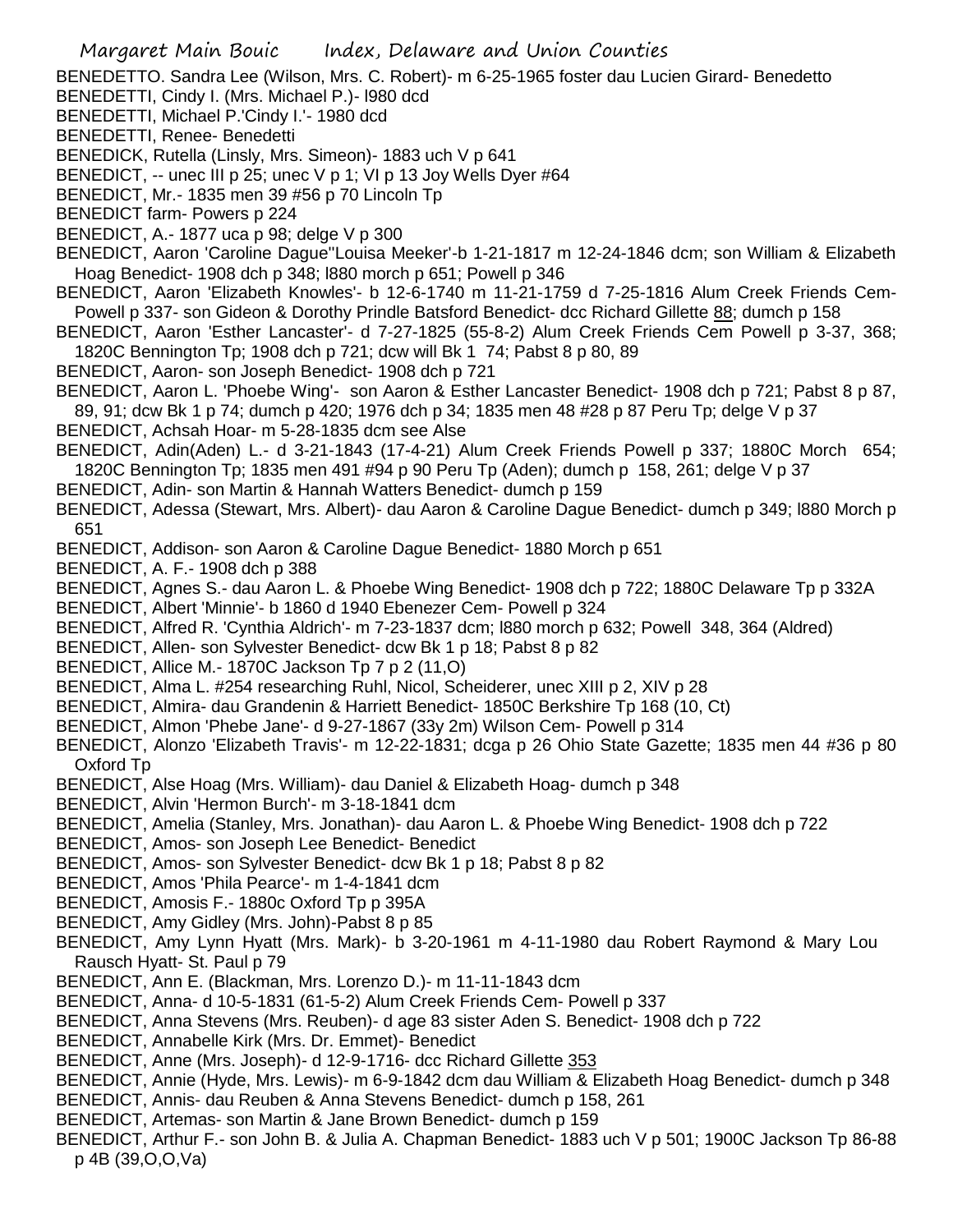BENEDICT, A. S.- hadc p 44 Peru Tp.; delge V p 43

- BENEDICT, Audra Marie Stevens (Mrs. Lloyd)- d 4-14-1984 (79) bur. Mlb
- BENEDICT, Author T.- 1870C Jackson Tp 56-58 p 7 (9.,O)
- BENEDICT, Benjamin 'Jane White'- m Feb. 1822 Kingston Tp; dcga p 3 Del. Pat. & Frank. Chron. d 5-27-1877 (88) Old Blue Cem Powell p 142- brother Kirby Benedict- 1820C Kingston Tp; 1835 men 35 #77 p 61 Kingston Tp; 1850C Kingston Tp 3190 (60, Ct); hadc 32; 1908 dch p 278, 461; 1880 dch p 564, 572; delge VI p 38, 39
- BENEDICT, Bentley- son Alfred R. & Cynthia Aldrich Benedict- 1880 morch p 632
- BENEDICT, Bessie Belle (Lee, Mrs. Frank)- Pabst 2 p 23, 34
- BENEDICT, Bessie- b 2-14-1883 Orange Tp dau F. C. & Lillian Granden Benedict- dcb
- BENEDICT, Bessie McVey (Mrs. Frank L.)-m 9-20-1873 d 10-5-1960 (86)- dau Flavius P. & Samantha Lott McVey- Benedict
- BENEDICT, Betty- niece of Myrta May Benedict- Benedict
- BENEDICT, Beulah Dawn- b 11-25-1906 Oxford Tp dcb- dau Orrie G. & Emma Shoemaker Benedict- 1908 dch p 781
- BENEDICT, Bradley Joseph- b 11-13-1981 son Mark & Amy Lynn Hyatt Benedict- St. Paul p 79
- BENEDICT, Carol Elaine Angel (Mrs. James Thomas)- m 6-20-1970 dau Edsel Angel- Benedict
- BENEDICT, Caroline Dague (Mrs. Aaron)- m 12-24-1846 dcm; d 1866 dau John & Jane Dague- dumch p 349; l880 Morch p 651
- BENEDICT, Carrie J. (Mrs. Willard)- Benedict
- BENEDICT, Catherine (Mrs. Ruben)- d 7-29-1873 (77-4-3) Alum Creek Friends- Powell p 337
- BENEDICT, C. B.- 1976 dch p 255
- BENEDICT, Charity T.- dau Aaron L. & Phoebe Wing Benedict- 1908 dch p 722
- BENEDICT, Charlene Fae (Smith, Mrs. Robert Glenn)- b 3-5-1925 m 9-21-1947 dau Elbert Stewart & Ruth Morris Benedict- Nash p 345
- BENEDICT, Charlene (Ward, Mrs. )- dau Richard A. & Lucille Parsons Benedict- Benedict
- BENEDICT, Charles Bowering 'Cora Bell'- 1908 dch p 191; Nash p 345
- BENEDICT, Charles E.- son Harry B. & Lottie White Benedict- Benedict
- BENEDICT, Charles E.(S) 'Marguerite'- 1961, 1969, 1971, 1980 dcd
- BENEDICT, Charlotte Curtis (Mrs. Kirby)- m 10-22-1835 dcm
- BENEDICT, Chloe (Mrs. John)- d 7-31-1846 (78) Berkshire Cem- Powell p 3
- BENEDICT, Clara Grant (Mrs. Frank)- Benedict
- BENEDICT, Clarinda- dau Daniel & Content Shaw Benedict- dumch p 301
- BENEDICT, Clinton- Benedict
- BENEDICT, Content Shaw (Mrs. Daniel)- dau Jonathan Shaw, Sr.- dumch p 301
- BENEDICT, Cora- b 1864 d 1942 Mob p l58; Powell p 289
- BENEDICT, Cora B. (Mrs. Jay)- b 1869 d 1918 Marengo Cem- Powell p 372
- BENEDICT, Cora Bell (Mrs. Charles Bowering)- Nash p 345
- BENEDICT, C. W.- son Eli & Eliza Shaw Benedict- dumch p 301
- BENEDICT, Cynthia Adella (Aspinwall, Mrs. Murray Channing)- b 7-18-1849 m 1-1-1870 d 10-17-1879- Asp p 119
- BENEDICT, Cynthia Aldrich (Mrs. Alfred R.)- m 7-23-1837 dcm dau Timothy & Temperance Aldrich- Powell p 348, 364
- BENEDICT, Cynthia Adella (Aspinwall, Mrs. Murray Channing)- b 7-18-1849 m 1-1-1870 d 10-17-1879- Asp (1903)
- BENEDICT, Cynthia (Cowles, Mrs. )- dau Richard A. & Lucille Pa;rsons Benedict- Benedict
- BENEDICT, Cyrene (Hyland, Mrs. William)- m 8-28-1848 dcm
- BENEDICT, Cyrus- 1835 men 39 #36 p 69 Lincoln Tp; delge V p 37, VII p 62
- BENEDICT, Cyrus 'Hannah Barker'- b 12-28-1774 d 5-7-1828 son Aaron & Elizabeth Knowles Benedict- dcc Richard Gillette 44; delge IX p 79
- BENEDICT, Cyrus- son Aaron L. & Phoebe Wing Benedict- 1908 dch p 722
- BENEDICT, Cyrus G. 'Lettie Jones'- b 11-5-1846 m 1872 son Alfred R. & Cynthia Aldrich Benedict- 1880 Morch p 632; Powell p 364
- BENEDICT, Cyrus- son Sylvester Benedict- dcw Bk 1 p 18; Pabst 8 p 82
- BENEDICT, D.- hadc p 29 (1849 Harmony Tp)
- BENEDICT, Dale G. 'Evelyn Kay'- son Delmer Pearl. & Mildred Iola Gettys Benedict- Benedict; 1961 dcd;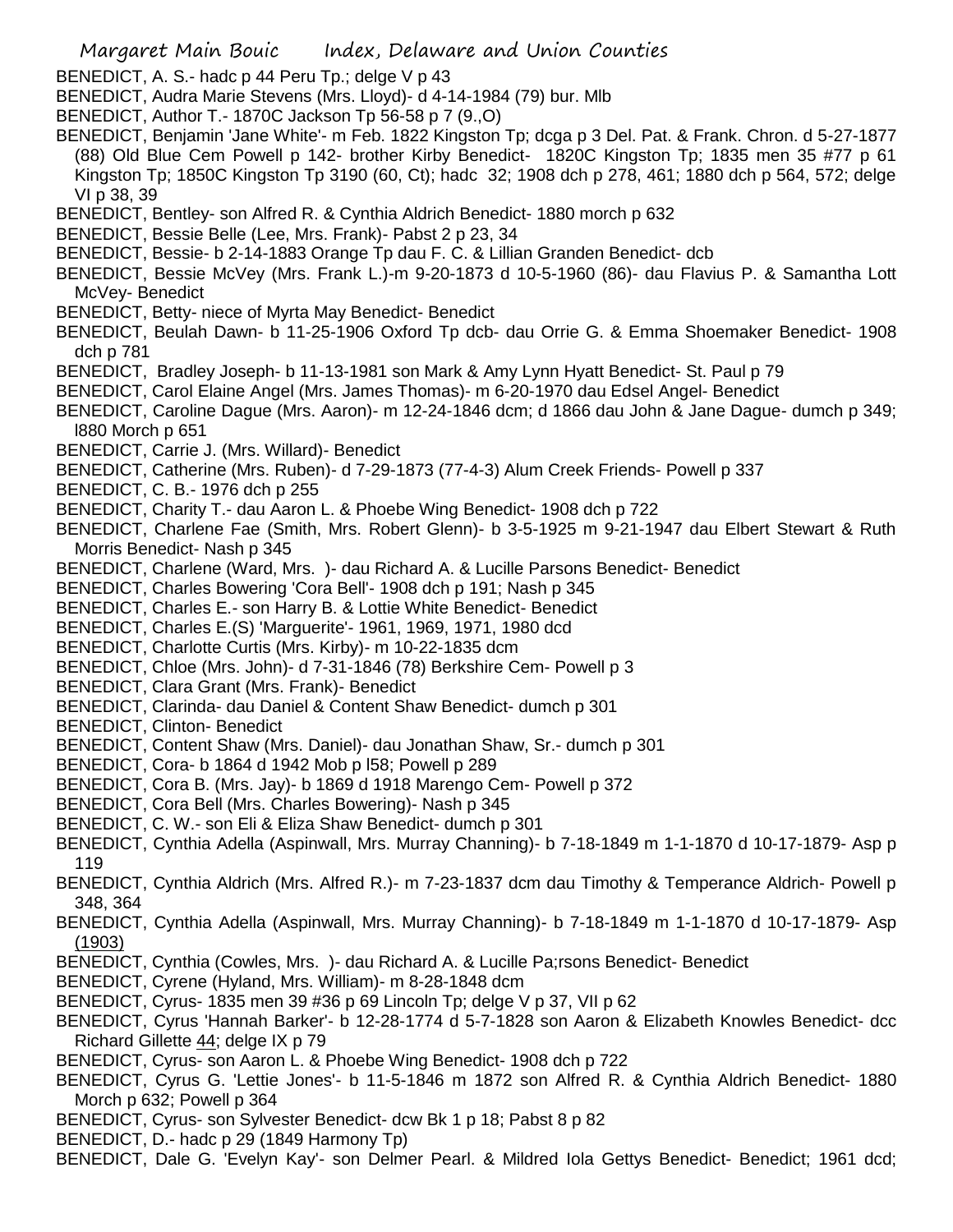1967, 1973, 1975, 1979, 1981, 1983, 1991 ucd

- BENEDICT, Dale 'Marti'- son Willard & Lula May Benedict- Benedict
- BENEDICT, Daniel 'Content Shaw'- son William & Elizabeth Hoag Benedict-dumch p 301, 348; 1835 men 48 #33 p 87 Peru Tp
- BENEDICT, Danielle Nicole- b 2-19-1990 dau Keith Duane & Keren Robinson Benedict- Benedict; 1991 ucd
- BENEDICT, David- son Richard A. & Lucille Parsons Benedict- Benedict
- BENEDICT, Day Ronald 'Jane'- son Delmer Pearl. & Mildred Iola Gettys Benedict- Benedict; 1961 dcd (16), 1971 dcd
- BENEDICT, Delmar 'Juanita'- 1969, 1971 dcd
- BENEDICT, Delmer Pearl 'Mildred Iola Gettys'- d 11-25-1983 (82) bur. Chesterville- l961 dcd; Benedict
- BENEDICT, Delmer Wayne- b 3-6-1930 d 2-15-1990 (59)- son Delmer Pearl. & Mildred Iola Gettys Benedict-**Benedict**
- BENEDICT, Delores (Harvey, Mrs. Harry)- dau George & Marie Headington Benedict- Benedict; Harvey
- BENEDICT, Dessy N.- b 5-20-1890 Marlborough Tp dau Delbert & Gale Straub Benedict- dcb
- BENEDICT, DeWitt- son Daniel & Content Shaw- dumch p 301
- BENEDICT, Dianna (Rutan, Mrs. )- b 1956 dau Delmar & Juanita Benedict- Benedict; 1969, 1971 dcd
- BENEDICT, Direxa (Wood, Mrs. Charles)- dau Aaron & Caroline Dague Benedict- dumch p 349; l880 morch p 651
- BENEDICT, Dollie Kniffen (Mrs. Frederick)- dumch p 349
- BENEDICT, Donald E.- son Delmer T. & Mildred Iola Gettys Benedict- Benedict
- BENEDICT, Doreen (Long, Mrs. )- dau Richard A. & Lucille Parsons Benedict- Benedict
- BENEDICT, Doris Huntzinger (Mrs. Harold)- b 3-16-1932 m 4-3-1955 dau Chanucy & Ruth Marie Skiles Huntinger- Maugans Anc p 22
- BENEDICT, Dorothy Batsford Prindle (Mrs. Gideon)- b 1-9-1706/7 m 4-11-1737 dcc Richard Gillette 177
- BENEDICT, Duane Richard 'Janet Sue Howe'- m 10-8-1961- son Wayne Benedict- Benedict
- BENEDICT, Edgar- son Nelson & Rebecca Benedict-Pabst 2 p 32; l850C Kingston Tp 3207 (4,O); delge X p 65
- BENEDICT, Edna G.- dau S. & M.- d 10-29-1884 (3y 11m) Old Blue Cem- Powell p 142
- BENEDICT, Edna (Sark, Mrs. Henry)- dau Harry & Lottie E. White Benedict- White 106
- BENEDICT, Edward- brother Elizabeth Benedict Boring- Boring
- BENEDICT, Edward A.- son Aaron L. & Phoebe Wing Benedict-1908 dch p 722
- BENEDICT, E. E.- delge V p 300
- BENEDICT, Eileen- dau Richard A. & Lucille Parsons Benedict- Benedict
- BENEDICT, Elaine (Pruett, Mrs. )- dau Richard A. & Lucille Parsons Benedict- Benedict
- BENEDICT, Elbert Stewart 'Ruth Morris'- b 1-9-1894 son Charles Bowering & Cora Bell Benedict- Nash p 345, 347
- BENEDICT, Electa P. Knapp (Mrs. Smith W.)- m 1-4-1837 dcm
- BENEDICT, Eli 'Elizabeth Shaw'- b 2-22-1812; m 2-25-1830 dcga p 49 d 8-8-1846 son Cyrus & Hannah Barker Benedict- dcc Richard Gillette 22; dumch p 283, 302, 497; Powell p 147, 366; hadc p 58; brother Daniel & **Sylvester**
- BENEDICT, Elisha- son Reuben & Anna Stevens Benedict- dumch p 158
- BENEDICT, Eliza Ann (Coe, Mrs. )- dau Sylvester & Susannah Shaw Benedict- dumch p 301
- BENEDICT, Eliza Warner (Mrs. )- dau John E. & Julia Robinson Warner- dumch p 385, 386
- BENEDICT, Elizabeth- dau Aaron Benedict- dcw Bk 1 p 74
- BENEDICT, Elizabeth Chamberlin (Spencer, Mrs. C. W.)- m 2-29-1844 dcm
- BENEDICT, Elizabeth (Mrs. Jeremiah)- 1883 uch V p 501
- BENEDICT, Elizabeth Knowles (Mrs. Aaron)- b 2-20-1741 m 11-21-1759 d 8-15-1821(80-3-25) Alum Creek Friends Cem Powell p 337- dcc Richard Gillette 89; 1908 dch p 721; dumch p 158
- BENEDICT, Elizabeth Lancaster (Wood, Mrs. Daniel)- cousin Phoebe Benedict Wood- dumch p 261, 339
- BENEDICT, Elizabeth (McClary, Mrs. George)- m 5-10-1835 dcm
- BENEDICT, Elizabeth Marie (Miller, Mrs. )- dau Richard A. & Lucille Parsons Benedict- Benedict
- BENEDICT, Elizabeth R. (Boring, Mrs. Ralph H.)- sister Willard Benedict- Boring
- BENEDICT, Elizabeth Shaw (Mrs. Eli)- b 1-11-1812 m 2-25-1830 dcga p 49, Del. Pat. & Frank. Chron d 4-19-1889 dau Jonathan Sr. & Ruth Welch Shaw- dcc Richard Gillette 23; Powell p 366; dumch p 283, 301, 497
- BENEDICT, Elizabeth Travis (Mrs. Alonzo)- m 11-22-1831 dcga p 56 Ohio State Gazette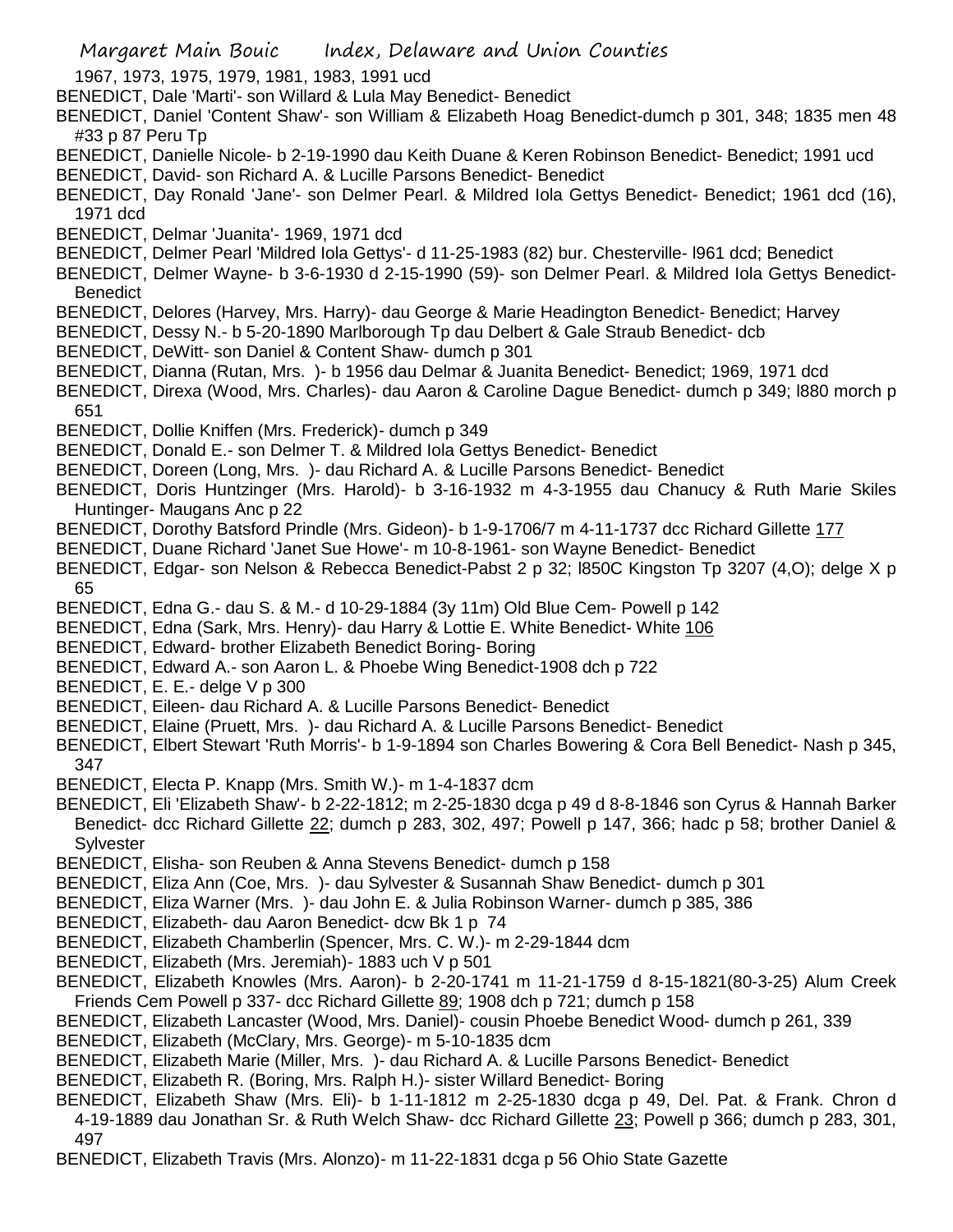Margaret Main Bouic Index, Delaware and Union Counties

BENEDICT, Ella Estelle- d 7-11-1860 (3m 13 d) dau Hiram M. & Lucretia E. Benedict- Shawtown Cem- Powell p 359

- BENEDICT, Ella Jane Parish (Mrs. Henry Clay)- b 1864 d 8-12-1945 York Cem p 73- Benedict
- BENEDICT, Ellen- query Sager- unec VI p 27
- BENEDICT, Ellen Willits (Mrs. Griffith G.) dau Joel Willitts- 1908 dch p 722
- BENEDICT, Elmira (Carhart, Mrs. George)- m 12-16-1858 dcm
- BENEDICT, Emily- dau Richard A. & Lucille Parsons Benedict- Benedict
- BENEDICT, Elwyn- delge X p 21
- BENEDICT, Emma- b 1859 d 1934 Lady of Lourdes Cem lptw p 53, 54
- BENEDICT, Emma- dau Daniel & Content Shaw Benedict- dumch p 301
- BENEDICT, Emma Shoemaker (Mrs. Orrie G.)- dau Adam S. & Mary Ann Smith Shoemaker- 1908 dch p 701
- BENEDICT, Dr. Emmet 'Annabelle'- b Un co. d 11-22-1972 St. John's Cath. Cem, Cols.- Benedict
- BENEDICT, Emmett A.- b 1884 d 1885 Lady of Lourdes Cem- lptw p 54
- BENEDICT, Esther Lancaster (Mrs. Aaron)- d 9-25-1825(49-5-5) Alum Creek Friends Cem- Powell p 337; 1908 dch p 721; dcw Bk 1 p 74; Pabst 8 p 89
- BENEDICT, Esther- dau Aaron Benedict- dcw Bk 1 p 74
- BENEDICT, Ethel- b 8-30-1882 Delaware Town- dcb- dau Griffith G. & Ellen Willits Benedict- 1908 dch p 722
- BENEDICT, Evelyn (Brunson, Mrs. )- dau Delmer Pearl & Mildred Iola Gettys Benedict- Benedict
- BENEDICT, Evelyn (Dunwell, Mrs. Leo Eugene)- m 1-3-1933- Maugans Anc p 25
- BENEDICT, Evelyn Y. (Mrs. Dale G.)- 1961 dcd; 1967, 1973, 1975, 1979, 1981, 1983, 1991 ucd
- BENEDICT, Ezra- son Reuben & Anna Stevens Benedict- dumch p 158, 261
- BENEDICT, Ezra 'Ruth Gridley'- b 6-21-1803 m 10-4-1827- morch p 651; hadc p 36; 1835 men 39 #59 p 70 Lincoln Tp; l849 Lincoln Tp; dcga p 40 Del Pat. & Fr. Ch.; Pabst 8 p 91, 90; Powell p 34
- BENEDICT, F.- son John B. & Julia Chapman Benedict- 1880C Jackson Tp 3 p 234A (19,O,O,O)
- BENEDICT, Flora (Mrs. James)- Benedict
- BENEDICT, Flora Whipple (Mrs. )- dau Noah & Margaret Elliott Whipple- 1908 dch p 667
- BENEDICT, Florence D. b 10-27-1883 Kingston Tp dau I. B. & Mary E. Philips Benedict- dcb
- BENEDIXT, Frances A.- b 8-19-1874 Kingston Tp dau Ira B. & Mary Emma Phillips Benedict- dcb
- BENEDICT, Frances W.- dau Griffith G. & Ellen Willits Benedict- 1908 dch p 722; Pabst 7 p 22
- BENEDICT, Francis (Skiles, Mrs. Joseph D. Jr.)- b 12-30-1930 m 6-15-1952- Maugans Anc p 23
- BENEDICT, Frank 'Clara Grant'- Benedict
- BENEDICT, Frank L.- b 9-10-1872 dcb- son Sturges & Mary Sheets Benedict- Benedict
- BENEDICT, Frederick 'Dollie Kniffen;- son Aaron & Caroline Dague Benedict- dumch p 349; l880 morch p 651
- BENEDICT, Frederna- 1880C Concord Tp p 276A
- BENEDICT, Florinda- dau Grandnin & Harriett Benedict- 1850C Berkshire Tp 168 (14, Ct)
- BENEDICT, George- brother Elizabeth Benedict Boring- Boring
- BENEDICT, George- son Reuben & Anna Stevens Benedict- dumch p 158, 261
- BENEDICT, George Dyliven- son Theodore K. & Susan H. King Benedict- 1880 morch p 651
- BENEDICT, George Edward 'Marie Headington'- b 1894 m 12-23-1914 d 10-7-1992 (98) York Cem p 100- son Frank & Clara Grant Benedict- Benedict
- BENEDICT, George 'Harriet Warwick'- m 4-28-1836 dcm
- BENEDICT, Gertrude- b 11-1-1880 Kingston Tp dau Sturges & Mary Sheets Benedict- dcb
- BENEDICT, Gideon 'Dorothy Prindle Bratsford'- b 3-15-1710 m 4-11-1737- son Joseph & Anne Benedict- dcc Richard Gillette 176
- BENEDICT, Gideon- son Sylvester Benedict- dcw Bk 1 p 18; Pabst 8 p 82; 1835 men 47 #11 p 86 Peru Tp
- BENEDICT, F. Grace- dau Jay & Cora B. Benedict-Marengo Cem Powell p 372
- BENEDICT, Grace Schoolfield (Mrs. Harley M.)- d 7-19-1971- Benedict
- BENEDICT, Grafton 'Sarah Ellen Willits'- dumch p 310
- BENEDICT, Grandeson(Grandenin) 'Harriet Gregory'- m 5-19-1831 dcga p 53 Ohio State Gazette; 1850C Berkshire Tp 168 (45, Ct.)- Powell p 10
- BENEDICT, Gregory Hyatt- b 5-7-1984 son Mark & Amy Lynn Hyatt Benedict- St. Paul p 79
- BENEDICT, Griffith G.- son Aaron L. & Phoebe Wing Benedict- 1908 dch p 147, 721, 722; 1976 dch p 265 BENEDICT, Hanna- b 1800 d 1823- unec XIV p 14
- BENEDICT, Hannah Barker (Mrs. Cyrus)- d 8-24-1862- dcc Richard Gillette 45; delge IV p 79, X p 57
- BENEDICT, Hannah Elizabeth (Barry, Mrs. Yelverton Peyton)- b 12-15-1832 m 10-17-1850 d 2-10-1905 dau
- Eli & Elizabeth Shaw Benedict- dcc Richard Gillette 11; dumch p 283, 301, 497; Powell p 366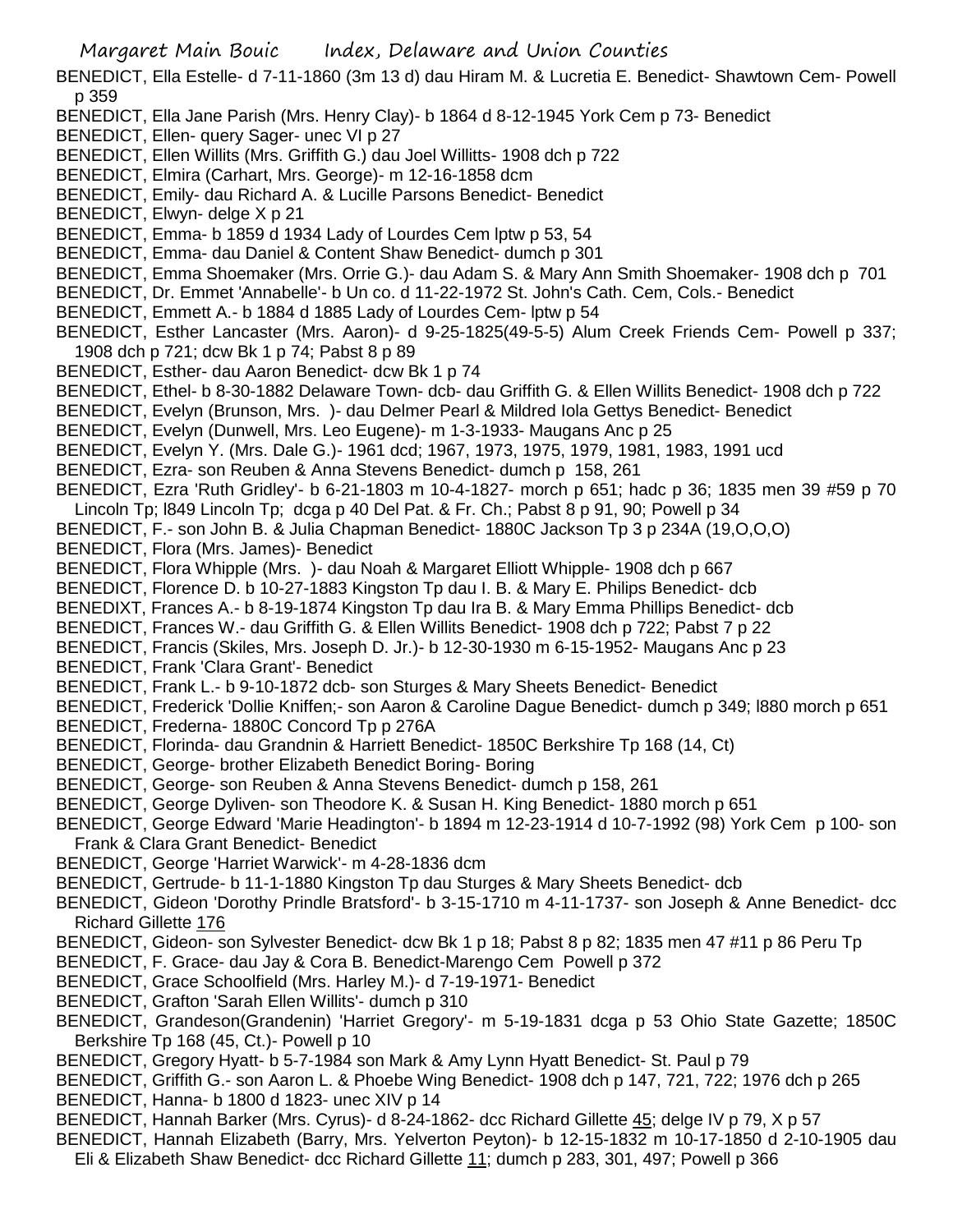BENEDICT, Hannah (Fairfield, Mrs. Jacob Jr.)- m 11-26-1818 Franklin Co d c 1834 unec IV p 56, V p 8

BENEDICT, Hannah (Gidley, Mrs. William)- m 1832; Pabst 8 p 95

BENEDICT, Hannah Watters (Mrs. Martin)- b 1-5-1814 m 4-9-1840 dcm d 8-2-1890 (76) Alum Creek Friends Cem Powell p 337

BENEDICT, Harley M. 'Grace'- d 2-9-1966 Oak Grove Cem -son Frank & Bessie McVey Benedict- Benedict

BENEDICT, Harold 'Doris Huntzinger'- b 5-27-1933 m 4-3-1955- Maugans Anc p 22

BENEDICT, Harriet Gregory (Mrs. Grandeson)- m 5-19-1831 dcga 53 Ohio State Gaz. d 10-17-1855 (54) Berkshire Cem Powell p 10; 1850C Berkshire Tp 168 (47, Ct)

- BENEDICT, Harriet Slack (Mrs. Hiram)- m 3-13-1856 dcm
- BENEDICT, Harriet Warwick (Mrs. George)- m 4-28-1836 dcm
- BENEDICT, Harrison- 1883 uch IV p 454
- BENEDICT, Harry- 1985 uch p 83
- BENEDICT, Harry 'Lottie E. White'-b 8-1-1878 Kingston Tp m 9-24-1905 d 2-9-1954- White (105) son Struges & Mary Sheets Benedict; 1908 dch p 462; dg 2-9-1954
- BENEDICT, Harry'Shirley Louise Rhinebolt'-b 1955 m 7-22-1978 son Charles & Marguerite Benedict; 1961, 1969, 1971, 1980 dcd; Benedict
- BENEDICT, Mrs. Harry- granddau Ann Woodward Thurston- Waldon 4
- BENEDICT, Heather Angel- b 4-14-1976 dau James Thomas & Carol Elaine Angel Benedict- Benedict
- BENEDICT, Helen (Stevens, Mrs. )- dau Lloyd N. Benedict- Benedict
- BENEDICT, Henry Clay 'Ella Jane Parish'- b 1859 d 1-7-1932 York Cem p 73; 1985 uch p 159; Benedict
- BENEDICT, Henry 'Mary Olds'- b 1-25-1831 m 2-17-1859 dcm d 7-24-1897 Mlb p 158; 1908 dch p 388; 1880C Marlborough Tp p 343A (Bendict)
- BENEDICT, Herman Burch (Mrs. Alvin)- m 3-18-1841 dcm
- BENEDICT, Hiram 'Harriet Slack'- m 3-13-1856 dcm; 1850C Marlborough Tp 73 (18, NY)
- BENEDICT, Hiram.- son Daniel & Content Shaw Benedict- dumch p 301
- BENEDICT, Hiram M. 'Lucretia E.'- Powell p 359
- BENEDICT, Ida E. (Mrs. P. A.)- d 9-20-1891 (29-6-24) Ebenezer Cem- Powell p 324
- BENEDICT, Ida F. B. (Sackett, Mrs. F. E.)- d 9-8-1887 (19) Cheshire Cem
- BENEDICT, Ilena- b 1889 d 1947 Ebenezer Cem- Powell p 324
- BENEDICT, Imo (Taxelwell, Mrs. )- sister Lloyd Benedict-Benedict
- BENEDICT, Ira- son Nelson & Rebecca Benedict- dumch p 158, 231; Pabst 2 p 32; 1850C Kingston Tp 3207 (6,O); 1880C Kingston Tp p 434A
- BENEDICT, Ira'Rosanna Dennis'- m 7-2-1835 dcm; l850C Oxford Tp 2785 (40, NY)
- BENEDICT, Ira- son Sylvester Benedict- dcw Bk 1 p 18; Pabst 8 p 82
- BENEDICT, J. A.- 1877 uca p 98
- BENEDICT, James- 1969, 1971 dcd; Benedict
- BENEDICT, James 'Flora'- son Willard & Lula May Benedict- Benedict
- BENEDICT, James Thomas 'Carol Elaine Angel'- m 6-20-1970 son James Benedict- Benedict
- BENEDICT, Jan (Mrs. Jeremiah A.)- d 3-22-1890 (59-11-19) Southardtown Cem York Cem 13
- BENEDICT, Jane- 1880C Oxford Tp p 397A
- BENEDICT, Jane- dau Sylvester Benedict- dcw Bk 1 p 18
- BENEDICT, Jane Brown (Mrs. Martin)- m 1827 d 7-24-1848(1838) (28y) Alum Creek Friends Cem Powell p 337; dumch p 158
- BENEDICT, Jane (Mrs. Day R.)-1971, 1979 ucd
- BENEDICT, Jane (Doughty, Mrs. Thomas)- m 6-23-1836 dcm- delge IV p 74
- BENEDICT, Jane (Lamson, Mrs. Truman H.)- m 4-28-1867 ucm 4181
- BENEDICT, Jane Southard/Southward/Southworth (Mrs. Jeremiah)- b 4-10-1831 m 2-15-1849 ucm 1389 d 3- 22-1890; ped Karen O'Dell Robinson 19; l850C York Tp 419-426 p 65 (20,O); unec VII p 45, XIII p 19, 31
- BENEDICT, Jane White (Mrs. Benjamin)- m Feb. 1822 dcga p 3 Del Pat. & Fr. Chron. d 7-10-883 (79y 3m) Old Blue Cem Powell p 142; dau John White, sister Nancy White Stewart- 1850C Kingston Tp 3190 (42, Va); 1880C Kingston Tp p 430A; 1908 dch p 461
- BENEDIXT, Janel- dau Delmar Wayne & Juanita Benedict- Benedict
- BENEDICT, Jay 'Cora B.'- b 1866 d 1950 Marengo Cem Powell p 372
- BENEDICT, Jeffrey Michael- son Richard A. & Lucille Parsons Benedict- Benedict
- BENEDICT, Jennie- dau Daniel & Content Shaw Benedict- dumch p 301
- BENEDICT, Jeremiah A. 'Jane Southard'- b 8-27-1828 m 2-15-1849 ucm 1389 d 1-6-1885 (57-4-9)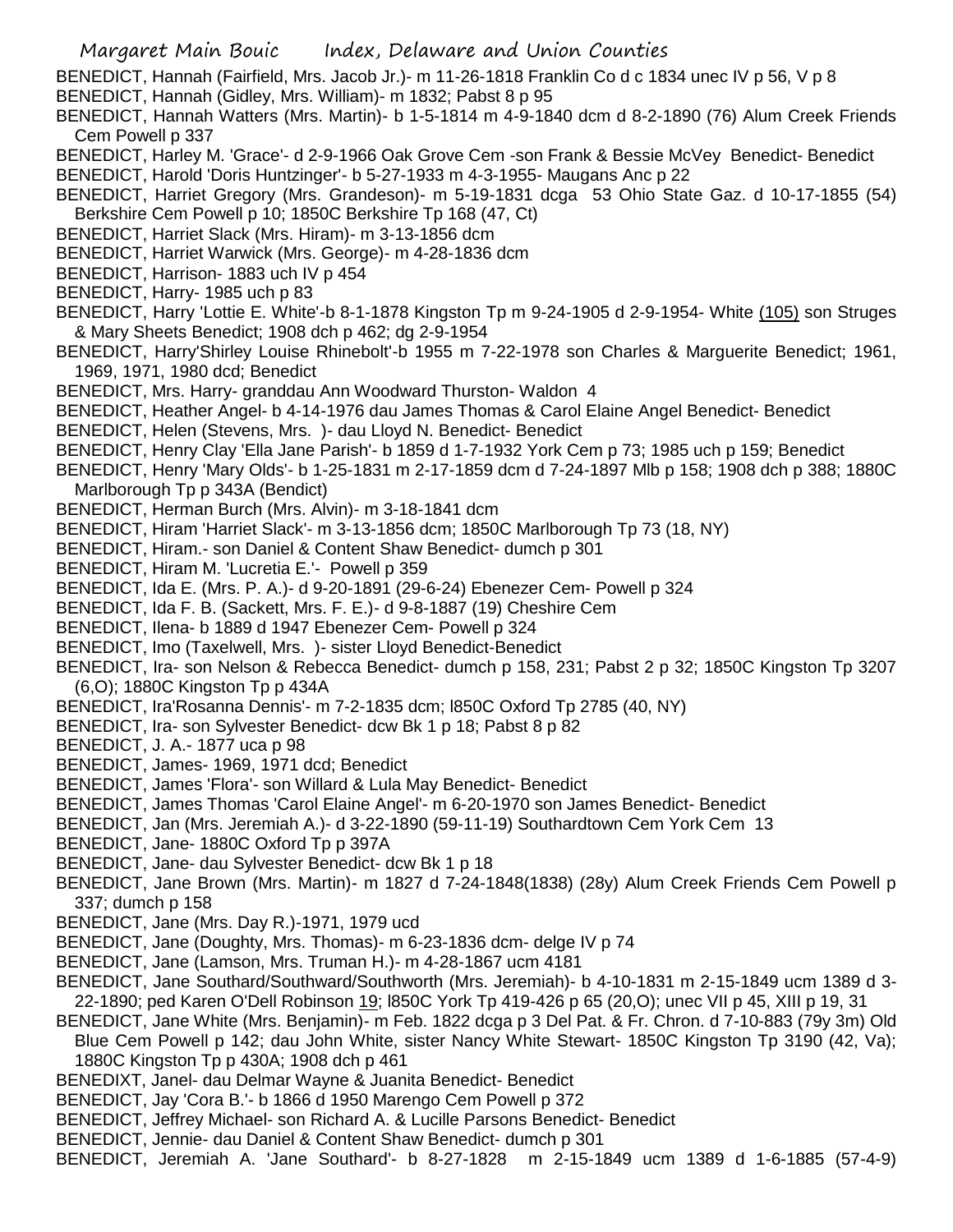Margaret Main Bouic Index, Delaware and Union Counties

Southardtown Cem York Cem 13; ped Karen O'Dell Robinson 18; 1850C York Tp 419-426 64 (22,O); unec VII p 45

- BENEDICT, Jeremiah 'Elizabeth'- 1883 uch V p 501
- BENEDICT, Jerry 'Emma'- b 1859 d 1950 Lady of Lourdes Cem; lptw p 53, 54
- BENEDICT, John- hadc p 44; Peru Tp; 1835 men 47 #4 p 86 Peru Tp
- BENEDICT, John- 1880 dch p 681
- BENEDICT, John 'Ann Gidley'- m 1822- Pabst 8 p 85
- BENEDICT, John B. 'Julia Ann Chapman'- b 10-1820 m 3-4-1843 ucm 872 d 3-5-1862 djlm p 38- son Jeremiah & Elizabeth Benedict- 1877 uca 103; 1883 uch IV 470, 528, V p 501, 502; l850C Jackson Tp 19 p 3 (30, NY);1860C Jackson Tp 1099-1113 p 145 (39,NY); unec IV p 32, VI p 3
- BENEDICT, John 'Chloe'- Powell p 3
- BENEDICT, John- son Reuben & Anna Stevens Benedict- dumch p 158, 261
- BENEDICT, John- son Thomas & Mary Bridgum Benedict- 1908 dch p 721
- BENEDICT, John W.- grandson Julia Chapman Benedict- 1900C Jackson Tp 86-88 p 4 B (15,O,O,O)
- BENEDICT, Jonathan- son Sylvester & Susannah Shaw Benedict- dumch p 301
- BENEDICT, Joseph- son John Benedict- 1908 dch p 721
- BENEDICT, Joseph 'Anne'- son John & Phoebe Gregory Benedict- dcc Richard Gillette 352
- BENEDICT, Joseph Lee- d 12-21-1976 bur Bloomfield Cem- Benedict
- BENEDICT, Josephine (Wallace, Mrs. A. M.)- b 5-18-1891 York Tp d 1-25-1960 (68) bur Byhalia- dau Henry & ELla Parish Benedict- Benedict; Wallace
- BENEDICT, Josephine Whipple (Mrs. Wilbur)- dau Noah & Margaret Elliott Whiple- 1908 dch p 860
- BENEDICT, Joshua- Powers p p 211, 212
- BENEDICT, Juanita (Mrs. Delmar)- 1969, 1971 dcd
- BENEDICT, Juel/Jual 'Wilma'- son Willard A. & Luella Benedict- Benedict; 1961 dcd (11)
- BENEDICT, Julia Ann Chapman (Mrs. John B.)- b 2-22-1822 m 3-4-1843 ucm 872 d 9-10-1902 Price Cem djlm p 38; dau Jason & Sarah Nucter Chapman- 1883 uch V p 492, 501, 502; 1850C Jackson Tp 19 p 3 (28, Va); 1860C Jackson Tp 1099-1113 p 145 (36, Va); 1900C Jackson Tp 86-88 p 4B (78, Va,VA,VA) 4ch unec VI p 872
- BENEDICT, Julian- 1870C Jackson Tp 56-55 8 (47, Va)
- BENEDICT, June- dau Sylvester Benedict- Pabst 8 p 82
- BENEDICT, Karen Robinson (Mrs. Keith Duane)- m 9-27-1986 dau James Robinson- Benedict; 1991 ucd
- BENEDICT, Katherine (Howard, Mrs. )- sister Elizabeth Benedict Boring- Boring; Benedict
- BENEDICT, Kathy- b 1960 dau Charles S. & Marguerite Benedict- 1969, 1971 dcd
- BENEDICT, Kay Yvonne- b 1960 dau Dale G. & Evelyn Y Benedict- 1961 dcd; l967, 1973, 1975, l979 ucd
- BENEDICT, Keith Duane 'Karen Robinson'- b 1965 m 9-27-1986 son Dale G. & Evelyn Y. Benedict- 1967, 1973, 1975, 1979, 1981, 1983, 1991 ucd
- BENEDICT, Kevin D.- b 1962 son Dale G. & Evelyn Y. Benedict- 1967, 1973, 1975, 1979 1981, 1983, 1991 ucd
- BENEDICT, Kim Dale (Barrick, Mrs. Thomas Mitchell)- b 1963 m 7-19-1986 dau Dale G. & Evelyn Y. Benedict-Barrick; Benedict; 1967, 1973, 1975,1979, l981, 1983, 1991 ucd
- BENEDICT, Kirby 'Charlotte Curtis'- m 10-22-1835 dcm brother Benjamin Benedict- 1880 dch p 564
- BENEDICT, Larry Dale- b 4-13-1959 son Harold & Doris Huntzinger Benedict- Maugans Anc p 22
- BENEDICT, Laura W. (Clark, Mrs. James)- m 4-6-1823 dcga p 18 Del. Pat & Fr. Ch.
- BENEDICT, Laurence McVey 'Margaret Luce'- d 5-13-1970 (73) son Frank & Bessie McVey Benedict-Benedict
- BENEDICT, Laurence G.- son Laurence McVey Benedict- Benedict
- BENEDICY, b 2-21-1897 Kingston Tp son F. L. & Bessie McVay Benedict- dcb
- BENEDICT, Lester P.- son Aaron & Caroline Dague Benedict- dumch p 349; 1880 Morch p 651
- BENEDICT, Lettie Jones (Mrs. Cyrus G.) m 1872 dau Rachel & Jordan Jones- 1880 morch 632; Powell p 364
- BENEDICT, Levi- son Eli & Eliza Shaw Benedict- dumch p 301
- BENEDICY, Lewis C.- b 7-16-1877 Kingston Tp son Edgar & Martha E. Willis Benedict- dcb
- BENEDICT, Linda Diane- b 6-24-1956 dau Harold & Doris Huntzinger Benedict- Maugans Anc p 22
- BENEDICT, Linton- son Aaron & Caroline Dague Benedict- 1880 morch p 651
- BENEDICT, Livius A.- son Aaron L. & Phoebe Wing Benedict- 1908 dch p 722
- BENEDICT, Lloyd N. 'Marie'- d 3-13-1967 (77) bur. Glendale, Cardington- Benedict; 1961 dcd
- BENEDICT, Lottie E. White (Mrs. Harry)- d 1-9-1983 (97) bur Green Mound- dau Charles H. & Octa Thurston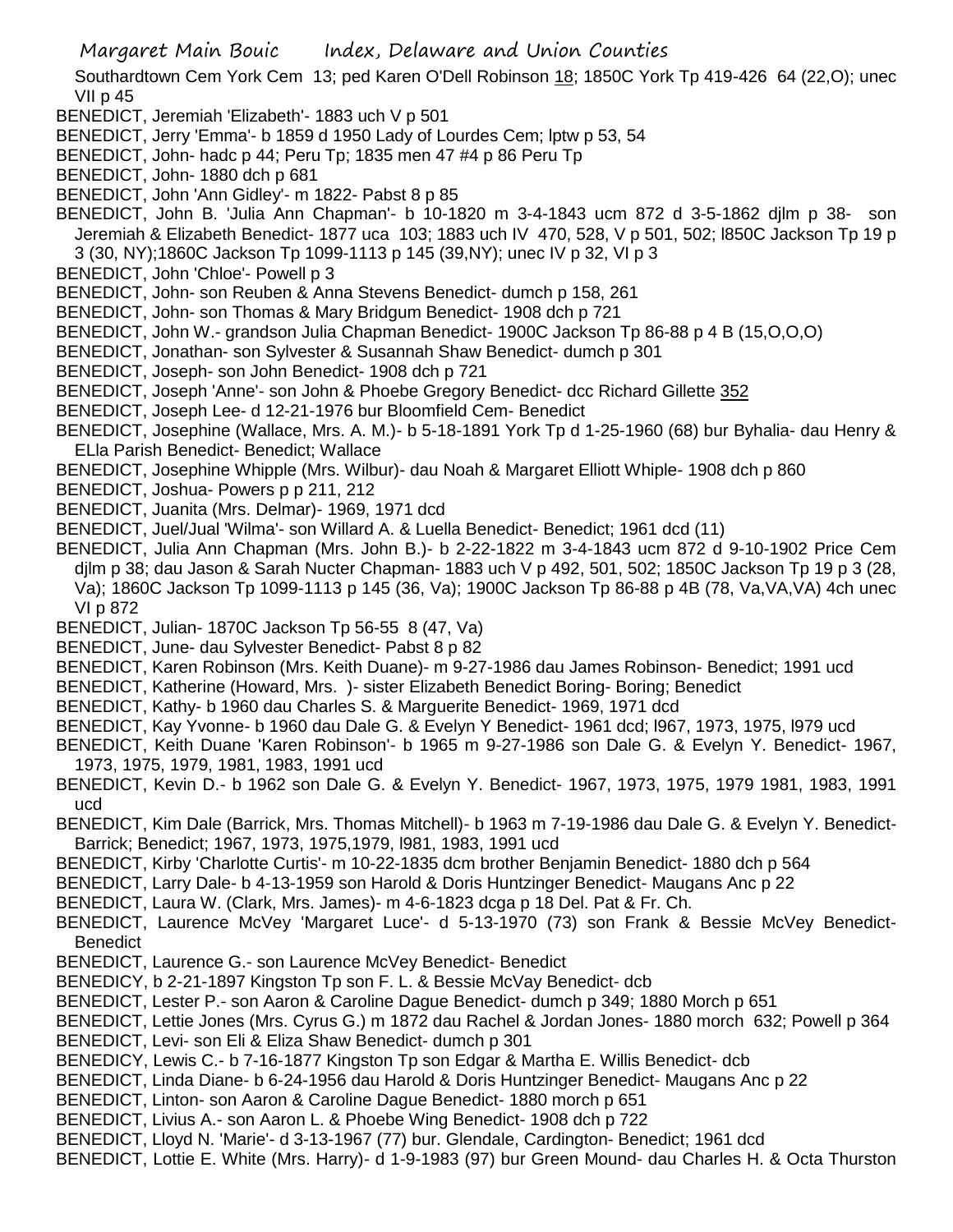- White- White 105; l969, l971 dcd; Benedict
- BENEDICT, Louisa Meeker (Mrs. Aaron)- dau David Meeker- dumch p 349; l880 morch p 651
- BENEDICT, Lowell- son Harry B. Benedict- Benedict
- BENEDICT, Lowell- son Willard & Lula May Benedict- Benedict
- BENEDICT, Lucille Parsons (Mrs. Richard A.)- Benedict
- BENEDICT, Lucretia E. (Mrs. Hiram M.)- Powell p 359
- BENEDICT, Lucy lst- dau Reuben & Anna Stevens Benedict- dumch p 158
- BENEDICT, Lucy 2nd- dau Reuben & Anna Stevens Benedict- dumch p 158, 261
- BENEDICT, Luella (Mrs. Willard A.)- 1961 dcd
- BENEDICT, Lula May (Mrs. Willard)- Benedict
- BENEDICT, Lulu S.- b 6-7-1886 Morrow County- dau C. B. & Laura Johnson Benedict- dcb
- BENEDICT, Lydia (Johnson, Mrs. Joseph)- dau Aaron L. & Phoebe Wing Benedict- 1908 dch p 722
- BENEDICT, Lyman D. 'Serepta Minter'- m 3-11-1841 Madison Co unec IX p 32
- BENEDICT, Mamie (Kniffen, Mrs. )- dau Aaron & Caroline Dague Benedict- dumch p 349
- BENEDICT, Margaret Jane- dau Aaron & Caroline Dague Benedict- 1880 morch p 651
- BENEDICT, Margaret- dau John & Julia Ann Chapman Benedict- 1860C Jackson Tp 1099-1113 p 145 (16,O) see Sarah Margaret
- BENEDICT, Margaret Luce (Mrs. Laurence McVey)- Benedict
- BENEDICT, Marguerite (Mrs. Charles E.)- 1961, 1969, 1971, 1980 dcd
- BENEDICT, Marie Headington (Mrs. George)- b 10-12-1895 m 12-23-1914 d 6-20-1978 dau James & Emily Winner Headington- bur York Cem p 100; Benedict; l980 dcd
- BENEDICT, Audra Marie Stevens (Mrs. Lloyd N.)- d 4-14-1984 (79) bur. Mlb; Benedict; 1961 dcd
- BENEDICT, Mariette A.- dau 12-14-1844 (18d) dau Alfred R. & Cynthia Aldrich Benedict- Powell p 348 bur Mound or Frost Cem
- BENEDICT, Marjorie (Albertis, Mrs. )- dau Frank & Bessie McVey Benedict- Albertis; Benedict
- BENEDICT, Mark 'Amy Lynn Hyatt'- b 8-6-1960 m 4-11-1981- St. Paul p 79
- BENEDICT, Mark- son Richard A. & Lucille Parsons Benedict- Benedict
- BENEDICT, Martha- 1961 dcd
- BENEDICT, Martha (Kinnear, Mrs. )- dau Willard & Lula May Benedict- Benedict
- BENEDICT, Martha (Mrs. Sylvester)- dcw Bk 1 p 18; delge V p 37
- BENEDICT, Marti (Mrs. Dale)- Benedict
- BENEDICT, Martin 'Jane Brown''Hannah Waters'- b 6-12-1807 NY m(1) 1827 (2) 4-9-1840 dcm d 1-21-1898 Alum Creek Cem Powell p 337; son Reuben & Anna Stevens Benedict- dumch p 158, 159, 261; hadc p 44 Peru Tp; 1835 men 49 #78 p 89 Peru Tp
- BENEDICT, Mary- d 1-2-1867 (36-1-26) Marengo Cem Powell p 372
- BENEDICT, Mary- dau Sylvester Benedict- dcw Bk 1 p 18
- BENEDICT, Mary Bell (Young, Mrs. Willis E.)- 1915 uch p 775
- BENEDICT, Mary Bridgum (Mrs. Thomas)- 1908 dch p 721
- BENEDICT, Mary E.- dau John B. & Julia Ann Chapman Benedict- 1883 uch V p 501; 1850C Jackson Tp 19 p 3 (4/12,O); 1860C Jackson Tp 1099-1113 - 145 (10,O); 1870C Jackson Tp (20,O)
- BENEDICT, Mary E. Doty (Mrs. Rodolphus)- Pabst 3 p 28
- BENEDICT, Mary Emma Phillips (Mrs. Ira)- dau Marcus & Asenath Herrick Phillips- dumch p 231
- BENEDICT, Mary J.- b 11-26-1830 d 4-10-1910 (79-4-15)- Marengo Cem Powell p 372
- BENEDICT, Mary Jane- Pabst 2 p 19
- BENEDICT, Mary J. Godfrey (Mrs. William H.)- m 3-16-1882 ucm 7141
- BENEDICT, Mary Lillian- b 1866 dau Theodore K. & Susan H. King Benedict- 1880 morch p 651
- BENEDICT, Mary (Mrs. Lloyd)- 1969, 1971 dcd
- BENEDICT, Mary (McCrary, Mrs. Alva)- b 3-5-1922 m 2-18-1838 dcm d 4-18-1858; delge X p 21
- BENEDICT, Mary (Morris, Mrs. John)- b 3-5-1922 m 5-20-1940 d 8-14-1991 (69) York Cem- dau George & Marie Headington Benedict- Benedict
- BENEDICT, Mary (O'Dell, Mrs. Oliver P.)- b 10-18-1856 m 4-6-1876 d 4-5-1925 W. Mansfield- dau Jermiah & Jane Southard Benedict- ped Karen O'Dell Robinson- unec XIII p 31
- BENEDICT, Mary Olds (Mrs. Henry)- b 7-16-1834 m 2-17-1859 dcm d 8-10-1912
- BENEDICT, Mary Osborn (Mrs. Preston H.)- dumch p 349
- BENEDICT, Mary Sheets (Mrs. Sturges)- Pabst 2 p 38
- BENEDICT, Matilda (Chappell, Mrs. Henry)- m 11-19-1845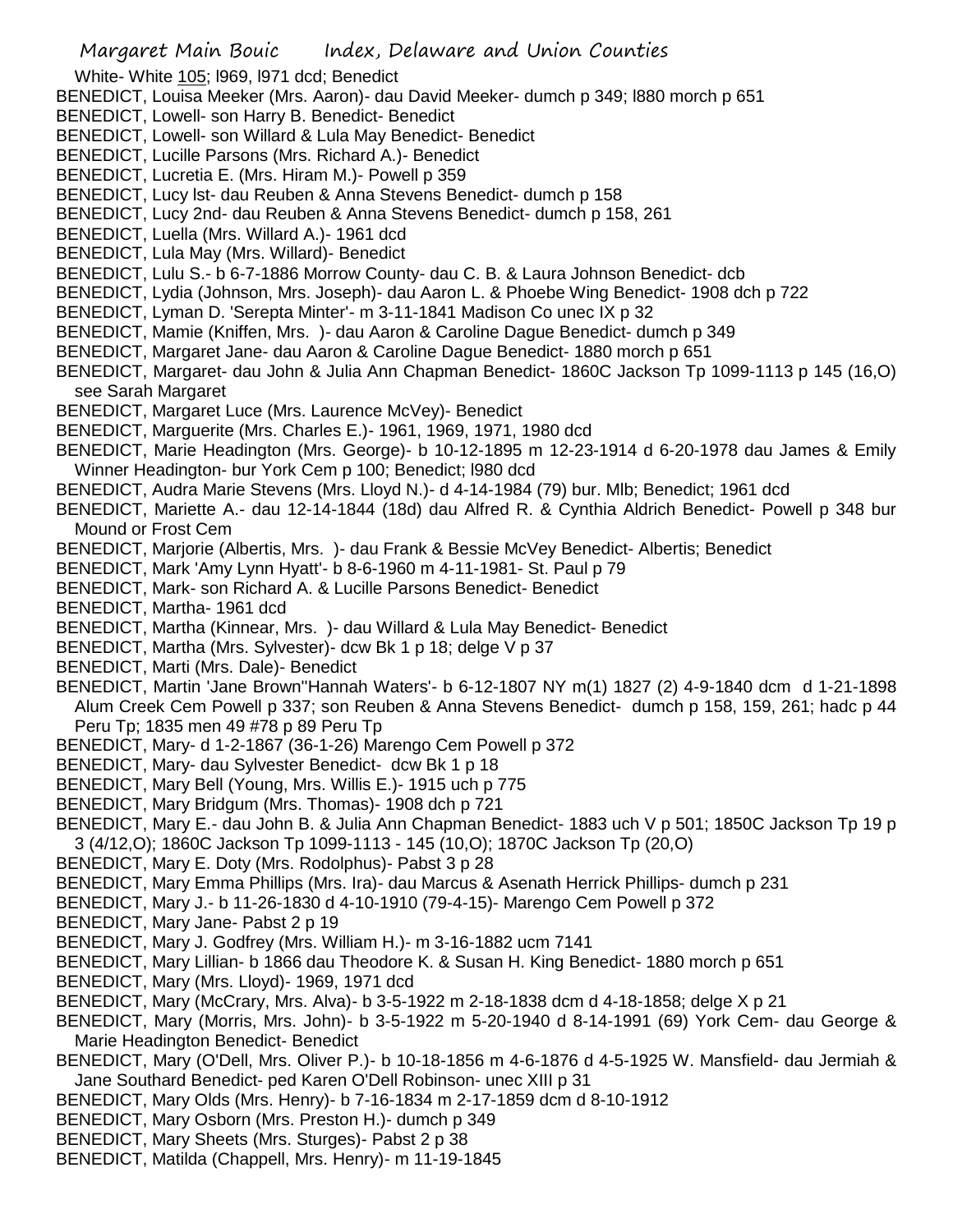BENEDICT, May- dau Sylvester Benedict- Pabst 8 p 82

- BENEDICT, Melanie Ann Schmitt (Mrs. Steven Russell)- m 12-28-1978 dau John C. Schmidt- Benedict
- BENEDICT, Melissa- dau Eli & Eliza Shaw Benedict- dumch p 301
- BENEDICT, Michael- b 1967 son Day R. & Jane Benedict- 1971 ucd
- BENEDICT, Mildred- dau Delmar Pearl & Mildred Gettys Benedict- Benedict
- BENEDICT, Mildred Iola Gettys (Mrs. Delmer Pearl)- d 3-26-1973 (66) bur Mlb.; Benedict; 1961 dcd
- BENEDICT, Mike- b 1968 son Day R. & Jane Benedict- 1979 ucd
- BENEDICT, Milo- Pabst Pion I 34
- BENEDICT, Minnie (Mrs. Albert)- b 1874 Ebenezer Cem- Powell p 324
- BENEDICT, Murray- son Orrie G. & Emma Shoemaker Benedict- 1908 dch p 781
- BENEDICT, Myrta- sister Joseph Lee Benedict- Benedict
- BENEDICT, Nathaniel- hadc p 32, 58(Kingston Tp 1849), p 42 Oxford Tp; CCC; 1835 men 44 #37 p 80 Oxford Tp
- BENEDICT, Neil- son Harley M. & Grace Schoolfield Benedict- Benedict
- BENEDICT, Nelson 'Rebecca'- d 8-6-1863 (40-5-9) Old Blue Cem Powell p 142; son Benjamin & G. Benedict;
- Pabst 2 p 17, 22, 32; Pabst Pion I p 60, 63; 1850C Kingston Tp 3207 (27,O)
- BENEDICT, Norma Jean- dau Delmar Pearl & Mildred Gettys Benedict- Benedict
- BENEDICT, Obadiah- adm of Joseph Lewis- Sharon Tp dcga p 12 Frank. Chron.
- BENEDICT, Oliver- son Reuben & Anna Stevens Benedict- dumch p 261
- BENEDICT, Ora S. C. L. (Mrs. H. B.)- d 2-27-1872 (21-10-22)- Cheshire Cem
- BENEDICT, Orrie G.'Emma Shoemaker'- Mlb p 190; 1908 dch p 781
- BENEDICT, Otho- b 1868 d 1944 Mlb p 158
- BENEDICT, P. A.- dg 2-14-1908 delge VIII p 12
- BENEDICT, Parmelia- dau Daniel & Content Shaw Benedict- dumch p 301
- BENEDICT, Dr. E. Paul- b 1886 d 1972 Lady of Lourdes Cem lptw p 54
- BENEDICT, Paul Frederick- da 1957 (52) son Frank L. & Bessie McVey Benedict- Benedict
- BENEDICT, Paul (Ricky)- grandson Frank & Bessie McVey Benedict-Benedict
- BENEDICT, Paula (Baley, Mrs. )- dau Laurence McVey & Margaret Luce Benedict- Benedict
- BENEDICT, Pauline- b 2-28-1903 dcb d 1-22-1904 Old Blue Cem Powell p 142- dau Frank L. & Bessie McVey Benedict- Benedict
- BENEDICT, Phila Pearce (Mrs. Amos)- m 1-4-1841 dcm
- BENEDICT, Philander- son Daniel & Content Shaw Benedict- dumch p 301
- BENEDICT, Phoebe (Barber, Mrs. William)-m 7-28-1841 dcm dau William & Elizabeth Hoag Benedict- dumch p 348
- BENEDICT, Phoebe (Doty, Mrs. Harrison)- 1880 dch p 790; delge I p 11
- BENEDICT, Phoebe Jane (Mrs. Almon)- d 8-10-1860 (25-2-11) Wilson Cem Powell p 314
- BENEDICT, Phoebe Knowles (Mrs. Aaron)- dumch p 348; 1976 dch p 34
- BENEDICT, Phoebe (Wood, Mrs. Daniel)- b 3-1-1791 d 7-28-1822 dau Reuben & Anna Stevens Benedictdumch p 158, 261, 339
- BENEDICT, Polly (Gardner, Mrs. Robert)- b 1798 NY m 1816 d 6-1-1873 dau Reuben & Anna Stevens Benedict- 1880 morch p 652; dumch p 261, 262
- BENEDICT, Preston H. 'Mary Osborn'- son Aaron & Louisa Meeker Benedict- dumch p 349; 1880 morch p 651; Powell p 346
- BENEDICT, Quentin- grandson Frank & Bessie McVey Benedict- Benedict
- BENEDICT, R.'Mary'Mary J.'- d 8-18-1892 (60-7-9) Marengo Cem Powell p 372
- BENEDICT, Ramona (Levings, Mrs. )- dau Willard & Lula May Benedict- Benedict
- BENEDICT, Raymond L.- son Delmer Pearl & Mildred I. Gettys Benedict- Benedict
- BENEDICT, Rebecca J. Hatton (Mrs. Sylvester)- m 6-1-1862 dcm
- BENEDICT, Rebecca V. (Mrs. Nelson)- b 6-11-1820 d 12-13-1892 Old Blue Cem Powell p 142; 1850C Kingston Tp 3207 (30,O); Pabst 2 p 17, 32
- BENEDICY, Reta May- b 12-22-1890 Delaware Town dau Burness & Almora Wottring Benedict- dcb
- BENEDICT, Reuben- Delaware Mausoleum- delge III p 58
- BENEDICT, Reuben 'Anna Stevens'- d 3-6-1874 (85y11m) Alum Creek Friends Cem- Powell p 337, 368 son Aaron & Elizabeth Knowles Benedict- 1820C Bennington Tp; 1835 men 49 #91 p 90 Peru Tp; dumch p 158, 260. 261; Pabst 8 p 82, 84; delge V p 37
- BENEDICT, Reuben G.- b 1870 son Theodore K. & Susan H. King Benedict- 1880 morch p 651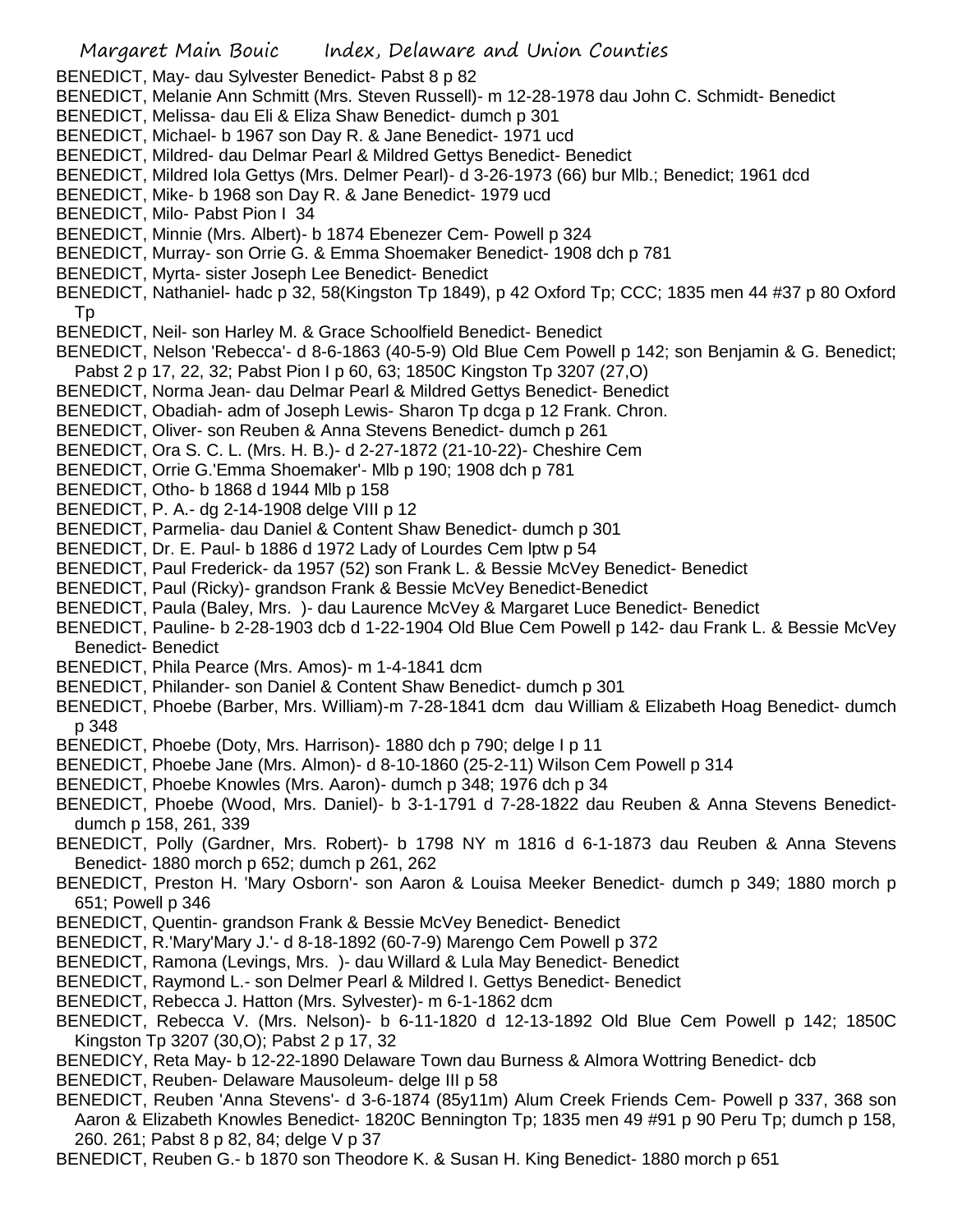BENEDICT, Richard- son Martin & Hannah Waters Benedict- dumch p 159

BENEDICT, Richard A.'Lucille Parsons'- b 7-22-1933 d 2-10-1992 (58) bur Maple Grove- son Delmer T. & Mildred I. Gettys Benedict- Benedict

- BENEDICT, Rodolphus 'Mary E. Doty'- Pabst 3 p 28; 6 p 8
- BENEDICT, Robert Lee- son Joseph Lee Benedict-Benedict
- BENEDICT, Robert Neil- grandson Frank L. & Bessie McVey Benedict- Benedict
- BENEDICT, Ron- b 1964 son Day R. & Jane Benedict- 1979 ucd
- BENEDICT, Rosanna Dennis (Mrs. Ira)- m 7-2-1835 dcm; l850C Oxford Tp 2785 (35,O)
- BENEDICT, Roswell J.- delge V p 71
- BENEDICT, Rudolph- son Martin & Jane Brown Benedict- dumch p 159
- BENEDICT, Rudolphus- 1880C Oxford Tp p 399A
- BENEDICT, Ruth- dau Sylvester & Susannah Shaw Benedict- dumch p 301
- BENEDICT, Ruth E.- b 1900 d 9-2-1916 dau Henry Clay & Ella Jane Benedict- York Cem p 73
- BENEDICT, Ruth Gridley (Mrs. Ezra)- b 7-3-1807 m 10-25-1827 dcga p 40 Del. Pat & Fr Chron; 1880 morch p 651; Powell p 346
- BENEDICT, Ruth (Hare, Mrs. )- sister Elizabeth R. Benedict Boring- Boring; Benedict
- BENEDICT, Ruth Millicent- b 1858 dau Theodore K. & Susan H. King Benedict- 1880 morch p 651
- BENEDICT, Ruth Morris (Mrs. Elbert Stewart)- b 12-11-1896 dau Horace & Mary Louise Jacoby Morris- Nash p 345
- BENEDICT, Sally (Bogan, Mrs. Ed)- dau Willard & Lula May Benedict- Benedict
- BENEDICT, Sarah (Mrs. )- Pabst 8 p 85
- BENEDICT, Sarah- dau Aaron Benedict- dcw Bk 1 p 74
- BENEDICT, Sarah Ellen Willits (Mrs. Grafton)- dau Joel & Cynthia Lewis Willits- dumch p 310
- BENEDICT, Sarah (Gray, Mrs. )- dau William & Elizabeth Hoag Benedict- dumch p 348
- BENEDICT, Sarah J.- 1870C Jackson Tp 56-55 p 8 (20,O)
- BENEDICT, Sarah J. Whitley (Mrs. William H.)- m 1-11-1867 ucm 4117
- BENEDICT, Sarah M. (Burgoon, Mrs. Columbus)- m 7-27-1862 dau John B. & Julia A. Chapman Benedict-
- 1883 uch V p 501; 1850C Jackson Tp 19 3 (6,O); 1880C Jackson Tp 3 p 234A (35,O,NY,VT)
- BENEDICT, Selora (Kinkle, Mrs. Samuel)- m 4-6-1848 dcm
- BENEDICT, Serepta Minter (Mrs. Lyman D.)- m 3-11-1841 Madison Co unec IX p 32
- BENEDICT, S. G.- 1850C Delaware Town 1014 (l8, Conn)
- BENEDICT, Sharon Iola (Elswick, Mrs. )- dau Richard A. & Lucille Parsons Benedict- Benedict
- BENEDICT, Shirley Louise Rhinebolt (Mrs. Harry)- m 7-22-1978- Benedict
- BENEDICT, Shirley Mae- dau Elbert Stewart & Ruth Morris Benedict- Nash 341
- BENEDICT, Silas- son Grandnin & Harriett Benedict (17, Ct); Pabst 3 p 32; 6 p 11; l850C Berkshire Tp 168
- BENEDICT, Silas G.- Pabst 3 p 23
- BENEDICT, inf dau of S. & M,- d 1-3-1871 Old Blue Cem- Powell p 142
- BENEDICT, Sondra Lee (Atherton, Mrs. Melvin Eugene) (Connally, Mrs. )- m 11-10-1957 dau Delmer Pearl & Mildred I. Gettys Benedict-Benedict
- BENEDICT, Sophronia- dau Martin & Jane Brown Benedict- dumch p 159
- BENEDICT, Spencer C. W. 'Elizabeth Chamberlin'- m 2-29-1844 dcm
- BENEDICT, Stephen- b 1973 son Day R. & Jane Benedict- 1979 ucd
- BENEDICT, Stephen- 1908 dch p 388; Mlb p 174; see Benadict
- BENEDICT, Steven Russell 'Melanie Ann Schmitt'- m 12-28-1978 son Clinton Benedict- Benedict
- BENEDICT, Sturges 'Mary Sheets- son Benjamin & Jane White Benedict- 1880 dch p 564; 1908 dch p 461;
- Pabst 2 p 22, 34; hmp p 77; l850C Kingston Tp 3190 (8,O); 1880c Kingston Tp p 430A; hadc p 105
- BENEDICT, Susan H. King (Mrs. Theodore K.)- m 11-18-1856 dau Rev. William & Mary Ann Eastwood King-1880 Morch p 651; Powell p 346;
- BENEDICT, Susannah- dau Daniel & Content Shaw Benedict- dumch p 301
- BENEDICT, Susannah Shaw (Mrs. Sylvester)- dau Jonathan Shaw, Sr.- dumch p 301
- BENEDICT, Sylvester'Martha'- dcw Bk 1 p 18; Pabst 8 p 82
- BENEDICT, Sylvester 'Rebecca J. Hatton'- m 6-1-1862 dcm; son Ira & Rosanna Dennis Benedict- l850C Oxford Tp 2785 (11,O)
- BENEDICT, Sylvester 'Susannah Shaw'- 1820C Bennington Tp; brother Eli & Daniel Benedict- dumch p 301, 339; Pabst 8 p 82
- BENEDICT, Thelma Gertrude- dau Orrie G. & Emma Shoemaker Benedict- 1908 dch p 781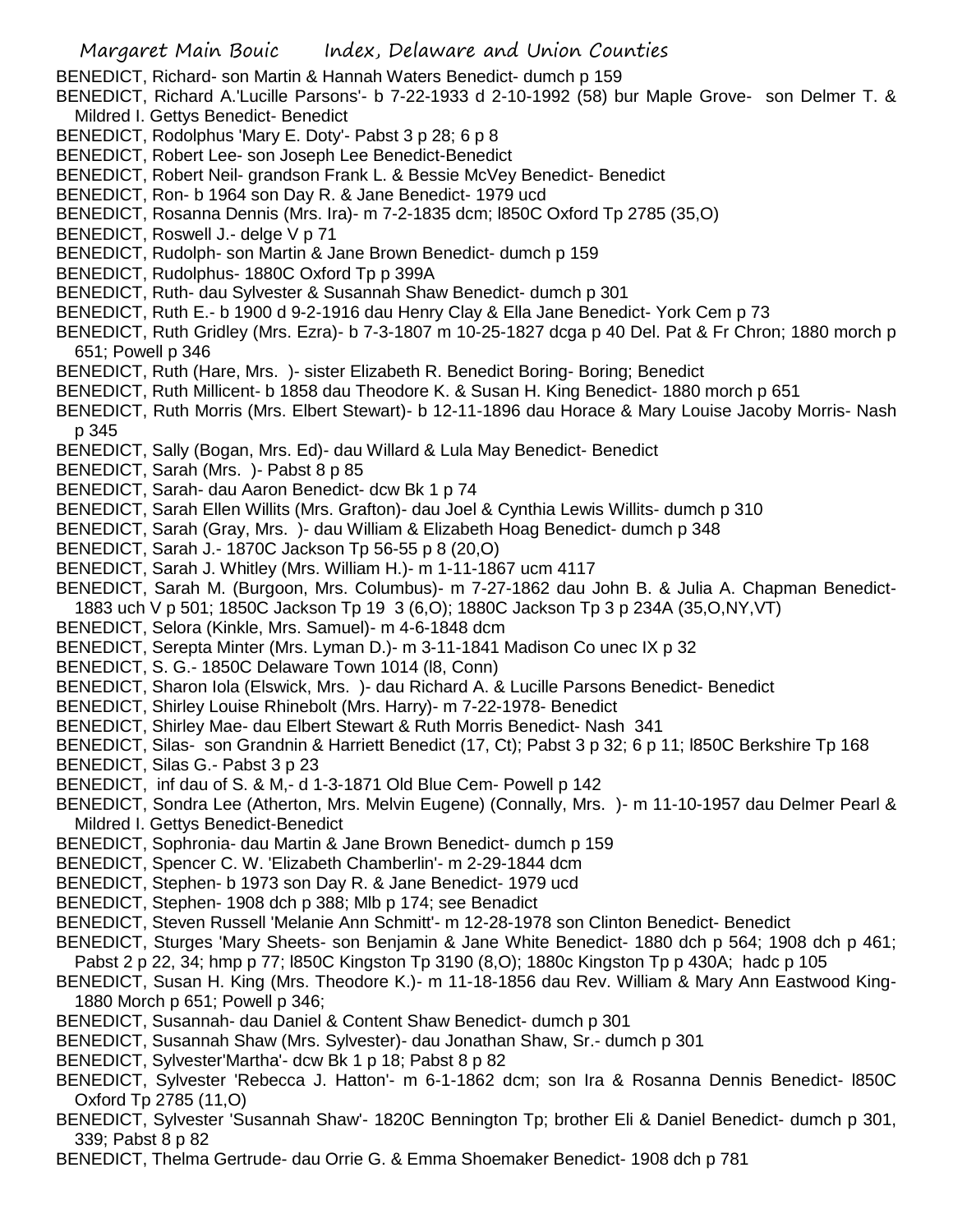BENEDICT, Thelma (Price, Mrs. )- dau Lloyd N. Benedict- Benedict

BENEDICT, Theodore K. 'Susan H. King'-b 6-6-1835 m 11-18-1856 son Ezra & Ruth Gridley Benedict- 1880 morch 651; Powell p 346

BENEDICT, Thomas 'Mary Gridgum'- 1908 dch p 721

BENEDICT, Timothy- son Alfred R. & Cynthia Aldrich Benedict- 1880 morch p 632

BENEDICT, Timothy Richard- son Richard A. & Lucille Parsons Benedict- Benedict

BENEDICT, Violet (duty, Mrs. )- sister Delmer P. Benedict- Benedict

BENEDICT, Virginia R. (Miller, Mrs. )- dau Delmer Pearl & Mildred Il Gettys Benedict- Benedict

BENEDIT, Wesley- son Henry & Ella Parish Benedict- Benedict

BENEDICT, ----(Yore, Mrs. Martin)- dau Henry & Ella Parish Benedict- Benedict

BENEDICT, ----(Jordan, Mrs. Alex)- dau Henry & ELla Parish Benedict- Benedict

BENEDICT, W. H.- 1883 uch IV p 528

- BENEDICT, Wilbur 'Josephine Whipple'- 1908 dch p 860
- BENEDICT, Willard A. 'Luella'-brother Elizabeth Benedict Boring- Boring; 1961 dcd

BENEDICT, Willard 'Lula May''Carrie J.'- b 4-6-1898 d 8-8-1993 (95)- Benedict

BENEDICT, William 'Achsah Hoar'- m 5-28-1835 dcm

BENEDICT, William- b 1776 son Aaron & Caroline Dague Benedict- dumch p 349; l880 morch p 651; Powell p 368; 1835 men 48 #32 p 87 Peru Tp; delge V p 37

BENEDICT, William b 1971(0) son Day R. & Jane Benedict-1971, 1979 ucd

- BENEDICT, William 'Elizabeth Hoag'- son Aaron & Phoebe Knowles Benedict- 1820C Bennington Tp; dumch p 348; 1880 morch p 651; Pabst 8 p 81, 85, 89
- BENEDICT, William G.- son Sylvester & Susannah Shaw Benedict- dcw Bk 1 18; Pabst 8 p 82, 84; dumch p 301

BENEDICT, William H. 'Mary J. Godfrey'- m 3-16-1882 ucm 7141

- BENEDICT, William H.-b 2-4-1846 d 10-14-1898 Price Cem djlm p 37, Grave Reg.- son John B. & Julia A. Chapman Benedict- 1883 uch V p 501; 1850C Jackson Tp 19 p 3 (4,O)
- BENEDICT, William H.- son Ira & Rosanna Dennis Benedict- 1908 dch p 388; l850C Oxford Tp 2785 (9,O); 1880C Oxford Tp p 394C
- BENEDICT, William H.- b 1863 son Theodore K. & Susan H. King Benedict- 1880 morch 651

BENEDICT, William H. 'Sarah J. Whitley'- m 7-11-1867 ucm 4117

BENEDICT, William N.- son Daniel & Content Shaw Benedict- dumch p 301

BENEDICT, Wilma (Mrs. Jual)- Benedict

BENEDICT, Wyman- son Aaron & Caroline Dague Benedict- 1880 morch p 651

BENELEE, Angaline- dau T. & Sarah Benelee- 1880C Jackson Tp p 232 (10,O,Hesse,Bad)

BENELEE, Katie- dau T. & Sarah Benelee- 1880C Jackson Tp p 232 (16,O,Hes,Bad)

BENELEE, Maggy- dau T. & Sarah Benelee- 1880C Jackson Tp p 232 (13,O,Hes,Bad)

BENELEE, Phillip- son T. & Sarah Benelee- 1880C Jackson Tp p 232 (15,O,Hes,Bad)

BENELEE, Sarah (Mrs. T.)- 1880C Jackson Tp p 232 (41, VT,VT,VT)

BENELEE, T. 'Sarah'- 1880C Jackson Tp p 232 (46, Hesse, Hesse, Hesse)

BENER, Jacob- Ekelberry Ledger- delge X p 52

BENES, Carolyn (McNamara, Mrs. )- dau Elmer & Frances E. Mowry Benes- Benes

BENES, Elmer 'Frances E. Mowry'- Benes; unec VII p 16

BENES, Frances Badley (Mrs. )- d 9-17-1992 dau T. C. & Clara Nelson Badley- Badley

BENES, Frances E. Mowry (Mrs. Elmer)- d 3-26-1987 (78)- Benes

BENES, James T.- son Elmer & Frances E. Mowry Benes- Benes

BENES, Joanne (Kieger, Mrs. )- dau Elmer & Frances E. Mowry Benes- Benes

BENES, Richard L.- son Elmer & Frances E. Mowry Benes- Benes

BENET, Elisha- Sunbury Tp 1810, delge VIII p 55

BENET, Henry- Sunbury Tp, 1810, delge VIII p 55

BENET, Jacob- Sunbury Tp, 1810, delge VIII p 55

BENET, Owen- Sunbury Tp, 1810, delge VIII p 55

BENETT, Robert- 1880C Genoa Tp p 405D

BENETT, Simon- 1880c Orange Tp p 355A

BENFER, Alma (Eppley, Mrs. Archibald Grant)- b 7-10-1890; m 10-28-1913- Weiser p 468

BENFIELD, Sarah- perhaps dau James Dean- dcw Bk 2 179

BENFORD, Chauncey F. 'Mary Jane Elliott'- m 5-28-1848 dcm; delge V p 72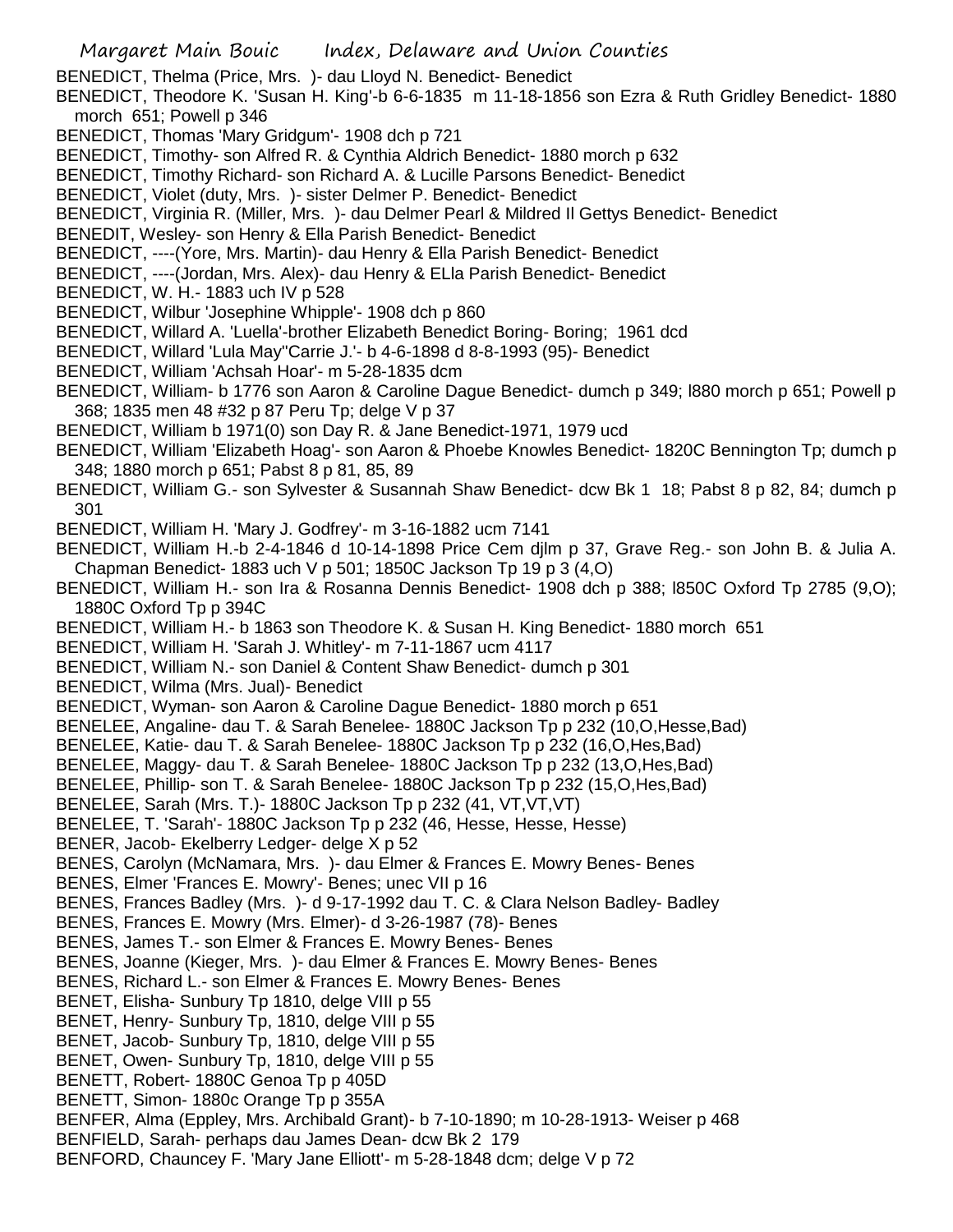- Margaret Main Bouic Index, Delaware and Union Counties
- BENFORD, Mary Jane Elliott (Mrs. Chauncey F.)- m 5-28-1848 dcm; delge V p 72 BENGE, Westley- 1835 men 31 #112 p 54 Harlem Tp
- BENGER, Agnes (Bartlett, Mrs. John) b 1560- dcc Helen Wornstaff Kern 5353
- BENGSON, Cathy (Mrs. Rev. Glen A.)- Bengson
- BENGSON, Rev. Glen A. 'Cathy'- Bengson
- BENGSON, John Thomas (10-1989) son Rev. Glen A. & Cathy Bengson- Bengson
- BENGSON, Lisa (14-1989) dau Rev. Glen A. & Cathy Bengson- bengson
- BENHAM, Cora (Nations, Mrs. )- dau William & Cora Benham- Benham
- BENHAM, Cora (Mrs. William)- Benham
- BENHAM, Emily Church (Weiser, Mrs. Harry Norman)- b 7-17-1888 m 6-5-1920- Weiser p 802
- BENHAM, Josephine (Kappele, Mrs. )- dau William & Cora Benham- Benham
- BENHAM, Mary Jane (Griffis, Mrs. Samuel Wharton)- b 10-27-1839 m 2-24-1859 d 5-30-1924 dau Moses N. & Nancy Jane Woolet Benham- ped Ruth Allen Kennedy 11- delge V p 70
- BENHAM, Moses N.'Nancy Jane Woolet'- b 1814 d 1877 ped Ruth Allen Kennedy22- delge V p 70
- BENHAM, Nancy Jane Woolet (Mrs. Moses N.)- b 1812 d 1896 ped Ruth Allen Kennedy 23- delge V p 70
- BENHAM, Stella B. (Crockett, Mrs. Donald Nelson)- b 10-14-1908 d 12-9-1981 (73) cremated- dau William & Cora Benham- Benham; Crockett
- BENHAM, William 'Cora'- Benham
- BENIDGE, Mary Swaze (Mrs. William)- m 12-12-1843 unec X p 7
- BENIDGE, William 'Mary Swaze'- m 12-12-1843 unec X p 7
- BENIEL, (or BEUTEL), Peter- b 6-16-1836 d 4-9-1848 Old St. John's Cem D J 86
- BENITEZ, Daphne Hortensia- b 8-9-1971 dau Julio & Maria Manns de Benitez- 79
- BENITEZ, Julio'Maria Manns'- Genther p 78, 79
- BENITEZ, Maria Veronica Manns (Mrs. Corbalan, Mrs. Julio Benitez)- b 9-14-1951 dau Eduardo & Francisca Lobos De Manns- Genther p 78. 79
- BENJAMIN, ---Nash 99
- BENJAMIN, Abby A. (Maine, Mrs. Jesse Palmer)- m 1-12-1838- Asp (847)
- BENJAMIN, Abel' Amithy Myrick'- m 11-6-1671 son John & Abigail Benjamin- Genther p 225; Powers Pat p 28, 29, 30
- BENJAMIN, Abel'Abigail'- b 5-20-1668 d 3-4-1720 son John & Lydia Benjamin- Genther p 226
- BENJAMIN, Abel'Abagail Stimson'- b 1695 d 1697 son Abel & Abigail Benjamin- Genther p 226; Powers Pat p 32
- BENJAMIN, Abel- b 3-31-1706 d 1729 son Jonathan & Susanna Norcorss Benjamin- Genther p 227
- BENJAMIN, Abel 'Esther Smith'- Powers Pat p 28
- BENJAMIN, Abiah A. Hartwell (Mrs. Orson Augustus)- m 2-25-1857- Powers Pat p 75
- BENJAMIN, Abiel 'Judith Ford''Margaret'- b 12-16-1716 m(1) 12-16-1736 d 10-9-1819 (104) son Joseph & Elizabeth Cook Benjamin- Powers Pat p 32, 33, 34, 37, 74, 106, 107, 255
- BENJAMIN, Abiel Jr. 'Lovisa Ellis'- b 8-16-1747 m 9-18-1771 son Abiel & Judith Ford Benjamin- Powers Pat p 33, 34, 318
- BENJAMIN, Abigail Eddy (Mrs. John)-b 1600 m c 1619 d 5-20-1687 (87)-dau Rev. William Eddy Genther p 225; Powers Pat p 22, 23, 24, 27, 29, 98
- BENJAMIN, Abigail (Stubbs, Mrs. Joshua)(Woodward, Mrs. John)- b c 1624 m c 1640 dau John & Abigail Eddye Benjamin- Genther p 225; Powers Pat p 22. 23. 27. 28. 73
- BENJAMIN, Abigail- b c 1673 dau Caleb & Mary Benjamin- Genther p 225; Powers Pat p 28
- BENJAMIN, Abigail- b 7-14-1655 dau John & Lydia Benjamin- Genther p 226
- BENJAMIN, Abigail Stimson (Mrs. Abel)-b 7-1-1671 m 1695 dau Jonathan & Abagail Benjamin Stubbs Stimson- Powers Pat p 32; Genther p 226
- BENJAMIN, Abigail -b 9-7-1699 dau Abel & Abigail Benjamin- Genther p 227
- BENJAMIN, Abigail Livermore (Mrs. Caleb)- m 8-16-1927 d 1786 (87)- Genther p 227
- BENJAMIN, Abigail- b 1-3-1726-7 dau Caleb & Abigail Livermore Benjamin- Genther p 227
- BENJAMIN, Abi(a)gail- b 8-26-1680 dau Abel & Amithy Myrick Benjamin- Genther p 225; Powers Pat p 28
- BENJAMIN, Abigail- dau Joseph & Jemima Lambert Benjamin- Powers Pat p 29, 30, 74, 113, 114
- BENJAMIN, Abigail Dibble (Mrs. Nathan)- d 9-7-1722 dau John Dibble- Powers Pat p 74
- BENJAMIN, Abigail (Neale, Mrs. Samuel)- m 2-18-1678- Powers Pat p 37
- BENJAMIN, Abigail (Pier, Mrs. Moses)- b 1766 dau Nathan \* Abigail Dibble Benjamin- Powers Pat p 74
- BENJAMIN, Amithy(Amethia) Myrick (Mrs. Abel)- m 11-6-1671- Genther p 225; Powers Pat p 28, 29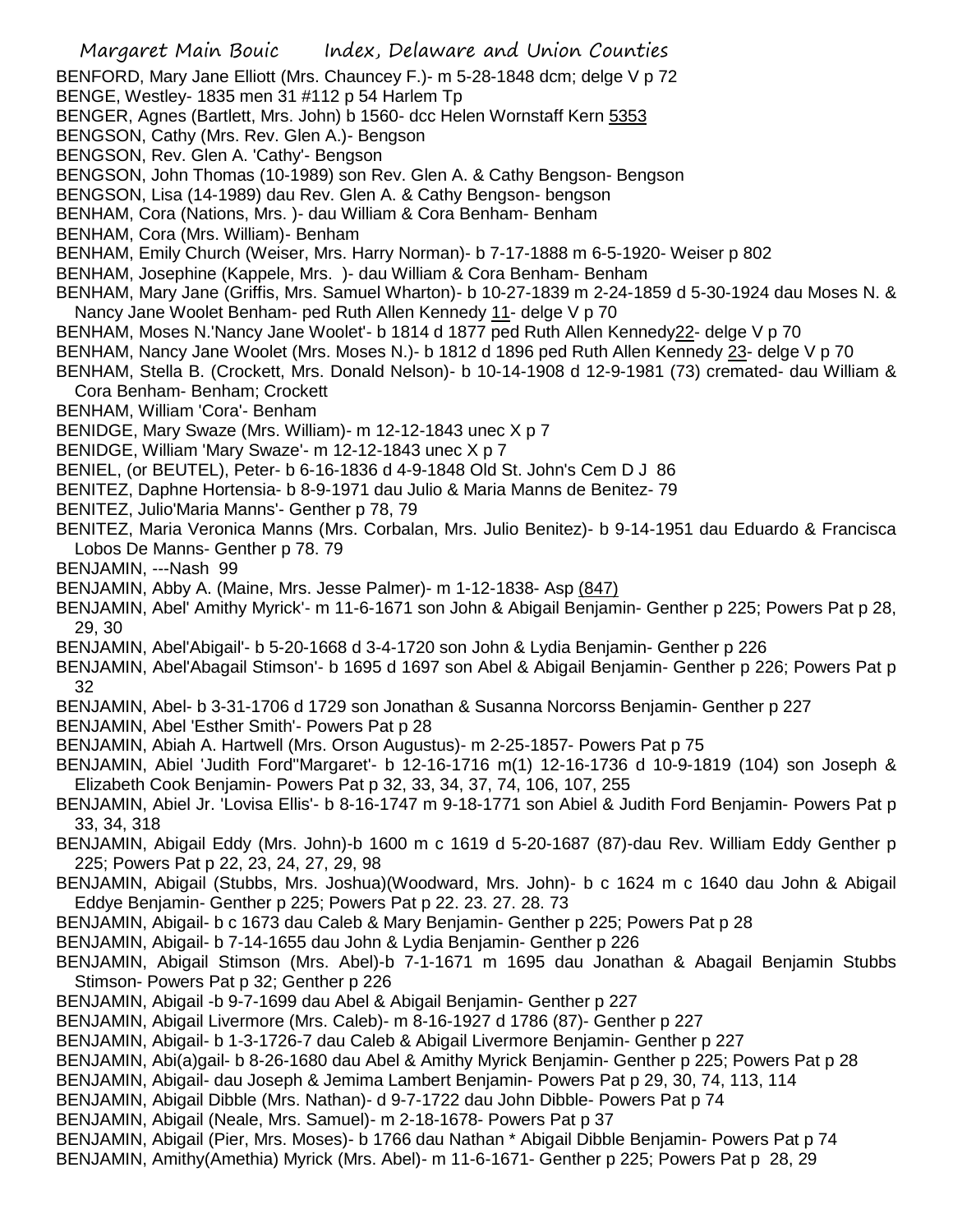- BENJAMIN, Amy Avery (Stanton, Mrs. Nathaniel)(Mrs. Ezra)- b 9-22-1754 m(2) 3-20-1794 d 10-10-1752 dau Ebenzer Jr. & Lucy Davis Avery- Powers Pat p 32, 35, 37, 82, 136, 260, 261
- BENJAMIN, Ann- b 10-7-1760 dau Abel & Esther Benjamin- Powers Pat p 39
- BENJAMIN, Ann- b 8-4-1662 dau John & Lydia Benjamin- Genther p 226
- BENJAMIN, Ann (Bond, Mrs. Nathaniel)- b 1-21-1703-4 m 3-5-1723-4 dau Caleb & Abigail Livermore Benjamin- Genther p 227
- BENJAMIN, Ann )Park, Mrs. )- b 4-8-1782 d 2-28-1838 dau Ezra & Jane Eames Benjamin- Powers Pat p 35
- BENJAMIN, Anna (Mrs. Richard)- Genther p 225; Powers Pat p 23
- BENJAMIN, Anna- b 9-1643 dau Richard & Anna Benjamin- Genther p 225; Powers Pat p 23
- BENJAMIN, Anna (McCloud, Mrs. Charles)- 1883 uch V p 226
- BENJAMIN, Anna (Morse, Mrs. Josiah)- b 2-16-1733 m 4-11-1754 dau Samuel & Mary Hammond Benjamin-Genther p 227
- BENJAMIN, Anna (Prentice, Mrs. Samuel)- b 5-7-1753 m 8-29-1771 dau Abiel & Judith Ford Benjamin-Powers Pat p 33, 34
- BENJAMIN, Annabel Eve (Mrs. Jonathan) m 12-23-1714- Genther p 226, 227- dau Adam Eve
- BENJAMIN, Annabel (Wellington, Mrs. Ebenezer)- b 3-11-1720-1 m 5-24-1739- Genther p 227
- BENJAMIN, Anne Brewster (Maine, Mrs. Jesse)- d 12-17-1873- Asp (318)
- BENJAMIN, Arabella (Austin, Mrs. Jonas)- lic. 12-8-1602 dau John Benjamin- Powers Pat p 22
- BENJAMIN, Arthur'Edith E. T. Young'-- b 8-9-1873 Powers Pat p 76
- BENJAMIN, Asa- b 3-20-1762 son Abel & Esther Benjamin- Powers Pat p 39
- BENJAMIN, Barzillai- b 3-28-1730 son Joseph & Deborah Clark Benjamin- Powers Pat p 74
- BENJAMIN, Benoni- b 4-25-1725 son Samuel & Mary Hammond Benjamin Genther p 227
- BENJAMIN, Bertha Herriman (Mrs. Herrick)- m 4-5-1819 unec IV p 51
- BENJAMIN, Caleb 'Mary Hale'- d 5-8-1684(94) son John & Abigail Eddy Benjamin- Genther p 225; Powers Pat p 28, 73
- BENJAMIN, Caleb- d 1709 son Caleb & Mary Benjamin- Genther p 225
- BENJAMIN, Caleb 'Abigail Livermore'- b 1-28-1702 m 8-16-1726 son Abel & Abigail Benjamin- Genther p 227
- BENJAMIN, Calvin- son Nathan & Hannah Wells Benjamin- Powers Pat p 75
- BENJAMIN, Calvin Wells'Eliza Ann Moore'- b 6-6-1803 son Joseph & Susannah Gaylord Benjamin- Powers Pat p 75
- BENJAMIN, Caroline Adelaide (Hall, Mrs. Rev. William)- b 1-5-1822 m 11-5-1844 dau Orson & Mary Kibbe Benjamin- Powers Pat p 75
- BENJAMIN, Caroline Gilbert (Mrs. Marcus)- m 6-16-1892 dau Joseph Loring & Carolin C. Gilbert- Powers Pat p 73
- BENJAMIN, Catharine (Cutting, Mrs. James)- b 3-6-1745 m 6-3-1768 dau Samuel & Mary Hammond Benjamin- Genther p 228
- BENJAMIN, Charles L.- son Martin & Nancy H. Benjamin- 1880C Jackson Tp 226 p 6B (8,O,O,O)
- BENJAMIN, Charlotte (Herriott, Mrs. James)- dau Edith Benjamin -Herriott 5,6
- BENJAMIN, Clarisa Curtin (Mrs. William)- m 3-19-1829 Madison Co unec V p 39
- BENJAMIN, Daniel- b 9-7-1714 son Joseph & Elizabeth Cook Benjamin-Powers Pat p 74
- BENJAMIN, Daniel 'Elizabeth Brown'- b 9-12-1660 m 3-25-1687 d 9-13-1719 son John & Lydia Benjamin-Genther p 226
- BENJAMIN, Daniel 'Mary Bond'- b 12-27-1688 m 11-23-1710? d 9-15-1768 son Daniel & Elizabeth Brown Benjamin- Genther p 226
- BENJAMIN, Daniel- d 2-23-1725-6(4m) son Daniel & Mary Bond Benjamin- Genther p 227
- BENJAMIN, Daniel 'Lydia Warren'- b 10-11-1727 m 4-12-1749 son Daniel & Mary Bond Benjamin- Genther p 227
- BENJAMIN, Daniel- b 6-1-1731 son Jonathan & Annabelle Eve Benjamin- Genther p 227
- BENJAMIN, Daniel 'Phebe Guile'- b 9-17-1714 m 3-13-1739/40 d 7-30-1756- Powers Pat p 32
- BENJAMIN, David- son John Benjamin- Powers Pat p 35, 60, 318
- BENJAMIN, David- son Ray & Mable Benjamin- Benjaminn
- BENJAMIN, Deborah- b 3-26-1732 dau Joseph & Deborah Clark Benjamin- Powers Pat p 74
- BENJAMIN, Deborah Clark (Mrs. Joseph)- m 4-3-1722- Powers Pat p 32, 74
- BENJAMIN, Delores (Ziegler, Mrs. )- dau Ray Edward & Mable Benjamin- Benjamin
- BENJAMIN, Eames 'Prudence Chapman'-b 10-10-1779 m 9-27-1812 d 8-26-1860- son Ezra & Jane Eames Benjamin- Powers Pat p 35, 36, 37, 153, 159, 174, 185, 188, 196; delge IX p 25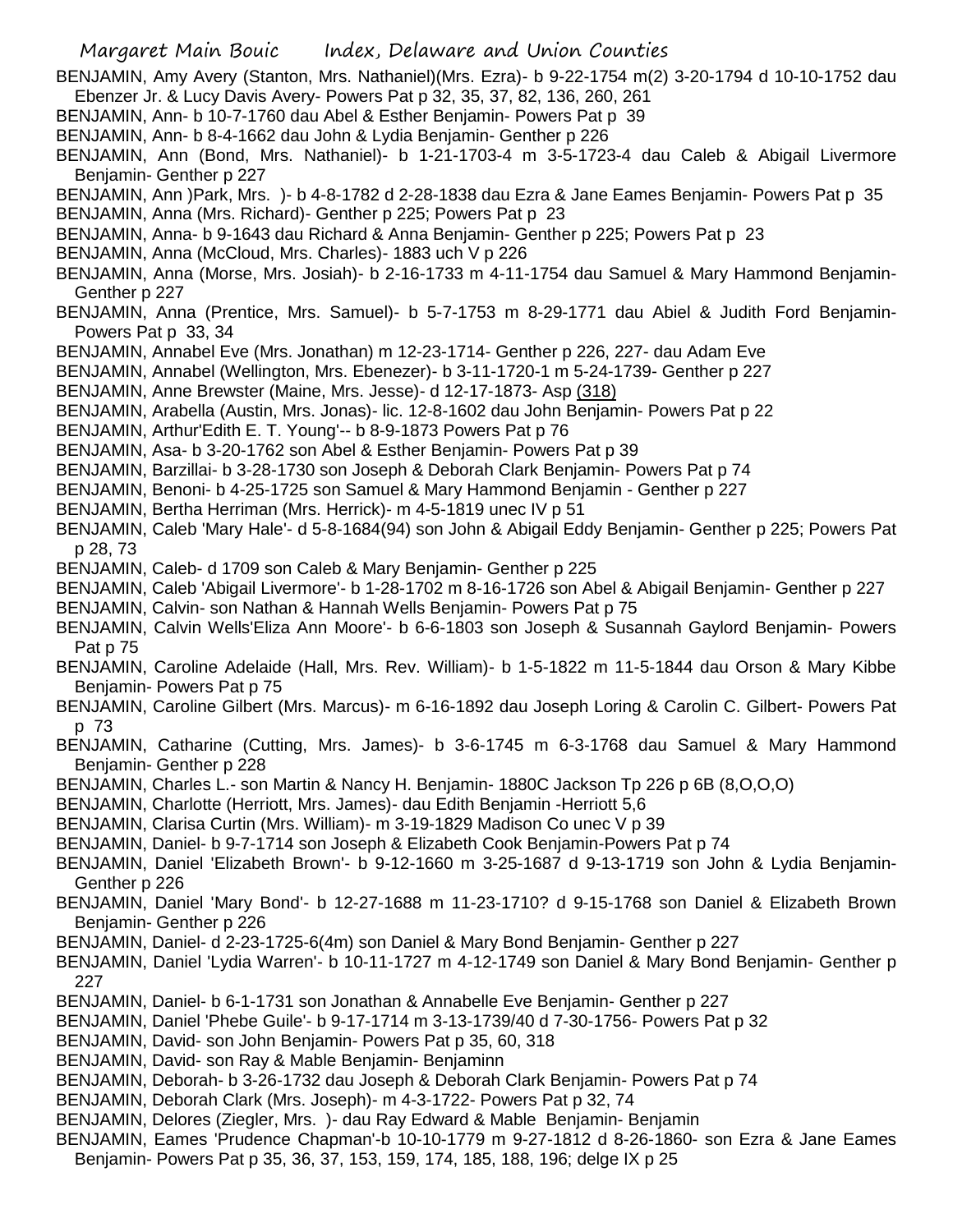- BENJAMIN, Edith (Davis, Mrs. John W.)- b 8-24-1916 m 10-2-5-1952 d 2-3-1982 dau Malcolm & Lilly Mae Stratford Benjamin- Benjamin; Davis
- BENJAMIN, Edith E. T. Young (Mrs. Arthur)- m 6-16-1895- Powers Pat p 76
- BENJAMIN, Edmund- b 4-20-1863 d 6-23-1882 son Edmund Burke & Sarah Mitchell Benjamin- Powers Pat p 76
- BENJAMIN, Edmund Burke- b 7-16-1828 son Orson & Mary Kibbe Benjamin- Powers Pat p 75
- BENJAMIN, Elam- Powers Pat p 34
- BENJAMIN, Elander McLane (Mrs. Samuel)- m 5-10-1825 Madison Co unec V p 16
- BENJAMIN, Elijah-son Park Benjamin- Powers Pat p 60
- BENJAMIN, Eliza Ann Moore (Mrs. Calvin Wells)- Powers Pat p 75
- BENJAMIN, Eliza Hamilton (Ellis, Mrs. William S.)- b 5-15-1835 m 10-16-1877 dau Orson & Mary Kibbe Benjamin- Powers Pat p 75
- BENJAMIN, Elizabeth- b 3-30-1769 dau Abell & Esther Benjamin- Powers Pat p 39
- BENJAMIN, Elizabeth- b 6-8-1725 dau Joseph & Deborah Clark Benjamin- Powers Pat p 74
- BENJAMIN, Elizabeth A. (Maine, Mrs. William Leeds)- m 8-27-1902 Asp (2301)
- BENJAMIN, Elizabeth (Briley, Mrs. Jonathan)- m 5-21-1820 Madison Co unec IV p 52
- BENJAMIN, Elizabeth (Park, Mrs. )- b 11-1703 dau Joseph & Elizabeth Cook Benjamin; Powers Pat p 32, 74
- BENJAMIN, Elizabeth (Parke, Mrs. )- b 1-14-1679/80 dau Joseph & Sarah Clark Benjamin- Powers Pat p 31, 74
- BENJAMIN, Elizabeth Brown (Mrs. Daniel)- m 3-25-1687 d 8-8-1740- Genther p 226
- BENJAMIN, Elizabeth (Bond, Mrs. William)- b 3-22-1697 m 8-20-1718 dau Daniel & Elizabeth Boown Benjamin- Genther p 226
- BENJAMIN, Elizabeth Cook (Mrs. Joseph)- dau Richard & Grace Cook- Powers Pat p 31, 32, 74
- BENJAMIN, Elizabeth Nutting (Mrs. Abel)- m 4-24-1753- Genther p 226
- BENJAMIN, Elizabeth- b d Jan 1710-11 dau Abel & Abigail Benjamin- Genther p 227
- BENJAMIN, Elizabeth (Mansfield, Mrs. Samuel)- b 7-3-1711 m 8-17-1735 dau Abel & Abigail Benjamin-Genther p 227
- BENJAMIN, Elizabeth- b 1-10-1715-16 dau Jonathan & Annabella Eve Benjamin- Genther p 227
- BENJAMIN, Elizabeth Rathbone (Mrs. Sidney)- m 11-6-1848-Powers Pat p 39
- BENJAMIN, Elizabeth Stimson (Mrs. Jonathan)- m 6-12-1755- Genther p 227
- BENJAMIN, Elizabeth (Norcross, Mrs. Peter)- b 8-31-1739 m 1742 dau Samuel & Mary Hammond Benjamin-Genther p 228
- BENJAMIN, Ella Cornelia (Scoville, Mrs. Thaddeus S.) b 10-17-1823 m 11-17-1845 dau Orson & Mary Kibbe Benjamin- Powers Pat p 75
- BENJAMIN, Emily Imogen- b 4-5-1833 d 4-1-1855 dau Orson & Mary Kibbe Benjamin- Powers Pat p 75
- BENJAMIN, Emma Louise (Van Bergen, Mrs. Henry)- b 11-28-1800- Powers Pat p 75
- BENJAMIN, Esther Smith (Mrs. Abel)- m 4-8-1759- Powers Pat p 39
- BENJAMIN, Eunice- b 6-24-1795 not m dau Ezra & Amy Avery Benjamin- Powers Pat p 35, 175, 260, 261
- BENJAMIN, Eva May (Richards, Mrs. Rev. Leonard B.)- b 5-6-1867 m 6-14-1893 dau Edmund Burke Benjamin- Powers Pat p 75
- BENJAMIN, Ezra''Jeane or Jane Eames''Amy Avery''Prudence Main'- b 12-13-1742 m(1) 4-27-1769 (2) 6-2-1774 son Abiel & Judith Ford Benjamin- Powers Pat p 11, 32, 33, 34, 35, 36, 36, 82, 93, 117, 136, 160, 255, 260, 261, 318; dcq Robert Powers 18; Asp 95
- BENJAMIN, Ezra 'Lucy Brown'- b 1-2-1770 d 10-1810 son Ezra & Prudence Main Benjamin- Powers Pat p 34
- BENJAMIN, Ezra Gardner- b 1-26-1825 d 1-14-1826 son Eames & Prudence Chapman Benjamin- Powers Pat p 36, 38
- BENJAMIN, Faye (Dawson, Ms. )- sister Ferne Benjamin Hotchkiss- Benjamin
- BENJAMIN, Ferne (Hotchkiss, Mrs. Ceryl)- d 3-19-1984 (81) bur Grove City- sister Stanley Benjamin
- BENJAMIN, Frances M. Bellows (Mrs. William)- m 11-13-1849- Powers Pat p 75
- BENJAMIN, Frank- b 3-27-1861 d 2-11-1863 son Edmund Burke & Sarah Mitchell Benjamin- Powers Pat p 76
- BENJAMIN, Grace- b 3-14-1869 dau Edmund Burke & Sarah Mitchell Benjamin- Powers Pat p 76
- BENJAMIN, Grace (Wheeler, Mrs. Jonathan)- b 1-10-1709 m 10-14-1729 dau Joseph & Elizabeth Cook Benjamin- Powers Pat p 32, 74
- BENJAMIN, Hannah- b 17-6 d young dau Joseph & Elizabeth Cook Benjamin- Powers Pat p 32
- BENJAMIN, Hannah- b 2-1668 dau Joseph & Sarah Clark Benjamin-Powers Pat p 30, 31, 74
- BENJAMIN, Hannah- dau Nathan & Hannah Wells Benjamin- Powers Pat p 75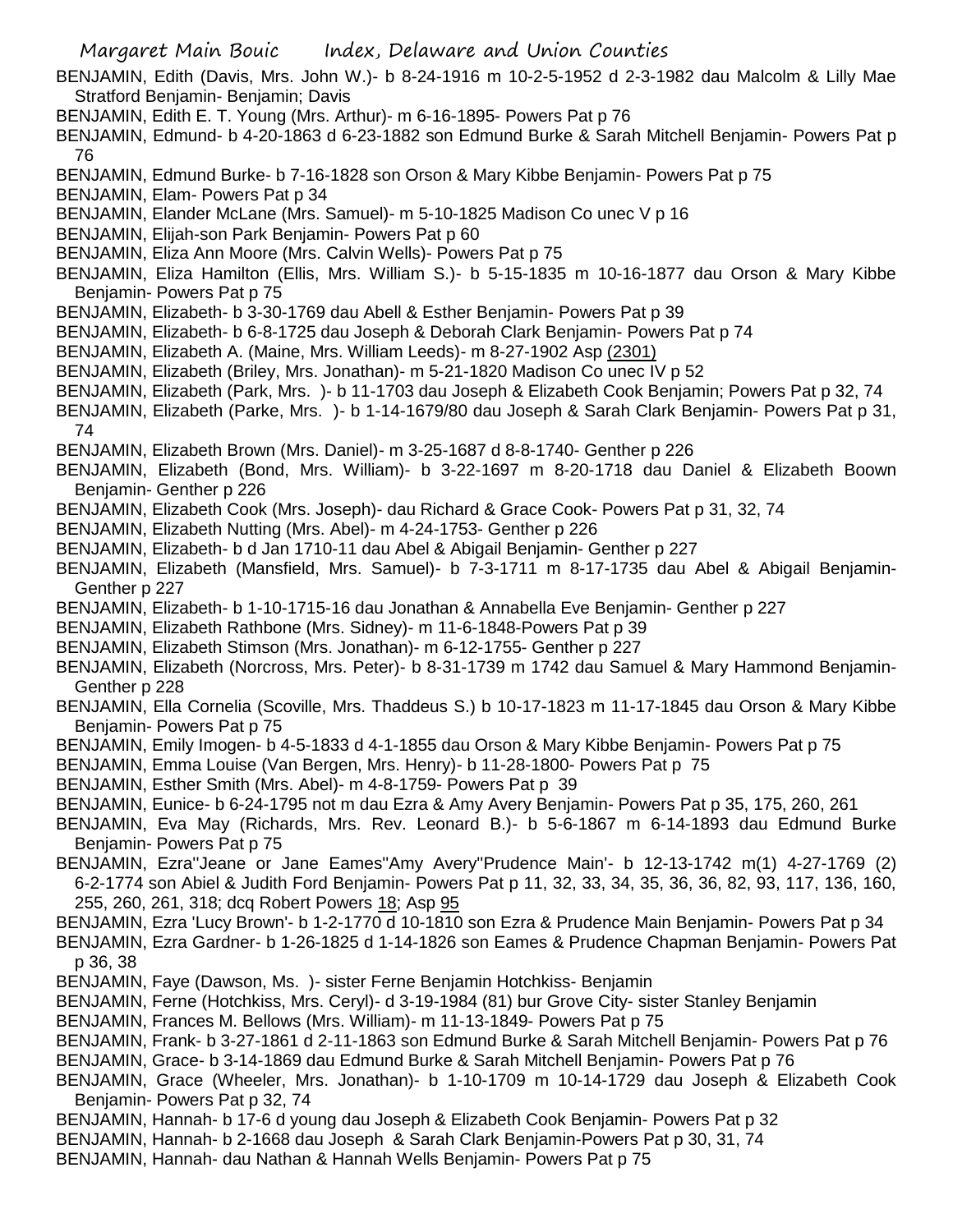- BENJAMIN, Hannah (Bond, Mrs. William)(Mrs. Jonathan)- m(2) 5-7-1734- Genther p 226
- BENJAMIN, Hannah (Rix, Mrs. Thomas)- b 9-22-1813 d 1-17-1872 dau Eames & Prudence Chapman Benjamin- Powers Pat p 36, 37
- BENJAMIN, Hannah Wells (Mrs. Nathan)- Powers Pat p 74
- BENJAMIN, Harriet Angelica (Dean, Mrs. James F.)- b 10-2-1826 m 9-18-1849 dau Orson & Mary Kibbe Benjamin- Powers Pat p 75
- BENJAMIN, Hattie- b 5-27-1869 d 1-5-1885 twin Price Cem djlm p 37- dau Nartin & Nancy H. Benjamin-1870C Jackson Tp 226B (11, O,O,O)
- BENJAMIN, Hattie Elizabeth- b 3-30-1769 dau Abel & Esther Smith Benjamin- Powers Pat p 39
- BENJAMIN, Helen (Parmer, Mrs. )- dau Edward Benjamin- Benjamin
- BENJAMIN, Henry Clay- b 5-27-1869 d 9-10-1963 Price Cem djlm p 37- twin son Martin & Nancy H. Benjamin-1880C Jackson Tp 226B (11,O,O,O)
- BENJAMIN, Henry- son Hiram & Morilla Bromley Benjamin- Powers Pat p 35
- BENJAMIN, Herman- son Martin & Nancy H. Benjamin- 1880C Jackson tp 226B (18,O,O,O)
- BENJAMIN, Herrick 'Bertha Herriman'- m 4-5-1819 Madison Co unec IV p 51
- BENJAMIN, Hiram'Morilla Bromley'- b 1-26-1778 d 3-30-1847 son Ezra & Jane Eames Benjamin- Powers Pat p 35, 36, 37
- BENJAMIN, Ida V. A.- dau Martin & Nancy H. Benjamin- 1880C Jackson Tp 226B (13,O,O,O)
- BENJAMIN, Ira- son Nathan & Hannah Wells Benjamin- Powers Pat p 75
- BENJAMIN, Irving Johnson 'Jennie T. Smith'- b 8-24-1865 m 6-1-1899 son Edmund Burke & Sarah Mitchell Benjamin- Powers Pat p 76
- BENJAMIN, Isaac- b 4-15-1742 son Joseph & Deborah Clark Benjamin-Powers Pat p 74
- BENJAMIN, James- b 4-3-1727 son Joseph & Deborah Clark Benjamin-Powers Pat p 74
- BENJAMIN, Jamima (Wheeler, Mrs. Nathan)- m 11-20-1766- Powers Pat p 39
- BENJAMIN, Jane or Jean Eames (Mrs. Ezra)- b 3-25-1747 m 6-2-1774 dau Josiah & Anna Palimetor Eames-Powers Pat p 32, 34, 35, 36, 37, 93, 160; dcq Robert Powers 19
- BENJAMIN, Jedidah 'Patience Stanton'-b 7-15-1711 m 11-11-1732 son Joseph & Elizabeth Cook Benjamin-Powers Pat p 32-74
- BENJAMIN, Jemima Lambert (Lumbard)(Mrs. Josph)- m 6-10-1661 dau Thomas & Joice Lambert- Powers Pat p 28, 29, 30, 31, 113, 114
- BENJAMIN, Jennie T. Smith (Mrs. Irvin Johnson)- m 6-1-1899-Powers Pat p 76
- BENJAMIN, Jerusha- b 7-3-1723 dau Jonathan & Annabella Eve Benjamin- Genther p 227
- BENJAMIN, Jesse- b 8-1-1740 son Abiel & Judith Ford Benjamin- Powers Pat p 32, 34, 318
- BENJAMIN, Jesse- b 10-28-1758 son Abiel & Judith Ford Benjamin- Powers Pat p 33
- BENJAMIN, John- bap 11-21-1676 son Abel & Amithy Myrick Benjamin- Genther p 225; Powers Pat p 28, 29
- BENJAMIN, John- ba 2-5-1758 son Abel & Elizabeth Nutting Benjamin- Genther p 226
- BENJAMIN, John 'Abigail Eddy'-b about 1580, 1598 d 6-14-1645 brother Robert Benjamin- Genther p 225; Powers Pat p 21, 22, 23, 24, 25, 26, 27, 28, 30, 37, 40, 44, 45, 47, 48, 50, 52, 53, 54, 59, 73, 98
- BENJAMIN, John- b c 1678 son Caleb & Mary Hale Benjamin- Genther p 225; Powers Pat p 28
- BENJAMIN, John- b 11-23-1690 dy son Daniel & Elizabeth Brown Benjamin- Genther p 226
- BENJAMIN, John- b 8-4-1709? d 12-1729 son Daniel & Elizabeth Brown Benjamin- Genther p 226
- BENJAMIN, John- son Daniel & Mary Bond Benjamin- Genther p 227
- BENJAMIN, John- son John Benjamin- Powers Pat p 28, 60
- BENJAMIN, John- son Joseph & Elizabeth Cook Benjamin- Powers Pat p 74
- BENJAMIN, John- b 1682 d 8-2-1716 son Joseph & Sarah Clark Benjamin- Powers Pat p 30, 31, 60, 74
- BENJAMIN, John 'Lydia'-b c 1620 d 12-22-1706 (86) son John & Abigail Eddy Benjamin- Genther p 160, 225; Powers Pat p 23, 24, 27, 29, 73
- BENJAMIN, John- son Martin & Nancy H. Benjamin- 1880C Jackson Tp p 226B (26,O,O,O)
- BENJAMIN, John 'Mehitable'- b 9-10-1651 d 11-18-1708 son John & Lydia Benjamin- Genther p 226
- BENJAMIN, John- son Nathan & Hannah Wells Benjamin- Powers Pat p 75
- BENJAMIN, Jonathan 'Annabel Eve''Hannah Bond'- m(1)12-23-1714 (2) 5-7-1734- Genther p 226
- BENJAMIN, Jonathan 'Susanna Norcross'- b 2-18-1697 m 2-1-1719-20 d 1731 son Abel & Abigail Benjamin-Genther p 226
- BENJAMIN, Jonathan 'Elizabeth Stimson'- m 6-12-1755 son Jonathan & Annabella Eve Benjamin- Genther p 227
- BENJAMIN, Joseph'Jemima Lumbard''Sarah Clark'- b 9-16-1633 m 6-10-1661 d 1704 son John & Abagail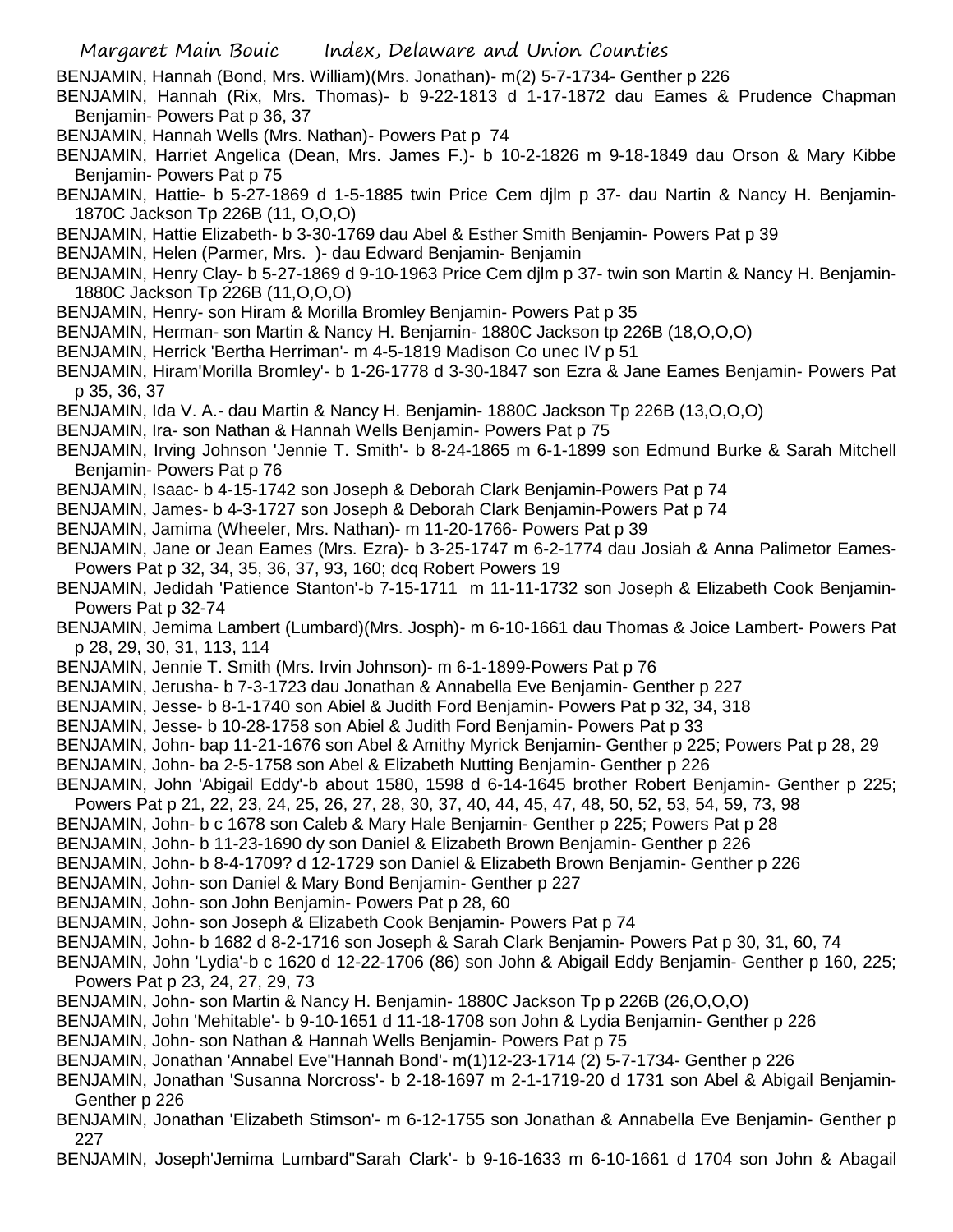- Eddy Benjamin- Powers Pat p 28, 29, 30, 31, 37, 59, 73, 113, 114, 115, 134
- BENJAMIN, Joseph- b 12-17-1723 son Joseph & Deborah Clark Benjamin- Powers Pat p 74
- BENJAMIN, Joseph 'Deborah Clark'- b 1705 m 4-3-1722 d c 1803 son Joseph & Elizabeth Cook Benjamin-Powers Pat p 32, 74
- BENJAMIN, Joseph- b 1673 son Joseph & Sarah Clark Benjamin- Powers Pat p 30, 31, 32, 74, 81
- BENJAMIN, Joseph 'Martha Marsh Mellen'- b 6-20-1796 son Joseph & Susannah Gaylord Benjamin- Powers Pat p 75
- BENJAMIN, Joseph 'Susannah Gaylord'- b 7-1-1764 d 5-17-1803 son Nathan & Abigail Debble Benjamin-Powers Pat p 74, 75
- BENJAMIN, Joshua 'Thankful'- b 1642 d 5-6-1684- Powers Pat p 28, 73
- BENJAMIN, Joshua 'Sarah Ball'- b 2-13-1721 m 3-25-1745 son Jonathan & Sarah Norcross Benjamin-Genther p 226
- BENJAMIN, Josiah- son Nathan & Sarah Wells Benjamin- Powers Pat p 75
- BENJAMIN, Judah P.- Powers Pat p 54
- BENJAMIN, Judith or Juda- dau Abial & Margaret Benjamin- Powers Pat p 33, 34
- BENJAMIN, Judith Ford (Mrs. Abial)- b 4-12-1716 m 12-16-1736 dau John & Judith Richards Ford- Powers Pat p 32, 34, 106, 107
- BENJAMIN, Julia Mary (Van Bergen, Mrs. Henry)- b 2-7-1820 m 10-14-1845 dau Orson & Mary Kibbe Benjamin- Powers Pat p 75
- BENJAMIN, Kezia- dau Joseph & Sarah Clark Benjamin- Powers Pat p 31, 74
- BENJAMIN, Keziah- b 4-18-1731 dau Caleb & Abigail Lievermore Benjamin- Genther p 227
- BENJAMIN, Leonard 'Vena R.'-d 1960- Benjamin
- BENJAMIN, Lilly Mae Stratford (Mrs. Malcolm)- Benjamin
- BENJAMIN, Lizzie M. (Bell, Mrs. John M.)- m 2-17-1881 ucm 6915
- BENJAMIN, Louisa Maria Susanna- b 9-3-1841 not m dau Orson & Mary Kibbe Benjamin- Powers Pat p 75
- BENJAMIN, Lovisa Ellis (Mrs. Abial Jr.)- m 9-18-1771- Powers Pat p 33
- BENJAMIN, Lucy Ann (Kimball, Mrs. Charles)(Bennett, Mrs. Henry)- b 11-18-1817 m 9-5-1853 d 6-26-1893 dau Eames & Prudence Chapman Benjamin- Powers Pat p 36, 38
- BENJAMIN, Lucy Bacon (Mrs. Nathan)- Powers Pat p 75
- BENJAMIN, Lucy Brown (Mrs. Ezra)- Powers Pat p 34
- BENJAMIN, Lucy Parke (Mrs. David)- dau Zebulon & Ann Parke- Powers Pat p 60
- BENJAMIN, Luther- son Nathan & Hannah Wells Benjamin- Powers Pat p 75
- BENJAMIN, Lydia- dau Abial & Margaret Benjamin- Powers Pat p 32, 34
- BENJAMIN, Lydia Allen (Mrs. John)- d 1709 dau W. Allen- Powers Pat p 27
- BENJAMIN, Lydia (Mrs. John)- d 1709- Genther p 160, 225, 226
- BENJAMIN, Lydia (Batt, Mrs. Thomas)- b 4-3-1653 dau John & Lydia Benjamin- Genther p 226
- BENJAMIN, Lydia- b 9-8-1699 dau Daniel & Elizabeth Brown Benjamin- Genther p 226
- BENJAMIN, Lydia (Ward, Mrs. Thaddeus)- b 10-25-1722 m 7-26-1743 dau Daniel & Mary Bond Benjamin-Genther p 227
- BENJAMIN, Lydia (Miller, Mrs. John)- b 4-7-1742 dau Samuel & Mary Hammond Benjamin- Genther p 228
- BENJAMIN, Lydia Warren (Mrs. Daniel)- m 4-12-1749- Genther p 227
- BENJAMIN, Lynett (Palmer, Mrs. )- dau Ray & Mable Benjamin- Benjamin
- BENJAMIN, Mable (Mrs. Ray Edward)- d 1-10-1970(48) bur. Union Cem Cols- Benjamin
- BENJAMIN, Malcolm 'Lilly Mae Stratford'- Benjamin
- BENJAMIN, Marcus 'Carolyn Gilbert' b 1-17-1857 son Edmund Burke & Sarah Mitchell Benjamin- Powers Pat p 31, 37, 73, 75
- BENJAMIN, Margaret (Mrs. Abiel)- d 10-1827- Powers Pat p 32, 34, 37
- BENJAMIN, Margaret Jamison (Mrs. John)- Powers Pat p 30
- BENJAMIN, Margaret- dau Joseph Benjamin- Powers Pat p 114
- BENJAMIN, Margaret- dau Martin & Nancy H. Benjamin- 1880C Jackson Tp p 226B (23,O,O,O)
- BENJAMIN, Marjorie M. (Bowsher, Mrs. Warren R.)- b 1916- Cowgill p 7
- BENJAMIN, Martha- b c 1681 dau Caleb & Mary Benjamin- Genther p 225
- BENJAMIN, Martha- dau Caleb & Mary Hale Benjamin- Powers Pat p 28
- BENJAMIN, Martha C.- dau Martin & Nancy H. Benjamin- 1880C Jackson Tp p 226B (4,O,O,O)
- BENJAMIN, Martha Marsh Mellen (Mrs. Joseph)- Powers Pat p 75
- BENJAMIN, Martha (Washburn, Mrs. )- descendant 6th gen from John Benjamin- Powers Pat p 37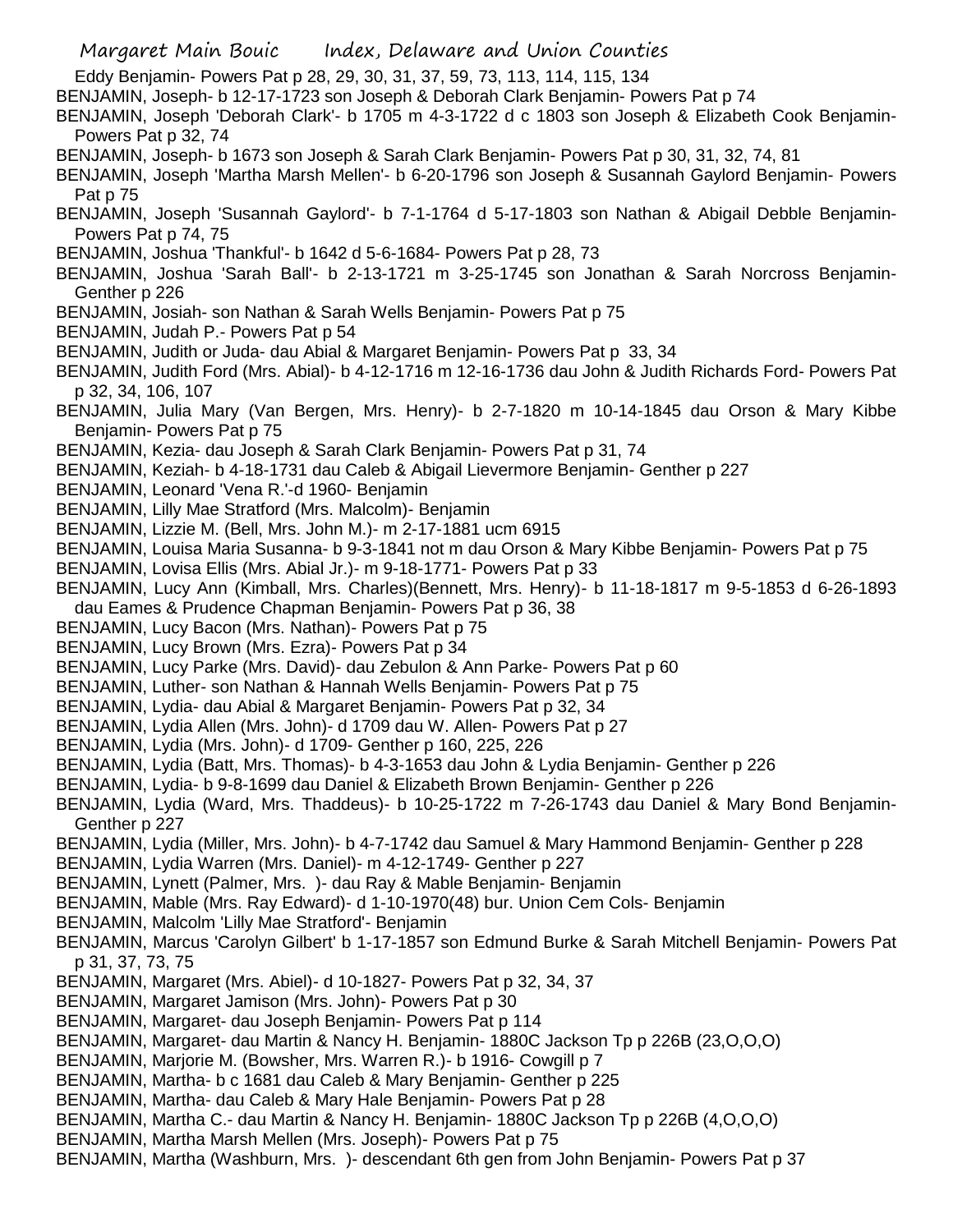BENJAMIN, Martin 'Nancy H.'- 1880C Jackson Tp 226B (46,O,O,Va)

BENJAMIN, Mary- d 4-10-1646 dau John & Abigail Eddy Benjamin- will 4-13-1646 d 4-10-1646- Powers Pat p 22, 23, 28, 73, 98 Genther p 225

- BENJAMIN, Mary (Mrs. Samuel)- m 1667- Genther p 225
- BENJAMIN, Mary (Mrs. Caleb)- Genther p 225
- BENJAMIN, Mary b c 1671 dau Caleb & Mary Benjamin- Genther p 225
- BENJAMIN, Mary- dau Abel & Amithy Myrick Benjamin- Genther p 225; Powers Pat p 28
- BENJAMIN, Mary- b 3-11-1859 d 11-1-1864 dau Edmund Burke & Sarah Mitchell Benjamin- Powers Pat p 75
- BENJAMIN, Mary- b 8-2-1658 dau John & Lydia Benjamin- Genther p 226
- BENJAMIN, Mary Bond (Mrs. Daniel)- m 11-23-1710? d 9-26-1748 (59)-Genther p 226, 227
- BENJAMIN, Mary- dau Caleb Benjamin- Powers Pat p 289
- BENJAMIN, Mary (Clark, Mrs. John)- b 4-1670 m 11-16-1697 dau Joseph & Sarah Clark Benjamin- 31, 74
- BENJAMIN, Mary- b 6-22-1739 dau Joseph & Deborah Clark Benjamin- Powers Pat p 74
- BENJAMIN, Mary A.- Powers Pat p 53
- BENJAMIN, Mary Elizabeth- dau Capt. Park & Mary Judith Gall Benjamin- Powers p 63
- BENJAMIN, Mary Hammond (Mrs. Samuel)- m 11-28-1723- Genther p 226, 227
- BENJAMIN, Mary (Ball, Mrs. John)- b 9-21-1705 m 6-3-1725 dau Daniel & Elizabeth Brown Benjamin- Genther p 226
- BENJAMIN, Mary Judith Gall (Mrs. Capt. Park)- m 8-22-1801- Powers Pat p 61
- BENJAMIN, Mary Hale (Mrs. Caleb)- dau Samuel & Mary Hale- b 1649- Powers Pat p 28
- BENJAMIN, Mary Heuman or Menman (Mrs. Samuel)- 28
- BENJAMIN, Mary Kibbe (Mrs. Orson)- m 9-16-1817 dau William & Esther Kibbe- Powers Pat p 75
- BENJAMIN, Mary (King, Mrs. Elijah)- b 1762 dau Nathan & Abigail Dibble Benjamin- Powers Pat p 75
- BENJAMIN, Mary (Whitney, Mrs. John)- b 5-24-1726 m 7-4-1753 dau Abel & Abigail Benjamin- Genther p 226
- BENJAMIN, Mary (Munroe, Mrs. Nathan)- b 8-8-1714 m 11-23-1738 dau Abel & Abigail Benjamin- Genther p 227
- BENJAMIN, Mary- b 4-12-1720 d 12-30-1723 dau Daniel & Mary Bond Benjamin- Genther p 227
- BENJAMIN, Mary (Gale, Mrs. Jonas)bap 1-30-1726 m 3-10-1747 dau Daniel & Mary Bond Benjamin- Genther p 227
- BENJAMIN, Mary (Whitney, Mrs. John)- b 2-16-1734-5 m 5-31-1753 dau Jonathan & Annabella Eve Benjamin-Genther p 227
- BENJAMIN, Mary- b 10-31-1731 dau Samuel & Mary Hannomd Benjamin- Genther p 226
- BENJAMIN, Mary (Hastings, Mrs. Jonas)- b 2-19-1735(twin) m 2-26-1756- Genther p 228
- BENJAMIN, Mehitable (Mrs. John)- Genther p 226
- BENJAMIN, Mehitable (Ward, Mrs. Benjamin)- dau Samuel & Mary Hammond Benjamin- Genther p 228
- BENJAMIN, Mercy- b 12-2-1717 dau Jonathan & Annabella Eve Benjamin- Genther p 227
- BENJAMIN, Mercy or Marah or Mersey- b 3-12-1674 dau Joseph & Sarah Clark Benjamin- Powers Pat p 30, 31, 74
- BENJAMIN, Michael- son Ray Edward & Roberta Benjamin- Benjamin
- BENJAMIN, Mindwell- b 5-31-1726 ch Jonathan & Annabella Eve Benjamin- Genther p 227
- BENJAMIN, Morilla Bromley (Mrs. Hiram)- Powers Pat p 35
- BENJAMIN, Capt. Moses- Powers Pat p 52, 60, 61, 62
- BENJAMIN, Moses Gaylord 'Sophia A. Chittenden'- b 7-5-1794 son Joseph & Susannah Gaylord Moses-Powers Pat p 75
- BENJAMIN, Mrs. Moses- Powers Pat p 61
- BENJAMIN, Nancy H. (Mrs. Martin)- 1880C Jackson Tp 226B (45,O,Ky,Va)
- BENJAMIN, Nathan- b 4-19-1737 son Joseph & Deborah Clark Benjamin- Powers Pat p 74
- BENJAMIN, Nathan 'Lucy Bacon'- b 4-1791 son Joseph & Susanna Gaylord Benjamin, Powers Pat p 75
- BENJAMIN, Nathan 'Ruth Seymour'- son Nathan & Abigail Debble Benjamin- Powers Pat p 74
- BENJAMIN, Obed- b 8-15-1701 son Joseph & Elizabeth Cook Benjamin- Powers Pat p 32, 74
- BENJAMIN, Orson- b 8-17-1789 son Joseph & Susannah Gaylord Benjamin- Powers Pat p 75
- BENJAMIN, Capt. Park- b 1769 d 1824 son David Benjamin- Powers Pat p 52, 53, 54, 55, 56, 57, 59, 60, 61, 62, 63, 64, 65, 66
- BENJAMIN, Park- b 8-14-1809 son Capt. Park Benjamin- Powers Pat p 59, 60, 61, 62, 63, 64, 65, 66, 67, 68, 69
- BENJAMIN, Patience (Saagar, Mrs. David)- b 10-17-1701 m 3-24-1719-20 dau Daniel & Elizabeth Brown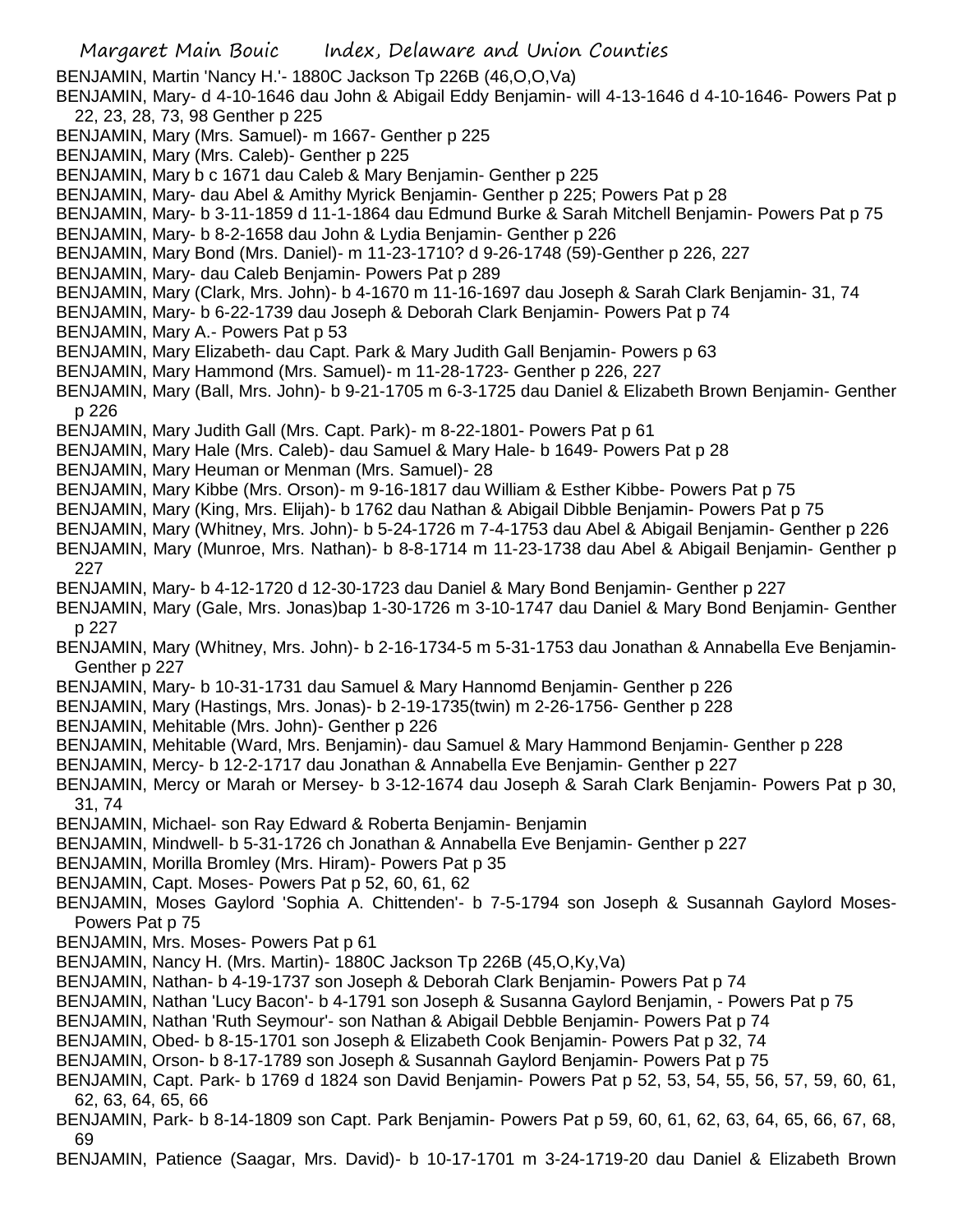Benjamin- Genther p 226

- BENJAMIN, Patience Stanton (Mrs. Jedidah)- m 11-11-1732- Powers Pat p 32
- BENJAMIN, Phebe (Benson, Mrs. John)- m 3-25-1848 Madison Co unec X p 64
- BENJAMIN, Phebe Guile (Mrs. Daniel)- m 3-13-1739/40- Powers Pat p 32
- BENJAMIN, Prudence (Bill, Mrs. Jeptha Geer)- b 6-8-1821 m 2-15-1848 d 12-5-1924 dau Eames & Prudence Chapman Benjamin- Powers p 36, 38
- BENJAMIN, Prudence Chapman (Mrs. Eames)- m 9-27-1812- Powers Pat p 35
- BENJAMIN, Prudence Main (Mrs. Ezra)- m 4-27-1769 d 2-12-1773 dau Thomas & Mary Pendleton Main-Powers Pat p 32, 34, 37, 117or Asp p 10 dau Ann Brown Main
- BENJAMIN, Prudence (Powers, Mrs. Avery, Jr.)- b 11-5-1775 m 1-12-1797 dau Ezra & Prudence Main Benjamin- Powers Pat p 34, 144, 158, 159, 160, 185, 186, 255; dcq Robert Powers 9; 1908 dch p 618
- BENJAMIN, Ray'Mable''Roberta' d 4-28-1975 (63) bur Union Cem, Cols.- Benjamin
- BENJAMIN, Rebecca (Geach, Mrs. Peter)- 1880 dch p 672
- BENJAMIN, Rebecca (Livermore, Mrs. Edmund)- b 6-11-1708 m 1-29-1734 dau Abel & Abigail Benjamin-Genther p 227
- BENJAMIN, Richard'Anna'- son or brother of John Sr.-Genther p 225
- BENJAMIN, Robert- brother John Benjamin- Genther p 225; Powers Pat p 22, 23, 29
- BENJAMIN, Roberta (Mrs. Ray Edward)- Benjamin
- BENJAMIN, Rodolphas- b 11-26-1770 son Abiel & Esther Benjamin- Powers Pat p 39
- BENJAMIN, Roy- son Malcolm & Lilly Mae Stratford Benjamin- Benjamin
- BENJAMIN, Ruth (Burnell, Mrs. George)- m 10-13-1812 Madison Co unec IV p 21
- BENJAMIN, Ruth Seymour (Mrs. Nathan)- Powers Pat p 74
- BENJAMIN, Samuel 'Elander McLane'- m 5-10-1825 Madison Co unec V p 16
- BENJAMIN, Samuel 'Mary' b 1628 d 1669 son John & Abigail Benjamin- Genther p 225; Powers Pat p 23, 28, 73
- BENJAMIN, Samuel b c 1679 son Caleb & Mary Hale Benjamin- Genther p 225; Powers Pat p 28
- BENJAMIN, Samuel 'Mary Hammond'- b 1-30-1695-6 m 11-28-1723 son Daniel & Elizabeth Brown Benjamin-Genther p 226
- BENJAMIN, Samuel- b 11-28-1726 d 5-6-1728 son Samuel & Mary Hammond Benjamin- Genther p 227
- BENJAMIN, Samuel- b 8-7-1837 son Samuel & Mary Hammond Benjamin- Genther p 228
- BENJAMIN, Sarah (Gates, Mrs. Samuel)- b 10-1-1756 dau Abiel & Judith Ford Benjamin- Powers Pat p 33, 34
- BENJAMIN, Sarah- dau Caleb & Mary Hale Benjamin- Powers Pat p 28
- BENJAMIN, Sarah- dau Joseph & Sarah Clark Benjamin- Powers Pat p 30, 31, 74
- BENJAMIN, Sarah Clark (Mrs. Joseph)- m 12-7-1668- Powers Pat p 28, 29, 30, 31, 74, 114
- BENJAMIN, Sarah (Haxstun, Mrs. Benjamin)- b 1770 dau Nathan & Abigail Dibble Benjamin- Powers Pat p 75
- BENJAMIN, Sarah Isabel (Keely, Mrs. Frederick C.)- b 11-2-1871 m 6-5-1902 dau Edmund Burke & Sarah Mitchell Benjamin- Powers Pat p 76
- BENJAMIN, Sarah J.- dau Martin & Nancy H. Benjamin- 1880C Jackson Tp 226B (22,O,O,O)
- BENJAMIN, Sarah J. (Robinson, Mrs. Isaac N.)- m 10-12-1881 ucm 7039
- BENJAMIN, Sarah Mitchell (Mrs. Edmund Burke)- m 3-1-1856 dau Marcus & Betsey Hough Mitchell- Powers Pat p 75, 76
- BENJAMIN, Sarah (Park, Mrs. Josiah)- b 1-17-1707 m 11-5-1751- dau Joseph & Elizabeth Cooke Benjamin-Powers Pat p 32, 74
- BENJAMIN, Sidney 'Elizabeth B.'- Powers Pat p 39
- BENJAMIN, Solomon- b 6-23-1767 son Abel & Esther Benjamin- Powers Pat p 39
- BENJAMIN, Sophia A. Chittenden (Mrs. Moses Gaylord)- Powers Pat p 75
- BENJAMIN, Stanley- brother Gerne Hotchkiss & Faye Dawson- Benjamin
- BENJAMIN, Tavy (Richardson, Mrs. Elmer)- dau Malcolm & Lilly Mae Stratford Benjamin- Benjamin
- BENJAMIN, Thankful (Mrs. Joshua)- Powers Pat p 28
- BENJAMIN, Thomas- son Ray & Mable Benjamin- Benjamin
- BENJAMIN, Vena R. (Mrs. Leonard)d 12-28-1979 (80) bur. Oak Grove- Benjamin-
- BENJAMIN, Walter Romeyn- son Park Benjamin- Powers Pat p 53, 54
- BENJAMIN, William 'Clarisa Curtin'- m 3-19-1829 unec V p 39
- BENJAMIN, William 'Frances M. Bellows'- b 6-18-1818 m 11-13-1849 son Orson & Mary Kibbe Benjamin-Powers Pat p 75
- BENJAMIN, William Christopher- son Capt. Park & Mary Judith Gall Benjamin- Powers Pat p 61, 62, 63, 64,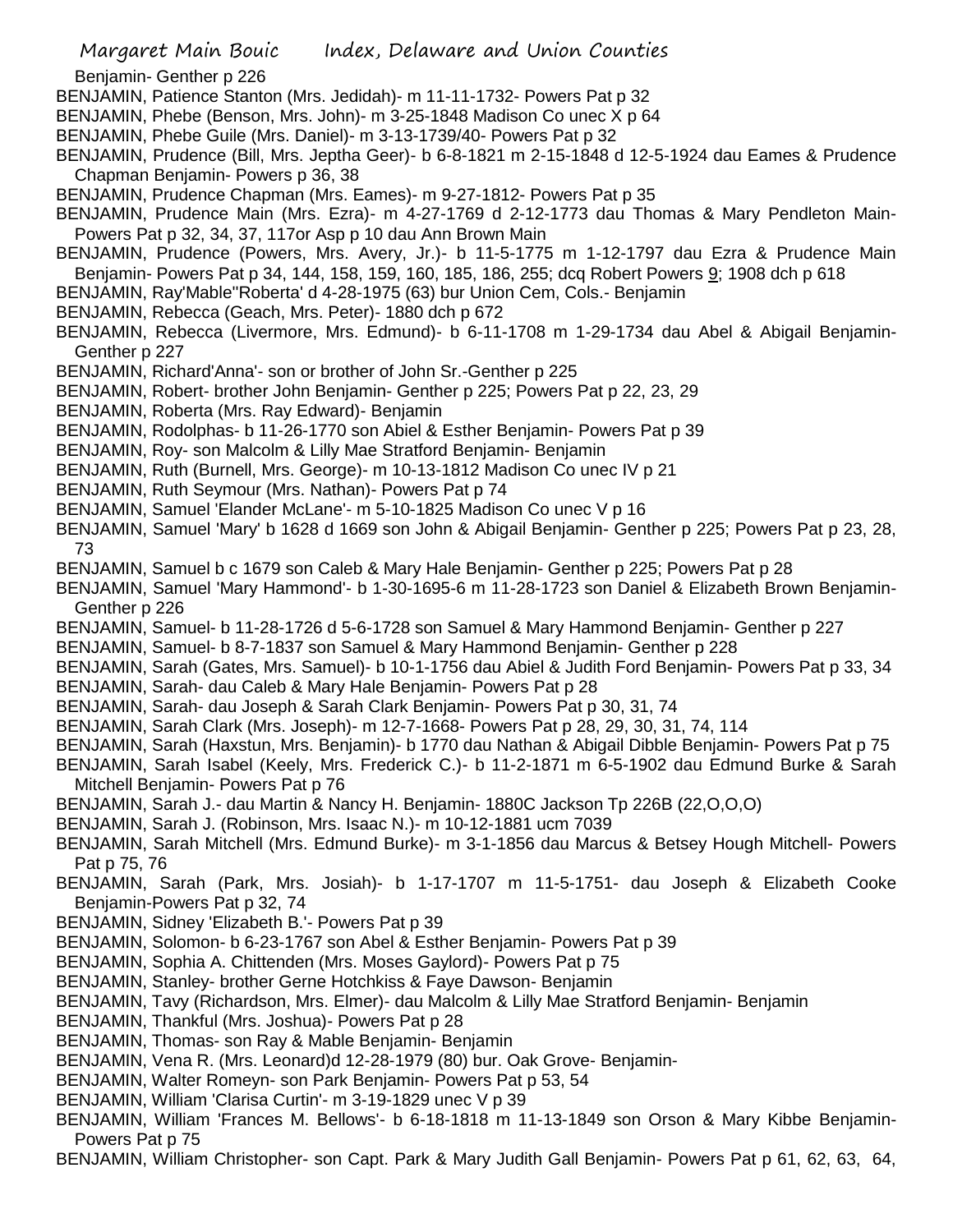- 65, 69 BENJAMIN, William J.- son Martin & Nancy H. Benjamin- 1880C Jackson tp p 226B (16,O,O,O) BENJAMIN, Zeperarh or Zipporah- b 11-23-1744 dau Abiel & Judith Ford Benjamin- Powers Pat p 33 BENJAMIN, Zeorah or Ziporah- b 5-9-1771 d 10-1-1772 dau Ezra & Prudence Main Benjamin- Powers Pat p 5 BENJAMIN, Martin- 1880C Jackson Tp p 226A BENNEDICT, G. G.- 1880C Delaware Tp p 332A BENKER, Matilda Wood (Mrs.)- dau John & Rachie White Wood- dumch 261 BENN, Temperance (Defebaugh, Mrs. John)- m 4-11-1832 unec V p 48 BENNEHOFF, Harriet Sardinia Crandall (Mrs. Rev. Isaac)- b 2-1-1841 m 6-4-1867 dau Joseph P. & Susan P. Maine- Asp1101 BENNEHOFF, Rev. Isaac 'Harriet Sardinia Crandall'- m 6-4-1867- Asp(1101) BENNER, Aaron- b 1977 son Rev. Steven & CHeryl Benner- 1991 ucd BENNER, Anthony- son Fred & Donna Claire Pishner Benner- Benner BENNER, B.- 1877 uca 83 BENNER, Cheryl (Mrs. Steven)- 1991 ucd BENNER, Donald E. 'Rami(a)l'- 1967, 1971, 1973 ucd BENNER, Donald - b 1951 son Donald E. & Ramial Benner- 1967 ucd BENNER, Donald E. 'Joyce'- 1971, 1973, 1975, 1979 ucd BENNER, Donna Claire Pishner (Mrs. Fred)- b 2-26-1945 d 4-3-1992 bur St. Mary's dau James & Clara Andy Pishner- Benner BENNER, Elizabeth Jane (Kibbey, Mrs. Orville E.)- b 7-9-1915 m 9-21-1935 d 10-28-1989 (74) dau Frank & Myrtle McClure Benner- Benner; Kibbey BENNER, Elizabeth (Longbrake, Mrs. Hiram)- m 9-20-1856- Longbrake p 31 BENNER, Frank 'Myrtle McClure'- Benner BENNER, Fred 'Donna Claire Pishner'- Benner BENNER, Glenn 'Susan Bierly'- b 9-30-1929- Weiser p 614 BENNER, Grace (Huddlestun, Mrs. Lloyd)- 1976 dch p 378 BENNER, Glenn William- b 2-7-1957 son Glenn & Susan Bierly Benner- Weiser p 614 BENNER, Helen E.- 1969, 1971 ucd BENNER, James- son Fred & Donna Claire Pishner Benner- Benner BENNER, Jason- son Fred & Donna Claire Pishner Benner- Benner BENNER, Jeanet (Mrs. Otto L.)- 1967 ucd BENNER, John- 1991 ucd BENNER, Jonathan- b 7-2-1893 Fairfield Co son Jonathan & Martha Hill Benner- dcb BENNER, Joyce (Mrs. Donald E.)- 1971, 1973, 1975, 1979 ucd BENNER, Rev. Kenneth- Benner BENNER, Lisa Mae- dau Rev. Kenneth Benner- Benner; engaged to Michael Lee Mast BENNER, Margaret- 1880C Delaware Town p 536A BENNER, Michael- b 1970 son Donald & Joyce Benner- 1971, 1973, 1975, 1979 ucd BENNER, Myrtle McClure (Mrs. Frank)- Benner BENNER, Nancy (Attinger, Mrs. Carlos)- Weiser p 819 BENNER, Otto L. 'Jeanet'- 1967 ucd BENNER, Otto- b 1966 son Otto L. & Jeanet Benner- 1967 ucd BENNER, Peter- b 1966 son Donald & Joyce Benner- 1971, 1973, 1975, 1979 ucd BENNER, Rami(a)l (Mrs. Donald E.)- 1967, 1971, 1973 ucd BENNER, Rebecca- b 1983 dau Rev. Steven & Cheryl Benner- 1991 ucd BENNER, Sharon Lynette- b 2-20-1955 dau Glenn & Susan Bierly Benner- Weiser p 614 BENNER, Rev. Steven 'Cheryl'- 1991 ucd BENNER, Susan Bierly (Mrs. Glenn)- b 9-8-1935 dau Robert W. & Madaline Cabel Bierly- Weiser p 614 BENNET, Elizabeth (Mosey, Mrs. Robert)- m 9-8-1842 Madison Co unec IX p 65 BENNET, George Ephraim Cleaver 'Lucy Ann'- unec XII p 20 BENNET, Hannah Boyd (Mrs. John) dau Luther & Easther English Boyd- delge V p 74 BENNET, Jacob- d 11-16-1857 (77y1d) United Calvary O. Richwood Claibourne Cem p 113 BENNET, John 'Hannah Boyd'- delge V p 74, 300 BENNET, Katherine - (Gamble, Mrs. Robert)- 1985 uch p 55
- BENNET, Lucy Ann (Mrs. George Ephraim Cleaver)- unec XII p 20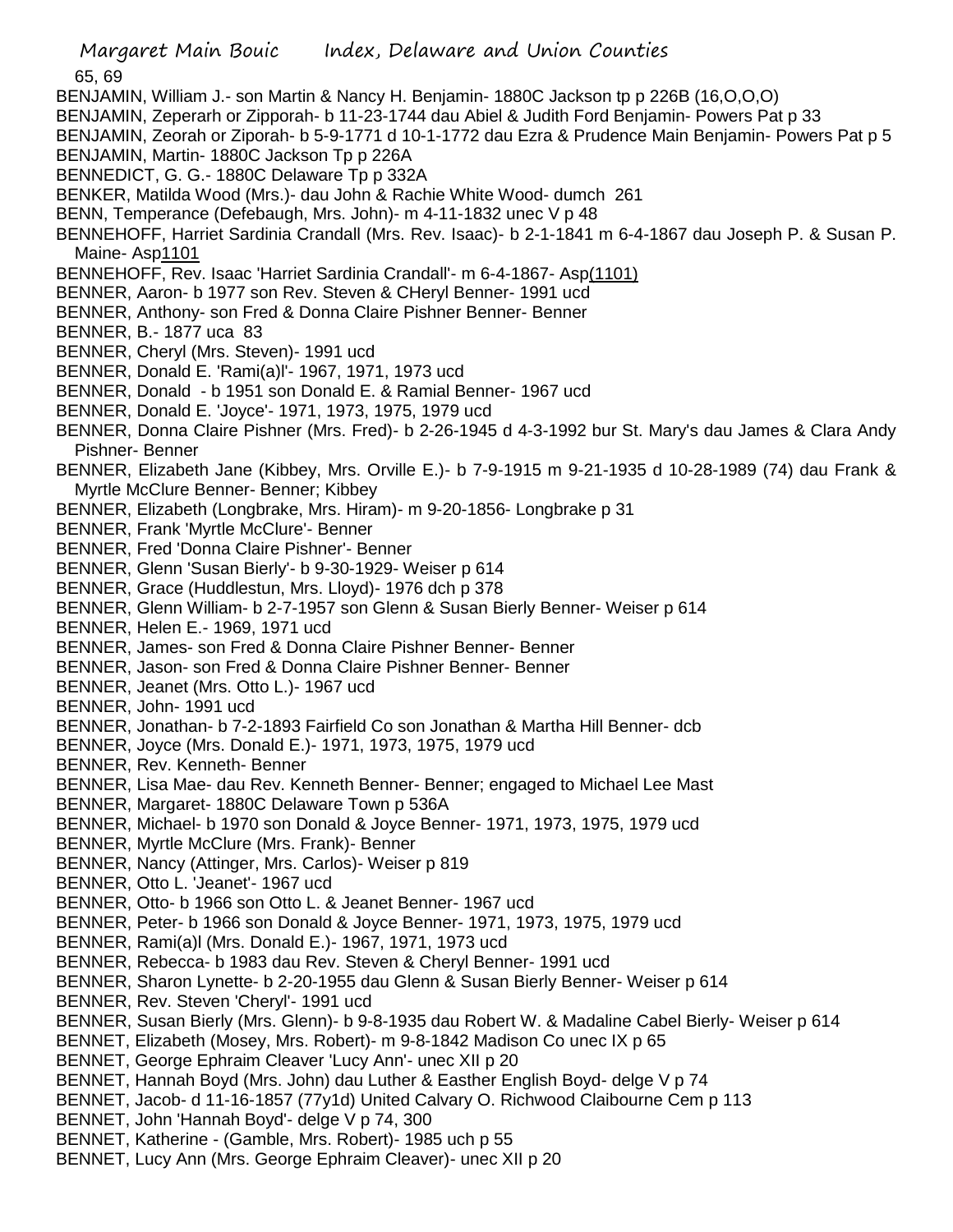- BENNETCH, Alice Ellen Brader (Mrs. Leonard Muhlenberg)- b 9-28-1909 m 5-23-1936- Weiser p 226
- BENNETCH, Alice Richards (Mrs. Ira Leonard)- b 9-8-1880 m 9-28-1905 d 10-6-1951 dau Henry Melchior Muhlenberg & Ella Van Leer Richards- Weiser p 227
- BENNETCH, Alice Van Leer (Schultz, Mrs. Ervin I.)-b 4-24-1915 m 8-28-1937 dau Ira Leonard & Alice Richards Bennetch- Weiser p 227
- BENNETCH, Bradley Muhlenberg- b 3-28-1938 son Leonard Muhlenberg & Alice Ellen Brader Bennetch-Weiser p 226
- BENNETCH, Charlotte Agnes Pennington (Mrs. John Henry Richards)- b 4-5-1914 m 6-26-1940- Weiser p 226
- BENNETCH, Cordelia Anne- b 9-8-1941 dau John Henry Richards & Charlotte Agnes Pennington Bennetch-Weiser p 226
- BENNETCH, Charles Thomas- b 2-15-1950 son John Henry Richards & Charlotte Agnes Pennington Bennetch-Weiser p 227
- BENNETCH, Helen Strickler (Moyer, Mrs. Howard Geib)- b 12-4-1908 dau Ira Leonard & Alice Richards Bennetch- Weiser p 226
- BENNETCH, Ira Leonard 'Alice Richards'- b 2-3-1875 m 9-28-1905 d 4-8-1949- Weiser p 226
- BENNETCH, James Ira- b 4-13-1948 son John Henry Richards & Charlotte Agnes Pennington Bennetch-Weiser p 226
- BENNETCH, Joanna Claire- b 2-17-1940 dau Leonard Muhlenberg & Alice Ellen Brader Bennetch- Gz226
- BENNETCH, John Henry Richards 'Charlotte Agnes Pennington'- b 10-7-1913 m 6-26-1940 son Ira Leonard & Alice Richards Bennetch- Weiser p 226
- BENNETCH, John Muhlenberg- b 4-3-1944 son John Henry Richards & Charlotte Agnes Pennington Graham-Weiser p 226
- BENNETCH, Leonard Muhlenberg 'Alice Ellen Brader'- b 7-17-1907 m 5-23-1936 son Ira Leonard & Alice Richards Bennetch- Weiser p 226
- BENNET, BENNETT, ---Sand 2; 1915 uch p 464; Nash p 222; 1883 uch V p 404; delge III p 37, IV p 26, VI p 60; family of Bette Bellefeuille- delge X p 17; family of Welthea Ellis #263, unec XII p 2
- BENNETT & LEARNED- delge IV p 55, 66
- BENNETT, --- 1840C Claibourne Tp 30 (30-40)
- BENNETT, Dr.- Powers Pat p 196
- BENNETT, A.- lived with Stephen & Tobithy Brown female- 1870C Taylor Tp 151-143 p 18 (5,O)
- BENNETT, Abagail (Mrs. Abram)- 1880C Washington Tp 53-55 p 6 (52, O, Nj, NJ); 1877 uca p 101; 1870C Washington Tp 56-53 p 8 (42,O)
- BENNETT, Abigail (Mrs. Ishmarl)- rs p 5
- BENNETT, Abigail (Smothers, Mrs. Elias)- m Genoa Tp 3-5-1829 dcga p 46 Del. Pat & Fr. Chron.
- BENNETT, Able (?)'Nancy A.'- 1880C Washington Tp 66-69 p 8 (27,O,O,O) p 008A
- BENNETT, Abraham- brother Jonathan Bennett- dcga p 42 Del Pat & Fr Chron. 4-24-1828; 1835 men 51 #60 p 93 Porter Tp; hadc p 36(Lincoln Tp 1849)
- BENNETT, Abraham K. R.- d 4-27-1889 (65y24d) Rush Creek Cem lptw p 134
- BENNETT, Abram 'Abagail'- 1870C Washington Tp 56-53 p 8 (49,O); 1880C Washington Tp 53-55 p 6 (52, O, NJ, NJ) p 007A
- BENNETT, Abram- d 5-1-1842 (5-4-22) Ebenezer Cem son William & Phebe Bennett- Powell p 324
- BENNETT, A. D.- son Josiah & Lydia Cook Bennett- Powell p 316
- BENNETT, Addie H. (Mrs. Luther J.)- d 7-10-1968 (84) bur Piqua- Bennett
- BENNETT, Addie Rebecca- d 9-3-1870 (2-1-2)- dau Isaac D. & Mary Bennett- Ebenezer Cem Powell p 324
- BENNETT, Adelia Wickham (Mrs. Silas)-m 5-13-1855 dcm d 3-3-1878 (46y) Redbank Cem Powell p 116
- BENNETT, Dr. A. E.- 1908 dch p 367; Powell p 99; 1976 dch p 296
- BENNETT, Agnes L. McAllister (Mrs. Marchus A.)- m 12-4-1845 fv, d 5-3-1848 (21-3-9) Sunbury Cem- 40 dau A. & M McAllister; Pabst O
- BENNETT, A. H.- 1880C Genoa Tp p 406A
- BENNETT, Albert- d 7-13(?)-1866(?)(11-11-17) Ebenezer Cem Powell p 324 son William & Phebe Bennett
- BENNETT, Alexander H. 'Donna Viola'- d 1963- Bennett
- BENNETT, Alfred- delge V p 46 (preacher. Conn
- BENNETT, Alfred- son Benjamin & Helen Bennett- 1870C Allen Tp 248-238 p 15 (2, Ill)
- BENNETT, Alfred- son William & Margret Bennett- 1880C Claibourne Tp 167-179 p 16 (11,O,O,Tenn)
- BENNETT, Alex H. 'Donna'- d 7-6-1963 bur Bloomfield- Bennett
- BENNETT, Alga (Grove, Mrs. )- sister Lauris Bennett- Bennett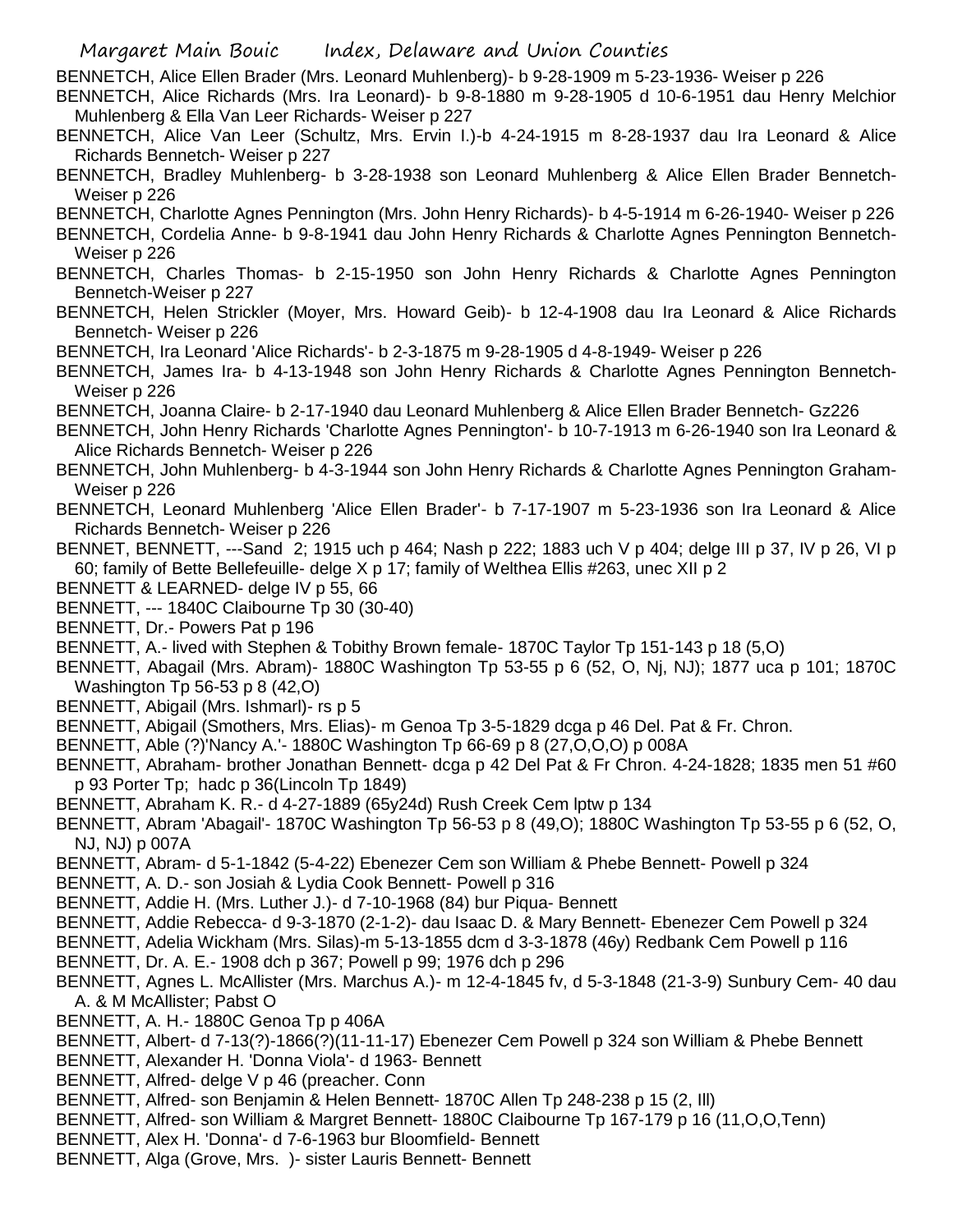BENNETT, Alice L. (Keim, Mrs. Samuel B.)- bc 1854 m 12-1-1875 d 1919 bur Cincinnati- dau Barnett & Mary Ann Boughan Bennett- ped Arthur Keim 5; unec XIV p 22 by Virginia Keim #393

- BENNETT, Alice- dau Ralph & Cynthia Hall Bennett- 1880 dch p 707
- BENNETT, Alice May (Chapman, Mrs. Richard)- m 7-23-1937- dau Fred G. & Lottie A. Kipker Bennett-Bennett; Chapman
- BENNETT, Alice S.- dau Barnet & Mary A. Baughman Bennett- 1860C Liberty Tp Un Co 1050-1060 p 143 (4,O)
- BENNETT, Alicia Michelle- b 4-12-1984 dau Samuel L. Bennett- Bennett
- BENNETT, Alma R. (Mrs. Doublas A.)- 1967, 1971 ucd
- BENNETT, Almeda (Lock, Mrs. Harlow)- m 11-13-1844 dcm
- BENNETT, Alonizo C.- b 10-27-1874 Liberty Tp son Ralph & Cynthia Bennett- dcb
- BENNETT, Alonzo 'Martha J. Porter'- m 5-20-1865 dcm
- BENNETT, Alvin C.- son Ralph & Cynthia Hall Bennett- 1880 dch p 707
- BENNETT, Amanda Getzendaner (Mrs. Russell B.)- m 10-5-1865 dcm
- BENNETT, Amanda O. dau Samuel & Elizabeth Bovey Bennett- dumch p 208
- BENNETT, America- dau James C. & Rachael Bennett- 1850C York Tp 350-355 p 54 (5,O)
- BENNETT, Amos- son Sylvester & Elizabeth Butt Bennett- 1850C Orange Tp (8,O)
- BENNETT, Amy (Mrs. Bruce)- Bennett
- BENNETT, Amy- b 1973 dau Roberta Bennett- 1980 dcd
- BENNETT, Amy Loretta- b 1-5-1871 Harlem Tp dau W. F. & Amy Walker Bennett- dcb
- BENNETT, Andrew- d Marion Co dcga p 3 Del Pat. & Fr. Ch. 2-11-1822 admx Lydia Bennett
- BENNETT, Andrew- b 3-12-1829 d 10-28-1904 Redbank Cem Powell p 117
- BENNETT, Andrew- (18-1994) son Bruce & Amy Bennett- Bennett
- BENNETT, Andrew- son Josiah & Lydia Cook Bennett- Powell p 316
- BENNETT, Andy- d 3-8-1869 (7-4-8) Old Millcreek Cem p 4; Powell p 77; son J. H. & S
- BENNETT, Angelina- 1850C Genoa Tp 322 (4,O).
- BENNETT, Anice- dau Julius & Mary Bennett- 1870C Claibourne Tp 126-124 (10,O)
- BENNETT, Ann (Mrs. Jasper F.)- Bennett
- BENNETT, Ann (Pinkley, Mrs. M. L.) dau James & Lycia Hardenbrook Bennett- dumch p 208
- BENNETT, Anna Dellinger (Mrs. David C.)- b 1854 Un Co d 2-11-1934 Oakdale Cem I p 22 (E-R4-14); dau Stephen & Anna Dellinger- 1880C Paris Tp 115-130 p 52 (27,O,Va,Va); 1900C Marysville 53 p 3A (47,O,Ger,Ger,) wid, 2 ch
- BENNETT, Anna Elizabeth (Green, Mrs. Abner Henry)- b 1893 d 1968 dau james William & CLara Belle Poston Bennett- ped Linda Hurlbert Shogren #208 7- unec X p 32
- BENNETT, Anna Hurst (Mrs. William)- b 1764 d 1848 delge VIII p 2, 34
- BENNETT, Annabelle Bailey (Mrs. Sheridan C.)- b 12-2-1907 d 2-13-1992 bur london- dau William & Susan McQuiniff Bailey- Bennett; 1971, 1973, 1975, 1979,1981, 1983, 1991 ucd
- BENNETT, Annis E.- unec X p 43
- BENNETT, Archie- b 11-26-1893 Genoa Tp son J. E. & Sattie Courter Bennett- dcb
- BENNETT, Arena- 1850C Claibourne Tp (84 Conn)
- BENNETT, Armenia- dau E. & Mary Bennett- 1860C Claibourne Tp 640-612 p 85 (8,O)
- BENNETT, Armetha Adams (Mrs. C.)- dau P. C. & Lenora Green Adams- 1883 uch V p 535
- BENNETT, Arthur- son George & Orpha Bennett- 1870C Allen Tp 246-237 p 15 (10,O)
- BENNETT, Arthur-d 8-8-1961 bur Kilbourne- son William H. Bennett- Bennett
- BENNETT, Arthur H. 'Loretta Starrett'- d 1-23-1987 (81); 1969, 1971 dcd
- BENNETT, Artie L.- son S. H. & M. R.- d 6-15-1874 (9m) Ebenezer Cem- Powell p 324
- BENNETT, A. S.- 1908 dch p 87, 88, 90, 91
- BENNETT, Audra Emely- b 4-24-1899 Berkshire Tp dau Dora Goodrich Bennett- dcb
- BENNETT, Audrey (Emerson, Mrs. )- sister Lauris Bennett- Bennett
- BENNETT, Austin- b 12-1869- son George & Orpha Bennett- 1870C Allen Tp 246-237 p 15(6/12,O)
- BENNETT, Barbara (Mrs. James)- 1850C Genoa Tp 369 (39,O)
- BENNETT, Barbara A.(LeChaix, Mrs. )- dau Willard & Naomi E. Bennett- Bennett; 1961 dcd
- BENNETT, Barbara Jeanne McKelvey (Mrs. Robert E.)- m 5-20-1962 dau Lawrence McKelvey- Bennett
- BENNETT, Barbara Jean Snavely (Mrs. Charles Robert)- Cowgill p 72
- BENNETT, Barbara Munson (Mrs. Jacob)- m 1-10-1855 ucm 2229; unec VIII p 34
- BENNETT, Barnet(t) 'Mary A. Baughman'-b ca 1816 m 7-13-1849 ucm 1450 d 10-27-1887; ped Arthur Keim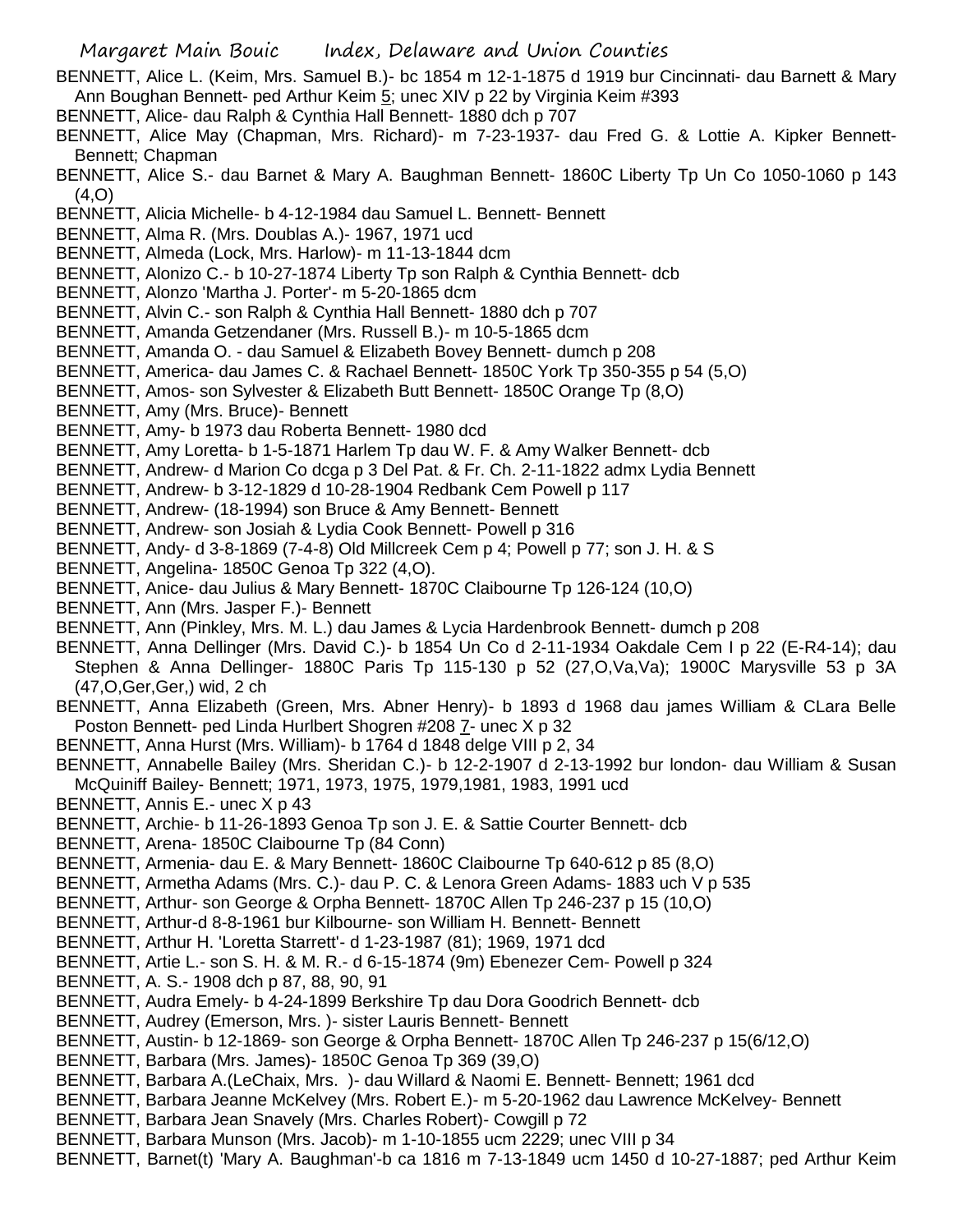10; unec XII p 51, XIII p 20, XIV p 22; 1877 unca p 60; 1883 uch V p 392, 467; 1915 uch p 445, 465; 1840C Liberty Tp Un Co 431 (20-30); 1850C Liberty Tp Un Co 874-891 p 130 (24, Mass); 1860C Liberty Tp 1050-1060 p 143 (44, Mass)

- BENNETT, Beatrice Beardsley (Mrs. Irwin C.)- m 7-31-1915 dau Oscar F. Beardsly- Bennett
- BENNETT, Beatrice (Mrs. Charles)- Bennett
- BENNETT, Becky L.- b 1968 dau Larry C. & Phyllis Bennett- 1967 ucd; Bennett
- BENNETT, Becky- b 1958 dau Joseph & Sara Bennett- 1969, 1971 dcd
- BENNETT, Bee (Edwards, Mrs. )- b 1952 ch Jesse E. & Ruth E. Bennett- Bennett; 1969, 1971 dcd
- BENNETT, Belinda (Smith, Mrs. Henry)- ucm 360; m 3-6-1835
- BENNETT, Belle Reed (Mrs. Walter)- dumch p 208
- BENNETT, Ben- unec III p 9
- BENNETT, Benjamin 'Helen'- 1870C Allen Tp 248-238 p 15 (35, Vt)
- BENNETT, Benjamin- son Charles & Ellen Hyde Bennett- 1850C York Tp 364-369 p 57 (4,O)
- BENNETT, Benjamin- son James C. & Rachael Bennett- 1850C York Tp 350-355 54 (20.O)
- BENNETT, Benjamin 'Sarah Ann Foreman'- m 3-21-1850 ucm 1512, unec XIV p 17
- BENNETT, Bennie- son Richard L. & Octa Martin Bennett- Bennett
- BENNETT, Bernice Bussey (Mrs. )- uned VIII p 28
- BENNETT, Bertha Mae Connolly (Mrs. Damon)- b 9-12-1885(2) m 10-10-1906 d 2-14-1968 Oakdale Cem II p 92 (H-R22-12)- dau John & Ella Millege Connolly- Bennett; 1985 uch p 99; 1949, 1959 ucd
- BENNETT, Bertha Marie Zimmerman (Mrs. Jacob Leopold)-m 3-26-1921 d 1-5-1966 (69) Oak Grove Cem dau Jesse Munroe & Rosa M. Warford Zimmerman Bennett; Zimmerman p 251 .3521
- BENNETT, Betsy Scott (Mrs. Ira)- ucm 188 lic 1824; 1883 uch III 388; dumch p 494; 1850C Genoa Tp 323 (53, Pa)
- BENNETT, Betty (Brown, Mrs. )- see Mary E.
- BENNETT, Betty Marquiss (Mrs. John)- m 6-23-1814 Madison Co unec IV p 22
- BENNETT, Betty Rawlings, Mrs. )- sister Leonard L. Bennett- Bennett
- BENNETT, Betty (Bowman, Mrs.Paul)- dau Harry S. & Grace Fisher Bennett- Bennett
- BENNETT, Bill ' Wagner'- son Roger Bennett- Bennett
- BENNETT, -- Wagner (Mrs. Bill)- dau Arthur Wagner- Bennett
- BENNETT, Blanche M.- b 1881 d 1884 York Cem p 61
- BENNETT, H. Bostwick- b 1906 d 1912- Oakdale Cem I p 116 (F-R4-14)
- BENNETT, Braden- brother Jess E. Bennett- Bennett
- BENNETT, Brenda Sue (Fleagle, Mrs. Daniel G.)- m 11-13-1976 dau Cecil Bennett- Bennett
- BENNETT, Brett Allen- b 3-13-1991 son Kevin & Shawn Bennett- Bennett
- BENNETT, Brian- b 1978 son Fred & Pauline Bennett- 1980 dcd
- BENNETT, Brian Andrew- b 10-10-1975 son William Andrew & Jorja Alexis Hallman Bennett- Bennett
- BENNETT, Bruce 'Amy'- Bennett
- BENNETT, Calvin 'Drusilla Baker'- m 4-11-1839 dcm
- BENNETT, Calvin 'Isabel'- Powell p 117; 1830C Genoa Tp pp 71; delge III p 72
- BENNETT, Candis (Cratty, Mrs. William)- mt 2-1897, unec XIII p 44
- BENNETT, C'Armetha M. Adams- 1883 uch V p 535
- BENNETT, Caralyn S. (Mrs. William O.)- 1979 ucd
- BENNETT, Carol Elizabeth Lobdell (Mrs. Richard Leroy)- m 9-4-1966 dau H. F. Lobdell- Bennett
- BENNETT, Carol Jean Churpek (Mrs. David)- m 7-18-1964 dau George Churpek- Bennett
- BENNETT, Carole (Mrs. John H.)- Bennett
- BENNETT, Caroline (Moore, Mrs. George)- m 9-18-1857 dcm -dau James & Barbara Bennett- 1850C Genoa Tp 369 (9,O); delge VI p 38
- BENNETT, Carolyn Michelle- b 7-24-1974 dau Bill & Wagner Bennett- Bennett
- BENNETT, Carr 'Eliza Sebring'- m 8-6-1843 dcm
- BENNETT, Cary Dean 'Deena Elizabeth Green'- b 6-16-1984- Bennett
- BENNETT, Catharine-d 2-22-1824 (2y) Redbank Cem Powell p 117- dau John & Susan Bennett-
- BENNETT, Catherine- dau Thomas T. & Hazel Bennett- Bennett
- BENNETT, Catherine (Gamble, Mrs. Robert0- d 1833- 1883 uch V p 373
- BENNETT, Catherine Louise Reed (Mrs. Ralph Lloyd Jr.)- m 7-8-1972 dau Robert H. Reed- Bennett
- BENNETT, Catherine (Tippy, Mrs. )- dau Henry Bennett- dcw Bk 2 p 330
- BENNETT, Cecil Alsan b 11--25-1895 Berkshire Tp son William W. & Gertrude Helen Nutt Bennett- dcb-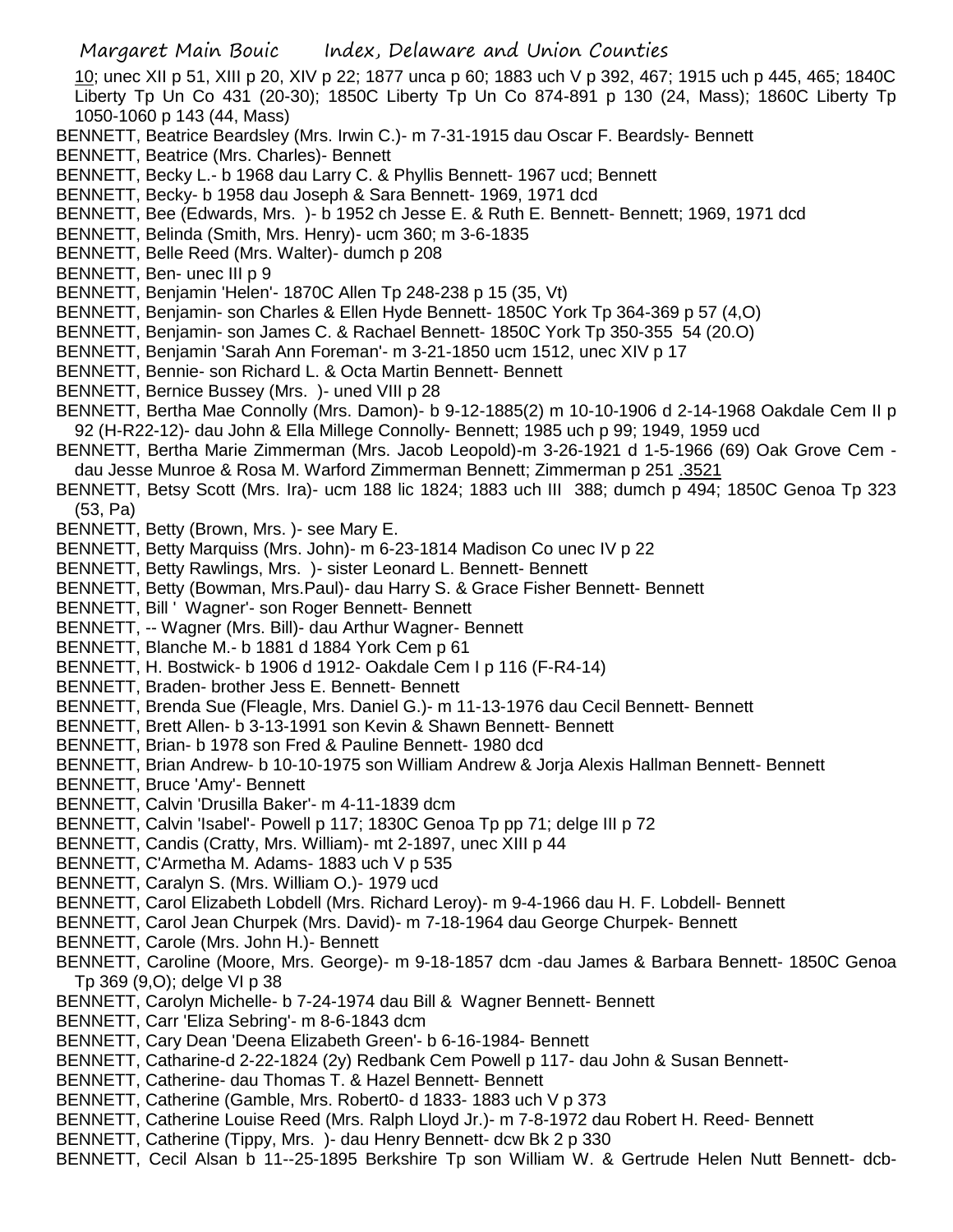**Bennett** 

- BENNETT, Rev. Charles- delge VI p 68
- BENNETT, E. Charles- son Ellsworth C. & Martha Bennett- Bennett; 1980 dcd
- BENNETT, Charles- 1915 uch p 473, 476, 481; uccp 40 (tavern); l877 uca p 20; 1840C York Tp 312 (30-40)
- BENNETT, Charles E. 'Beatrice'- b 2-4-1922 d 2-21-1992 (70) son Lee & Bertha Zimmerman Bennett- Bennett
- BENNETT, Charles E.- son Lammon & Honor Bennet- 1870C Claibourne Tp 110-108 (1,O); 1880C Claibourne Tp 29-31 p 192C (11,O,O,O)
- BENNETT, Charles E.-b 1921 son Jacob Leopold & Bertha Marie Zimmerman Bennett- Bennett; Zimmerman .35212 p 251
- BENNETT, Charles 'Ellen Hyde'- 1883 uch V p 514, 518, 527; 1850C York Tp 364-369 57 (43)
- BENNETT, Charles F.- son Fred G. & Lottie A. Kipker Bennett-Bennett
- BENNETT, Charles I. 'Marian L.'- 1961 dcd
- BENNETT, Charles- son John W. Bennett- Bennett
- BENNETT, Charles L.' Ruth McCreary'- m 8-14-1954; Bennett
- BENNETT, Charles- b 10-20-1873 Orange Tp son Lyman & Polly Huston Bennett- dcb
- BENNETT, Charles M.- b 1-31-1850 d 11-30-1851 son D & M- Baughan Cem lptw p 9
- BENNETT, --- b 5-12-1864 d 2-21-1865 ch D. & M.- Baughan Cem lpyw p 9
- BENNETT, Charles Michael 'Geraldine Mary Louise Courtright'- Weiser p 637
- BENNETT, Charles- son Richard L. & Octa Martin Bennett- Bennett
- BENNETT, Charles Robert 'Barbara Jean Snavely'- Cowgill p 72
- BENNETT, Charles Robert 'Marjorie June Bauder'- b 11-13-1919- Weiser p 237
- BENNETT, Charles Roger 'Emma R.'- 1949, 1967, 1971, 1973, 1975, 1979, 1981, 1983 ucd
- BENNETT, Charles- son Roger & Emma Shirk Bennett- Bennett; 1949 ucd
- BENNETT, Rev. Charles 'Rosa'- b 5-1867 m 9y 1900C Richwood 125-133 p 5B (33,O,O,O)
- BENNETT, Charles- son Stephen R. & Susan Bennett- 1850C Berkshire Tp 50 (8,O)
- BENNETT, Charlotta Timmons (Mrs. Thomas)- m 9-25-1848 Madison Co unec XI p 8
- BENNETT, Charlotte- dau Josiah & Lydia Cook Bennett- Powers p 316
- BENNETT, Charlotte F.- b 4- 1880 dau Able & Nancy A. Bennett- 1880C Washington Tp 66-69 (1/12,O,O,Va)
- BENNETT, Christie M.'Helen Peters'- b 1897 d 4-22-1982 WWI Milford Cem Un Al 75; l971 dcd
- BENNETT, Christine Noelle- dau John E. & Eleanor Bennett- Bennett
- BENNETT, Cinda Ann Moor (Mrs. Elishu D.)- m 2-17-1839 ucm 527
- BENNETT, Cindy (Stalling, Mrs. Tim)- dau Charles L. & Ruth McCreary Bennett- Bennett
- BENNETT, Clara Belle Poston (Mrs. James William)- b 1871 d 1934 ped Linda Hurlbert Shogren #208 15- dau Nimrod & Elizabeth Jane Mathews Poston- unec X p 32
- BENNETT, Clara E.- b 1862 d 1889 Milford Cem Un Al p 35-dau Nelson T. & Hannah N. McCloud Bennett-1883 uch V p 201; 1870C Union Tp 154-153 p 21 (7,O,O,O); 1880C Union Tp 61 p 10 (17,O,Vt,O)
- BENNETT, Clara (Erwin, Mrs. )- b 1891 d 1958 Milford Ce Un Al p 35
- BENNETT, Clara E. (Poticher, Mrs. Vincent Elias)- Weiser p 342
- BENNETT, Clarence- son S. & A. d 7-2(?)-1871 (2y8m) Redbank Cem Powell p 116
- BENNETT, Clark'Sarah Ann McGuire'- Asp 1581
- BENNETT, Clark E.- son Noah & Mary Bennett- 1880C York Tp268 p 26 (21,O,O,O)
- BENNETT, Clemons- 1880C Berlin Tp p 360A
- BENNETT, Cleora Ann (Rupe, Mrs. )- d 1988 dau Ralph L. & Elsie Fraker Bennett- Bennett
- BENNETT, Clifford- b 5-5-1900 son e. J. & Nannie Wells Bennett- Franklin Co dcb
- BENNETT, Clinton Charles- b 5-9-1882 son John & Callie Santer Bennett- dcb
- BENNETT, Clyde Dee- b 1-9-1941 d 6-22-1940 son Dick & Elva Delia Kidd Bennett- McKitrick p 155
- BENNETT, Connie- b 1962 dau Edwin & Rozella Bennett- 1980 dcd
- BENNETT, Constance (Chapman, Mrs. )- dau Richard Leroy & Myrtle Bennett- Bennett
- BENNETT, Cora (Gault, Mrs. Joseph Grant)- b 1861 m 10-23-1888 d 1952 Milford Cem Un Al p 34; dau John
- Foster & Harriet McBride Bennett- 1915 uch p 667; t 10-31-1888, abstract p 3; 1880C Union Tp 87 p 14 (18,O,Vt,Pa)
- BENNETT, Cora Christena Haws (Mrs. John Stevens)- McKitrick p 155
- BENNETT, Craty ? Boyd (Mrs. Isaac)- m 7-23-1848 dcm
- BENNETT, BENNETT, Cris- brother Ivan O. Bennett- Bennett
- BENNETT, Crystal (Van Syckle, Mrs. )- sister Jess E. Bennett- Bennett
- BENNETT, Curtiss A.- son Larry C. & Phyllis I. Bennett- Bennett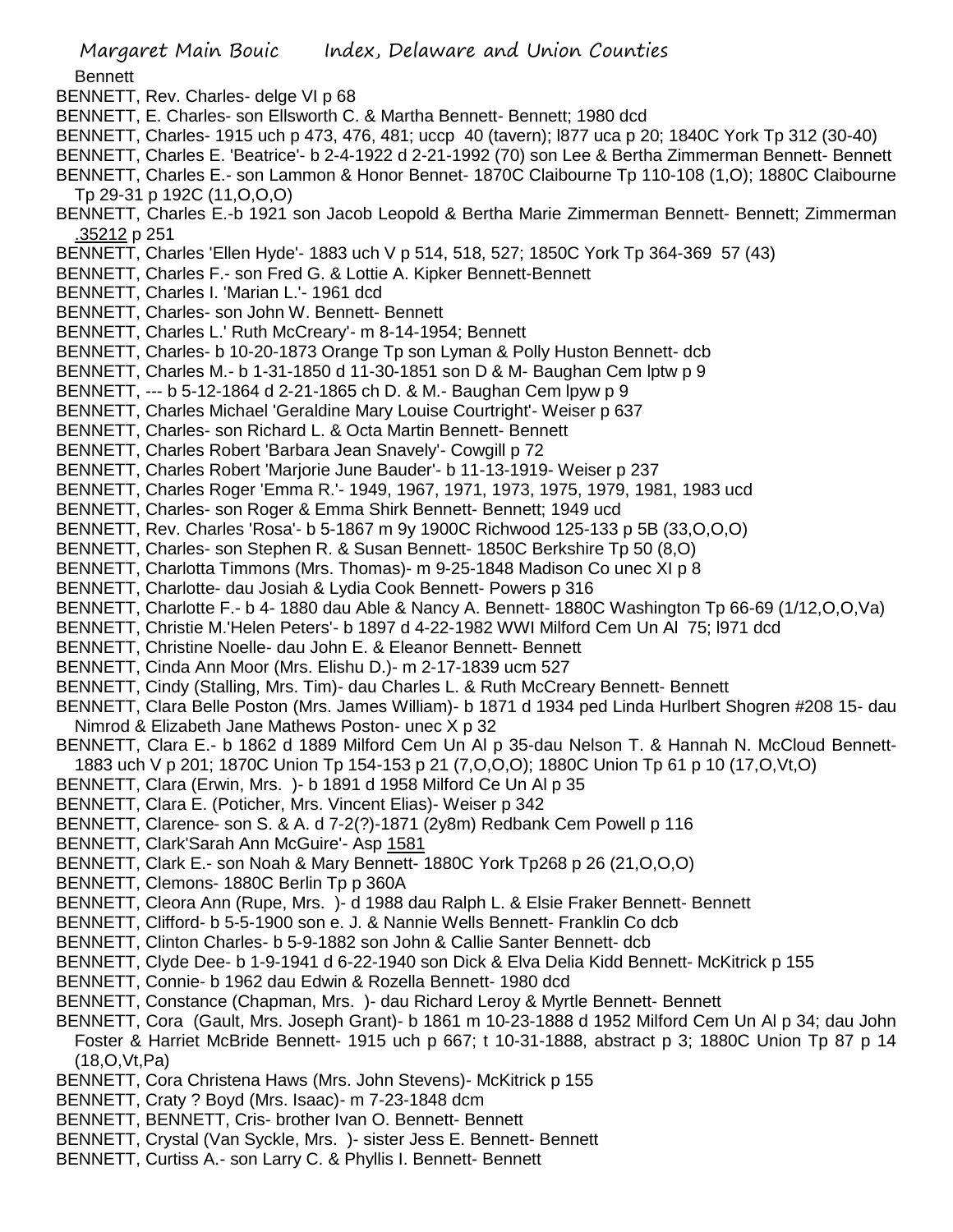- BENNETT, Cynthia Hall (Mrs. Ralh)- m 10-18-1863; 1880 dch p 707
- BENNETT, Cyrus- son E. & Mary Bennett- 1860C Claibourne Tp 640-612 p 85 (1,O)
- BENNETT, Dale- brother Grace M. Barton- Barton
- BENNETT, Damon Dorr 'Bertha Mae Connolly'- b 4-7-1886 m 10-10-1906 d 11-16-1972 Oakdale Cem II p 92 (H-R22-12) son William C. & Mae Geer Bennett- Bennett; 1949, 1959 ucd; 1985 uch p 99
- BENNETT, Dan- son Charles L. & Ruth McCreary Bennett- Bennett
- BENNETT, Dan D. 'Patricia E.'- 1973, 1975, 1979 ucd
- BENNETT, Daniel- 1820C Big Rock Tp; dcw Bk 4 p 2 (wit)
- BENNETT, Daniel- b 3-2-1868 Harlem Tp dau Daniel & Margaret Bennet- dcb
- BENNETT, Daniel- son Josiah & Lydia Cook Bennett- Powell p 316
- BENNETT, Rev. Daniel 'Sarah Adams'-b 12-10-1783 d 6-25-1861 Powell p 41; 1820C Harlem Tp; 1835 men 29 #13 p 50 Harlem Tp; 1850C Harlem Tp 626 (67, Pa); 1880 dch p 195, 596, 601, 839; hadc p 28; Pabst 7 p 3; delge II p 8, 24, IV 2i; dcc Louise Bennett Pinney 8
- BENNETT, Daniel Jr. 'Margaret Mossman'- m 11-30-1848 dcm; son Rev. Daniel & Sarah Adams Bennett-1880 dch p 597; 1850C Harlem Tp 532 (31,O); 1880C Harlem Tp p 445C; hadc p 103 dcq Louise Bennett Pinney 4
- BENNETT, Daniel C. 'Lotta Rossell'- m 4-20-1865 dcm
- BENNETT, Daniel J.- son Joseph F. & Sarah Bennett- Bennett
- BENNETT, Daniel 'Racheal Wilber'- m 1-16-1851 dcm
- BENNETT, Danita- ch Douglas A. & Alma R. Bennett- 1967, 1971 ucd
- BENNETT, Danny- b 1960 son Joseph & Sara Bennett- 1969, 1971, 1980 dcd
- BENNETT, Danny- son Neil G. & Regina Levings Bennett- Bennett
- BENNETT, Darius 'Phebe'- Powell p 117; 1830C Genao Tp p 71; delge III p 72
- BENNETT, Dr. David- son Paul S. Bennett- Bennett
- BENNETT, David- son Bennet & Mary A. Baughman Bennett- 1860C Liberty Tp Un Co 1050-1060 p 143 (3,O)
- BENNETT, David C.'Anna'- b 1852 d 10-26-1931 York Cem 61;son-in-law Stephen & Anna Dellinger- 1877 uca p 24; 1880C Paris Tp 115-130 p 52 (28,O,Ger,Ger)
- BENNETT, David 'Carol Jean Churpek'- m 7-18-1964 son Paul & Nida Bennett- Bennett; 1980 dcd
- BENNETT, David Robert- son Arthur H. Bennett- bennett
- BENNETT, Debbie (Huckaba, Mrs. Carl)- m 2-12-1983- 1985 uch p 78
- BENNETT, Dee- ch Douglas A. & Alma R. Bennett- 1967, 1971 ucd
- BENNETT, Deena Elizabeth Green (Mrs. Cary Dean)- m 6-16-1984
- BENNETT, Delana- d 9-28-1863 (3m 9d) dau M. & N. A. Price Cem djlm p 28
- BENNETT, Diane Maurine (Anderson, Mrs. Carl Stephen)- b 5-17-1933 m 1-19-1953- Weiser p 260
- BENNETT, Dick 'Elva Delia Kidd'- b 10-12-1918 m 9-24-1938 son John Stevens & Cora Christena Haws Bennett- McKitrick p 153, 155
- BENNETT, Disbennet- son Noah & Mary Bennett- 1880C York Tp 268 p 26 (12,O,O,O)
- BENNETT, D. 'M'- lptw p 0
- BENNETT, Don-(Auctioneer)- 1961 dcd
- BENNETT, Donna (Mrs. Alex)- 1969 dcd
- BENNETT, Donna- b 1962 dau Ray L. & Marva J. Bennett- 1969, 1971 dcd
- BENNETT, Donna (Brown, Mrs. Jeff)- dau Charles L. & Ruth McCreary Bennett- Bennett
- BENNETT, Donna (Hogg, Mrs. George)- dau Lauris C. & Frances I. Bennett- Bennett
- BENNETT, Donna (Mrs. Robert K.)- 1969, 1971 dcd
- BENNETT, Donna Viola (Mrs. Alexander H.)- d 2-14-1983 (89) bur Bloomfield Cem- Bennett
- BENNETT, Dora Graham- dau Elmer & Jeannette Bennett-
- BENNETT, Doris (Krenek, Mrs. Frank)- dau Damon Dorr & Bertha Mae Connolly Bennett- Bennett
- BENNETT, Dorothy- dau Jessie G. & Stella Howard Bennett- Newhouse p 94
- BENNETT, Dorothy (Mrs. Ralph Lloyd)(Knotts, Mrs. )- Bennett
- BENNETT, Dorothy (Perkins, Mrs. ) sister Orville Bennett- Bennett
- BENNETT, Dorothy Stranahan (Mrs. Earl J.)- dau J. H. & Emma Warner Stranahan- Powers Pat p 186
- BENNETT, Douglas A. 'Alma R.'- 1967, 1971 ucd
- BENNETT, Drusilla Baker (Mrs. Calvin)- m 4-11-1839 dcm
- BENNETT, E. adm. notice- dcga p 2 Del Pat. & Fr. Chron 12-17-1821; unec VII p 6
- BENNETT, Earl- son Joseph H. Bennett- Bennett
- BENNETT, Earl- brother Ralph L. Bennett,Sr.- Bennett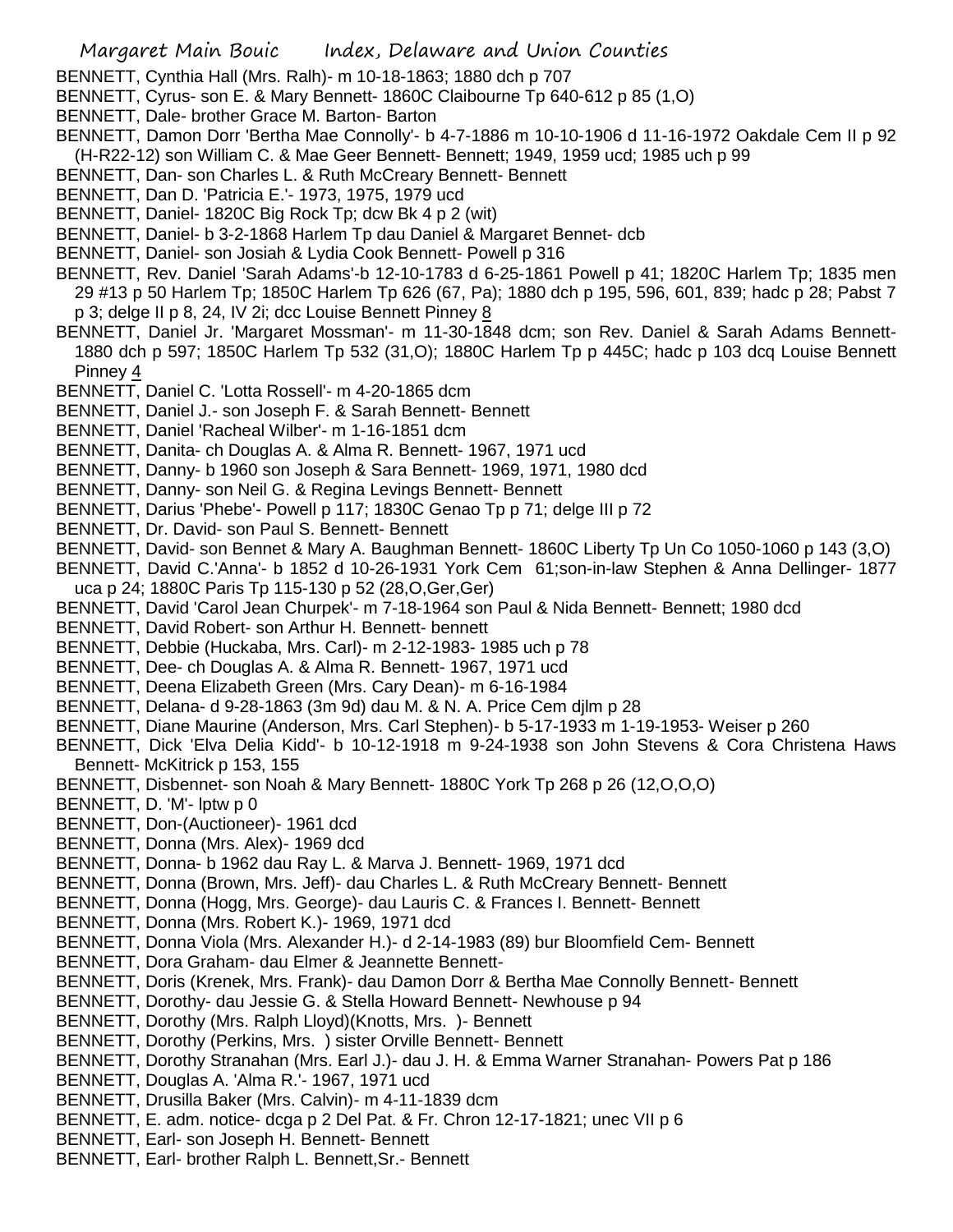- BENNETT, Judge Earl W.- son William D. & Marian I. Bennett- Bennett
- BENNETT, Edith Leffert (Mrs. Isaac)- b 4-19-1759; dumch p 207
- BENNETT, Edith M.- b 7-1876 sister Rev. Charles Bennett- 1900C Richwood 125-133 p 5B (23,O,O,O)
- BENNETT, Edna R. (Hinderer, Mrs. )- dau C. Roger & Emma R. Shirk Bennett- Bennett; 1959 ucd (11), 1967, 1971 ucd
- BENNETT, Edward b 1851 d 4(Mar)-24-1894 (37y) Oakdale Cem 997 (E) I p 22 (E-R18-4)
- BENNETT, Edward- b 9-17-1891 Genoa Tp son Jacob & Sattie Willie Bennett- dcb
- BENNETT, Edwin- son Rev. R. B. & Martha A. Bennett- Galena Cem- Powell p 16
- BENNETT, Edwin 'Rozella'- 1969, 1971, 1980 dcd
- BENNETT, Edwin C.-b 11-21-1868 son John W. & Rosabel H. Smothers Bennett- 1880 dch p 839;1908 dch p 149, 523; Pabst 4 p 2
- BENNETT, Effie J.- b 7-18-1859 dau John W. & Rosabel H. Smothers Bennett- 1880 dch p 839
- BENNETT, Elaine- b 1939 dau Vern Elmer & Mildred Marie Kegler Bennett- unec IV p 1, 15; ucc Elaine Bennett #42 1 , unec XIV p 3
- BENNETT, Elanor (Skeets, Mrs. )- dau Henry Bennett- dcw Bk 2 p 330
- BENNETT, Eleanor (Mrs. John E.)- Bennett
- BENNETT, Electa- d 5-12-1835 (8 yrs) Redbank Cem Powell p 117- dau Darius & Phebe Bennett
- BENNETT, Electa Hitchcock (Mrs. Richard)- b 1813 d 1896 unec IV p 15; ucc Elaine Bennett 17
- BENNETT, Eldon- son Frank & Nell Truitt Bennett- Bennett
- BENNETT, Elias- son Isaac & Betty Scott Bennett- 1850C Genoa Tp 323 (12,O)
- BENNETT, Eligah P.- son A. & I.- d 2-7-1874 (23-8-21) Rush Creek Cem lptw p 134
- BENNETT, Elihu 'Mary J. Ward'- m 12-21-1850 ucm 1612; unec VIII p 4, XIV p 47
- BENNETT, Elija P.- son Abraham & Abigail Bennett-1870C Washington Tp 56-53 p 8 (19,.O)
- BENNETT, Elijah- 1820C Genoa Tp; 1830C Genoa Tp; 1835 men 29 #158 p 50 Genoa Tp; 1840C Genoa Tp delge III p 72, IV p 6, VI p 24
- BENNETT, Elijah 'Jane Baker'- m 12-8-1836 dcm; 1850C Orange Tp 1690 (34,O)
- BENNETT, Elisha 'Elizabeth Bennett'- dcw Bk 2 p 330; 1835 men 46 #32 p 83 Orange Tp
- BENNETT, Elisha 'Jane'- d 12-20-1831 (75y) Redbank Cem Powell p 117; 1820C Genoa Tp; 1830C Genoa Tp
- p 71; 1835 men 29 #157 p 50 Genoa Tp; 1840C Genoa Tp; delge III p 72, IV p 67, VI p 8, VII p 40, 62; 1908 dch p 453; 1880 dch p 607; rs p 5; Sunbury Tp delge VIII p 54
- BENNETT, Elishu D. 'Cinda Ann Moor'- m 2-17-1839 ucm 527
- BENNETT, Eliza- d 7-25-1830 (1y 6m)- Redbank Cem Powell p 117 dau Darius & Phebe Bennett
- BENNETT, Eliza J. (Wright, Mrs. Lewis)- m 3-3-1875 ucm 5658; dau Abraham & Abigail Bennett- 1870C Washington Tp 56-53 p 8 (16,O); mt 3 p 11
- BENNETT, Eliza Pearson (Hartshorn, Mrs. John)- b 2-21-1860 m 8-9-1888 dau George H. Bennett- Powers Pat p 218
- BENNETT, Eliza Sebring (Mrs. Carr)- m 8-6-1843 dcm
- BENNETT, Eliza Word (Mrs. George)- m 1-3-1837 Madison Co unec VIII p 68
- BENNETT, Elizabeth- 1850C Genoa Tp 321 (72, NJ)
- BENNETT, Elizabeth- dau Hiram & Polly Bennett- 1850C Genoa Tp 516 (1,O)
- BENNETT, Elizabeth- 1850C Genoa Tp 369 (5,O) dau James & Barbara Bennett; 1880C Genoa Tp p 406A
- BENNETT, Elizabeth- 1850C Kingston Tp 3290 (16, Pa)
- BENNETT, Elizabeth A.(Castle, Mrs. William)- m 10-27-1853 ucm 2001 dau James C. & Rachael Bennett-1850C York Tp 350-355 p 54 (14,O); m consent of James G. Bennett-unec IV p 10; VIII p 10
- BENNETT, Elizabeth- dau John Clark & Sarah E. Crawford Bennett- 1860C Millcreek Tp 91 (7,O)
- BENNETT, Elizabeth Ann (Rodgers, Mrs. Charles)- m 3-4-1866 dcm 781
- BENNETT, Elizabeth Bockoven (Mrs. John C)- m 4-22-1856 dcm; Pabst 3 p 28
- BENNETT, Elizabeth Bovey (Mrs. Samuel)- m 1845 d 4-22-1890 dau Jacob Bovey- dumch p 208
- BENNETT, Elizabeth Butt (Mrs. Sylvester)- m 9-21-1837 dcm- 1880 dch p 707; 1850C Orange Tp 1691 (31, Va)
- BENNETT, Elizabeth (Mrs. Elisha)- dau Henry Bennett- dcw Bk 2 p 330
- BENNETT, Elizabeth Emmons (Mrs. Sanford)- m 5-23-1855 ucm 2289 m consent unec IV p 18, VIII p 34
- BENNETT, Elizabeth (Fritz, Mrs. William)- m 5-3-1849 dcm
- BENNETT, Elizabeth Grayson, Mrs. )- dau Luther J. & Addie H. Bennett- Bennett
- BENNETT, Elizabeth Harris (Mrs. Henry)- d 7-23-1883 (105-2-13) Redbank Cem Powell p 116; dau Thomas W. & Mary Harris Powell- 1880 dch p 606; delge VI p 12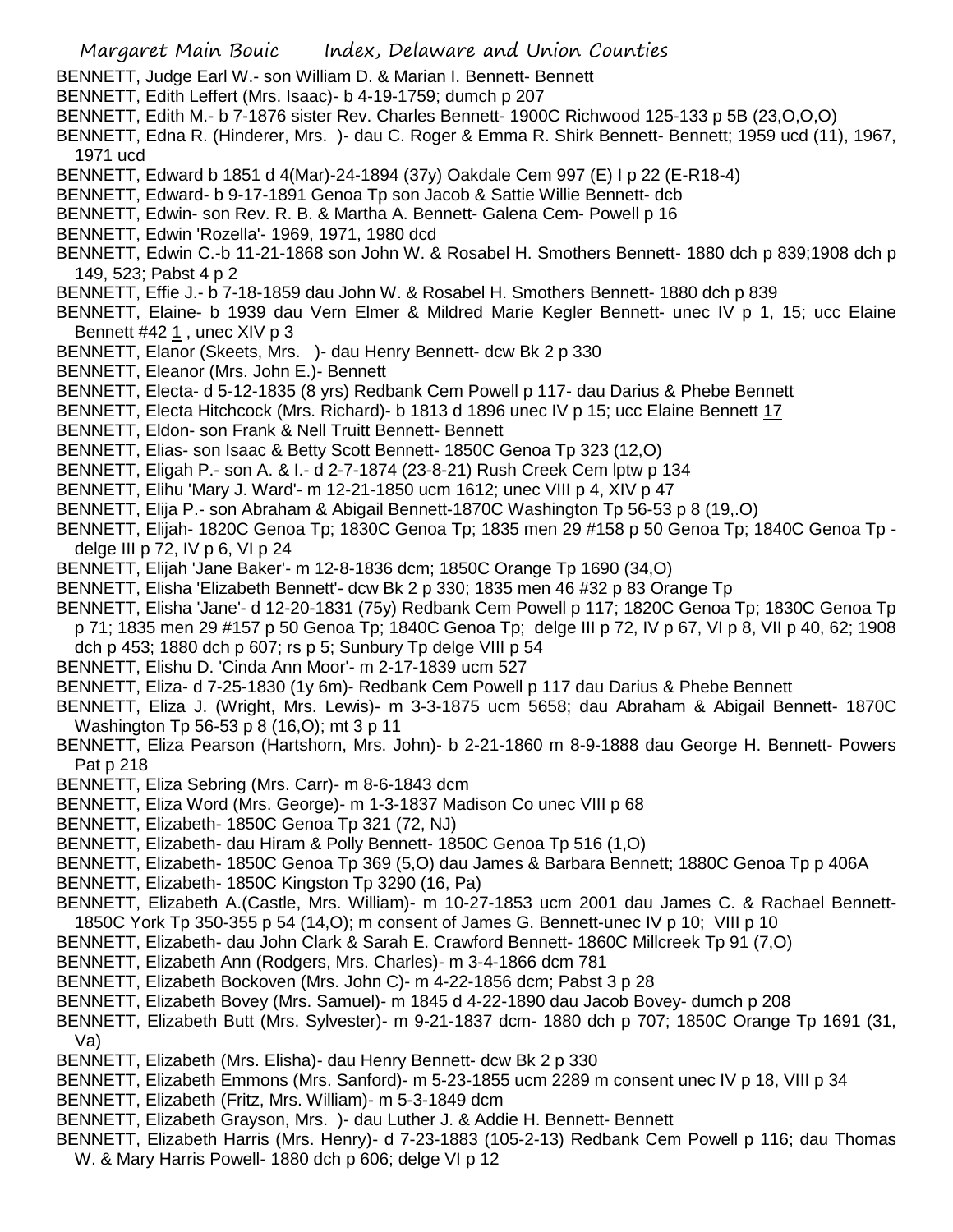BENNETT, Elizabeth (Mrs. Henry)- dcw Bk 2 p 330

- BENNETT, Elizabeth (Mrs. Jacob)- b 1811 1850C Kingston Tp 63 (39, Va); ped Dorothy Humerickhouse Nash 23; delge III p 54
- BENNETT, Elizabeth Lancaster (Wood, Mrs. Daniel)- niece of Sylvester Benedict- Powell p 370
- BENNETT, Elizabeth (Murfield, Mrs. Joshua)- m 3-5-1846 ucm 1111; 1850C Marysville 488-497 p 75 (22,O)
- BENNETT, Elizabeth Smothers (Mrs. Henry)- m 6-13-1841 dcm
- BENNETT, Elizabeth (Williams, Mrs. David)- m 6-30-1837 dcm
- BENNETT, Ella M.(Elimay or Ellamay) b 1860 d 4-16-1861(10m) Milford Cem Un Al p 34 dau J F & S unec V p 58
- BENNETT, Ellen Hyde (Mrs. Charles)- dau Samuel & Elizabeth Hude- 1883 uch V p 518; 1850C York Tp 364-369 p 57 (38,O)
- BENNETT, Ellsworth C. 'Martha'- b 7-15-1900 Berkshire Tp son Edwin C. & Mary E. Lemarey? Bennett dcb-d 1-25-1979 (78) bur Galena- Bennett; 1969, 1971 dcd
- BENNETT, Elsie L. Fraker (Mrs. Ralph H.)- b 8-31-1906 d 10-26-1994 (88) Galena Cem- sister of Joe & Richard Fraker; l96l, 1969, 1971, l980 dcd; Bennett
- BENNETT, Elva Delia Kidd (Mrs. Dick)- b 7-11-1919 m 9-24-1938 dau Thomas Edward & Mary Louise Bowes Kidd- McKitrick p 153, 155
- BENNETT, E. Mary- 1860C Claibourne Tp 640-612 p 85 (43,O)
- BENNETT, Emery- d 10-14-1820 (33y) delge II p 28, 32; 1820C Delaware Town
- BENNETT, Emery- d 12-20-1845 (5m15d) Cheny Cem djlm p 18; son L. & T.
- BENNETT, Emery A. 'Mary Ann Clements'- m 12-14-1862 dcm; 1908 dch p 388, 609; 1850C Orange Tp 1691 (12,O)
- BENNETT, Emily- dau Henry & Mary Bennett- 1840C Jackson Tp 206 (5-10); 1850C Jackson Tp 59 p 9 (19,O)
- BENNETT, Emily- dau James & Barbara Bennett- 1850C Genoa Tp 369 (2,O)
- BENNETT, Emily- dau Stephen & Susan Bennett- Berkshire Cem- Powell p 4
- BENNETT, Emily (White, Mrs. Daniel A.)- m 12-19-1850 ucm 1607 d 12-1853 dau Henry & Mary Bennett; 1883 uch V p 512; unec VIII p 3, XIV p 47
- BENNETT, Emily Wilkison (Mrs. Levi)- m 3-24-1853 ucm 1934, m slip unec VIII p 10
- BENNETT, Emma L. (Hawes, Mrs. Clinton O.)- dau E. A. & Mary Clements Bennett- 1908 dch p 609
- BENNETT, Emma R. (Mrs. Charles Roger)- 1949, 1959, 1967, 1971, 1973, 1975, 1979, 1981, 1983, 1991 ucd
- BENNETT, Emma (Mantor, Mrs. )- sister Ralph Bennett- Bennett
- BENNETT, Emrey- d 10-11-1820 (33y) Stratford Cem- Powell p 102
- BENNETT, Eric- son Ralph L. Bennett, Sr.- Bennett
- BENNETT, Estelle Clement (Mrs. Henry E.)-b 1854 m 2-19-1879 ucm 6433 d 8-26-1887 (33y 5m) Oakdale Cem I p 71 (D-R1-19); 1880C Paris Tp 12 (26,O,O,O)
- BENNETT, Esther (Glass, Mrs. )- sister Ralph Bennett- Bennett
- BENNETT, Esther- b 3-4-1894 Berlin Tp dau G. C. & Ida Haycook Bennett- dcb
- BENNETT, Esther M. (Mills, Mrs. Chambers)- m 6-15-1873 ucm 5286
- BENNETT, Ethel Louise Dabney (Mrs. Judd Sr.)- d 3-18-1979 (64) bur Oller Cem- Bennett
- BENNETT, Etta (Gramley, Mrs. Harold Eugene)- b 8-22-1921 m 3-12-1954- Weiser p 588
- BENNETT, Eunice (Edwards, Mrs. Frederick Mortimer)- b 1836 d 1910 dau William A. & Nancy Clark Bennettunec XI p 18 ped Welthea Decker Ellis #263 15
- BENNETT, Eunice Green (Mrs. Josiah)- m 1853 dau Stephen & Rebecca Sherman Green- Powell p 316
- BENNETT, Eveline- dau Jacob & Elizabeth Bennett- 1850C Thomson Tp 63 (6,O)
- BENNETT, Evelyn (Ray, Mrs. )- dau Frank & Nell Truitt Bennett- Bennett
- BENNETT, Evelyn (Ray, Mrs. )(Mattox, Mrs. )- dau Joseph H. Bennett- Bennett
- BENNETT, Experience Foster (Mrs. William)(Mattox, Mrs. )- dumch p 57; 1915 uch p 667
- BENNETT, Ezekiel- d 8-28-1845 (6-) Baughan Cem lptw p 9; 1820C Union Tp 130 (26-45)
- BENNETT, F.- hadc p 101
- BENNETT, Fern- sister Neil G. Bennett- Bennett
- BENNETT, Fern (Hess, Mrs. Robert Calvin)- b 10-23-1903- Weiser p 778
- BENNETT, Flora Belle- b 1882 d 11-1941- York Cem p 61
- BENNETT, Flora E.- dau Ralh & Cynthia Hall Bennett- 1880 dch p 707
- BENNETT, Florence (Hakes, Mrs. Eber S.)- Asp (380-6-3)
- BENNETT, Floyd W.- d 12-7-1971 (68) bur Worthington- son William Harrison Bennett- Bennett; 1961, 1969, 1971 dcd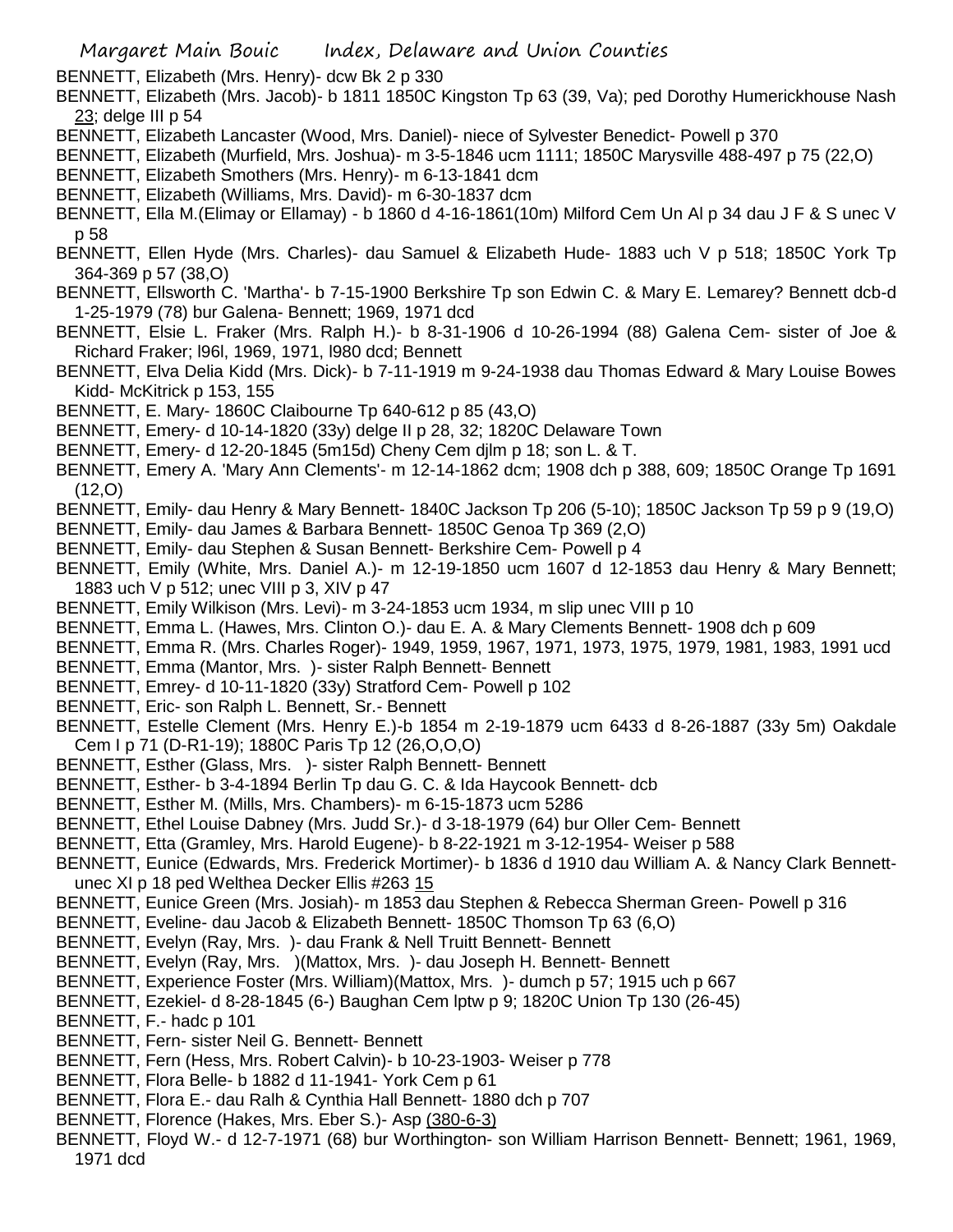- BENNETT, Foster- b 1834 d 1906 Milford Cem Un Al p 34
- BENNETT, Frances (Dombek, Mrs. )- dau Luther J. & Addie H. Bennett- Bennett
- BENNETT, Frances (Mrs. Lauris C.)- d 2-7-1985 (66) bur Galena- 1961, 1969, 1971, 1980 dcd; Bennett
- BENNETT, Francina (Mrs. Hiram)- b 3-11-1812 d 8-29-1885 Redbank Cem- Powell p 112
- BENNETT, Francis- dumch 144
- BENNETT, Francis Ellsworth- d 4-27-1865 (1y 4d) son Isaac D. & Mary Bennett- Powell p 324
- BENNETT, Francis L.- son Abram & Abigail Bennett- 1870C Washington Tp 56-53 p 8 (13,O); 1880C Washington Tp 53-55 p 6 (22, Ind, O,O)
- BENNETT, Frank D.- b 5-24-1864 son John W. & Rosabel H. Smothers Bennett- 1880 dch p 839
- BENNETT, Frank E.- son Noah & Mary Bennett- 1880C York Tp 268 p 26 (16,O,O,O)
- BENNETT, Frank 'Nell Truitt'- Bennett
- BENNETT, Frank W.- 1908 dch p 414
- BENNETT, Frederic- b 1962 son Jerry L. & Ruth Bennett-1969, 1971, 1980 dcd
- BENNETT, Frederic- son George & Orpha Bennett- 1870C Allen Tp 246-237 p 15 (4,O)
- BENNETT, Frederick Allen- son Orville Bennett- Bennett
- BENNETT, Fred G.'Lottie A. Kipker'- m 8-12-1918 d 10-2-1949- Bennett
- BENNETT, Fred 'Pauline'- 1980 dcd
- BENNETT, G.- hadc p 44, Peru Tp
- BENNETT, Gardner 'Phebe'- b 1-14-1790 d 4-11-1874 Alum Creek Friends- Powell p 337
- BENNETT, Garo- son Neil G. & regina Levings Bennett- Bennett
- BENNETT, Gary 'Pamela Day'- son Carl Bennett- Bennett
- BENNETT, G. C.- 1908 dch p 427
- BENNETT, Gene- b 1959- son Danny D. & Patricia Bennett- 1973, 1979 ucd
- BENNETT, George- 1840C Darby Tp (40) unec
- BENNETT, George- 1835 men 46 #22 p 83 Orange Tp
- BENNETT, George- son Elijah & Jane Baker Bennett 1850C Orange Tp 1690 (6,O)
- BENNETT, George E.- 1915 uch p 104
- BENNETT, George 'Eliza Word'- m 1-3-1837 unec VIII p 68
- BENNETT, George F.- 1915 uch p 399, 464; 1883 uch III p 314, V p 466
- BENNETT, George Fletcher- Nash p 76
- BENNETT, George H.- Powers Pat p 218
- BENNETT, George- son Neil G. & Regina Levings Bennett- Bennett
- BENNETT, George 'Mary McCafferty'- m 6-14-1832 Madison Co unec V p 48
- BENNETT, George 'Orpha'- 1870C Allen Tp 246-237 p 15 (34, Vt)
- BENNETT, George Sanford'Mary Bell Sunderland'- b 1844 d 1916 son Richard & Electa Hitchcock Sanfordunec IV p 15- ucc Elaine Bennett 8
- BENNETT, George- son Stephen R. & Susan Bennett- 1850C Berkshire Tp 50 (8,O)
- BENNETT, Gerald- brother Ivan O. Bennett- Bennett
- BENNETT, Geraldine Mary Louise Courtright (Mrs. Charles Michael)- b 8-24- dau George Seymour & Helen Bridget Graham Courtright- Weiser p 637
- BENNETT, Girder- Nash p 220
- BENNETT, Gladys (Mrs. Walter L.)- 1973 ucd
- BENNETT, Glenn I.'Nellie M.'- son Irwin C. & Beatrice Beardsley Bennett- Bennett
- BENNETT, Goldie Lee- d 10-14-1967 bur Bloomfield-Bennett
- BENNETT, Grace- dau William Harrison Bennett- Bennett
- BENNETT, Grace B.- b 1880 d 1944 Oakdale Cem I p 116 (F-R4-14)
- BENNETT, Grace Carlotta Ward (Mrs. William Sanford)- b 1879 d 1953 dau Norman Ralph & Mary Emma Ewing- ucc Elaine Bennett 5; unec IV p 15
- BENNETT, Grace Fisher (Mrs. Harry S.)- Bennett
- BENNETT, Grace- b 8-17-1890 Berkshire Tp dau Frank & Dora Goodrich Bennett- dcb
- BENNETT, Grace (Johnson, Mrs. )- sister Lauris C. Bennett- Bennett
- BENNETT, Grace M. (Barton, Mrs. Larry)- Barton
- BENNETT, Gratia (Clossen, Mrs. Robert)- m 3-23-1843 dcm
- BENNETT, Hannah Boyd (Mrs. John)- m 8-11-1842 dcm dau Luther Boyd- dcw Bk 4 p 310(33); delge VII p 52
- BENNETT, Harold A. 'Dorothy'- d 9-8-19-- bur Ashley Union Cem- Bennett; 1969, 1971 dcd
- BENNETT, Harriet- b 1837 d 1921 Milford Cem Un Al p 34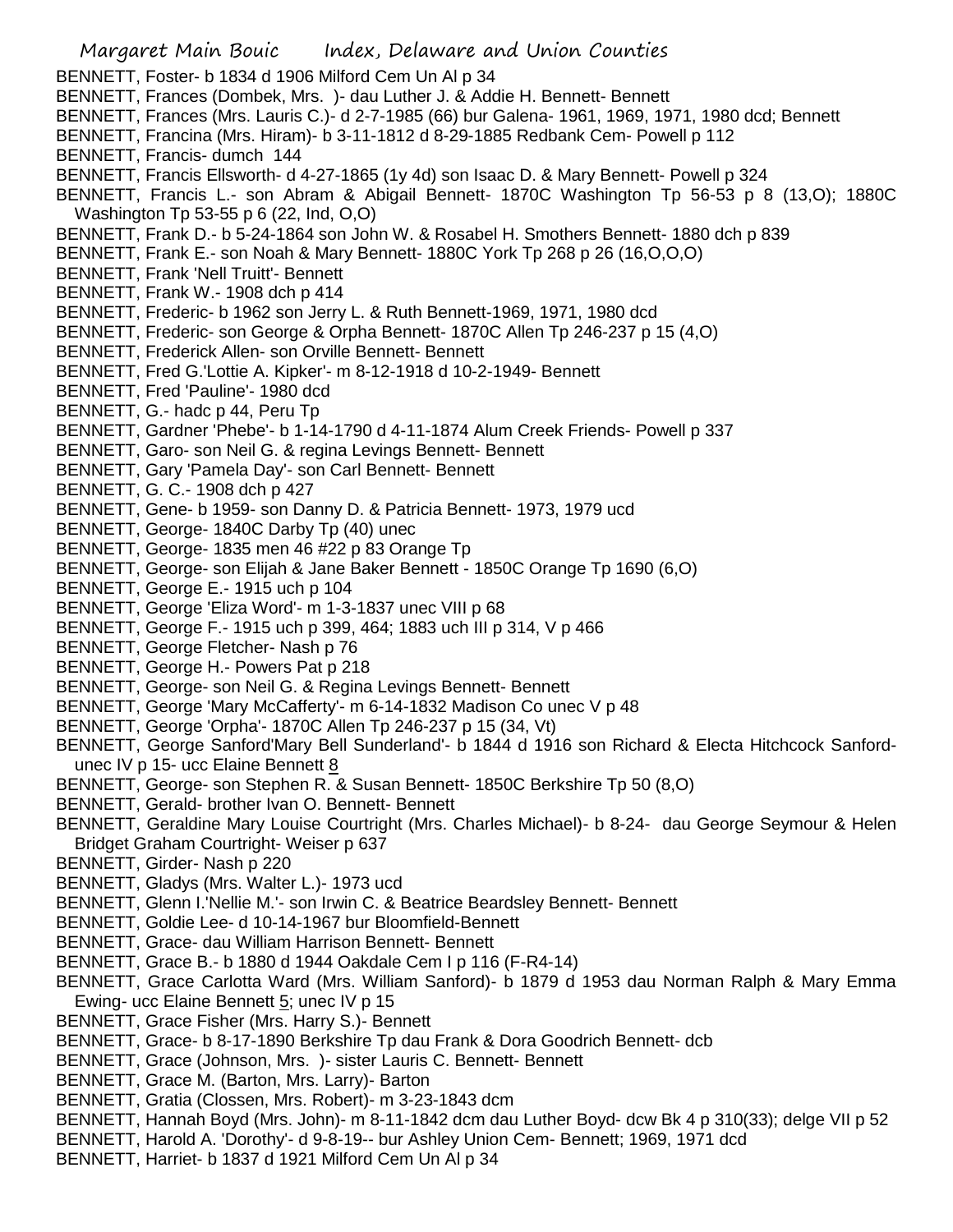- BENNETT, Harriet McCloud (Mrs. Nelson T)- m 1856 dau Curtis & Betsy McCloud- 1883 uch V p 201; 1870C Union Tp 154-153 p 21 (35,O); 1880C Union Tp 61 p 10 (45,O,Vt,Vt)
- BENNETT, Harriet- dau Benjamin & Helen Bennett- 1870C Allen Tp 248-238 p 15 (5, Ill)
- BENNETT, Harriet- dau Julius & Mary Bennett-1860C Jackson Tp 1150-1162 p 152 (8,O); 1870C Claibourne Tp 126-124 (17,O)
- BENNETT, Harriet A. (Roberts, Mrs. Jay H.)- m 10-9-1873 ucm 5347
- BENNETT, Harriet McBride (Mrs. John Foster)- m 12-9-1857 ucm 2650 dau Alexander & Elizabeth Melenefy McBride-1883 uch V p 201 mt 12-9-1857; 1860C Union Tp 555-558 p 78 (22, Pa); 1870C Union Tp 155-154 p 21 (33, Pa); 1880C Union Tp 87 p 14 (43,Pa,Pa)
- BENNETT, Harriet N.- b 1835 d 1916 Milford Cem Un Al 35
- BENNETT, Harriet (Oberly, Mrs. William)- b 3-3-1938 m 6-28-1957 (div) dau Otha & Nina Graham Bennett-Graham 161462; Taylor 11762; Richey 8,9; Genther p 105
- BENNETT, Harriett (Smith, Mrs. Charles Gaylord)- b 1810 d 4-13-1855 dau Daniel & Sally Adams Bennettdelge X p 41
- BENNETT, Harry 'Mary Shaffer'- Weiser p 570
- BENNETT, Harry S. 'Grace Fisher'- b 10-17-1972 (68) bur Glendale Cem-Bennett
- BENNETT, Hattie E.- b 1859 d 1906- York Cem p 61
- BENNETT, Hattie, Miss- teacher Milford- mt 7-3-1889, abstract p 9
- BENNETT, Hazel (26-1951)- b Ky Paris Tp- uninf p 30
- BENNETT, Hazel (Mrs. Thomas T.)- Bennett
- BENNETT, Hazel Ann- dau Thomas T. & Hazel Bennett- Bennett
- BENNETT, Helen (Mrs. Benjamin)- 1870C Allen Tp 248-238 p 15 (32,O)
- BENNETT, Helen (Reecher, Mrs. Marvin E.)- b 11-20-1919 Maugans Anc p 64
- BENNETT, Henrietta (Hammond, Mrs. William)- m 7-3-1860 dcm; dau James & Barbara Bennett; 1850C Genoa Tp 369 (7,O)
- BENNETT, Henrietta Pugh (Mrs. Hiram Clinton)- dau James & Elizabeth W. Stinchcomb Pugh- dumch p 208, 369
- BENNETT, Henry- unec III p 40, X p 43
- BENNETT, Henry- 1835 men 46 #21 p 83 Orange Tp; delge VIII p 54 (1810)
- BENNETT, Henry- 1915 uch p 47; 1883 uch IV p 433, 434, V p 492, 494; unec III p 40
- BENNETT, Henry- 1835 men 46 #21 p 83 Orange Tp
- BENNETT, Henry- d 3-7-1862 (23-9-23) Cheny Cem djlm p 18
- BENNETT, Henry- 1820C Genoa Tp son -in-law Thomas Harris- 1908 dch p 276, 453; 1835 men 28 #94 p 47 Genoa Tp; delge VII p 62
- BENNETT, Henry- 1820C Genoa Tp; 1830C Genoa Tp; 1840C Genoa Tp- delge III p 72, IV p 68, VI p 8; 1880 dch p 610, 611; 1915 uch p 272
- BENNETT, Henry- 1870C Union Tp 154-153 p 21 (18, Vt)
- BENNETT, Henry 2nd Genoa Tp- delge V p 67
- BENNETT, Henry E. 'Estelle Clement'- b 1803 Vt m 2-19-1879 ucm 6433 d 1-1-1892 (89y 10m) Oakdale Cem I p 71 (D-R1-19); mt 3 24; 1877 uca 87; Oakdale Cem 700; 1880C Paris Tp 12 (28,Vt,Vt,Vt) p 0114
- BENNETT, Henry 'Elizabeth'- d 9-2-1846 (75-1-7) Redbank Cem Powell p 116
- BENNETT, Henry Jr.- d 10-15-1846 (31y)- Redbank Cem Powell p 116; delge VI p 8 Genoa Tp
- BENNETT, Henry- son Henry Bennett- dcw Bk 2 p 330; hadc p 26;(1849 Genoa Tp); delge V p 67
- BENNETT, Henry 'Elizabeth Smothers'- m 6-13-1841 dcm; will dcw Bk 2 p 330
- BENNETT, Henry- son Julius & Mary Bennett- 1860C Jackson Tp 1150-1162 p 152 (3,O) 1870C Claibourne Tp 126-124 (12,O)
- BENNETT, Henry 'Lucy Ann Benjamin'- b 3-10-1797 d 7-5-1875- Powers Pat p 38
- BENNETT, Henry 'Mary'- 1883 uch V p 512; 1840C Jackson Tp 206 (50-60); 1850C Jackson Tp 59 p 9 (63, Penn); 1860C Jackson Tp 1147-1159 p 152 (72, Penn)
- BENNETT, Henry O. (or D)- Pabst O
- BENNETT, Henry- son William & Margret Bennett- 1880c Claibourne Tp 167-179 p 16 (1,O,O,Ten)
- BENNETT, Hester A.- dau Abraham & Abigail Bennett- 1870C Washington Tp 56-53 p 8 (14,O)
- BENNETT, Hester A. (Crevisson, Mrs. Joseph L.)- m 3-12-1876 ucm 5851 dau Barnet & Mary A. Baughman Bennett- 1860C Liberty Tp 1050-1060 p 143 (6,O)
- BENNETT, Hiram- son Henry Bennett- dcw Bk 2 p 330
- BENNETT, Hiram Clinton 'Henrietta Pugh'- son Samuel & Elizabeth Bovey Bennett- dumch p 208, 369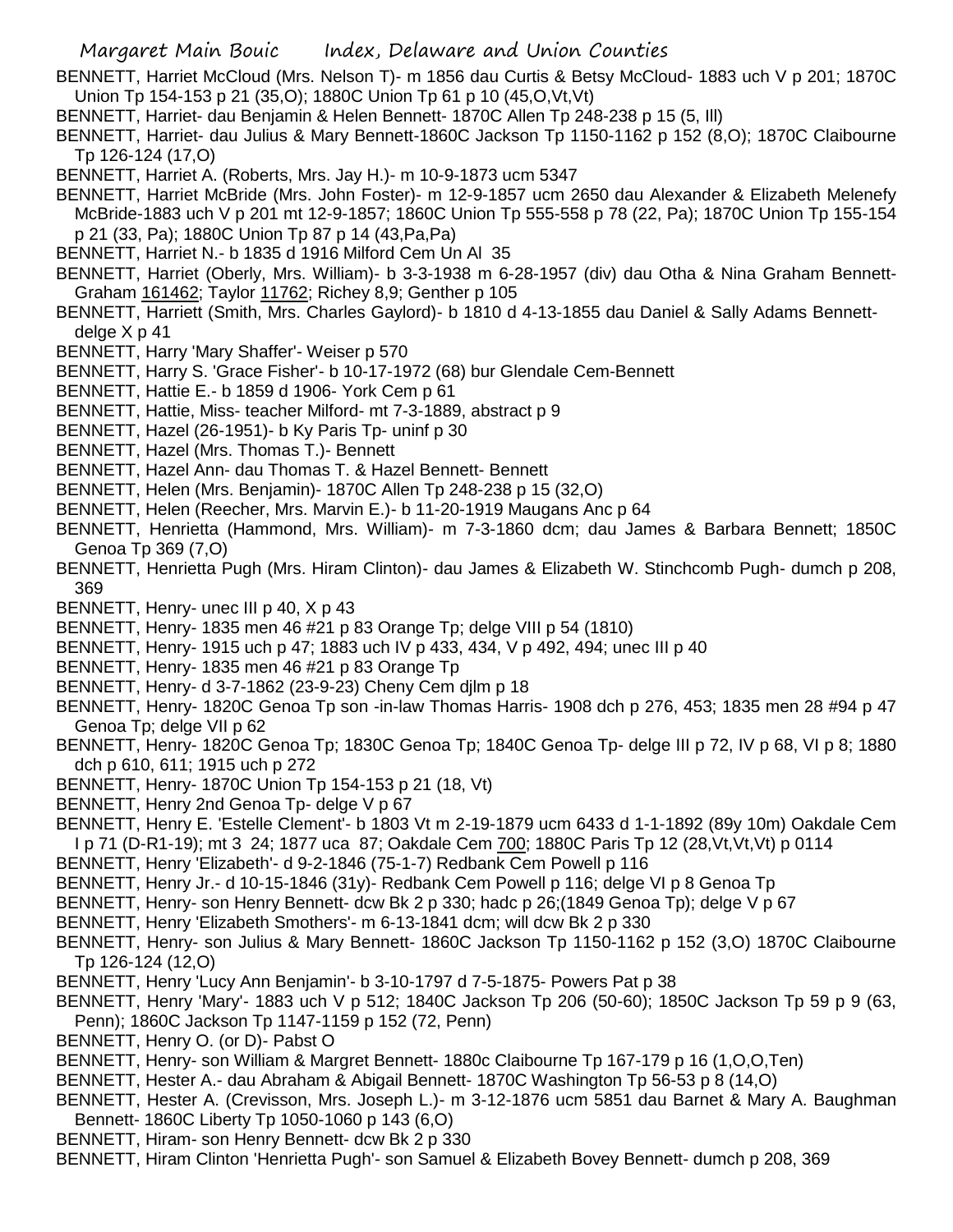- BENNETT, Hiram 'Francina'- b 10-9-1812 d 4-8-1908 Redbank Cem Powell p 116- 1835 men 28 #95 p 47 Genoa Tp; 1840C Genoa Tp delge IV p 68
- BENNETT, Hiram 'Polly'- 1850C Genoa Tp 516 (26,O); 1880C Genoa Tp p 406A
- BENNETT, Hiram 'Polly Scott'- m 9-7-1812 onwq I
- BENNETT, H. 'M'- djlm p 18
- BENNETT, Honor (Mrs. Lammon)- 1870C Claibourne Tp 110-108 (34,O); 1880C Claibourne Tp 29-31 p 192C (44,O,Va,O)
- BENNETT, Howard- 1961, 1969 dcd
- BENNETT, Hugh- son Richard L. & Octa Martin Bennett- Bennett
- BENNETT, I (Mrs. A.)- lptw p 135
- BENNETT, Inez Eleanor Krigbaum (Mrs. Richard)- b 6-20-1914 dau Daniel Dwight & Ella Sutton Krigbaum-Weiser p 83
- BENNETT, Iona- dau Lammon & Honor Bennett- 1880c Claibourne Tp 29-31 p 192C (4,O,O,O)
- BENNETT, Ira 'Betsey Scott'- lic 8-12-1829 ucm 188; 1883 uch III 288, V p 485, 491, 492, 494, 583; l830C Jackson Tp 479 292 (30); 1840C Jackson Tp 196 (40-50); 1850C Genoa Tp 329 (49, Pa) 1877 uca p 19; 1915 uch p 470, 471, 496; 1880 dch p 602; delge VI p 8
- BENNETT, Mrs. Ira- 1883 uch V p 583
- BENNETT, Irena M.- dau Noah & Mary Bennett- 1880C York Tp 268 26 (4,O,O,O)
- BENNETT, Irma Lucille (Bishop, Mrs. John J.)- b 5-31-1884 m 1904 d 1-28-1964 bur Milford Cem- dau William & Mae Geer Bennet-- Bishop
- BENNETT, Irwin C. 'Beatrice Beardsley'- m 7-31-1915 d 4-9-1970 (80) bur Bloomfield Cem near Sparta-**Bennett**
- BENNETT, Isaac- 1835 men 47 #85 p 85 Orange Tp; delge VII p 7
- BENNETT, Isaac 'Craty? Boyd'- b 11-7-1762 m 7-23-1848 d 11-20-1849 son Henry Bennett; dcw Bk 2 330; hadc p 26 (1849 Genoa Tp); 1830C Genoa Tp p 72; delge III p 72; 1835 men 28 #93 p 47 Genoa Tp; 1840C Genoa Tp delge IV p 68. VI p 8
- BENNETT, Isaac 'Edith Leffert'- dumch p 207; Pabst 1 p 43
- BENNETT, Isaac 'Julia Vanwarmer'-m 2-1-1852 dcm
- BENNETT, Isaac D. 'Mary'- b 6-25-1838 d 3-6-1908 Ebenezer Cem- Powell p 324
- BENNETT, Isabel (Mrs. Calvin)- d 9-14-1838 (31-4-11) Redbank Cem- Powell p 117
- BENNETT, Ishmael 'Abigail'- dcq Louise Bennett Pinney 16; 1820C Harlem Tp; rs 5; Pabst 7 p 3
- BENNETT, Ivan O. 'Muriel'- d 3-22-1968 bur Oak Grove- Bennett
- BENNETT, Jackson 'Jane Michael'- m 9-1-1858 ucm 1762; unec XII p 29
- BENNETT, Jacob- Nash 70
- BENNETT, Jacob- 1820C Harlem Tp; Pabst 7 p 2; l877 uca p 19; 1835 men 46 #30 p 83 Orange Tp; delge VI p 24, VII p 23
- BENNETT, Jacob 'Barbara Munson'- m 1-10-1855 ucm 2229; unec VIII p 34
- BENNETT, Jacob 'Elizabeth'- b 1810 ped Dorothy Humerickhouse Nash 22; delge III p 54; 1850C Thompson Tp 63 (40,O)
- BENNETT, Jacob- son John Clark & Sarah E. Crawford Bennett- 1860C Millcreek Tp 91 (10,O)
- BENNETT, Jacob T.- d 8-29-1860 (11-9-2) OM Cem p 4;son J. H. & S. Bennett; l850C Concord Tp 2297 (2)
- BENNETT, James- 1883 uch V p 524
- BENNETT, James- 1840C Claibourne Tp 31 p 3 (20-30); l850C Claibourne Tp 155 p 25 (33,O)
- BENNETT, James 'Barbara'- 1835 men 27 #69 p 46 Genoa Tp; 1850C Genoa Tp 369 (39,O); 1880C Genoa Tp p 410A; delge VI p 71, VII p 7, 40
- BENNETT, James- son Charles R. & Emma R. Bennett- 1959, 1967, 1975 ucd
- BENNETT, James C. 'Rachael'- 1840C York Tp 311 (40-50); 1850C York Tp 350-355 p 54 (56, Md); unec III p 10
- BENNETT, James- son James C. & Rachael Bennett- 1850C York Tp 350-355 p 54 (22,O)
- BENNETT, James 'Jemima'- 1850C Claibourne Tp 162 p 26 (24, Penn)
- BENNETT, James- son James & Juanita J. Thomas Bennett- Bennett
- BENNETT, James J. 'Juanita J. Thomas'- Bennett
- BENNETT, James- son John W. Bennett- Bennett
- BENNETT, James- son Joseph H. Bennett- Bennett
- BENNETT, James 'Lydia Hardenbrook'- b 2-16-1784 d 1-27-1856 son Isaac & Edith Leffert Bennett- dumch p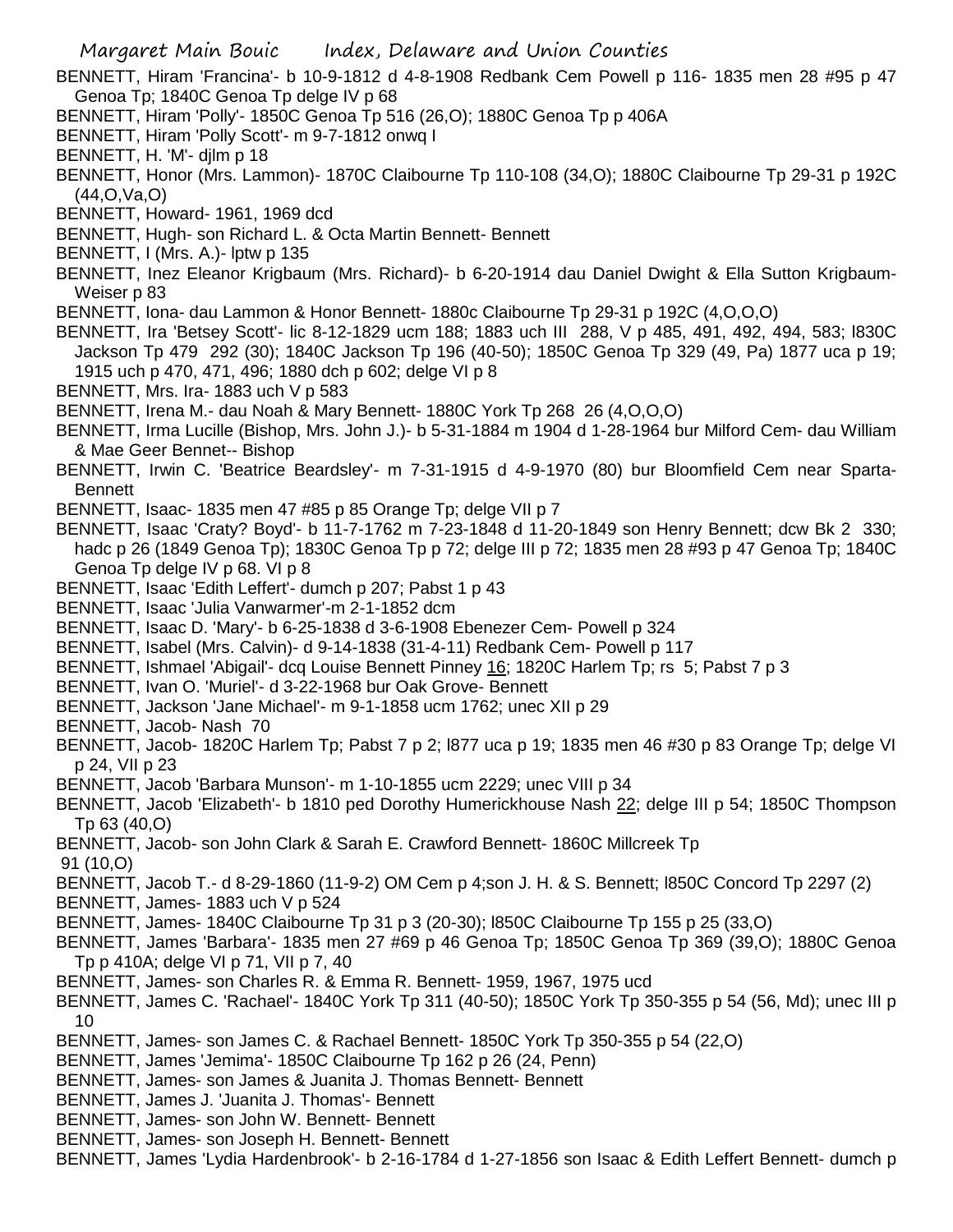207; hmp p 97, 109; 1915 uch p 479; 1820C Genoa Tp; 1830C Genoa Tp p 71; delge III p 72

- BENNETT, James- brother Ralph L. Bennett,Sr.- Bennett
- BENNETT, James- son Robert Bennett- Bennett
- BENNETT, James R.- son Noah & Mary Bennett- 1880C York Tp 268 p 26 (3/12,O,O,O)
- BENNETT, James- son Roger & Emma Shirk Bennett- Bennett
- BENNETT, James R. 'Rebecca S.'- 1971, 1975, 1979, 1981, 1983, 1991 ucd
- BENNETT, James S. 'Norma Meeks'- m 6-9-1950- son Sheridan C. & Annabel Bailey Bennett- 1971, 1973, 1975, 1979, 1981, 1983, 1991 ucd
- BENNETT, James- son Sheridan & Annabel Bailey Bennett- Bennett
- BENNETT, James William 'Clara Belle Poston'- b 1869 ped Linda Hurlbert Shogren #20814- son Joseph/William James & Mary Elizabeth Simmons Bennett- unec X p 33
- BENNETT, Jane Baker (Mrs. Elijah)- m 12-8-1836 dcm; l850C Orange Tp 1690 (33,O)
- BENNETT, Jane (Halley, Mrs. Isaac)- m 4-20-1854 dcm
- BENNETT, Jane- dau Martin V. & Nancy Pickern Bennett- 1860C Jackson Tp 1148-1160 p 152 (1,O)
- BENNETT, Jane (Short, Mrs. Stehen)- m 10-27-1803 onwq I
- BENNETT, Jane- dau Sylvester & Elizabeth Butt Bennett- 1850C Orange Tp 1691 (1,O)
- BENNETT, Jane (Mrs. Elisha)- d 4-27-1829 (55) Redbank Cem Powell p 117; rs 5
- BENNETT, Jane Michael (Mrs. Jackson)- m 9-1-1858 ucm 1762; unec XI p 29
- BENNETT, Jason- b 1976 son James R. & Rebecca S. Bennett- 1979, 1981, 1983, 1991 ucd
- BENNETT, Jason Andrew- b 8-9-1975 son Ralph Jr. & Catherine Louise Reed Bennett- Bennett
- BENNETT, Jasper F.'Ann' d 6-12-1969 bur Chicago- brother Leonard L. Bennett- Bennett
- BENNETT, Jean L. (Fetzer, Mrs. Thomas)- d 11-27-1960 (440 Oak Grove Cem dau Luther J. & Addie H. Bennett- Bennett
- BENNETT, Jeff- b 1971 son Ray L. & Marva J. Bennett- 1980 dcd
- BENNETT, Jeffe- son Richard L. & Octa Martin Bennett- Bennett
- BENNETT, Jeffrey- son Douglas A. & Alma R. Bennett- 1967, 1971 ucd
- BENNETT, Jeffrey- b 1974 son Robert J. & Renda R. Bennett- 1980 dcd
- BENNETT, Jemima (Mrs. James)- 1850C Claibourne Tp 162 p 26 (23,O)
- BENNETT, Jemima (Seaman, Mrs. Smith)- m 1-25/23-1845 ucm 1019; unec VI p 16
- BENNETT, Jennie (Thompson, Mrs. William H.)- 1880 dch p 674
- BENNETT, Jerry L.- b 1965(6) son Larry C. & Phyllis I. Bennett- 1971, 1980 dcd
- BENNETT, Jerry R. 'Ruth A.'- 1969, 1971, 1980 dcd
- BENNETT, Jess E. 'Ruth E.'- b 1-1-1918 d 5-26-1990 bur Marengo- Bennett; 1969, 1971, 1980 dcd
- BENNETT, Jessie G. 'Stella Howard'- Newhouse p 94
- BENNETT, J. H.- 1877 uca 49
- BENNETT, Joan (Daniels, Mrs. )- dau Frank & NEll Truitt Bennett- Bennett
- BENNETT, Joan Gail (Radosevich, Mrs. Alexander S.)- b 3-22-1943 m 10-13-1962 dau Dick & Elva Delia Kidd Bennett- McKitrick p 155
- BENNETT, Joanna- dau Leonard L. Bennett- Bennett
- BENNETT, Johnie Grant- d 1-6-1868 (1y 8m 9d) son Isaac D. & Mary Bennett- Ebenezer Cem- Powell p 324
- BENNETT, John- Nash 27
- BENNETT, John- b Eng to US 9-1870 naturalized 4-3-1876, delge VIII p 57
- BENNETT, John- b 1-1845- 1900C Liberty Tp Un Co 258-264 p 12A (55,O,O,O) m 25y
- BENNETT, John- in school 1813 Jerome Tp unec XI p 55
- BENNETT, John- 1860C Allen Tp 877 p 120 (26,O)
- BENNETT, John- 1880C Delaware Town p 547A
- BENNETT, John- d 7-17-18(5)0(20-6-3) Blues Creek Cem djlm p 77
- BENNETT, John- son Able & Nancy A. Bennett- 1880C Washington Tp 66-69 p 8 (5, O, O, Vir)
- BENNETT, John 'Betty Marquis'- m 6-23-1814 Madison Co unec IV p 22
- BENNETT, John- son Charles & Ellen Bennett- 1850C York Tp 364-369 p 57 (8,O)
- BENNETT, John C. 'Jennie Burris'- mar. lic. Madison Co. Democrat- 4-21-1880
- BENNETT, John Clark 'Elizabeth Bockoven'- m 4-22-1856 dcm; Pabst 3 p 28, 6 p 8
- BENNETT, John Clark 'Sarah E. Crawford'- son Samuel & Elizabeth Bovey Bennett- 1850C Concord Tp 2297
- (30, Md); 1860C Mil Tp 91 (40, Md); 1870C Millcreek Tp 27 p 4 (59, Md); uccp p 39; dumch p 208
- BENNETT, John D.- b 1878 d 3-26-1906 York Cem p 61
- BENNETT, John E(ed) 'Eleanor'- d 9-14-1986 (72) bur Forest Lawn- Bennett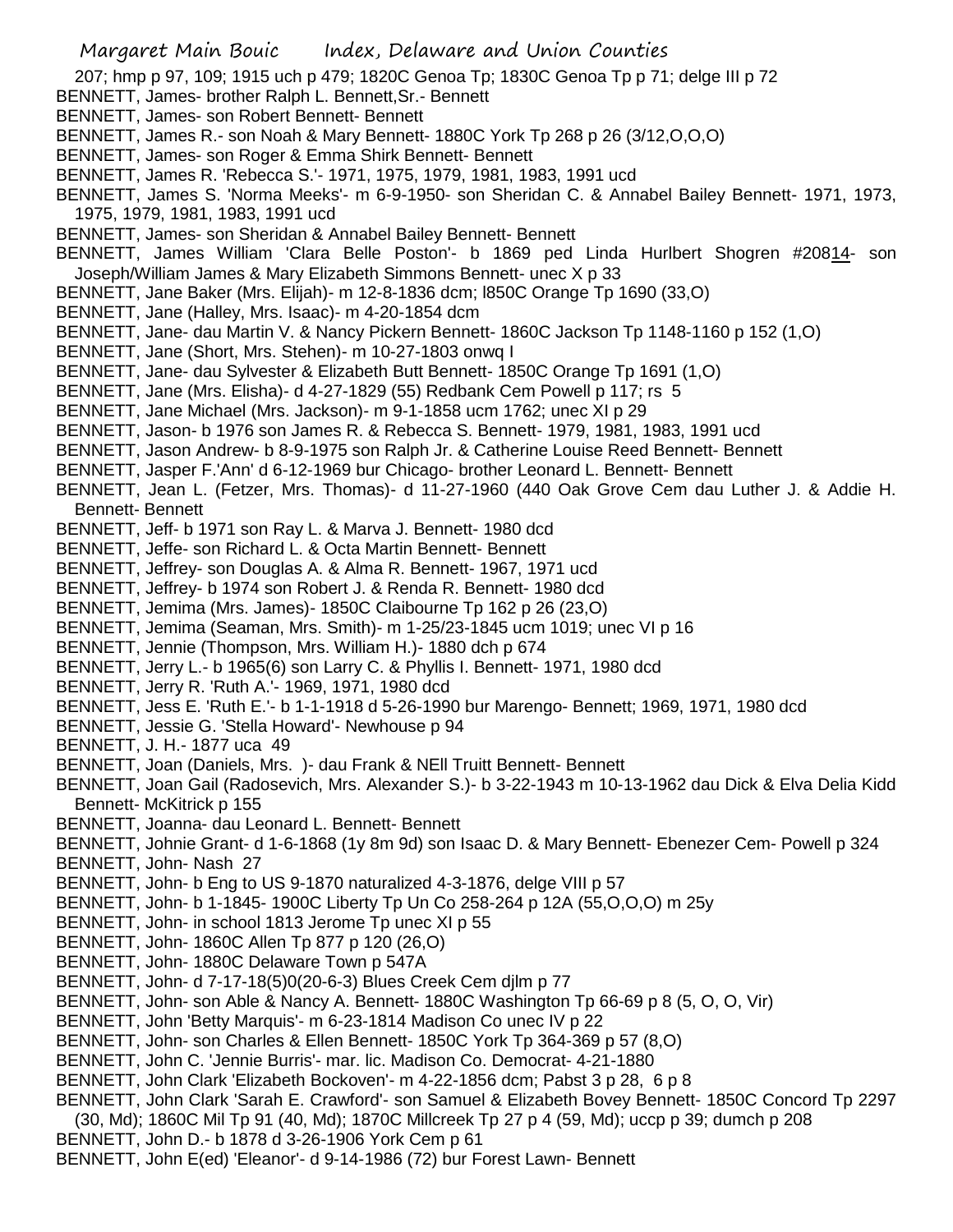## Margaret Main Bouic Index, Delaware and Union Counties

BENNETT, John- son Elijah & Jane Baker Bennett- 1850C Orange Tp 1690 (10,O)

- BENNETT, John Foster 'Harriet McBride'- b 1834 m 12-9-1857 ucm 2650 d 1906 son William F. & Experience Foster Bennett-mt 12-9-1857; 1877 uca p 23, 39; 1883 uch IV p 535, V p 329 picture; picture unec IX p 33; 1915 uch p 667; 1850C Union Tp 1276-1294 p 191 (15, Vt); 1860C Union Tp 555-558 p 78 (25,Vt);1870C Union Tp 155-154 p 21 (35,Vt); 1880C Union Tp 87 p 14 (45,O,Vt,Vt,Vt)- 1985 uch p 115
- BENNETT, John 'Hannah Boyd'- m 8-11-1842 dcm delge VII p 52
- BENNETT, John H. 'Carole'- d 6-19-1972 (31) son Sheridan & Annabelle Bailey Bennett- Bennett
- BENNETT, John- son Harry S. & Grace Fisher Bennett- Bennett
- BENNETT, John M.-b 1833 d 5-25-1866 (33-1-9) Oakdale Cem 848 (C144) (3 bodies) I p 100 (D-R9-16)
- BENNETT, John 'Nancy J. Moore'- m 12-7-1860 ucm 3119
- BENNETT, John 'Rebecca Donelson'- b 1811 Perry Co, O. m 1833 Lincoln Tp d 4-26-1884 (72-10-13) Ebenezer Cem- Powell p 322, 326, 332; 1835 men 38 #5 p 68 Lincoln Tp; delge V p 300, VII p 40
- BENNETT, John H. 'S'- Powell p 77
- BENNETT, John- b 10-23-1873 Genoa Tp son Martin & Mary A. Mcmann Bennett- dcb
- BENNETT, John 'Rosabella Smothers'- b 6-22-1829 m 10-23-1854 dcm- son Rev. Daniel & Sarah Adams Bennett-1880 dch p 839, Center Village Cem 2-3-4
- BENNETT, John S.- b 1861 d 1918 Milford Cem Un Al p 35 son Nelson T. & Hannah N. McCloud -1883 uch V p 201; 1870C union Tp 154-153 p 21 (9,O); 1880C Union Tp 61 p 10 (19,O,Vt,O)
- BENNETT, John H.- son John & Sarah Bennett- 1870C Millcreek Tp 27 p 4 (14,O); 1880C Mil Tp p 157A
- BENNETT, John 'Sarah Spraul'- m 2-15-1846 ucm 1106; unec VI p 32
- BENNETT, John- son Sheridan C. & Annabel Bailey Bennett- Bennett
- BENNETT, John Stevens 'Cora Christena Haws'- McKitrick p 155
- BENNETT, John 'Susan'- Powell p 117
- BENNETT, John- son S. H. & M. R.- d 12-30-1868 (1m 12d) Ebenezer Cem Powell p 324
- BENNETT, John T.- 1908 dch p 414
- BENNETT, John W.- 1880C Harlen Tp p 445C
- BENNETT, John W.- son Lee & Bertha M. Bennett- Bennett
- BENNETT, John W.- d 7-3-1986 (61) Oak Grove Cem son Jacob Leopold & Bertha Marie Zimmerman Bennett- Bennett; Zimmerman .35213
- BENNETT, John W.- son John Clark & Sarah E. Crawford Bennett- 1870C Millcreek Tp 27 p 4 (14,O)
- BENNETT, Johnny Joe- son John H. & Carole Bennett- Bennett
- BENNETT, Jonah- son William & Margret Bennett- 1880C Claibourne Tp 167-179 p 16 (8,O,O,Tenn)
- BENNETT, Jonathan- brother Abraham Bennett- dcga p 42 Del Pat. & Fr. Ch 4-24-1828
- BENNETT, Jonathan- son Josiah & Lydia Cook Bennett- Powell p 316; 1835 men 11 #85 p 14 Bennington Tp
- BENNETT, Jorja Alexis Hallman (Mrs. William Andrew)- m 6-23-1973 dau Jacque Hallman- Bennett
- BENNETT, Joseph- Nash p 70
- BENNETT, Joseph- unvmec p 41
- BENNETT, Joseph E. 'Lucy Ruth Trone'- Howison (1093)
- BENNETT, Joseph F. 'Sarah'- d 5-24-1978 (42) bur Ashley Union Cem- son Paul S. Bennett- 1969, 1971 dcd
- BENNETT, Joseph H.-d 6-7-1966- brother Ivan Bennett-Bennett
- BENNETT, Joseph Jr.- son Joseph H. Bennett- Bennett
- BENNETT, ---b 8-25-1867 Thompson Tp dau Joseph & Lourra Bennett- dcb
- BENNETT, Joseph- son Paul Bennett-Bennett
- BENNETT, Joseph R.- 1835 men 28 #96 p 47 Genoa Tp
- BENNETT, Joseph- brother Ralph L. Bennett,Sr.- Bennett
- BENNETT, Joseph/William James 'Mary Elibeth Simmons'- b 1841 ped Linda Hurlbert Shogren #208 28- unec X p 33
- BENNETT, Josiah 'Eunice Green'- b 9-16-1829 m 1853 son Josiah & Lydia Cook Bennett- Powell p 316
- BENNETT, Josiah S. 'Lydia Cook' Bennington Tp Powell p 316; 1835 men 11 #83 p 14 Bennington Tp; delge IV p 55, VI p 9
- BENNETT, Josie- b 9-6-1891 Orange Tp dau Ralph & Cynthia Hall Bennett- dcb
- BENNETT, Joyce (Poland, Mrs. )(Brooks, Mrs. )(Martindale, Mrs. Kenneth)- dau Sheridan & Annabelle Bailey Bennett- Bennett
- BENNETT, J. Pete'Rebecca S.'- 1973 ucd
- BENNETT, Juanita J. Thomas (Mrs. James)- b 3-11-1938 d 7-3-1994 (56) Green Mound Cem- dau Arvin & Iva Morris Thomas- Bennett; 1980 dcd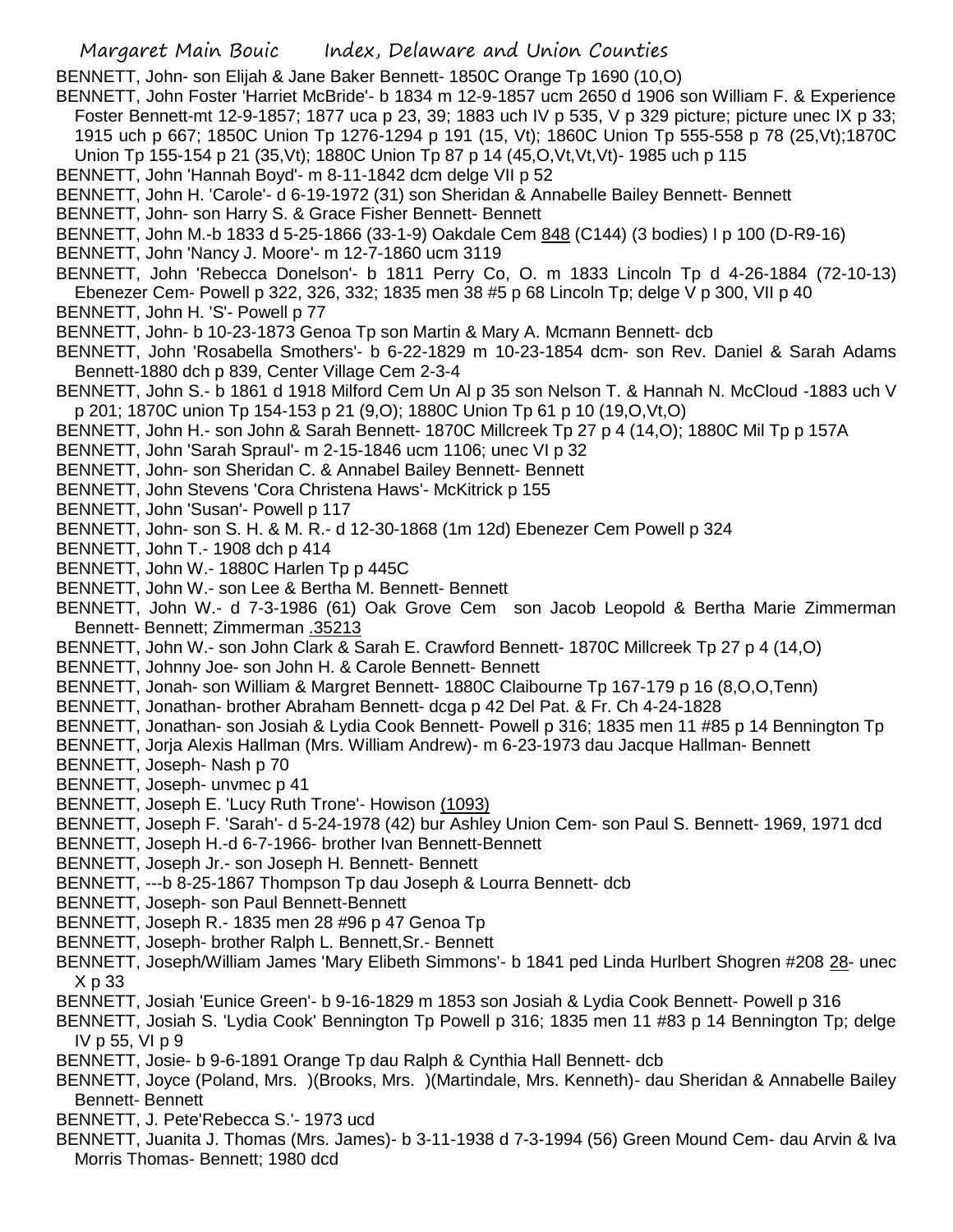BENNETT, Judd L. 'Louise'- d 7-9-1978 (67) bur Oller Cem- Bennett; 1961, 1969, 1971, 1980 dcd

- BENNETT, Judd L. Jr.- son Judd L. & Louise Bennett- Bennett
- BENNETT, Judith- dau Gerder Bennett- Nash p 220
- BENNETT, Juey- son Richard L. & Octa Martin Bennett- Bennett
- BENNETT, Julia- dau Levi & Temperance Tooley Bennett- 1840C Jackson Tp 207(-5); 1850C Jackson Tp 57 p 9 (10,O)
- BENNETT, Julia A. (Budd, Mrs. James)- m 11-25-1856 dcm
- BENNETT, Julia Vanwarmer (Mrs. Isaac)- m 2-1-1852 dcm

BENNETT, Julius' Mary'- son Henry & Mary Bennett- d 1-5-1862 (37) djlm p 19; 1840C Jackson Tp 206 (10-15); 1850C Jackson Tp 59 (23,O); 1860C Jackson Tp 1150-1162 p 152 (31,O)

- BENNETT, June- dau Martin V. & Nancy Pickern Bennett- 1860C Jackson Tp 1148-1160 p 152 (1,O)
- BENNETT, inf J. W. & N. J. 4-6-1864 Oakdale Cem I p 100 (D-R9-16)
- BENNETT, Karen Jo- dau John E. & Eleanor Bennett- Bennett
- BENNETT, Kate- d (32y) Madison Democrat 7-9-1879 unec XI p 9
- BENNETT, Katharine- 1840C Genoa Tp delge IV p 31, 68
- BENNETT, Katherine- dau Girder Bennett- Nash p 220
- BENNETT, Kay Marie (Thompson, Mrs. Michael William)- m 12-31-1971 dau Orville F. Bennett- Bennett
- BENNETT, Keith- grandch of Damon & Bertha Bennett- 1949 ucd
- BENNETT, Keith Linn- b 1-4-1948 son Charles Robert & Marjorie June Bauder Bennett- Weiser p 237
- BENNETT, Kelly Deanne- dau John & Carole Bennett- Bennett; engaged to Chris Arlin Barnett
- BENNETT, Kenneth- son Sheridan C. & Annabel Bailey Bennett- Bennett
- BENNETT, Kenneth- son William Harrison Bennett- Bennett
- BENNETT, Kenneth- brother Grace M. Barton- Barton
- BENNETT, Kevin (Mrs. Shawn)- Bennett
- BENNETT, Kimberly Dee (Graves, Mrs. Roland K.)- b 2-27-1964 m 6-5-1982 dau Patricia Wood- Bennett; St. Paul p 75
- BENNETT, Kiziah- dau H. & P.- d 9-24-1854 (1y 17d) Redbank Cem Powell p 116
- BENNETT, La- unec VI p 3
- BENNETT, Lammon 'Honor'- 1870C Claibourne Tp 110-108 (34,O); 1880C ClaibourneTp 29-31 p 0192 (43,O,O,O)
- BENNETT, Landon- son James & Barbara Bennett; 1850C Genoa Tp 369 (15,O)
- BENNETT, Laretta (Mrs. Arthur H.)- 1969, 1971 dcd
- BENNETT, Larry C. 'Phyllis I.'- d 10-5-1983 (39) bur Galena- son Lauris C. & Frances Bennett- Bennett
- BENNETT, Laura- unec III p 21
- BENNETT, Laura Lee- b 4-15-1983 dau Lee C. & Mary Catherine Dick Bennett- Bennett
- BENNETT, Lauris C. 'Frances'-d 1982;1961, 1969, 1971, 1980 dcd
- BENNETT, Lawyra (Farris, Mrs. James)- m 5-23-1839 dcm
- BENNETT, Leana- d 10-15-1906 (18y 2m) Oakdale Cem2089(96E) I p 22 (E-R18-4)
- BENNETT, Lee Ann (Blankenship, Mrs. )- dau John E. & Eleanor Bennett- Bennett
- BENNETT, Leekay (Mrs. )- Bennett
- BENNETT, Lena- b 8-1888 dau David C. & Anna Dellinger Bennett- 1900C Marysville 53 p 3A (11,O,O,O)
- BENNETT, Jacob Leopold(Lee) 'Bertha Marie Zimmerman'- d 1946- Bennett; Zimmerman(.3521) p 251
- BENNETT, Lee 'Mary Dick'- 1980 dcd; Bennett
- BENNETT, Leeanna- b 1958 dau Danny D. & Patricia Bennett- 1973 ucd
- BENNETT, Lee Charles 'Mary Catherine Dick'-b 1958 m 5-5-1979 son Jess & Ruth E.Bennett- Bennett; 1969 dcd
- BENNETT, Lefa (Hurlbut, Mrs. Lee)- m 4-21-1836 dcm
- BENNETT, Lela- b 1-17-1877 Genoa Tp dau Silas & Adelia Wickham Bennett- dcb
- BENNETT, Leland- b 4-3-1895 Berkshire Tp dcb son Russell B. & Nellie Van Fleet Bennett- Pabst 6 p 106
- BENNETT, Mrs. Leland V.- dpc 73, 111, 112
- BENNETT, Lemual R.- son Noah & Mary Bennett- 1880 York Tp 268 p 26 (22,O,O,O)
- BENNETT, Leonard L. 'Viva Bennett'- d 3-21-1963 (46) bur Urbana- Bennett
- BENNETT, LeRoy- son Harry S. & Grace Fisher Bennett- Bennett
- BENNETT, Leta (Jenkins, Mrs. Lauris C.) b 4-15-1893 Berkshire Tp dcb- dau Frank & Dora Goodrich Bennett-**Bennett**
- BENNETT, Letty (Plikerd, Mrs. Quinten Thomas)- Rausch(13261), III p 270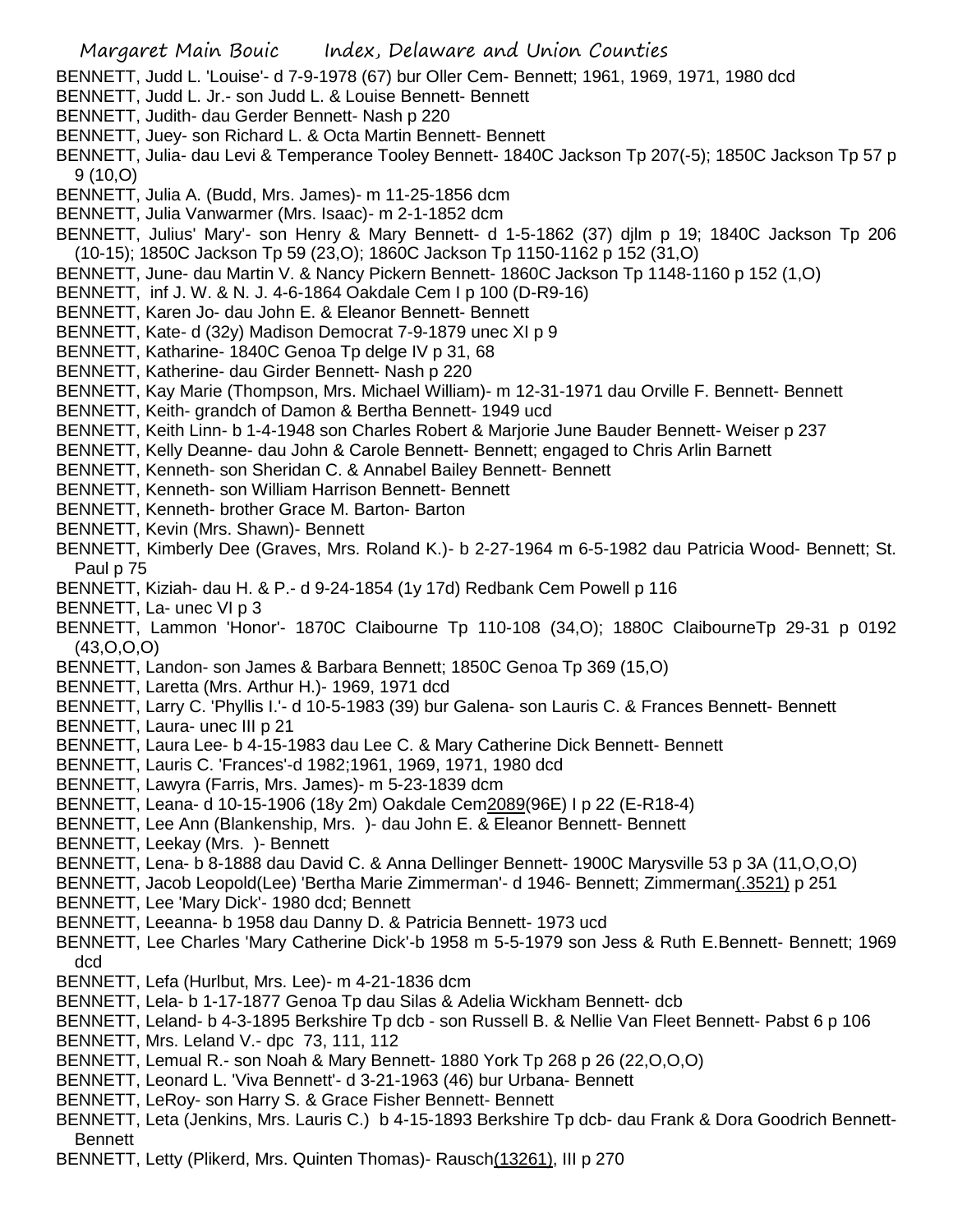- BENNETT, Levi- son Elijah & Jane Baker- 1850C Orange Tp 1690 (9/12,O)
- BENNETT, Levi- son Jacob & Elizabeth Bennett- 1850C Thompson Tp 63 (2,O)
- BENNETT, Levi 'Emily Wilkison'- m 3-24-1853 ucm 1934; m slip unec VIII p 10
- BENNETT, Levi 'Temperance Tooley'- m 7-4-1839 dcm; 1850C Jackson Tp 57 p 9 (30,O); djlm p 18, 19
- BENNETT, Lewis- unclaimed letter 1842 unec XI p 67
- BENNETT, Lillie M.- d 9-18-1863 (?y 3m 26d) Oakdale Cem I p 100 (D-R9-16)
- BENNETT, Linda (Beckley, Mrs. )- dau Charles E. & Beatrice Bennett- Bennett
- BENNETT, Linda- b 1964 dau Ray L. & Marva J. Bennett- 1969, 1980 dcd
- BENNETT, Lisa- b 1960 dau Robert K. & Donna Bennett- 1969, 1971 dcd
- BENNETT, Littie- b 6-26-1887 Delaware Town dau Richard & Nora Flavin Bennett- dcb
- BENNETT, Lizzie- dau J. W. Bennett- Center Village Cem 2-3-4
- BENNETT, Loretta Starrett (Mrs. Arthur H.)- Bennett
- BENNETT, Lotta Rossell (Mrs. Daniel C.)- m 4-20-1865 dcm
- BENNETT, Lotta- b 8-10-1873 Harlem Tp dau W. F. & Anna Bennett- dcb
- BENNETT, Lottie A. Kipker (Mrs. Fred G.)- b 2-12-1901 m 8-12-1918 d 6-14-1965 dau Alice Spurlock Kipker-Bennett
- BENNETT, Louis- son James & Lydia Hardenbrook Bennett- dumch p 207
- BENNETT, Louise (Mrs. Judd L.)- Bennett see Ethel Louise; 1961, 1969, 1971 dcd
- BENNETT, Louise E.- dau Able & Nancy A. Bennett- 1880C Washington Tp 66-69 p 8 (2,O,O,Vir)
- BENNETT, Louise Pinney, Mrs. Hubert King)- dau R. B. & Nellie Van Fleet Bennett- dcq Louise Bennett Pinney  $1$ ; Pabst 6 p 106
- BENNETT, Lucile E.- b 7-1895 dau Rev. Charles & Rosa Bennett- 1900C Richwood 125-133 p 5B (4,NJ,O,O)
- BENNETT, Lucinda Lee- dau Charles Bennett-Bennett
- BENNETT, Lucy Ann Benjamin (Kimball, Mrs. Charles)(Mrs. Henry)- b 11-18-1817 m(1) 9-5-1883 dau Eames & Prudence Chapman Benjamin- Powers Pat p 38
- BENNETT, Lucy (Bates, Mrs. Reuben)- m 3-23-1846 dcm
- BENNETT, Lucy- d 9-20-1835 (22-9?-28) Redbank Cem Powell p 117- dau Elisha & Jane Bennett
- BENNETT, Lucy Ruth Trone (Mrs. Joseph E.)- dau William Edgar & Mary J. Mitchell tone- Howison 1093
- BENNETT, Prof. Luther J. 'Addie H.'- d 7-10-1968 bur Piqua- Bennett
- BENNETT, Lydia- admx of Andrew Bennett- dcga p 3 Del Pat & Fr Chron 2-11-1822
- BENNETT, Lydia Cook (Mrs. Josiah)- Bennington Tp Powell p 316
- BENNETT, Lydia E. (Smiley, Mrs. Richard)- m 12-19-1865 dcm; dau Sylvester & Elizabeth Butt Bennett-1850C Orange T 1691 (6,O)
- BENNETT, Lydia Hardenbrook (Mrs. James)- b 6-19-1789 d 1-10-1861; dumch p 207
- BENNETT, Lydia (Hyde, Mrs. Russell)- dau James & Lydia Hardenbrook Bennett- dumch p 207; hmp p 109
- BENNETT, Lyman- 1880C Orange Tp p 358C
- BENNETT, Lyman- son James & Barbara Bennett- 1850C Genoa Tp 369 (10,O)
- BENNETT, Lyman 'Minerva Maine'- Asp (518)
- BENNETT, Lyn Irene (Mather, Mrs. )- dau Jess E. & Ruth Bennett- Bennett; 1969, 1971 dcd
- BENNETT, Mae Geer (Mrs. William C.)-b 1862 d 1892 Milford Cem Un Al p 35; Bennett
- BENNETT, M. (Mrs. D.)- lptw p 9
- BENNETT, M 'N.A.'- djlm p 28
- BENNETT, M (Mrs. H.)- djlm p 18
- BENNETT, Magdalene H. (Johnson, Mrs. George)- dau James & Lydia Hardenbrook Bennett- dumch p 207
- BENNETT, Mahala (Fifel, Mrs. Alexander)- m 2-15-1866 dcm 773; dau Sylvester & Elizabeth Butt Bennett-1850C Orange Tp 1691 (3,O)
- BENNETT, Mahala (Scott, Mrs. Lewis)- m 8-25-1836 ucm 404
- BENNETT, Malinda (White, Mrs. William)- dau Isaac & Betsy Scott Bennett- 1850C Genoa T 323 (22,O); White  $II(6)$
- BENNETT, Manerva- b 12-31-1888 Harlem Tp dau F. D. & Dora Goodrich Bennett- dcb
- BENNETT, Marc(h)us A. 'Agnes L. McAllister'- m 12-4-1845 dcm; Powell p 40
- BENNETT, Margarett Bailey (Mrs. Simon)- m 7-3-1850 ucm 1542, unec XIV p 17
- BENNETT, Margaret (Bennett, Mrs. Simon)- m 7-13-1850; ucm 1542; unec VII p 60
- BENNETT, Margaret (Blain, Mrs. Edward)- b 11-27-1826 Pa m 4-16-1845 dcm- delge VIII p 16
- BENNETT, Margaret Genevieve (Leist, Mrs. Floyd Edgar)- Pabst Pion I p 140
- BENNETT, Margaret Mossman (Mrs. Daniel)- m 11-30-1838 dcm; 1850C Harlem Tp 532 (18, NJ) dau Robert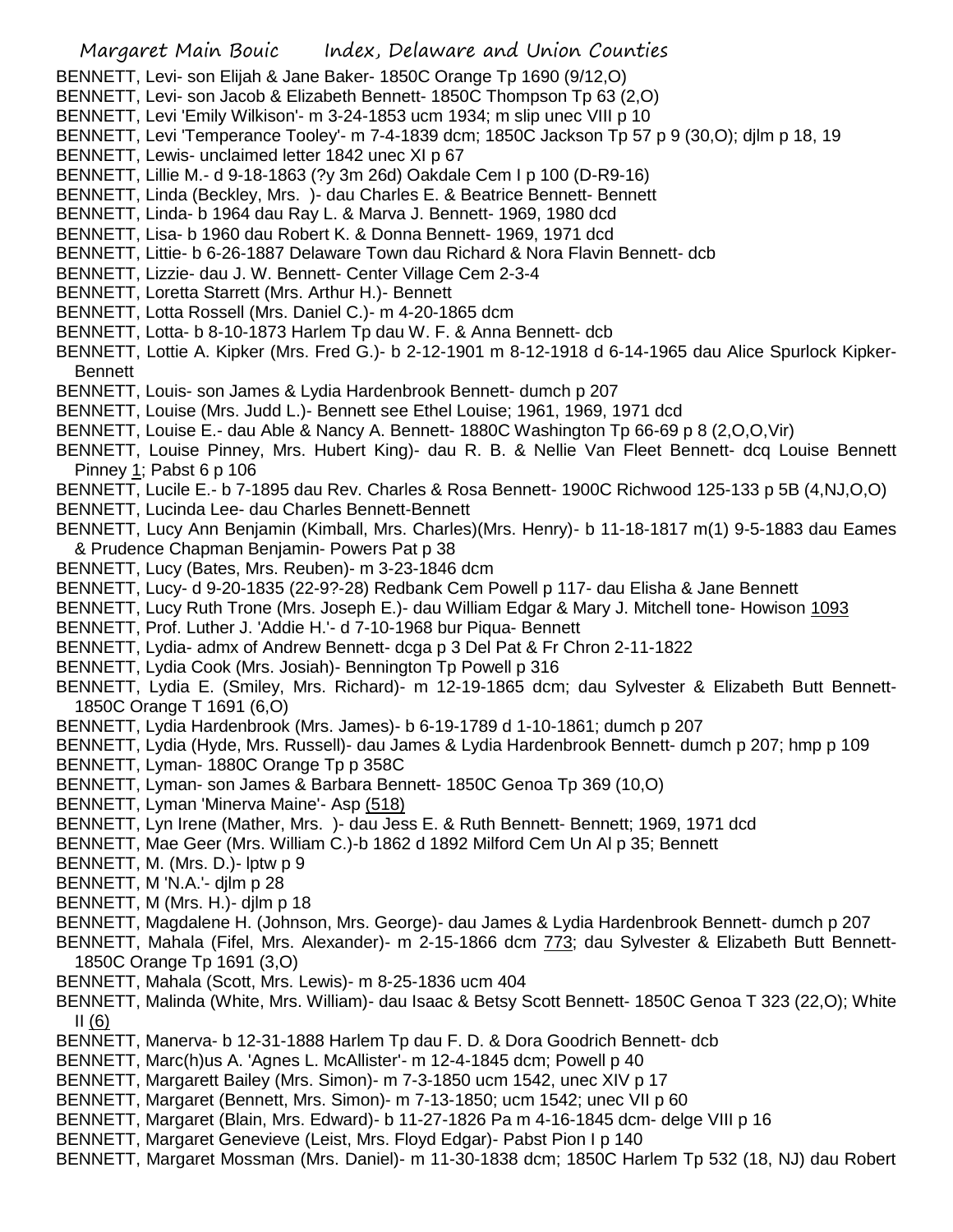& Ann Sanford Mossman-dcq Louise Bennett Pinney5

- BENNETT, Margaret (Rawlins, Mrs. )- sister Orville Bennett-Bennett
- BENNETT, Margaret (Reisinger, Mrs. )- dau L. Pearl & Mayme Bennett- Bennett
- BENNETT, Margaret (Remmy, Mrs. )- sister Neil G. Bennett- Bennett
- BENNETT, Margaret (Yearington, Mrs. James)- m 2-24-1850 ucm 1501. unec XIV p 17
- BENNETT, Margret (Mrs. William)- 1880C Claibourne Tp 167-179 p 16 (36, Tenn)
- BENNETT, Marge Snouffer (Mrs. Willard)- Bennett
- BENNETT, Marian I. (Mrs. William D.)- Bennett
- BENNETT, Marian L. (Mrs. Charles I.)- 1961 dcd
- BENNETT, Marie (Dillon, Mrs. Clyde Taylor)- Genther p a14
- BENNETT, Marilyn (Fleak, Mrs. )- dau Ellsworth C. & Martha Bennett- Bennett
- BENNETT, Marinda (Haynes, Mrs. Isaiah)- m 1-24-1843 dcm
- BENNETT, Marion Kay (Kroupa, Mrs. Erling Ivan)- b 1-24-1940 dau Dick & Elva Delia Kidd Bennett- McKitrick p 155
- BENNETT, Marjorie- delge VIII p 37
- BENNETT, Marjorie (Ayers, Mrs. )- dau Richard L. & Octa Martin Bennett- Bennett
- BENNETT, Marjorie June Bauder (Mrs. Charles Robert)- b 6-17-1918 dau John Frederick & Louise Kirshner Bauder- Weiser p 237
- BENNETT, Marjorie (Mrs. Willard C.)- 1971, 1980 dcd
- BENNETT, Marshall D. W.- 1840c Genoa Tp delge IV p 31
- BENNETT, Martha- 1980 dcd
- BENNETT, Martha- 1880c Concord Tp p 276A
- BENNETT, Martha A. Meacham (Mrs. Russell Bigelow)- m 12-22-1858 dcm d 10-6-1860 (24-8-12) Galena Cem- Powell p 16
- BENNETT, Martha J. (DeVore, Mrs. ) dau Roger & Emma Shirk Bennett- Bennett
- BENNETT, Martha Gail (Rowland, Mrs. Carl)- b 5-20-1935 m 6-26-1954 dau Otha & Nina Graham Bennett-Graham 161461; Taylor 11761; Genther p 105
- BENNETT, Martha Jane.- dau C. Roger & Emma R. Bennett-1949, 1959 ucd (16); 1967 ucd
- BENNETT, Martha J. Porter (Mrs. Alonzo)- m 5-28-1865 dcm
- BENNETT, Martha M. (Culver, Mrs. Thadius)- b 7-29-1812 d 2-24-1980 Price Cem djlm p 36
- BENNETT, Martha M. (Sherman, Mrs. William)- m 1-1-1861 dcm
- BENNETT, Martha R. Nichols (Mrs. Ellsworth C.)- d 2-18-1985 (84) bur Galena- 1969, 1971 dcd; Bennett
- BENNETT, Martha (Mrs. Thomas)- d 5-11-1876 (59y 4m) Redbank Cem- Powell p 116; 1850C Genoa Tp 321 (34,O)
- BENNETT, Martha (Wintermute, Mrs. E. L.)- m 1859 dau John & Rebecca Donnelson Bennett- Powell p 322
- BENNETT, Martin 'Nancy Pickern'- m 5-8-1858 ucm 2725 m consent unec IV p 65
- BENNETT, Martin V.- son Henry & Mary Bennett- 1850C Jackson Tp 59 p 9 (14,O); 1860C Jackson Tp 1148-1160 p 152 (22,O)
- BENNETT, Marva J. (Mrs. Ray L.)- 1969, 1980 dcd
- BENNETT, Mary- b 1848 d 1913 Oak Grove Cem Powell p 429
- BENNETT, Mary A.- b 11-19 1828 d 12-16-1903 Redbank Cem Powell p 117
- BENNETT, Mary A. Boughan (Mrs. Barnet)- b 1-25-1828 m 7-13-1849 ucm 1450 d 5-27-1900; ped Arthur Keim 11, unec XIV p 22; 1850C Liberty Tp Un Co 874-891 131 (10,0); 1860C Liberty Tp 1050-1060 p 143 (32,O)
- BENNETT, Mary Ann- 1850C Kingston Tp 3290 (18, Pa)
- BENNETT, Mary Ann Clements (Mrs. Emery)- m 12-14-1862 dcm
- BENNETT, Mary Ann (Rogers, Mrs. Sanford)- m 9-26-1848 dcm
- BENNETT, Mary Bell Sunderland (Mrs. George Sanford)- b 1852 d 1890 dau William & Matilda Klecknor Sunderland- ucc Elaine Bennett 9 unec IV p 15
- BENNETT, Mary Carr (Mrs. )- dau Gideon & Elizabeth Peck Carr- Carr 3
- BENNETT, Mary Catherine Dick (Mrs. Lee Charles)- m 5-5-1979- Bennett; 1980 dcd
- BENNETT, Mary C. (Gallentine, Mrs. Sydner)- m 12-31-1876 ucm 6005
- BENNETT, Mary- dau Charles & Ellen Bennett- 1880C York Tp 364-369 p 57 (12,O)
- BENNETT, Mary Consley (Brooker, Mrs. J. Arthur)(Mrs. )- b 6-8-1902 m (1) 6-26-1918 d 6-21-1991 (89) Oakdale Cem- dau Gideon & Emma May Watson Consley- Bennett
- BENNETT, Mary- b 2-1881 dau David C. & Anna Dellinger Bennett- 1900C Marysville 53 p 3A (19,O,O,O)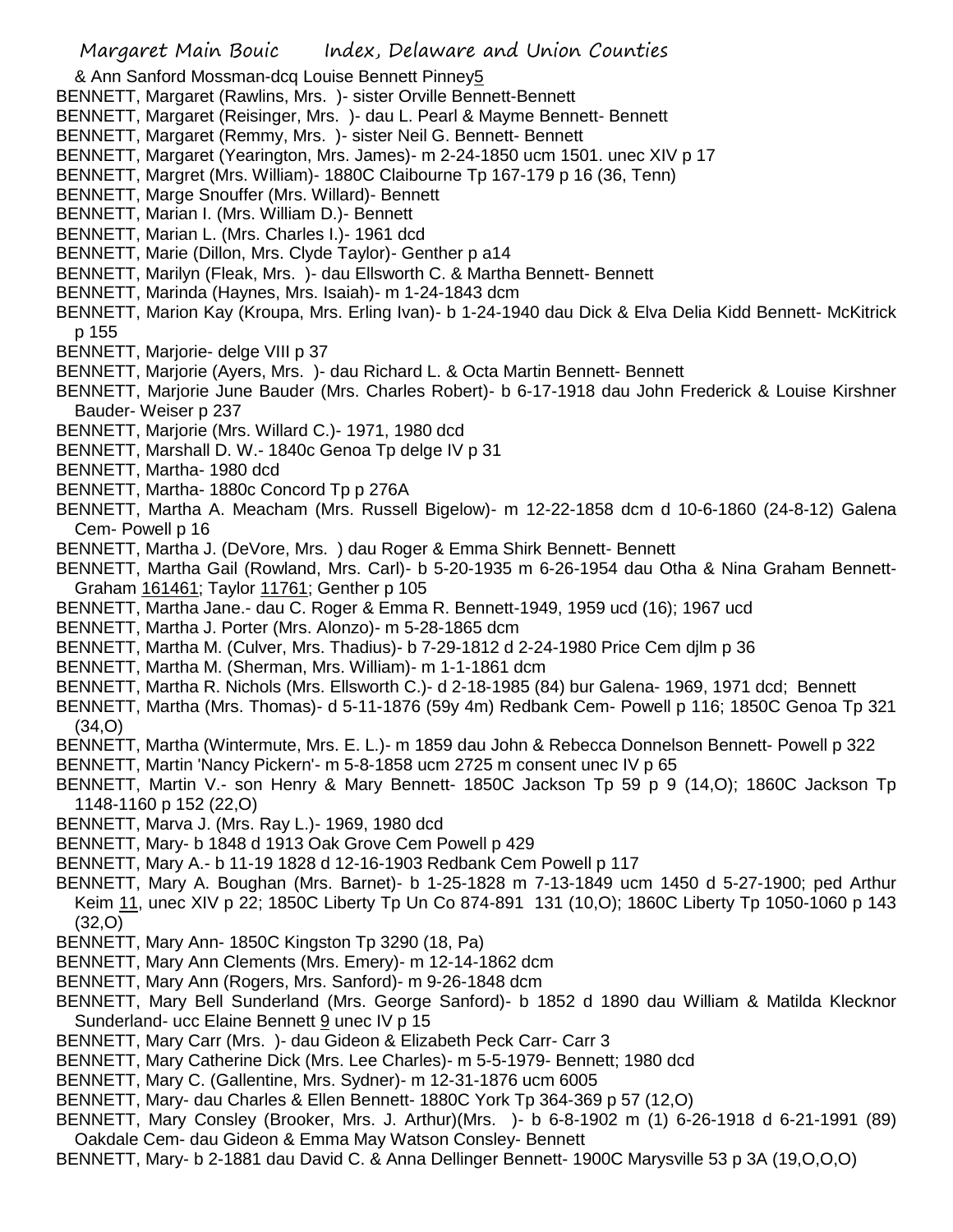- BENNETT, Mary (Mrs. E.)- 1860C Claibourne Tp 640-612 p 85 (30,O)
- BENNETT, Mary- dau E. & Mary Bennett- 1860C Claibourne Tp 640-612 p 85 (3,O)
- BENNETT, Mary E. (Brown, Mrs. Kenneth)- d 7-10-1976 (57) bur Oak Grove- sister Orville Bennett- Bennett; Brown
- BENNETT, Mary E.- dau John Clark & Sarah E. Crawford Bennett- 1870C Millcreek Tp 27 p 4 (16,O)
- BENNETT, Mary- aunt of Elizabeth Windows Roberts- delge X p 20
- BENNETT, Mary Elizabeth Simmons (Mrs. Joseph/William James)- b 1844/5 d 1920? ped Linda Hurlbert Shogren #208 29- unec X p 33
- BENNETT, Mary E.- b 2-3-1877 Orange Tp dcb- dau Ralph & Cynthia Hall Bennett- 1880 dch p 707
- BENNETT, Mary E. (Layman, Mrs. Casabianck) m 6-11-1874 ucm 5499; delge VII p 52
- BENNETT, Mary (Fetters, Mrs. Jacob A.)- m 4-28-1847 dcm
- BENNETT, Mary (Mrs. Henry)- 1883 uch V p 502; 1840C Jackson Tp 206 (40-50);1850C Jackson Tp 59 p 9 (59, NY); 1860C Jackson Tp 1147-1159 p 152 (68,NY)
- BENNETT, Mary (Hill, Mrs. William)- m 1-6-1857 dcm
- BENNETT, Mary (Mrs. Isaac D.)- b 3-14-1838 d 8-2-1924 Ebenezer Cem- Powell p 324
- BENNETT, Mary- dau Isaac & Betsy Scott Bennett- 1850C Genoa Tp 323 (15,O)
- BENNETT, Mary dau James & Barbara Bennett-1850C Genoa Tp 369 (13,O)
- BENNETT, Major Mary Jane- dau Thomas T. & Hazel Bennett- Bennett
- BENNETT, Mary (Mrs. Julius)- 1860C Jackson Tp 1150-1162 p 152 (23,O)
- BENNETT, Mary J. Ward (Mrs. Elihu)- m 12-21-1850 ucm 1612; unec VIII p 4, XIV p 47
- BENNETT, Mary Kathryn (Kit) (Morrison, Mrs. William)- m 10-10-1935 dau Damon Dorr & Bertha Mae Connolly Bennett- Bennett; 1985 uch p 24, 99
- BENNETT, Mary Lou- dau Ralph L. Bennett,Sr.- Bennett
- BENNETT, Mary Lou- dau Ruby Bennett- bur Oak Grove Cem granddau Harlen J. Bennett- Bennett
- BENNETT, Mary Louise- dau Roger & Emma Bennett- 1949 ucd
- BENNETT, Mary McCafferty (Mrs. George)- m 6-14-1832 unec V p 48
- BENNETT, Mary (Murray, Mrs. James)- 1915 uch p 603
- BENNETT, Mary (Mrs. Noah)- 1880C York Tp 268 p 26 (29, O, Va, Pa)
- BENNETT, Mary Shaffer (Wetzel, Mrs. )(Mrs. Harry)- dau Herbert B. & Harriet Malick Shaffer- Weiser p 570
- BENNETT, Mary (Skaggs, Mrs. )- dau Roger & Emma Shirk Bennett- Bennett
- BENNETT, Mary (Mrs. )(Sprague, Mrs.Pardon)- m 3- 1824 dcga 23 Del Pat & Fr Chron 3-11-1824
- BENNETT, Mary (Smith, Mrs. Charles B.)- m 11-1-1856 dcm
- BENNETT, Mary Sue- dau Girder Bennett- Nash p 320
- BENNETT, Mary (Tonquet, Mrs. Henry)- m 11-20-1862 ucm 3378
- BENNETT, Mary (Tonquet, Mrs. Larkin)- m 2-7-1833 ucm 295; unec II p 35
- BENNETT, Mary Watkins (Mrs. )- dau Watkin Watkins- dcw Bk 2 41
- BENNETT, Matilda (Budd, Mrs. William)- m 10-23-1856 dcm
- BENNETT, Maud L.- dau Noah & Mary Bennett- 1880C York Tp 268 p 26 (1,O,O,O)
- BENNETT, Mayme L. (Mrs. L. Pearl0 m 4-20-1912 d 9-14-1969 bur Oak Grove Cem -Bennett
- BENNETT, Melicent (Chase, Mrs. charles)- m 2-12-1845 dcm
- BENNETT, Michelle- b 1974 dau William O. & Carolyn S. Bennett- 1979 ucd
- BENNETT, Mildred Marie Kegler (Mrs. Vern Elmer)- b 1910 d 1972 dau Lawrence Daniel & Christina Marie Jenson Kegler- ucc Elaine Bennett3; unec IV p 15
- BENNETT, Mildred (Walker, Mrs. )- dau Joseph H. Bennett- Bennett
- BENNETT, Millard- 1850C Genoa Tp 490 (9,O)
- BENNETT, Minerva Maine (Mrs. Lyman)- b 6-18-1821- Asp 518
- BENNETT, Minerva (White, Mrs. Daniel A.)- m 10-8(7)-1854 ucm 2180- dau Henry & Mary Bennett- 1840C Jackson Tp 206 (5-10); 1850C Jackson Tp 59 (17,O); 1883 uch V p 512; 1915 uch p 1024; unec VIII p 20
- BENNETT, Minnie- dau Richard L. & Octa Martin Bennett- Bennett
- BENNETT, Moses- 1820C Sunbury Tp; Pabst 5 p 4
- BENNETT, Munson G.-d 8-14-1825 (2?m 7d) Berkshire Cem- son Stephen & Susan Bennett- Powell p 4
- BENNETT, Muriel (Mrs. Ivan O.)- d 9-9-1978 (67) bur Oak Grove Cem Bennett
- BENNETT, Myrtle (Mrs. Richard Leroy)- Bennett
- BENNETT, Myrtle (Seese, Mrs. Hurles R.)- 1908 dch p 654
- BENNETT, N.- 1980 dcd
- BENNETT, N. A. (Mrs. M.)- djlm p 28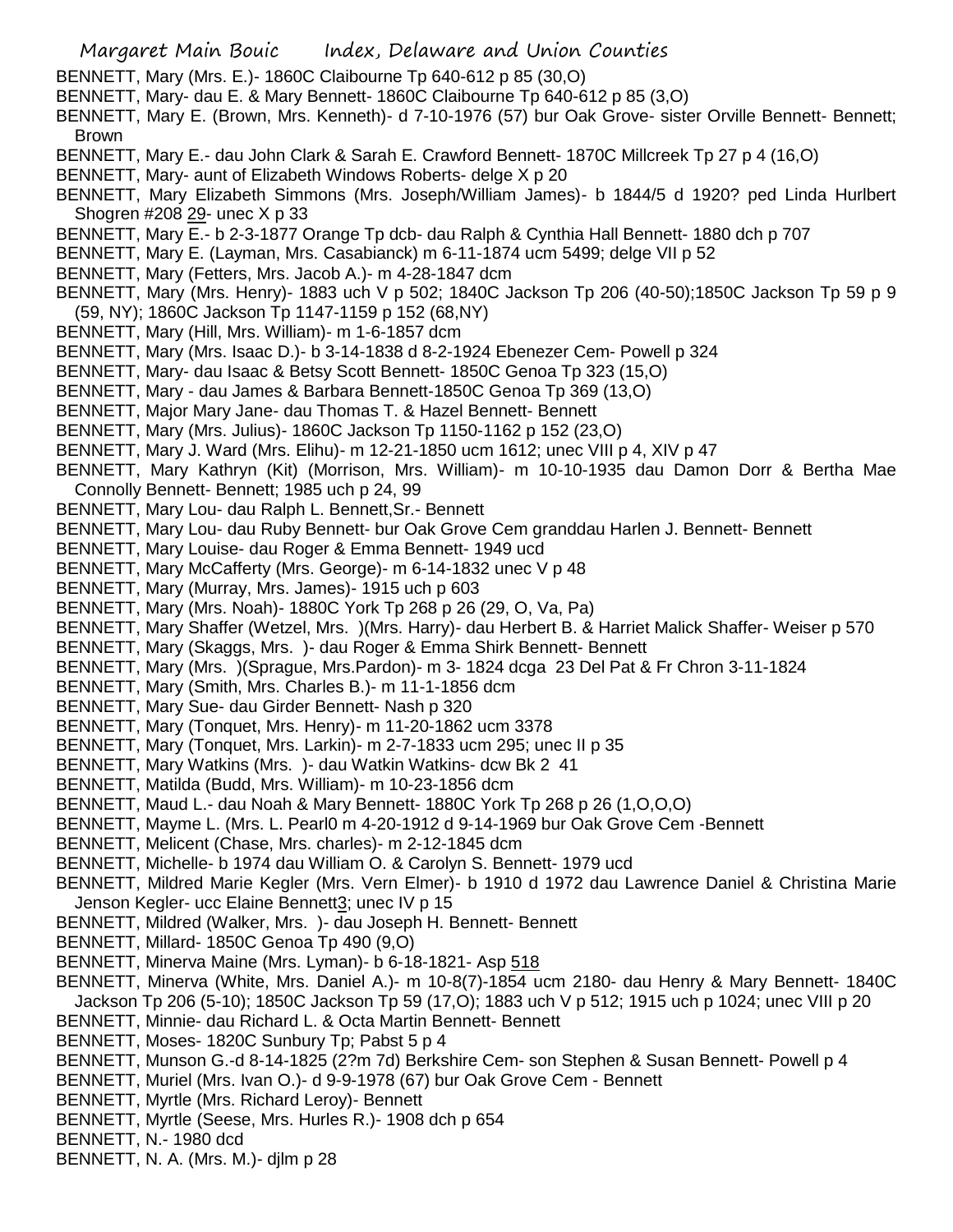BENNETT, Nancy- 1973 ucd

- BENNETT, Nancy A. (Mrs. Able)- 1880C Washington Tp 66-69 p 8 (32, Va, Va, O)
- BENNETT, Nancy Clark (Mrs. William A.)- b 1809 d 1887 ped Welthea May Decker Ellis #263 31- unec XI p 18
- BENNETT, Nancy J.- dau Elijah & Jane Baker Bennett- 1850C Orange Tp 1690 (4,O)
- BENNETT, Nancy J.- dau John Clark & Sarah E. Crawford Bennett- 1870C Millcreek T 26 p 4 (11,O)
- BENNETT, Nancy J. Moore (Mrs. John)- m 12-27-1860 ucm 3119
- BENNETT, Nancy (Moore, Mrs. Dennis)- b 7-2-1830 m 1847 unec XI p 51
- BENNETT, Nancy Pickern (Mrs. Martin)- m 5-8-1858 ucm 2725- 1860C Jackson Tp 1148-1160 p 152 (22,O)
- BENNETT, Naomi (Mrs. Willard)- d 7-17-1969 (64) bur Iberia- Bennett; 1961, 1969 dcd
- BENNETT, Neil G. 'Regina Levings'- d 11-24-1976 (66)- Bennett
- BENNETT, Neal Jr.- son Neil G. & Regina Levings Bennett-Bennett
- BENNETT, Nellie (Berry, Mrs. )- sister Orville Bennett- Bennett
- BENNETT, Nellie- dau George & Orpha Bennett- 1870C Allen Tp 246-237 p 15 (6,O)
- BENNETT, Nellie M. (Mrs. Glenn I.)- d 6-7-1987 bur Bloomfield Morrow Co; Bennett
- BENNETT, Nellie Van Fleet (Mrs. Russell Bigelow)- b 1865 d 1954 dau Thomas &
- Lucy Eleanor Carpenter Van Fleet- dcq Louise Bennett Pinney 3
- BENNETT, Nell Truitt (Mrs. Frank)- Bennett
- BENNETT, Nelson- 1860C Marysville 1592-1586 p 209 (4, Va)
- BENNETT, Nelson T. 'Harriet N. McCloud'- b 1832(3) m 1856 d 1913 Milford Cem Un Al 35- son William & Expereince Bennett- 1883 uch V p 201; 1850C Union Tp 1276-1294 p 191 (17, Vt); 1870C Union Tp 154-153 p 21 (37,Vt); 1880C Union Tp 61 p 10 (47, Vt,Vt,Vt) p 068A; 1877 uca p 39
- BENNETT, Nicholas- Nash p 181
- BENNETT, Nida M. (Mrs. Paul S.)- d 4-12-1990 bur Ashley Memorial Cem- Bennett; 1969, 1971 dcd
- BENNETT, Nina Graham (Mrs. Otha)- b 6-19-1902 m 6-30-1934 d 9-19-1940 dau Newton Jasper & Mary
- Taylor Graham- Graham 16146; Taylor 1176; Mitchell; Richey 7,8; Genther p 101, 105
- BENNETT, Noah'Mary'- 1880C York Tp 268 p 26 (47, O, Pa, Md)
- BENNETT, Noah- son Sylvester & Elizabeth Butt Bennett- 1850C Orange Tp 1691 (5,O)
- BENNETT, Norma Meeks (Mrs. James)- m 6-9-1950- Bennett; 1971,1973, 1975, 1979, 1981, 1983, 1991 ucd
- BENNETT, Olive Ethel- b 8-5-1896 Berlin Tp dau Grant C. & Ida C. Haycook Bennett- dcb
- BENNETT, Olive R. (McKinnie, Mrs. Marion Rusk)- b 5-31-1889- Powers p 236
- BENNETT, Oliver- 1820C Genoa Tp; rs p 8
- BENNETT, Oliver- 1880C Orange Tp p 356C
- BENNETT, Oliver- son William & Margret Bennett- 1880C Claibourne Tp 167-179 p 16 (5,O,O,Tenn)
- BENNETT, Olivia F.- d 9-10-1978 (65) Oak Grove Cem dau L. Pearl & Mayme Bennett- Bennett
- BENNETT, Opal- b 2-27-1890 Genoa Tp dau A. E. & Estill Conway Bennett- dcb
- BENNETT, Opal (Mrs. John)(Lawrence, Mrs. )- Bennett
- BENNETT, Oren- son Frank & Nell Truitt Bennett- Bennett
- BENNETT, Orpha (Mrs. George)- 1870C Allen Tp 246-237 p 15 (33,O)
- BENNETT, Orpha- dau George & Orpha Bennett- 1870C Allen Tp 246-237 p 15 (2,O)
- BENNETT, Ophelia R. Orndorf, Mrs. C. R.)- b 8-20-1855 m 8-5-1876 dau John W. & Rosabel H. Smothers Bennett- 1880 dch p 839
- BENNETT, Orville Frederick- d 1-4-1987 (72) bur Fairview Mem. brother Leonard L. Bennett- Bennett; 1980 dcd
- BENNETT, Otha 'Nina Graham'- m 6-30-1934- Graham <u>(16146)</u>; Taylor <u>(1176)</u>; Richey 7,8
- BENNETT, Pamela Day (Mrs.Carl)- Bennett
- BENNETT, Pamelia- dau James C. & Rachael Bennett- 1850C York Tp 350-355 p 54 (9,O)
- BENNETT, Patricia E. (Mrs. Dan D.)- 1973, 1979 ucd
- BENNETT, Patrick- b 1969 son Robert J. & Renda R. Bennett- 1980 dcd
- BENNETT, Patty (Adkins, Mrs. Ellis)- dau Lauris C. & Francis Il Bennett- Bennett
- BENNETT, Paul Richard 'Pearl Geneva Baughman'- b 12-31-1903- Maugans Anc p 58
- BENNETT, Paul Richard II- b 2-22-1925 son Paul Richard & Pearl Geneva Baughman Bennett- Maugans Anc p 58
- BENNETT, Paul S.'Nida'- d 4-16-1969 Ashley Union Cem- Bennett; 1969, 1971 dcd
- BENNETT, Pauline (Mrs. Fred)- 1980 dcd
- BENNETT, L. Pearl 'Mayme L.'-m 4-12-1912 d 11-26-1962 (73) Oak Grove Cem- Bennett
- BENNETT, Pearl Geneva Baughman (Mrs. Paul Richard)- b 7-30-1903 dau Calvin & Orpha Grace Hause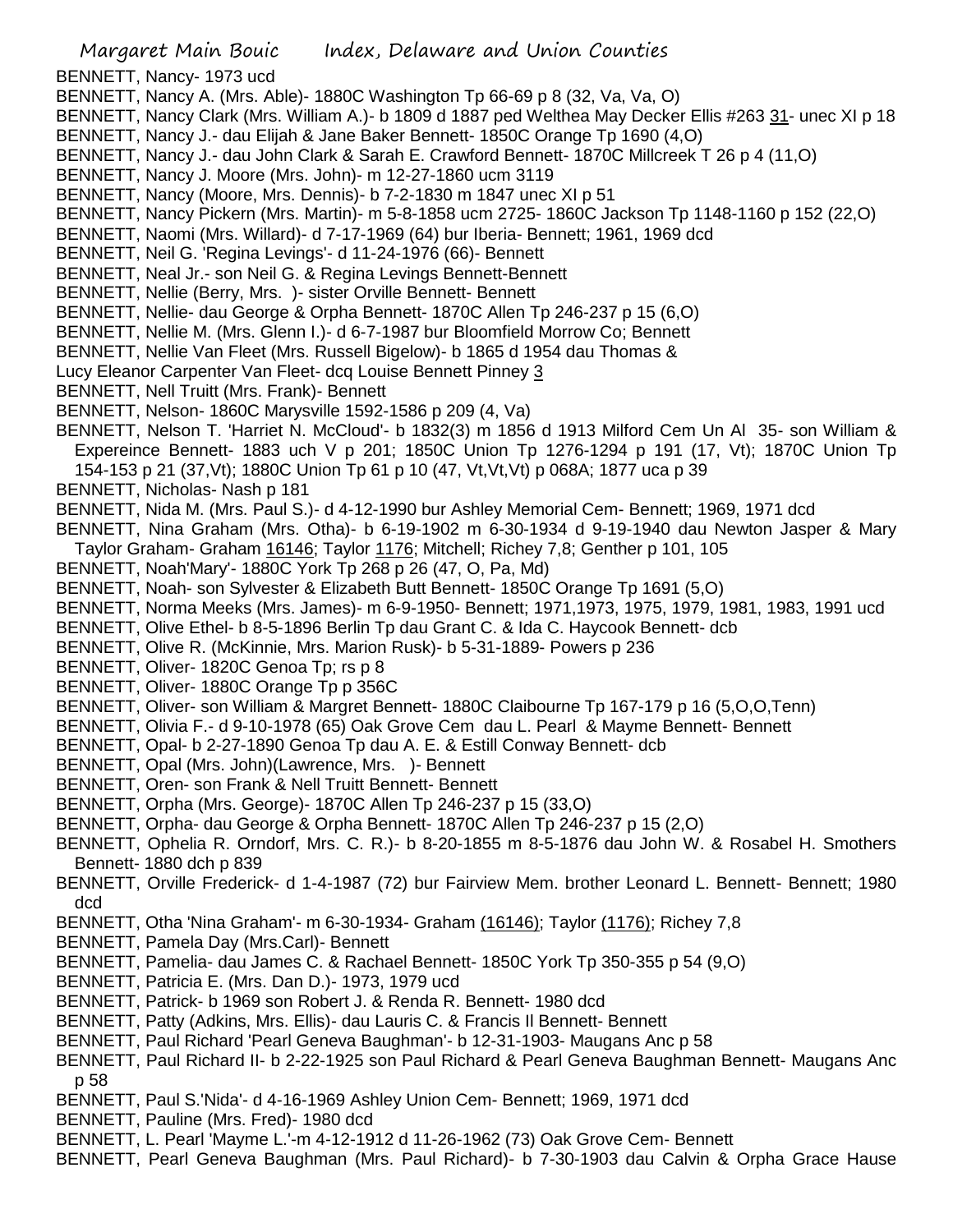- Baughman- Maugans Anc p 58
- BENNETT, Phebe (Mrs. Darius)- Powell p 117
- BENNETT, Phebe C. (Stevens, Mrs. Alfred S.)- m 1-25-1840 dcm
- BENNETT, Phebe (Mrs. Gardner)- d 7-20-1867 (74-4-10) Alum Creek Friends- Powell p 337
- BENNETT, Phebe (Mrs. william)- d 12-2-1856 (47-4-19) Ebenezer Cem Powell p 324
- BENNETT, Phebe (Wood, Mrs. Daniel)- Powell p 370
- BENNETT, Phoebe dau Josiah & Lydia Cook Bennett- Powell p 316
- BENNETT, Phyllis I. (Mrs. Larry C.)- 1971, 1980 dcd
- BENNETT, Polly Scott (Mrs. Hiram)- m 9-7-1812 onwq I; 1850C Genoa Tp 516 (20,O)
- BENNETT, Portia L.- 1980 dcd
- BENNETT, Priscilla- dau Isaac & Betsy Scott Bennett- 1850C Genoa Tp 323 (6,O)
- BENNETT, Racheal Wilber (Mrs. Daniel)- m 1-16-1851 dcm
- BENNETT, Rachael (Mrs. James C.)- 1850C York Tp 350-355 p 54 (50, Ky)
- BENNETT, Rachel A. (Johnson, Mrs. Joseph C.)- b 1851 m 4-6-1873 ucm 5248, delge IX p 65
- BENNETT, Rachel- dau John Clark & Sarah E. Crawford Bennett- 1860C Millcreek Tp 91 (9,O); 1870C Mil Tp 27 p 4 (18,O)
- BENNETT, Rachel (Levin, Mrs. John)- m 3-3-1837 ucm 489
- BENNETT, Rachel (Mathers/Mathis, Mrs. Ezra W.)- m 6-26-1844 ucm 945; unec VI p 15
- BENNETT, Rachel (Severn, Mrs. John)- m 3-3-1838 ucm 489
- BENNETT, Rachel Taylor (Mrs. Thomas)- m 8-30-1865 dcm
- BENNETT, Ralph- son Joseph H. Bennett- Bennett
- BENNETT, Ralph 'Cynthia Hall'- m 10-18-1863 dcm son Sylvester & Elizabeth Butt Bennett- 1880 dch p 707; 1908 dch p 388; 1850C Orange Tp 1691 (20,O); 1880C Orange Tp p 347A
- BENNETT, Ralph Lloyd Jr. 'Catherine Louise Reed'- m 7-8-1972 son Ralph Lloyd & Dorothy Bennett- Bennett
- BENNETT, Ralph L (Toad) 'Elsie L. Fraker'- d 7-10-1982 (81) bur Galena- Bennett; 1961, 1969, 1971 1980 dcd
- BENNETT, Ralph L.Sr.- b 3-2-1930 Delaware d 11-7-1987 (57) Oak Grove Cem Bennett
- BENNETT, Randy- son Jerry L. & Ruth A. Bennett- 1969, 1971 dcd
- BENNETT, Randy b 1971 son William O. & Carolyn S. Bennett- 1979 ucd
- BENNETT, Rev. R. B. 'Martha'- Powell p 16; unvmec p 39; Sunbury p 156; unec XIII p 45
- BENNETT, Ransome- 1850C Genoa Tp 322 (8,O); dcw Bk 4 p 40(61) (wit)
- BENNETT, Ray L. 'Marva J.'- 1969, 1971, 1980 dcd
- BENNETT, Raymond- son Jacob & Elizabeth Bennett- 1850C Thomson Tp 63 (8,O)
- BENNETT, Raymond- son Richard L. & Octa Martin Bennett- Bennett
- BENNETT, Rebecca Donnelson (Mrs. John)- m 1833 d 5-8-1889 (75-8-6) Ebenezer Cem- Powell p 322, 326, 332
- BENNETT, Rebecca (Elsa, Mrs. William)- m 4-7-1853 ucm 1942; m slip unec VIII p 10
- BENNETT, Rebecca- b 1967 dau Larry C. & Phyllis C. Bennett- 1980 dcd
- BENNETT, Rebecca (Point, Mrs. John)- b 1833 dau Jacob & Elizabeth Bennett- ped Dorothy Humerickhouse
- Nash 11; delge III p 54; 1850C Thomson Tp 63 (17,O)
- BENNETT, Rebecca S.- dau Joseph F. & Sarah Bennett- Bennett
- BENNETT, Rebecca S. (Mrs. J. Pete)- 1973 ucd
- BENNETT, Rebecca S. (Mrs. James R.)- 1975, 1979, 1981, 1983, 1991 ucd
- BENNETT, Regina Levings (Mrs. Neil G.)- Bennett
- BENNETT, Remnel- 1880C Oxford Tp p 395A
- BENNETT, Renda R. (Mrs. Robert J.)- 1980 dcd
- BENNETT, Sonia Renee (Roshon, Mrs. Randolph Pierce)- b 8-22-1959 m 12-24-1977 dau Charles Robert & Barbara Jean Snavely Bennett-Cowgill p 72
- BENNETT, Rhonda- b 1963 dau Roberta Bennett- 1980 dcd
- BENNETT, Richard 'Inez Eleanor Krigbaum'- b 9-4-1914- Weiser p 83
- BENNETT, Richard 'Electa Hitchcock'- b 1814 d 1892- ucc Elaine Bennett 16, unec IV p 15
- BENNETT, Richard- son Richard L. & Octa Martin Bennett- Bennett
- BENNETT, Richard- b 1969 son Roberta Bennett- 1980 dcd
- BENNETT, Richard L. 'Octa Martin'- b 3-13-1872 d 6-12-1965 bur Maple Grove son William & Rebecca Linney Bennett- Bennett
- BENNETT, Richard Leroy 'Carol Elizabeth Lobdell'- m 9-4-1966 son Orville Frederick Bennett- Bennett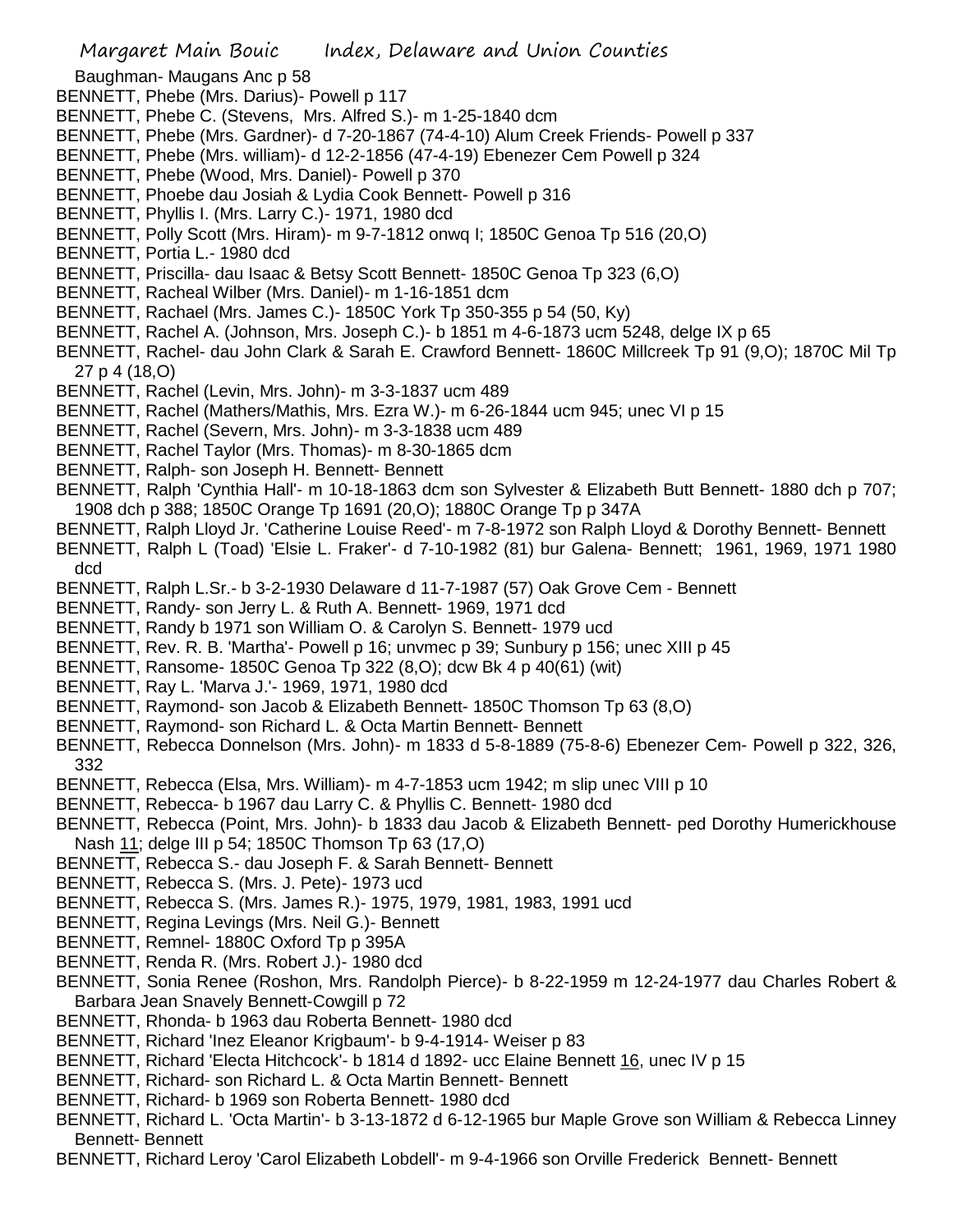BENNETT, Richard Leroy- son Richard Leroy Bennett- Bennett

- BENNETT, Richard Leroy 'Myrtle'- d 5-25-1965(55) bur Walnut Ridge, Worthington- Bennett
- BENNETT, Richard Trimble- b 7-24-1941- son Richard & Inez Eleanor Krigbaum Bennett- Weiser p 83
- BENNETT, Richart N.- son Ivan O. Bennett- Bennett
- BENNETT, Rita Darlene- b 1959 dau Ray L. & Marva Bennett-1969, 1980 dcd; Bennett
- BENNETT, Robert- 1835 men 10 #43 p 12 Bennington Tp
- BENNETT, Robert- b 1965 son Edwin & Rozella Bennett- 1980 dcd
- BENNETT, Robert E.- son Able & Nancy Bennett- 1880C Washington Tp 66-69 p 7 (7,O,O,Vir)
- BENNETT, Robert E.'Barbara Jean McKelvey'- m 5-20-1982 son Richard Leroy Bennett- Bennett
- BENNETT, Robert J. 'Renda R.'- 1980 dcd
- BENNETT, Robert Joe- son John & Opal Bennett- Bennett
- BENNETT, Robert K. 'Donna'- 1960, 1971, 1980 dcd
- BENNETT, Roberta- 1980 dcd
- BENNETT, Rodrich- delge X p 56
- BENNETT, C. Roger 'Emma R.Shirk'- m 11-26-1932-son Charles R. Bennett or John & Mae Ferrell Bennett?- 1949, 1959, 1973, 1975 ucd; Bennett
- BEDNNETT, Rosa (Mrs. Rev. Charles)- b 10-1867 m 9y 1ch 1900C Richwood 125-133 p 5B (32,O,Ill,O)
- BENNETT, Rosabel H. Smothers (Mrs. John W.)- b 9-7-1835 m 10-23-1854 dcm dau John & Rosalinda Seabring Smothers- 1880 dch p 839
- BENNETT, Rose- 1980 dcd
- BENNETT, Rosalinda- dau Elijah & Mabel Bennett- d 10-10-1923(?) (10m) Redbank Cem Powell p 117
- BENNETT, Rosie M.- d 12-19-1883 (17y 24d) Cheshire Cem- dau F. & A. Bennett
- BENNETT, Roxana- dau Isaac & Betsy Scott Bennett- 1850C Genoa Tp 323 (18,O)
- BENNETT, Rozella (Mrs. Edwin)- 1980 dcd
- BENNETT, R. S.- Longbrake p 47
- BENNETT, Ruby- dau Benjamin & Helen Bennett- 1870C Allen Tp 248-238 p 15 (9,O)
- BENNETT, Ruby- dau Joseph H. Bennett, sister Ralph L. Bennett- Bennett
- BENNETT, Ruby (Staley, Mrs. Walter)- dau Damon Dorr & Bertha Mae Connolly Bennett- Bennett
- BENNETT, Ruby (Tyler, Mrs. John)- dcq Frances Stevenson Main 21
- BENNETT, Rufus- son Darius & Phebe Bennett- d 11-27-1823 (13 wks)- Redbank Cem Powell p 117
- BENNETT, Russell B.- 1880C Harlem Tp p 442C
- BENNETT, Rev. Russell Bigelow 'Nellie Van Gleet'- b 1862 d 1927 bur Westerville- dcq Louise Bennett Pinney2; 1880 dch p 597, 1915 uch p 217;1908 dch p 388, 410; Pabst 6 p 106; 1883 uch V p 34
- BENNETT, Russell Bigelow 'Martha A. Meacham'- m 12-22-1865 dcm; l850C Harlen Tp 600 (24,O)
- BENNETT, Russell B. 'Amanda Getzendaner'- m 10-5-1865 dcm
- BENNETT, Russell B.- hjt p 101, 102; 1883 uch IV p 472
- BENNETT, Ruth (Cornell, Mrs. )- dau Neil G. & Regina Levings Bennett- Bennett
- BENNETT, Ruth E. (Mrs. Jess E.)- 1980 dcd
- BENNETT, Ruth McCreary (Mrs. Charles)- m 8-14-1954- Bennett
- BENNETT, Ruth A. (Mrs. Jerry L.)-1969, 1971, 1980 dcd
- BENNETT, Ruth E. (Mrs. Jess E)- 1969, 1971 dcd
- BENNETT, Ruth (Whitman, Mrs. Kenneth E.)- b 12-16-1941- Maugans Anc p 79
- BENNETT, Sally Ann (Cox, Mrs. Joseph)- m 2-13-1843 Madison Co unec IX p 66
- BENNETT, Samuel- son Samuel L.- Bennett
- BENNETT, Samuel- 1880C Leesburg Tp p 188A
- BENNETT, Samuel 'Elizabeth Bovey'- b 3-2-1811 m 1845 son James & Edith Leffert Bennett- dumch p 207; delge IV p 29
- BENNETT, Samuel- son Orville Frederick Bennett- Bennett
- BENNETT, Sanford- 1850C Genoa Tp 322 (7,O)
- BENNETT, Sanford 'Elizabeth Emmons'- m 5-23-1855 ucm 2289- unec VIII p 34
- BENNETT, Sanford- son Isaac & Betsy Scott Bennett- 1850C Genoa Tp 323 (3,O)
- BENNETT, Sanford- son Jacob & Elizabeth Bennett- 1850C Thomson Tp 63 (15,O)
- BENNETT, Sanford S.- nephew of Lucy Ann Mead- dcw Bk 3 p 2
- BENNETT, Sara- 1980 dcd
- BENNETT, Sara (Mrs. Joseph)- 1969, 1971 dcd
- BENNETT, Sarah A.- dau Abraham & Abigail Bennett- 1880C Washington Tp 56-53 p 8 (2,O)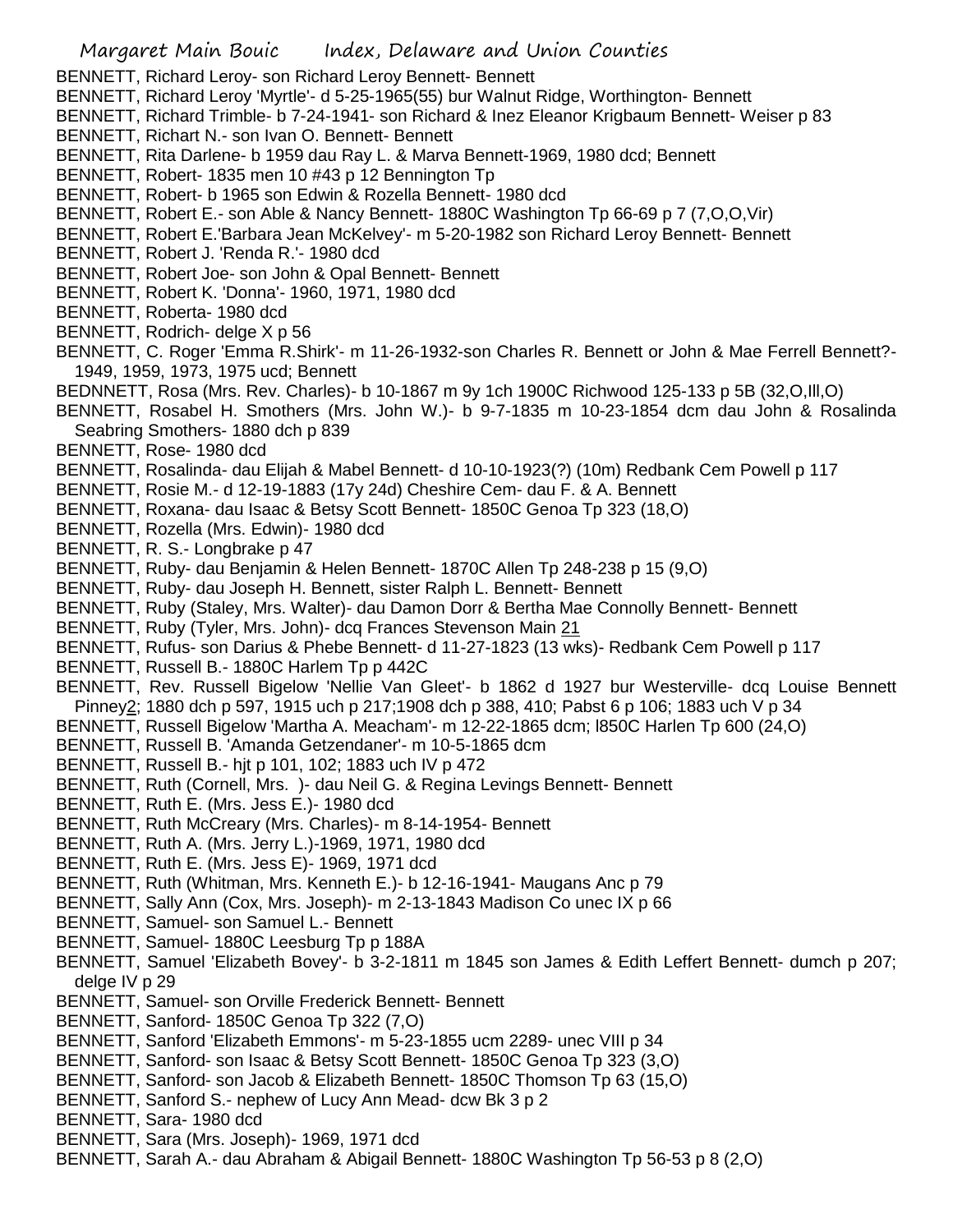- BENNETT, Sarah Adams (Mrs. Rev. Daniel)- b 12-10-1787 d 1870 dcq Louise Bennett Pinney 9; 1880 dch p 839; 1850C Harlem Tp 626 (64, Pa)
- BENNETT, Sarah (Adams, Mrs. William)- m 5-21-1840 dcm
- BENNETT, Sarah Ann Foreman (Mrs. Benjamin)- m 3-21-1850 ucm 1512; unec VII p 59, XIV p 19
- BENNETT, Sarah E. Crawford (Mrs. John Clark)- dumch p 208; 1850C Concord Tp 2297 (29, Tenn);1860C Millcreek Tp 91 (37, Tenn); 1870C Mil Tp 27 p 4 (48, Tenn)
- BENNETT, Sarah (Emerson, Mrs. Alexander)- unec VIII p 35
- BENNETT, Sarah (Emmons, Mrs. Alexander)- m 8-8-1855 ucm 2313; m consent unec III p 9
- BENNETT, Sarah (Fenner, Mrs. Benjamin)- m 1827 ucm 138; 1883 uch III p 287
- BENNETT, Sarah H.- dau Abram & Abigail Bennett- 1880C Washington Tp 53-55 p 6 (12,O,O,O)
- BENNETT, Sarah (Love, Mrs. James)- m 12-22-1842 ucm 848 unec V p 60
- BENNETT, Sarah Ann McGuire (Mrs. Clark)- dau William & Charlotte Maine McGuire- Asp 1581
- BENNETT, Sarah- dau Elisha & Jane- d 9-28-1824 (31y) Redbank Cem Powell p 117
- BENNETT, Sarah- dau Jacob & Elizabeth Bennett- 1850C Thomson Tp 63 (13,O)
- BENNETT, Sarah (Fenner, Mrs. Benjamin)- m 1-12-1938 ucm 1382; unec II p 26
- BENNETT, Sarah (Howard, Mrs. John)- m 6-8-1740- dumch p 162
- BENNETT, Sarah Jane (Cameron, Mrs. Harvey)- m 6-30-1853; mt 7-6-1853 or umc 1969 Elizabeth J. Kennedy; m slip unec VIII p 10
- BENNETT, Sarah Jane- dau James & Jemima Bennett- 1850C Claibourne Tp 162 p 26 (3/12,O)
- BENNETT, Sarah J.- dau James C. & Rachael Bennett- 1850C York Tp 350-355 p 54 (17,O)
- BENNETT, Sarah- b 1962 dau Jerry L. & Ruth A. Bennett- 1980 dcd
- BENNETT, Sarah (Leaf (Leap), Mrs. Leroy)- m 2-15-1866 dcm 774
- BENNETT, Sarah- dau Levi & Temperance Tooley Bennett- 1850C Jackson Tp 57 p 9 (7,O)
- BENNETT, Sarah (McKitrick, Mrs. William)- McKitrick p 2 303
- BENNETT, Sarah Spraul (Mrs. John)- m 2-15-1846 ucm 1106; unec VI p 32
- BENNETT, Sarah (Trout, Mrs. P. F.)- m 8-29-1850 Madison Co unec XI p 46
- BENNETT, Mrs. S. B.- Pabst 8 p 43
- BENNETT, Sean- b 1973 ch Walter L. & Gladys Bennett- 1973 ucd
- BENNETT, Seaner- ch Josiah & Lydia Cook Bennett- Powell p 316
- BENNETT, Seeley- d 10-23-1833 (2y 11m) Berkshire Cem Powell p 4- son Stephen R. & Susan Bennett-1850C Berkshire Tp 50 (16,O)
- BENNETT, Selah- delge V p 37
- BENNETT, Sharon (Kronrot, Mrs. Hugh)- dau Harold Bennett- Bennett
- BENNETT, Shawn 'Kevin'- Bennett
- BENNETT, Sheridan C. (Shag)'Annabel Bailey'- b 4-28-1911 Madison Co d 7-10-1980 bur London son Frank & Nell Truitt Bennett- Bennett; 1967 ucd
- BENNETT, Shirley (Braun, Mrs. )- dau Jasper F. Bennett- Bennett
- BENNETT, Shirley (Hall, Mrs. )- dau Neil G. & Regina Levings Bennett- Bennett
- BENNETT, Silas 'Adelia Wickham'- m 5-13-1855 dcm d 12-21-1878 (42-9-12) Redbanck Cem Powell p 116
- BENNETT, Simon- son Julius & Mary Bennett- 1860C Jackson Tp 1150-1162 p 152 (4,O)
- BENNETT, Simon 'Margaret Bailey'- m 7-3-1850 ucm 1542- son Henry & Mary Bennett- 1840C Jackson Tp 206 (15-20); 1850C Jackson Tp p 9 (25,O); unec XIV p 17
- BENNETT, Sophronia (Hollister, Mrs. David)- m 1-4-1844 dcm
- BENNETT, S. S.- 1908 dch p 437; Powell p 45
- BENNETT, Stella Howard (Mrs. Jessie G.)- dau John Wesley & Rebecca Trickey Howard- Newhouse p 94
- BENNETT, Stephen- 1908 dch p 30
- BENNETT, Stephen R. 'Susan Gregory'- 1835 men 9 #213 p 9 Berkshire Tp; 1840C Berkshire Tp p 187 (40-50); 1850C Berkshire Tp 50 (50, Conn); dcga p 23 Del Pa. & Fr. Ch. 5-13-1824; 1880 dch p 436, 437, 443, 444; 1908 dch p 437; Powers Pat p 191, 213; CCC 52; hadc p 52; nephew Lucy Ann Mead dcw Bk 3 p
- 2; 1976 dch p 30,31; delge IV p 56, 65, 66, V p 35, VII p 8, VIII p 65; Sunbury p 154; rec p 11
- BENNETT, Steve E.- son Charles & Beatrice Bennett- Bennett
- BENNETT, Steven Lee- b 1-4-1948 son Charles Robert & Marjorie June Bauder- Weiser p 237
- BENNETT, Sue- dau Jerry L. & Ruth A. Bennett- 1969, 1971 dcd
- BENNETT, Susan- 1880C Leesburg Tp p 0189
- BENNETT, Susan E. (Hill, Mrs. Waterman)- b 2-12-1837 m 12-9-1857 ucm 2651 mt 12-9-1857 dau William & Experience Bennett- dumch p 57; 1883 uch V p 207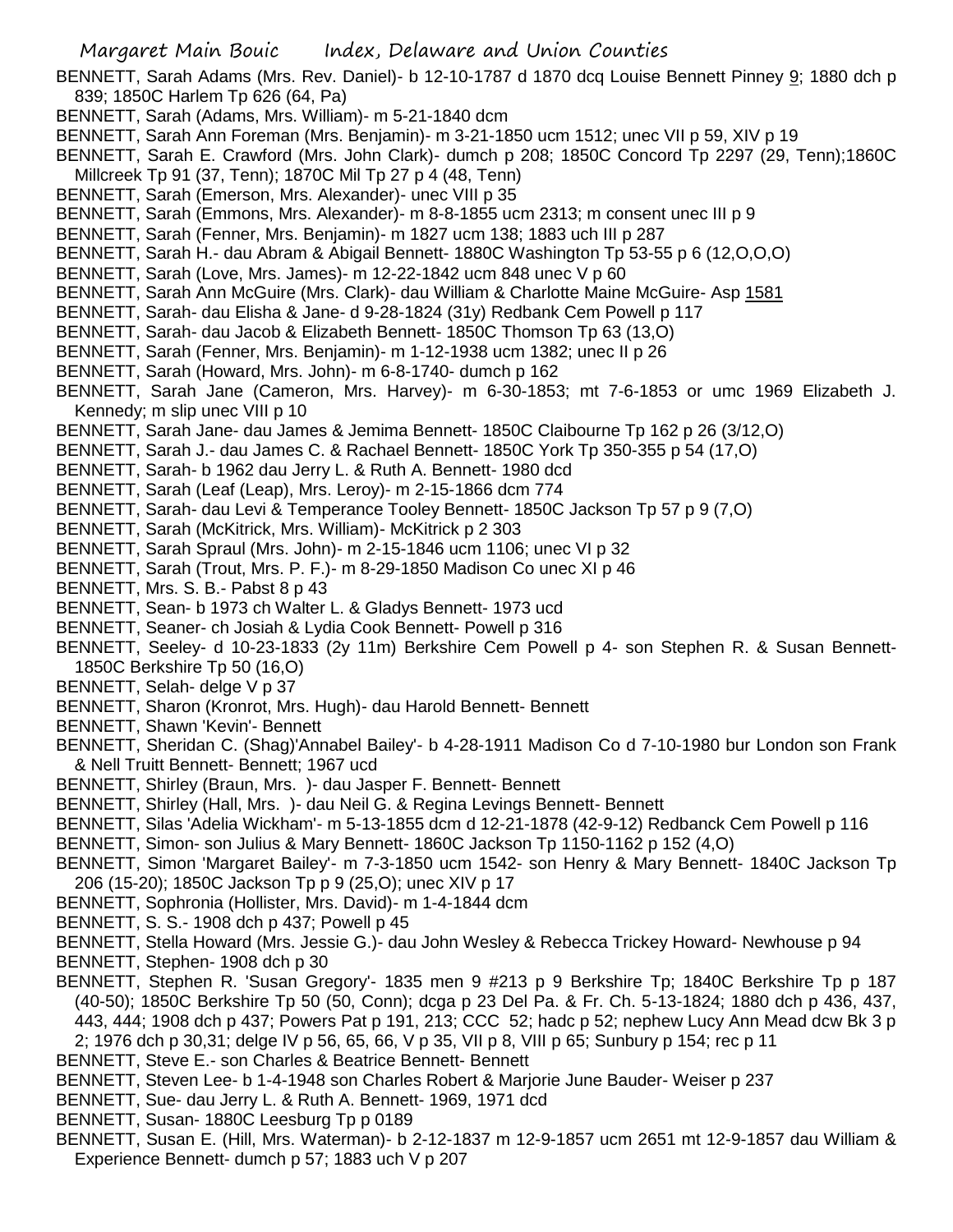- BENNETT, Susan E. (Reeves, Mrs. )- dau Ralph L. Bennett- Bennett
- BENNETT, Susan (Mrs. John)- Powell p 117
- BENNETT, Susan Gregory (Mrs. Stephen R.)- 1850C Berkshire Tp 50 (47, Conn); dcga p 23
- BENNETT, Susan(nah)- 1840C Liberty Tp Un Co (50-60); 1850C Liberty Tp 874-891 (69, RI); 1860C Liberty T 933-943 p 128 (80, Conn)
- BENNETT, Susanna- 1850C Union T 1276-1294 191 (13, Vt)
- BENNETT, Susan (Welch, Mrs. Ebenezer)- dau Francis Bennett- dumch 144; Powell p 345
- BENNETT, Susannah (Brooks, Mrs. Charles M.)- unec XI p 62
- BENNETT, Susie (Alexander, Mrs. Richard)- dau Lauris C. & Frances Bennett- Bennett
- BENNETT, Suzanne- dau Lauris C. & Frances I. Bennett- 1961 dcd
- BENNETT, Sylvester 'Elizabeth Butt'- m 9-21-1837 dcm; 1880 dch p 707; 1850C Orange Tp 1691 (36,O); Powell p 370
- BENNETT, Temperance Tooley (Mrs. Levi)- m 7-4-1839 dcm d 10-11-1852 (35-6-2) Cheney Cem djlm p 18, 19; 1850C Jackson Tp 57 p 9 (33, Vt)
- BENNETT, Teresa- b 1962 dau Edwin & Rozella Bennett- 1980 dcd
- BENNETT, Teresa- dau James Bennett- Bennett; 1971
- BENNETT, T. H.- 1880C Genoa Tp p 406A
- BENNETT, Theodore Frank- b 6-6-1904 Berkshire Tp son Frank W. & Florance Whitney Bennett- dcb
- BENNETT, Theodore- son Levi & Temperance Tooley Bennett- 1850C Jackson Tp 57 p 9 (8,O)
- BENNETT, Thomas- son Charles & Ellen Hyde Bennett- 1850C York Tp 364-369 p 57 (14,O)
- BENNETT, Thomas- son Henry Bennett- dcw Bk 2 p 330
- BENNETT, Thomas E.- son Thomas Harris Bennett- Bennett
- BENNETT, Thomas Harris- d 10-2-1944- Bennett
- BENNETT, Thomas Henry- b 10-10-1880 Delaware Town son John & Callie Bennett- dcb
- BENNETT, Thomas 'Martha'- 1840C Genoa Tp delge IV p 68; 1850C Genoa Tp 321 (32,O)
- BENNETT, Thomas 'Rachel Taylor'- m 8-30-1865 dcm
- BENNETT, Thomas T. 'Hazel'- d 10-6-1969 (64) Oak Grove Cem -Bennett
- BENNETT, Thomas W.- son Noah & Mary Bennett- 1880C York Tp 168 26 (5,O,O,O)
- BENNETT, Tony- son James & Juanita J. Thomas Bennett- Bennett
- BENNETT, Townsend- son Josiah & Lydia Cook Bennett- Powell p 316; Townsend W.-Pabst O
- BENNETT, Truman W.- 1980 dcd
- BENNETT, T. W.- dg 2-14-1908, delge VIII p 12
- BENNETT, Vera Blaney (Mrs. )- d 5-14-1978 (84) bur W. Alexander Pa- Bennett
- BENNETT, Vern Elmer 'Mildred Marie Kegler'- b 1900 d 1943 ucc Elaine Bennett 2; unec IV p 15
- BENNETT, Verna- dau Ralph & Cynthia Hall Bennett- 1880 dch p 707
- BENNETT, Vicki V. (Gore, Mrs. Ray)- b 7-4-1940 m 8-30-1980 d 6-17-1987 (46) bur Dublin- dau Jacque & Bea Anders Bennett- Bennett
- BENNETT, Viola- dau William & Margaret Bennett- 1880c Claibourne Tp 167-179 [ 16 (19,O,o,Tenn)
- BENNETT, Walter 'Belle Reed'- son Samuel & Elizabeth Bovey Bennett- dumch p 208
- BENNETT, Walter L. 'Gladys'- 1973 ucd
- BENNETT, Washington- son James C. & Rachael Bennett- 1850C York Tp 350-355 p 54 (12,O)
- BENNETT, Wesley- son Rev. Daniel & Sarah Adams gs- 1850C Harlem Tp 626 (20.O)
- BENNETT, Wesley W.- d 12-2-1970 (72)- Bennett; 1961 dcd
- BENNETT, W. F.- Pabst Pion I p 43; 1908 dch p 160, 427
- BENNETT--- infant b 11-8-1875 Berlin Tp son W. F. & Ann Walker Bennett- dcb
- BENNETT, W. H.- 1883 uch IV p 470
- BENNETT, Willard- 1908 dch p 388
- BENNETT, Willard A.- b 6-12-1890 Berlin Tp son Grant C. & Ida Haycook Bennett- dcb
- BENNETT, Willard Carey 'Naomi E.''Marge Snouffer'- b 6-26-1902 Berkshire Tp d 7-6-1991 son Frank & FLorence Whitney Bennett- Bennett; dcb; 1961, 1969 dcd
- BENNETT, Willard C. 'Marjorie'- 1971, 1980 dcd
- BENNETT, Willard D.- son Willard & Naomi Bennett- Bennett
- BENNETT, William- Nash p 230
- BENNETT, William- 1826 Sunbury Tp delge VII p 48
- BENNETT, William- 1835 men 32 #27 p 56 Harmony Tp
- BENNETT, William- 1880C Berlin Tp p 366A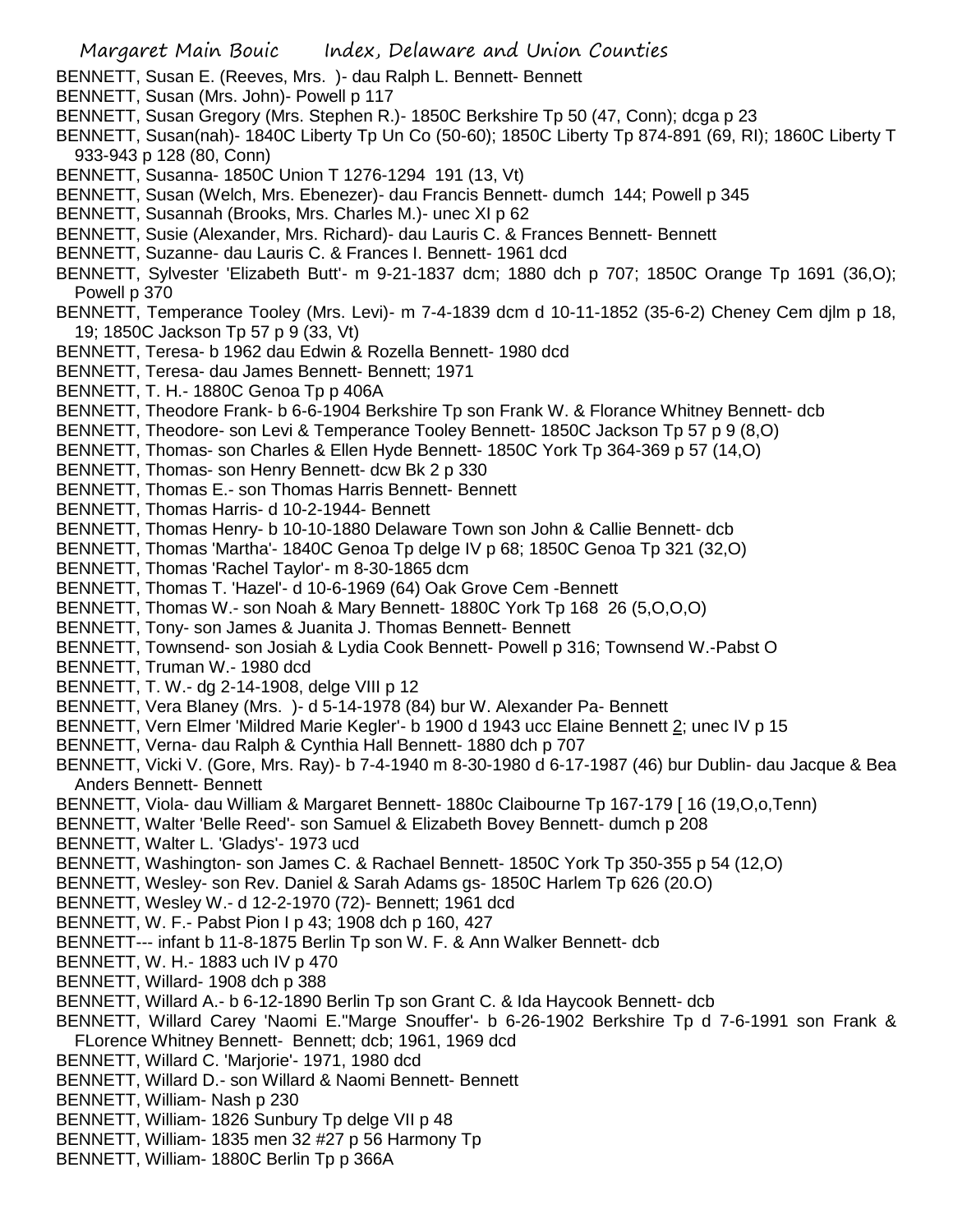BENNETT, William- 1835 men #15 p 51 Harlem Tp

- BENNETT, William- 1820C Genoa Tp; 1830C Genoa Tp p 71 delge III p 72; 1835 men 27 #79 p 46 Genoa Tp; 1840C Genoa Tp delge IV p 31
- BENNETT, William- 1883 uch IV p 477, 536, V p 605; 1877 uca p 19; 1915 uch p 37
- BENNETT, William A. 'Nancy Clark'- b 1812 d 1881 ped Welthea M. Decker Ellis #263 30- unec XI p 18
- BENNETT, William Andrew 'Jorja Alexis Hallman'- m 6-23-1973 son Ralph Bennett Sr.-Bennettt
- BENNETT, William 'Anna Hunt'- b 1762 d 1839, delge VIII p 2, 34
- BENNETT, William- son Charles & Ellen Hyde- 1850C York Tp 364-369 p 57 (21,O)
- BENNETT, William C. 'Mae Geer'- b 1859 d 1929 Milford Cem Un Al p 35
- BENNETT, William C.' Mary Geer'- son Nelson T. & Harriet N. McCloud Bennett- 1915 uch p 398; 1883 uch V p 201; 1880C Union Tp 61 p 10 (20,O,Vt,O)
- BENNETT, William D.'Marian I.'- d 2-21-1977 (61) bur. S. Bloomfield- Bennett
- BENNETT, William F. 'Experience Foster'- dumch p 57; 1915 uch p 667; 1883 uch V p 201
- BENNETT, William- son Goldie Bennett- Bennett
- BENNETT, William Harrison d 6-23-1967- Bennett; 1961 dcd
- BENNETT ----infant b 3-7-1897 Orange Tp dau William H. & Ida E. Nettlston Bennett- dcb
- BENNETT, William Harris- b 5-3-1872 Orange Tp dcb- son Ralph & Cynthia Hall Bennett- 1880 dch p 707
- BENNETT, William- son Jacob & Elizabeth Bennett- 1850C Thomson Tp 63 (11,O)
- BENNETT, William- son John Clark & Sarah Crawford Bennett- 1860C Millcreek Tp 91 (4,O)
- BENNETT, William 'Margret'- 1880C Claibourne Tp 167-179 p 16 (40,O,Va,Pa) p 217A
- BENNETT, William O.'Carolyn S.- son C. Roger & Emma R. Bennett- Bennett; 1949, 1959, 1971, 1979 ucd
- BENNETT, William R.- d 2-8-1846 (7-1-11) Cheney Cem djlm p 18 son H. & M.
- BENNER, William- son Ralph L. Bennett,Sr.- Bennett
- BENNETT, William Sanford 'Grace Carlotta Ward'- b 1871 d 1957 son George Sanford & Mary Bell Sunderland Bennett- ucc Elaine Bennett4; unec IV p 15
- BENNETT, William W.- son James & Jemima Bennett- 1850C Claibourne Tp 162 p 26 (3,O)
- BENNETT, William W.- b 3-26-1866 son John W. & Rosabel H. Smothers Bennett- 1880 dch p 839
- BENNETT, William W.- 1835 men 11 #84 p 14 Bennington Tp
- BENNETT- son Willard Bennett- Bennett
- BENNETTE, ---(1030 dg 7-22-1880, delge VIII p 52
- BENNETTE, Anna- 1880C paris Tp p 111A
- BENNETTE, David C. 'Anna'- see Bennett
- BENNETTE, Rev. Jacob- Pabst 8 p 58
- BENNIS, Helen (Gerken, Mrs. Rev. Theodore)- b 6-28-1916 m 4-27-1940 d 11-29-1991 bur Mich- dau Stephen Bennis- Bennis
- BENNIS, Stephen- Bennis
- BENNITT, Arthur W.- brother Emma Watt Bennitt- Bennitt
- BENNITT, Bess- sister Emma Watt Bennitt-Bennitt
- BENNITT, Emma Watt (Mrs. )- d 5-2-1962 (88) bur Omaha- Bennitt
- BENNITT,-- (Frye, Mrs. John)- dau Emma W. Bennitt- Bennitt
- BENNITT, Harriet (Mrs. N. T.)- 1860C Union Tp 554-557 p 78 (25,O)
- BENNITT, N. T. 'Harriet'- 1860C Union Tp 554-557 p 78 (27, Vt)
- BENNITT, Vastin (Hope, Mrs. )- dau Emma W. Bennitt- Bennitt
- BENNITT, Vivian (Rose, Mrs. )- dau Emma W. Bennitt- Bennitt
- BENNITT, William C.- son N. T. & Harriet Bennitt- 1860C Union Tp 554-557 p 78 (9/12,O)
- BENNINGNUS, Adelaide E. Briggs (Mrs. Gottlieb)- m 10-26-1865 dcm
- BENNINGNUS, Gottlieb 'Adelaide E. Briggs'- m 10-26-18655 dcmBENNINGTON, Brian 'Diana'- 1991 ucd
- BENNINGTON, Cora Susan (Mrs. )- d 1-27-1967 (66) bu Xenia- Bennington
- BENNINGTON, Daniel Brock 'Sue Ellen Swan'- b 1-18-1946 son Dr. Robert C. Bennington- 1976 dch p 287, 368; Bennington
- BENNINGTON, Diana (Mrs. Brian)- 1991 ucd
- BENNINGTON, E. K.- grad Delaware HS 1886 delge VII p 20
- BENNINGTON, Ella 1880C Delaware Town p 526A
- BENNINGTON, Esther Haworth (Mrs. William Lincoln)- Powers Pat p 279
- BENNINGTON, Harriet Welch (Mrs. W. L.)- b 7-9-1871 m 1-1-1894 d 5-20-1943 dau Henry A. & Mary Myers Welch- dumch p 429; dpc p 81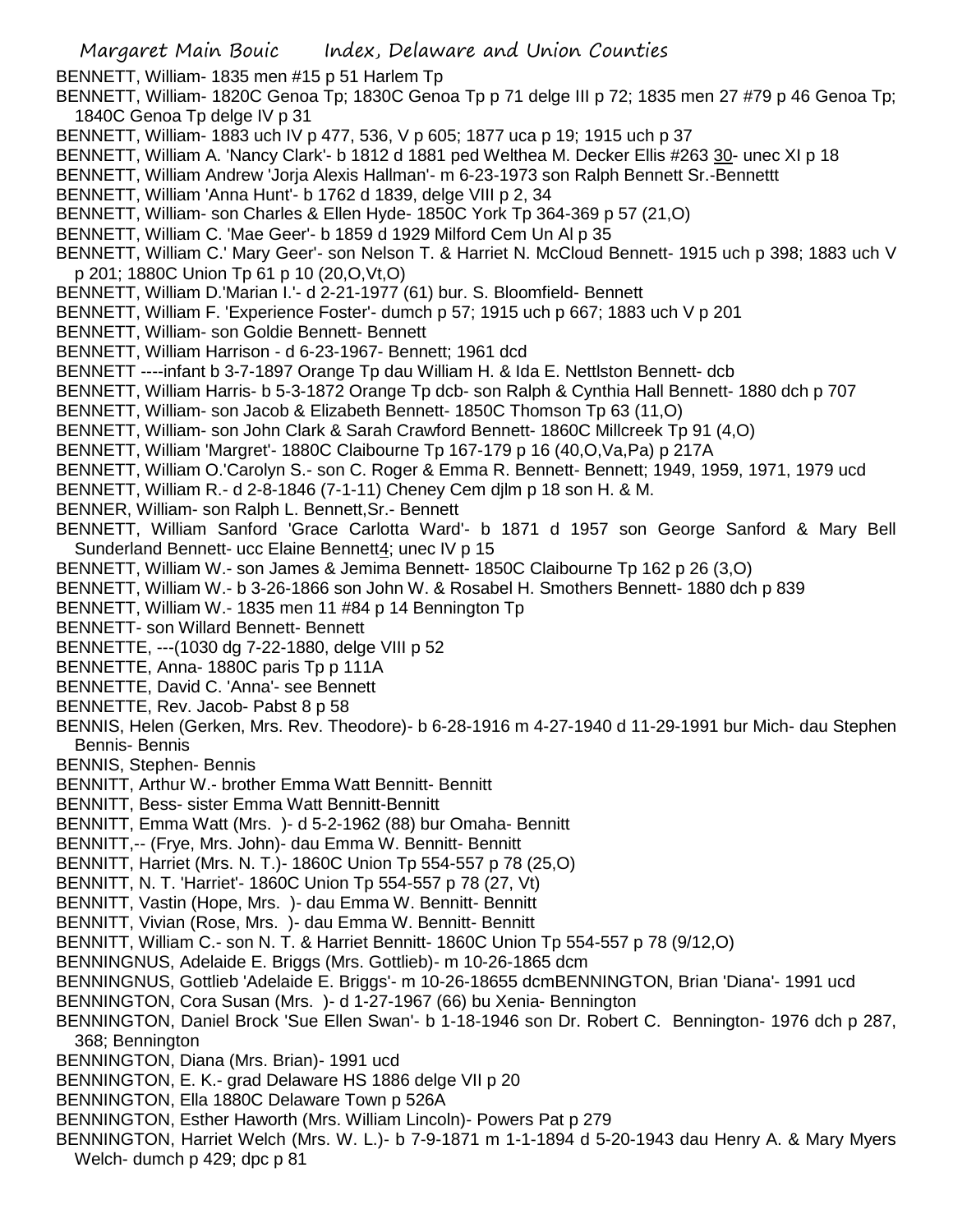- Margaret Main Bouic Index, Delaware and Union Counties BENNINGTON, Jonathan- 1883 uch V p 397; 1840C Liberty Tp Un Co 403 (50-60) BENNINGTON, Katy (Puttick, Mrs. James)- dau Robert Ray & Mildred A. Cox Bennington- Bennington BENNINGTON, Lynsey-b 2-18-1977 ch Dan & Sue E. Bennington- Bennington BENNINGTON, Margaret- dau Jonathan Bennington-1883 uch V p 397 BENNINGTON, Mildred A. Cox (Mrs. Robert Ray)- d 3-6-1982 (80) Calif. bur. Marengo- Bennington BENNINGTON, Paul J.- son Robert Ray & Mildred A. Cox Bennington- Bennington BENNINGTON, Roberta I. (Parish, Mrs. )- dau Robert Ray & Mildred I. Cox Bennington- Bennington BENNINGTON, Dr. Robert C.- 1976 dch p 368 BENNINGTON, Robert Ray 'Mildred A. Cox'- d 1960 Marengo Cem- Powell p 377- Bennington BENNINGTON, Sue Ellen Swan (Mrs. Daniel Brock)-1976 dch p 368 Bennington BENNINGTON, Toby Layne- ch Daniel Brock & Sue Ellen Swan Bennington-1976 dch p 368 Bennington BENNINGTON, Virginia- b 5-14-1923 dau William Lincoln & Esther Haworth Bennington- Powers Pat p 279 BENNINGTON, William Lincoln 'Esther Haworth'- b 1-1-1894 son William Lincoln & Harriet Welch Benningtongrad Delaware HS 1883 delge VIII p 6; Powers Pat p 279 BENNINGTON, William Lincoln 'Harriet Welch'- dumch p 419; 1908 dch p 433 ; grad DHS 1883, delge VII p 6 BENNIS, Mason A. 'Winifred'- 1980 dcd Bennis, Winifred (Mrs. Mason A.)- 1980 dcd BENNISON, G.- 1980 dcd BENNISON, William- b Eng Naturalized 2-9-1870, delge VIII p 57; 1880C Delaware Town p 495A BENNIT, Noah- 1880C York Tp p 030A BENNSON, Kate- Pabst 2 p 33 BENNY, Mr. (55-1927) uninf p 19 BENOY, George- son Thomas & H. J. Hix Benoy- 1880 dch p 820; 1880C Trenton Tp p 459C BENOY, Henry- son Thomas & H. J. Hix Benoy- 1880 dch p 820; 1880C Trenton Tp p 462A BENOY, H. J. Hix (Mrs. Thomas)- dau Thomas Hix- 1880 dch p 820 BENOY, James 'Mary Bailey'- d 1874- 1880 dch p 820 BENOY, Manuel- son Thomas & H. J. Hix Benoy- 1880 dch p 820 BENOY, Mary Bailey (Mrs. James)- 1880 dch p 820 BENOY, Rose E.- dau Thomas & H. J. Hix Benoy- 1880 dch p 820 BENOY, Thomas 'H. J. Hix'- b 1835 son James & Mary Bailey Benoy- 1880 dch p 820; 1880C Porter Tp p 454A BENOY, William- son Thomas & H. J. Hix Benoy- 1880 dch p 820 BENROY, L. G.- b 7-17-1879 dau George & Anna Graham Benroy- dcb BENS, Eliza Jane- d 5-9-1841 (22-2-19)- Prospect Cem BENSIL, A. A.- dg 1-3-1902 delge VII p 23 BENSIL, Josephine (Loveless, Mrs. Charles)- Loveless p 6 BENSINGER, Joanna (Cosgrove, Mrs. Charles)- b 11-18-1877- Weiser p 514 BENSLEY, Angela Kay- b 1967 dau Kenneth & Sarah Bensley- Bensley 1980 dcd BENSLEY, Anna (Place, Mrs. )(Carpenter, Mrs. Daniel J.)- delge I p 12 BENSLEY, Brad- b 1971- son Kenneth & Sarah Bensley- 1980 dcd BENSLEY,? Charlotte (Mrs. Henry)- 1880C Jackson Tp p 225A (37,O,Pa,Pa) BENSLEY, Elizabeth Benson (Mrs. John)- m 2-24-1842 dcm BENSLEY, Fanny Bruce (Mrs. William)-b 1-24-1824 m 8-7-1842 d 7-15-1903 Westfield Cem- Powell p 362 BENSLEY, Hary- son Henry & Charlotte Bensley- 1880C Jackson Tp p 225A (1, O, Wert, Wert) BENSLEY, Henry 'Charlotte'- 1880C Jackson Tp p 0225 (44, Wert, Wert, Wert) BENSLEY, Israel- 1835 men 57 #8 p 106 Trenton Tp BENSLEY, Jack 'Jean C. Smothers'- brother Zona Stiffler- Bensley BENSLEY, Jackie- dau Jack Bensley- Bensley BENSLEY/BINSLEY, James- 1835 men 57 #14 p 106 Trenton Tp BENSLEY, James- 1826 Sunbury Tp delge VII p 48 BENSLEY, James Franklin- b 2-14-1898 son John & Mary Ackerman Bensley- dcb BENSLEY, Jean C. Smothers (Meadows, Mrs. )(Raney, Mrs. )(Raney, Mrs. )- b 2-6-1928 d 12-15-1988 (60) bur Chesterville- Bensley BENSLEY, John- 1835 men #9 p 106 Trenton Tp BENSLEY, John Jr. -1835 men 57 #7 p 106 Trenton Tp
- BENSLEY, John- 1835 men 60 #154 p 112 Trenton Tp; 1826 Sunbury Tp delge VII p 48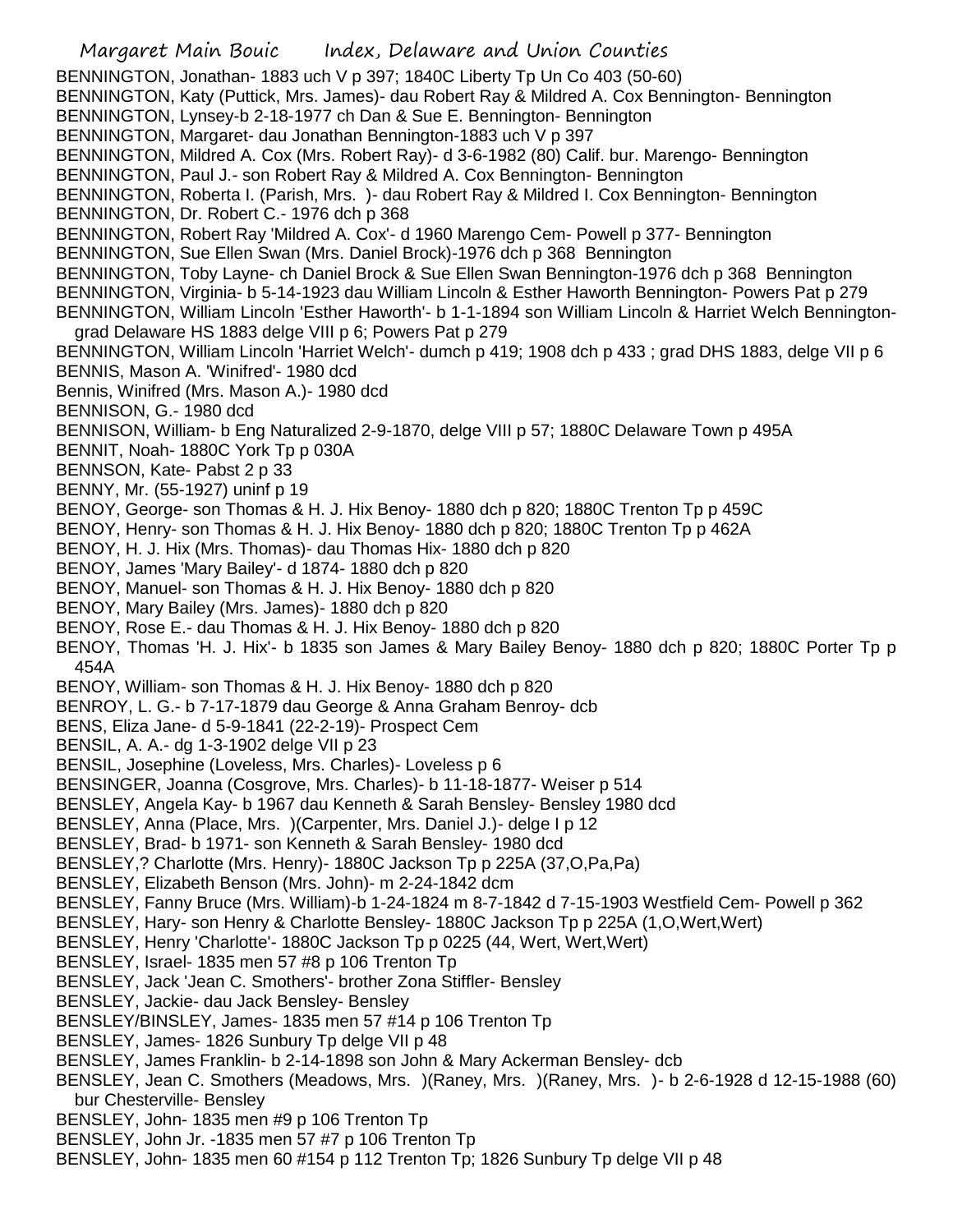BENSLEY, John 'Elizabeth Benson'- m 2-24-1842 dcm; Powell p 368

BENSLEY, John- b 5-7-1882 Delaware Town son John & Mary Ackerman Bensley- dcb

BENSLEY, Kenneth 'Sarah'- son Jack Bensley- Bensley; 1980 dcd

BENSLEY, Lorenzo- 1880C Delaware Town p 487A

BENSLEY, Manda- b 1-1880 dau Henry & Charlotte Bensley- 1880C Jackson Tp p 225A (6/12,O,Wert,Wert)

BENSLWY, Mary- dau Henry & Charlotte Bensley- 1880C Jackson Tp p 2251 (11,O,Wert,Wert)

BENSLEY, Mary- b 4-17-1889 Delaware Tp dau James Bensley- dcb

BENSLEY, Minnie- b 3-5-1887 Brown Tp dau John & Mary Ackerman Bensley- dcb

BENSLEY, Phillip- son Henry & Charlotte Bensley- 1880C Jackson Tp p 225A (10,O,Wert,Wert)

BENSLEY, Rebecca Martin (Mrs. Thomas)- m 5-6-1838 dcm

BENSLEY, Sarah (Mrs. Kenneth)- 1980 dcd

BENSLEY, Scott Allen- b 1963 son Kenneth & Sarah Bensley- Bensley; 1980 dcd; engged to Lezlie Alice **Hedges** 

BENSLEY, Thomas 'Rebecca Martin'- m 5-6-1838 dcm; Pabst Pion II p 194

BENSLEY,/Beslay William- 1835 men 57 #15 p 106 Trenton Tp

BENSLEY, William 'Fanny Bruce'-b 7-24-1817 d 6-22-1896 m 8-7-1842 dcm d 6-22-1896 Westfield Cem-Powell p 362, 367; Co G. 25th Inf; 1908 dch p 388; 1840C Berkshire Tp p 188 (20-30)

BENSLEY, Zona (Stiffler, Mrs. Albert)- d 2-3-1978 (65) bur Forest Lawn, Cols.- Stiffler; Bensley

BENSLY, Clarinda- 1880C Concord Tp p 275C

BENSLY, James- 1820C Sunbury Tp; Pabst 5 p 3

BENSMILLER, Catherine (Mrs. )(Laing, Mrs. Frederick Ernest)- McKitrick p 460

BENSON,-- family of Delores Black #72; unec VI p 1, IX p 1; Eliza Phillips Ruden- unec IX p 51; query-Cheney- unec XII p 50

BENSON & OATLY- delge V p 72

BENSON & Hyatt- delge V p 71

BENSON, Abraham 'Louisa hartruaft'- b 2-7-1837 ped Barbara Carter Carmella 30 delge V p 27

BENSON, Ada A. (Phillips, Mrs. Frances .)- dau Leander Benson- Potter p 3 (633)

BENSON, Adeline (Ashley, Mrs. )- dau Leander & Harriet Warner Benson- dumch p 386

BENSON, Alexander- exec estate of Caleb North- dcw Bk 2 p 186

BENSON, Almeron/Almeros- 1835 men 49 #83 p 89 Peru Tp; Pabst O

BENSON, Alvira (Groves, Mrs. Joseh)- b 3-29-1847 m 1868 dau Darius & Eliza A. Warner Benson- dumch p 226

BENSON, Amy Foust (Mrs. Dedymus)- b 5-8-1822 m 7-4-1839 dcm d 2-17-1905 (82-9-9) Westfield Cem Powell p 363

BENSON, Anna Elnora- d 11-25-1877 (2-3-24) Price Cem djlm p 27 dau J. & L. A. Benson

BENSON, Ann Elizabeth Sager (Mrs. William)- b 6-27-1833 m 8-29-185- ucm 1565 d 1-19-1879 Mitchell Cem D J p 19; 1870C Darby Tp 135-123 p 18 (35,O); 1880C Darby Tp 100 p 11 (46,O,O,O); unec VIII p 3, XIV p 44

BENSON, Anna E. A. (McCreary, Mrs. L.)- d 9-8-1859 (20-10-21) Old Millcreek Cem 3 dau J. & S. Benson; 1850C Concord Tp 2261 (12, NY) see Esther

BENSON, Anna (Mrs. Peter E.)- Cowgill p 4

BENSON, Austin E.- 1880C Delaware Town p 509A

BENSON, Beatrice (Sparkes, Mrs. Cassins)- m 1935- Genther p 211

BENSON, Beulah (Sparkes, Mrs. Cassins)- d 1-28-1935- Genther p 211

BENSON, Benjamin 'Hannah Scott'- dumch p 45

BENSON, Bobbie (Buschke, Mrs. Edward)- Genther p 234BENSON, Brandon- b 1982 son David L. & Dawn R. Benson- 1991 ucd

BENSON, Charles A.- d 9-16-1894 (21y26d) Price Cem djlm p 27 son J. & L. A. Benson

BENSON, Charles A.- Sunbury p 95

BENSON, Charlotta Dicks (Mrs. John)- b 10-13-1807 d 9-17-1850 Mitchell Cem; 1850C Darby Tp 1634-1654 p 242 (42, Md) D J p 5; ped Marjorie Baldwin Wiechmann #234 27- unec X p 68, XIV p 38

BENSON, Charlotta- b 11-21-1841 d 10-26-1859 Mitchell Cem dau John & Charlotta Benson- 1850C Darby Tp 1634-1654 p 242 (9,O); D J p 5

BENSON, Clara E.- d 10-9-1869 (25-11-2) Old Millcreek p 4 dau Julius & Eliza Cowles Benson; Cowles 3 BENSON, Clarissa E.- d 5-31-1870- delge IV p 25

BENSON, Clinton D.- d 5-28-1881 (9-6-26) Westfield Cem son T J & M E Powell p 363, 365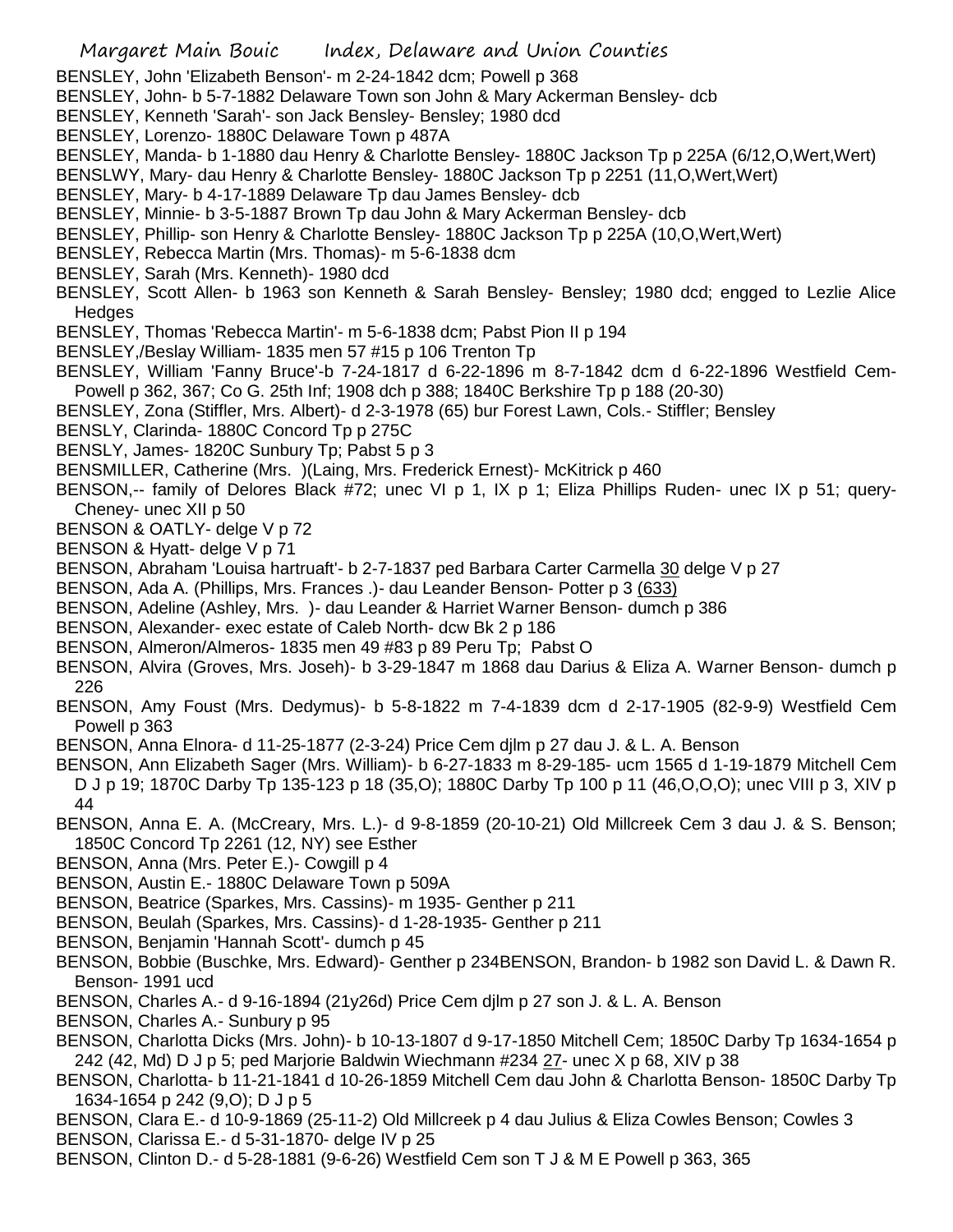Margaret Main Bouic Index, Delaware and Union Counties

BENSON, Daniel- 1835 men 65 #107 p 122 Westfield Tp

- BENSON, Darius/Derias 'Eliza A. Warner'- d 4-23-1864 (51) Devenort Cem; Powell p 328; dumch p 226; hadc p 36; 1835 men 65 #106 p 122 Westfield Tp; l849 Lincoln Tp
- BENSON, David L. 'Dawn R.'- 1991 ucd
- BENSON, Dawn R. (Mrs. David L.)- 1991 ucd
- BENSON, Didymus (Ditymus)- b 6-3-1818 NY bur Mound or Frost Cem Powell p 349
- BENSON, E. (Mrs. R. E.\_- D J p 6
- BENSON, Eliza A. Warner (Mrs. Darius)- dumch p 226
- BENSON, Eliza Cowles (Mrs. Julius)-m 10-25-1838 dcm; OM p 4 dau Jabez & Elizabeth Chamberlain Cowles; Cowles 2,3; delge IV p 25
- BENSON, Elizabeth (Bensley, Mrs. John)- m 2-24-1842 dcm
- BENSON, Elizabeth (Lee, Mrs. John E.)- dau Levi & Rachel Lancaster Benson- dumch p 46
- BENSON, Elizabeth Patch (Mrs. Robert)- m 1-10-1856 ucm 2377; 1860C Darby Tp 294-296 p 42 (22,O); unec VIII p 65
- BENSON, Elizabeth Sharp (Mrs. Levi L.)- m 3-1855 d 6-20-1856 dau Thomas & Sarah Sharp
- BENSON, Elizabeth- dau William & Ann E. Benson- 1870C Darby Tp 135-123 p 18 (8, Ill)
- BENSON, Emily (Doudna, Mrs. Knowis)- dau Levi & Rachel Lancaster Benson- dumch p 46
- BENSON, Emily E. (Raub, Mrs. Henry R.)- b 6-29-1868 dau Levi L. & Minerva H. Boggs Benson- dumch p 46
- BENSON, Emma (Orr, Mrs. George)- m 2-8-1849 ucm 1387- unec VII p 45
- BENSON, Emmaline Brown (Mrs. William Craton)- b 1846 dau Thomas & Ruth Brown- ped Beth Barker #155 15- unec IX p 57
- BENSON, Esther A. (McCreary, Mrs. Lafayette)- m 2-2-2858 dcm see Anna E. A.
- BENSON, Eva- b 7-23-1900 Oxford Tp dau J. m. & Mary Smith Benson- dcb
- BENSON, E. W.- 1883 uch IV p 432 mt 10-8-1859 (62); unec XIII p 34
- BENSON, Fannie M.- grad Delaware HS 1885 delge VII p 6
- BENSON, Fitch- delge V p 72
- BENSON, Florentine (Kelley, Mrs. George W.)- m 1-27-1880 ucm 6645- dau William & Ann E. Benson- 1870C Darby Tp 135-123 p 18 (10, Ill)
- BENSON, Frances M.- b 1-1-1866 dau Levi L. & Minerva H. Boggs Benson- dumch p 46
- BENSON, Frank- d 9-4-1863 (10m 21d) son R E & E- Mitchell Cem D J p 6
- BENSON, Gayle- Benson
- BENSON, George- 1880C Jerome Tp p 0139
- BENSON, George- 1860C Darby Tp 263-264 p 38 (10,O); 1870C Paris Tp 254-255 p 34 (20,O)
- BENSON, George 'Sarah Wise'- m 12-23-1875 ucm 5808 mt p 20; l9l5 uch 704
- BENSON, George- son J. A. & Sarah Benson- d 1-22-1851 (18-10-20) OM p3; 1850C Concord Tp 2261 (18, NY); Powell p 78
- BENSON, Guy- b 1880 d 1961 Price Cem djlm p 27
- BENSON, Hannah- dau Levi & Mary Malsby Benson- dumch p 46
- BENSON, Hannah (Sharp, Mrs. John)- 1880 dch p 642
- BENSON, Hannah Scott (Mrs. Benjamin)- dumch 45
- BENSON, Hannah (Sylvester, Mrs. Luellen)- m 11-7-1839 dcm
- BENSON, Harma or Marmony Jane (Cullins, Mrs. Henry)- m 10-27-1857 dcm; dau Jacob & Sarah Benson-1850C Concord Tp 2261 (14, NY)
- BENSON, Harriet- d 5-3-1877 (53-1-4) dau J. A. & Sarah Benson ?- 1850C Concord Tp 226 (16, NY)
- BENSON, Harriet Warner (Mrs. Leander)(Cady, Mrs. P. R.) b 1813 NY m(1) 1831 (2) 1858 dau John H. & Julia Robinson Warner- dumch p 385; Powell p 332
- BENSON, Healy- delge V p 72
- BENSON, Henry G.- son Leander & Harriet Warner Benson- dumch p 386
- BENSON, Henry 'Louisa Bartlett'- dumch p 255
- BENSON, H. M.- delge V p 300
- BENSON, Horace W.- b 5-16-1863 son Levi L. & Minerva H. Boggs Benson- dumch p 46
- BENSON, Howard- b 1-28-1889 d 10-2-1959 WWI Mitchell Cem D J p 14, 22, 24
- BENSON, Isabell- dau William & Ann Elizabeth Sager Benson- 1880C Darby Tp 100 p 11 (4,O,O,O); 1900C Darby Tp 161-168 p 8 (24,O,WVa,O)
- BENSON, Jabez D.- d 1-10-1841 (0-1-14) son Julius & Eliza Cowles Benson- OM p 4; Cowles 3 BENSON, Jacob- Pabst O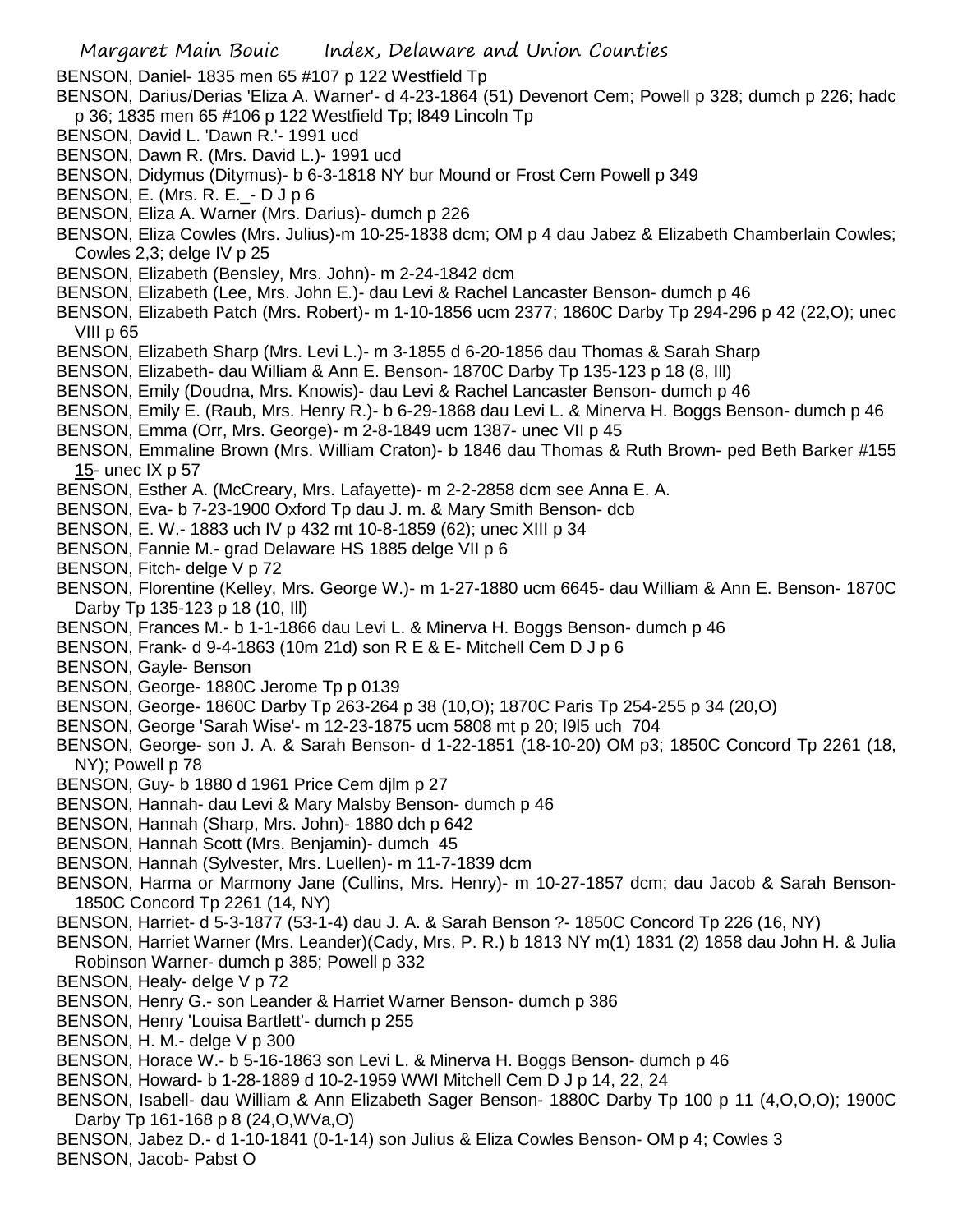BENSON, Jacob 'Sarah'- d 11-9-1886 (83-0-10) (Decker?); 1850C Concord Tp 2261 (47. NY); 1880C Concord Tp p 260A

- BENSON, James 'Margaret'- ped Beth Barker #155 28- unec IX p 57
- BENSON, James 'Rebecca Columber'- m 10-10-1841 ucm 744 unec V p 38; 1850C Concord Tp 2266 (29.NY)
- BENSON, James W.- son James & Rebecca Columber Benson- 1850C Concord Tp 2266 (4,O)
- BENSON, Jane (Robotham, Mrs. Robert)- dumch p 643
- BENSON, Jemima (Harris, Mrs. John)- m 4-10-1851 ucm 1659; 1985 uch p 40, 88 1850C Darby Tp 1634-1654 242 (17,O); unec XIV p 47
- BENSON, Jemima (Taylor, Mrs. Alva)- m 7-4-1878 ucm 6285
- BENSON, Jennie- dau William & Ann E. Benson- 1870C Darby Tp 135-123 p 18 (12, Ill)
- BENSON, Jesse- son Levi & Rachel Lancaster Benson- dumch p 46
- BENSON, J. 'L. A.'- djlm p 27
- BENSON, John- b 1846 Civil War- Price Cem djlm p 27; gr reg
- BENSON, John- unec II p 46, 47
- BENSON, John & James- delge V p 33, 35
- BENSON, John A.- 1980 dcd
- BENSON, John A.- b 1854 d 1930 Mitchell Cem D J p 19, 21 internment 7-5-1930
- BENSON, John 'Charlotte Dicks'- b 10-19-1796 d 10-3-1850 Mitchell Cem D J p 5; 1883 uch IV p 518; ucc-j4-p350 mt 4-20-1852; 1850C Darby Tp 1634-1654 242 (55, Va); ped Marjorie Baldwin Wiechmann #234 26- unec X p 68, XIV p 38
- BENSON, John- son John & Charlotte Benson- 1850C Darby Tp 1634-1654 p 242 (2,O)
- BENSON, John H.- son James & Rebecca Columber Benson- 1850C Concord Tp 2266 (9/12,O)
- BENSON, John 'Phebe Benjamin'- m 3-25-1848 Madison Co unec X p 64
- BENSON, John- son Robert E. & Elizabeth Patch Benson- 1860C Darby Tp 294-296 p 42 (3,O)
- BENSON, John- son William & Ann E. Benson- 1870C Darby Tp 135-123 p 15 (15,O); 1880C Darby Tp 143 p 0244 (25,O,O,O)
- BENSON, John- lived with William & Susannah Dooperider- 1860C Darby Tp 327-328 p 46 (14,O)
- BENSON, Joseph- d 7-7-184? (22y) Old Millcreek Cem p 4
- BENSON, Julia (Carter, Mrs. James)- dau Levi & Rachel Lancaster Benson- dumch p 46
- BENSON, Julius B. 'Eliza Cowles'- m 10-25-1838 dcm; Cowles 2,3; 1840C Concord Tp p 118 (20-30); see OM p 4; delge IV p 25
- BENSON, Julius 'Lousina Rogers'- m 6-9-1847 dcm d 4-7-1875 (64-1-15) Westfield Cem; Powell p 350
- BENSON, Katherine Leah (Cicanese, Mrs. John)- Cowgill p 45
- BENSON, Kayle- b 1984 dau David L. & Dawn Benson- 1991 ucd
- BENSON, Keziah (Harris, Mrs. George)- m 2-8-1849 ucm 1388; unec XIII p 19
- BENSON, L. A. (Mrs.J.)- djlm p 27
- BENSON, Lake Erie (Elder, Mrs. John Andrew)- b 1880 d 1956 dau William Craton & Emmaline Brown Benson- ped Beth Barker #155 7- unec IX p 57
- BENSON, Laroy- d 1-10-1868 (3-9-2) Westfield Baptist Cem- Powell p 350
- BENSON, Leander 'Harriet Warner'- b 1809 m 1-1831 d 2-14-1856 Powell p 332; dumch p 386; 1835 men 65 #103 p 122 Westfield Tp; delge IV p 66; hadc p 36 (l849 Lincoln Tp)
- BENSON, Dr. Levi L. 'Elizabeth Sharp''Minerva M. Boggs'- b 9-17-1829 m(1) 3-1852 (2) 8-12-1862 son Levi & Rachel Lancaster Benson- dumch p 45, 379
- BENSON, Levi ' ''Rachel Lancaster''Mary Malsby'- b 2-9-1783 m 12-12-1806 d 2-10-1865 son Benjamin & Hannah Scott Benson- dumch p 45, 379
- BENSON, Lewis W.- son James & Rebecca Columber Benson- 1850C Concord Tp 2266 (6,O)
- BENSON, Lilley- dau William & Ann Elizabeth Sager Benson- 1880C Darby Tp 100 p 11 (9,O,O,O)
- BENSON, Lizzie see Elizabeth- 1880C Dover Tp 59-62 p 25 (18,O,O,O)
- BENSON, Louisa (Bartlett, Mrs. Henry)- dau Lester & Belinda Schofield Bartlett- dumch p 255
- BENSON, Louisa Hartruaft (Mrs. Abraham)- b 7-2-1840 d 8-24-1921 ped Barbara Carter Carmella 31- delge V p 27
- BENSON, Louisina(Lucina) Rogers (Mrs. Julius)- m 6-9-1847 dcm d 10-20-1875 (53-7-6) Westfield Cem Powell p 350
- BENSON, Lucy E. (McIntyre, Mrs. D. Marion)- m 8-14-1862 dcm dau Jacob & Sarah Benson- 1850C Concord Tp 2261 (7,NY)
- BENSON, Lucy- dau William & Ann E. Benson- 1870C Darby Tp 135-123 p 18 (3,O); 1900C Darby Tp 161-168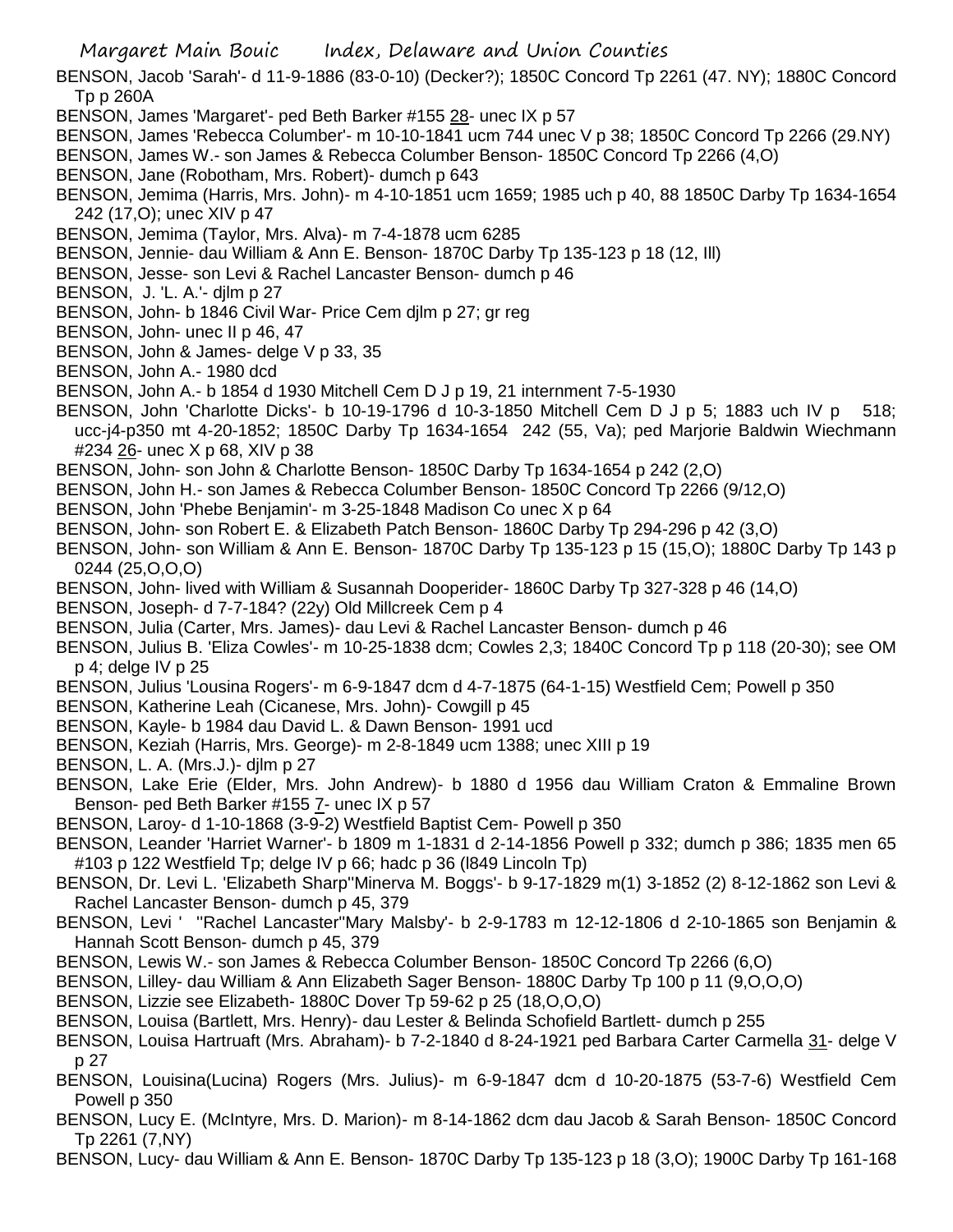p 8A (33,O,WVa,O)

- BENSON, Margaret- d 7-25-1857(6-18-10)- Westfield Baptist Cem- Powell p 350
- BENSON, Margaret (Mrs. James)- ped Beth Barker 29- unec IX p 57
- BENSON, Margaret (Ryan, Mrs. Marton)- m slip unec VIII p 10
- BENSON, Marjorie (McKittrick, Mrs. Thomas Harrington)- m 1921- McKitrick p 370
- BENSON, Martha- dau Thomas J. & Mary E. Sipe Benson- Powell p 365
- BENSON, Mary- 1870C Jerome Tp 192-183 p 25 (17,O)
- BENSON, Mary- dau John & Charlotte Benson- 1850C Darby Tp 1634-1654 p 242 (10,O)
- BENSON, Mary Ann- dau Levi & Mary Malsby Benson- dumch p 46
- BENSON, Mary E. (Smart, Mrs. Joseph D.)-m 5-19-1852 dcm OM p 3 dau J. & S. Benson
- BENSON, Mary J. (Edge, Mrs. Rezen F.)- m 1-19-1875 ucm 5629; dau William & Ann E. Benson- 1870C Darby Tp 135-123 p 18 (17,O); mt 3 p 7
- BENSON, Mary Malsby Benson (Mrs. Levi)- m 12-12-1806- dumch p 379
- BENSON, Mary (Myers, Mrs. William L.)- m 8-18-1871 ucm 4957
- BENSON, Mary (Orr, Mrs. Abraham)- ucm 2374 m 12-31-1855
- BENSON, Melvina- dau Thomas Jefferson & Amy Sipe Benson- Powell p 365
- BENSON, Merrick L.- b 11-26-1870 d 4-20-1891 son Levi L. & Minerva H. Boggs Benson- dumch p 46
- BENSON, Minerva H. Boggs (Mrs. Levi L.)- b 2-23-2840 m 8-12-1862 d 3-24-1894 dau Rev. William & Frances Boggs- dumch p 46
- BENSON, Nancy (Ford, Mrs. John W.)- b 1843 m 9-15-1861 ucm 3220 d 1898 ped Marjorie Baldwin Wichmann #234 13- dau John & Charlotte Dicks Benson- unec X p 68
- BENSON, Nancy- dau John & Charlotte Benson- 1850C Darby Tp 1634-1655 p 242 (7,O)
- BENSON, Nancy J. (Moore, Mrs. William)- m 4-15-1866 ucm 3953
- BENSON, Nancy M.- dau James & Rebecca Columber Benson- 1850C Concord Tp 2266 (8,O)
- BENSON, Nelson W.- son Leander & Harriet Warner Benson- dumch p 386; 1908 dch p 388; 1880c Delaware Tp p 329A; delge V p 300
- BENSON, Nettie Hulse (Mrs. Horace W.)- dumch p 46
- BENSON, Olatha E. d 1-17-1992 (82) bur Carroll,O- sister Pearl Benson Judy- Benson
- BENSON, Olive S. (Pickle, Mrs. Benjamin C.)- m 2-6-1840 dcm
- BENSON, Orlena (Brown, Mrs. Lewis)- b Nov 1869 dau William & Ann E. Benson- 1985 uch p 19; W. Brown IV p 471, 490; 1870C Darby Tp 135-123 p 18 (7/12,O); 1880C Darby Tp 100 p 11 (10,O,O,O)
- BENSON, Pamarius/Parmening D.- delge IV p 66, V p 33
- BENSON, Pamela (Harlan, Mrs. Caleb)- b 2-20-1814 m 5-11-1837 d 9-10-1879 dau Levi & Mary Malsby Benson- dumch p 46, 379
- BENSON, Pearl (Judy, Mrs. )- sister Olatha E. Benson- Benson
- BENSON, Peter E. 'Anna'- Cowgill p 4
- BENSON, Rachel (Doudna, Mrs. Jesse)- dau Levi & Rachel Lancaster Benson- Benson 46
- BENSON, Rachel Lancaster (Mrs. Levi)- b 5-27-1790 d 3-28-1886 dau Jesse & Mary Lancaster- dumch p 45
- BENSON, Rebecca Columber (Mrs. James)- m 10-10-1841 ucm 744 d 12-2-1855 (32-10-11) OM p 3; 1850C Concord Tp 2266 (27,O); unec V p 38
- BENSON, R. E. 'E'- D J p 6
- BENSON, Reginald I.- 1980 dcd
- BENSON, Reuben- Harmony Tp 1826- delge VI p 24
- BENSON, Robert E. 'Elizabeth Patch'-m 10-10-1856 ucm 2377; son John & Charoltte Benson- 1883 uch IV p 518; hjt p 198; 1850C Darby Tp 1634-1654 p 242 (15,O); l860C Darby Tp 294-296 p 42 (23,O); unec VIII p 65
- BENSON, Robert J.- 1980 dcd
- BENSON, Rosa Cristina (Hayworth, Mrs. John Evert)- b 8-3-1883 m 8-16-1905 d 1-11-1938 dau Peter E. & Anna Benson- Cowgill p 4
- BENSON, Rosa Betta (Reese, Mrs. Oliver Lervey)- b 1880 d 1943 dau Abraham & Louisa Hartruaft Bensonped Barbara Carter Carmella 15; delge V p 27
- BENSON, Sarah- dau John & Charlotte Benson- 1850C Darby Tp 1634-1654 p 242 (4,O)
- BENSON, Sarah (Harlan, Mrs. William A.)- dau Levi & Mary Malsby Benson- dumch p 46
- BENSON, Sarah (Mrs. Jacob)- d 7-30-1874(71-11-3) OM p 4; 1850C Concord Tp 2261 (48, NY)
- BENSON, Sarah North (perhaps Mrs. Alexander)- dau Caleb North- dcw Bk 2 p 187
- BENSON, Sarah- dau William & Ann E. Benson- 1870C Darby Tp 135-123 p 18 (5,O); 1880C Darby Tp 100 p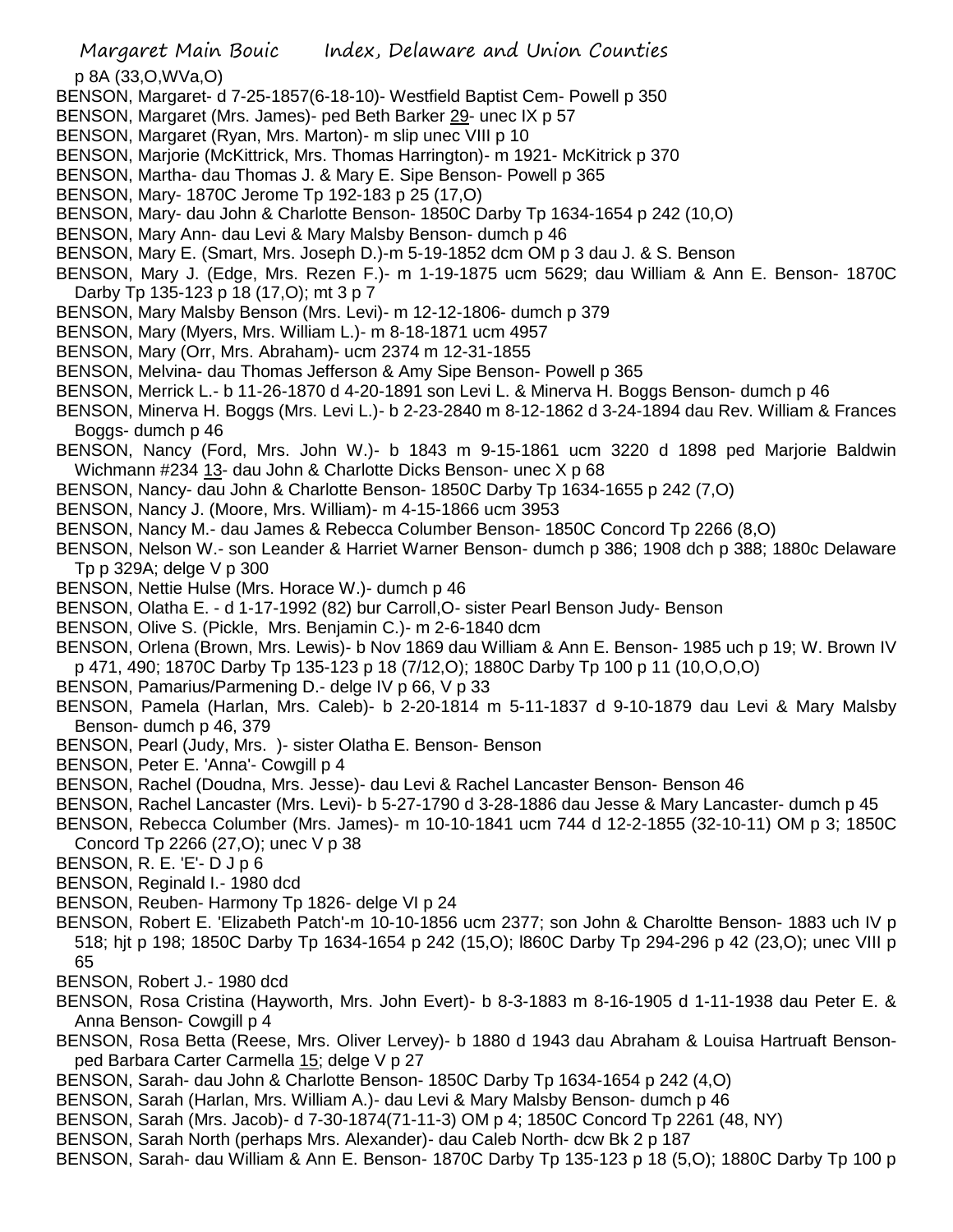11 (15,O,O,O)

- BENSON, Sarah Wise (Mrs. George)- m 12-23-1875 ucm 5808 dau Anthony & Sarah Leighley Wise- 1915 uch p 704; mt 3 p 20
- BENSON, Silas- Powell p 365
- BENSON, Susanna (Carter, Mrs. )- dcc Susan Cain Jackson 51
- BENSON, Taylor- b 1991 son David L. & Dawn R. Benson- 1991 ucd
- BENSON, Thomas Jefferson 'Mary E. Sipe' b 1-10-1842 son Didymus & Amy Foust Benson
- BENSON, Thomas L.- son Levi L. & Elizabeth Sharp Benson- dumch p 46
- BENSON, Welthy A.- d 1-29-1870 (11-9-22) Westfield Baptist Cem Powell p 350
- BENSON, William 'Ann Elizabeth Sager'- b 3-6-1825 m 8-29-1850 ucm 1565 d 5-26-1902 Mitchell Cem D J p 19, 24; 1883 uch IV p 518; uccp-j4-p350 mt 4-20-1852; 1850C Darby Tp 1634-1654 p 242 (25,O); 1870C Darby Tp 135-123 p 18 (45, Va); 1880C Darby Tp p 0242 (55, Va,Va,Va); 1900C Darby Tp 161-168 p 8A
- (75,WVa,WVa,WVa); unec II p 46, 47, VI p 10, VIII p 3, XIV p 18, 44
- BENSON, William 1880C Delaware Tp p 329C
- BENSON, William Craton 'Emmaline'- b 1834 d 1921 son James & Margaret Benson- ped Beth Barker #155 14- unec IX p 57
- BENSTELEY, Henry- 1880C Jackson Tp p 0225
- BENT, Charles A. 'Enid L.'- 1961 dcd
- BENT, Charles 'Irena Stout'- m 1-2-1878 ucm 6185; 1880C Washington Tp 149-155 p 16 (25,O,O,O)
- BENT, Elizabeth Simpson (Mrs. Middleton)- dau William & Elizabeth Burns Simpson- dumch p 304
- BENT, Enid Lorena Webster (Mrs. Charles A.)- b 7-31-1911 d 7-15-1989 (77) bur Fairview Mem.- 1961, 1969, 1971, 1980 dcd; Bent
- BENT, Hattie Anne Blue (Mrs. Meriden)- m 4-22-1962 dau Carrol Blue- Blue
- BENT, Irena Stout (Mrs. Charles)- m 1-2-1878 ucm 6185; 1880C Washington Tp 149-155 p 16 (20,O,O,O)
- BENT, Lola- b 1- 1880; 1880C Washington Tp 149-155 p 16 (6/12,O,O,O)
- BENT, Lucile- delge III p 5, 12, 37, 150, VII p 13
- BENT, Meriden 'Hattie Anne Blue'- m 4-22-1962- son Charles & Enid Bent- Blue; 1961 dcd
- BENT, Middleton 'Elizabeth Simpson'- dumch p 304
- BENT, Philip- 1840c Middletown Radnor Tp- delge IV p 5
- BENTEL,--1883 uch V p 235
- BENTELL, Frank- 1915 uch p 267
- BENTLE, M.- unclaimed letter, 1843- unec XII p 58
- BENTLEY, ---1915 uch p 499 Mrs.- delge IV p 43
- BENTLEY, Anna J. (Mrs. Danny)- 1981, 1983, 1991 ucd
- BENTLEY, Avenell (Mrs. Sam)- 1969, 1971 dcd
- BENTLEY, Bessie G. (Bliss, Mrs. Ralph L.)- b 11-20-1885 m 11-26-1903 dau Uriah I & Cora L. Burrell Bentley-Asp 2134-1
- BENTLEY, Buena L. (Mrs. Virgil)- 1971 dcd
- BENTLEY, Caroline- 1850C Concord Tp 2133 (13,O)
- BENTLEY, C. H. 'Nellie Taylor'- Genther p 130
- BENTLEY, Charles D.- b 4-5-1895 dau Fremont & Juremia O. Francisco Bentley- Asp 2136-3
- BENTLEY, Charles E.- d 8-9-1852 (6m) Oakdale Cem 1757 (20-1R) I p 53 (E-R54-17) son B. & M. Bentley
- BENTLEY, Charles 'Hannah E. Maine'- b 1-21-1823 m 12-24-1846 d 1894- Asp (1395)
- BENTLEY, Charles 'Mary Mann'- m 6-18-1874 ucm 5504
- BENTLEY, Charles Ross 'Mildred Ann Nash'- m 2-7-1923 son Joseph Price & Eugenia Martin Medlin Bentley-Nash p 272
- BENTLEY, Cora L. Burrell (Mrs. Uriah I)- m 12-27-1877- Asp (2134)
- BENTLEY, Crit- 1969, 1971 dcd
- BENTLEY, Curtis A. 'Ida B. Bentley'- b 4-25-1853 m 1-14-1877 son Charles & Hannah E. Maine Bentley- Asp 2135
- BENTLEY, Daniel A.- b 1928 d 1978 US Navy Broadway Cem lptw p 80
- BENTLEY, Danny 'Anna J.- 1981, 1983, 1991 ucd
- BENTLEY, Deana (9-1959) dau Bernace & Madis Bentley- 1959 ucd
- BENTLEY, Della M. (Mrs. Millard F.)- 1991 ucd
- BENTLEY, Donald- 1969, 1980 dcd
- BENTLEY, Donald R. Jr. 'Lori Anne Hynek'- m 12-17-19 son Donald Bentley- Bentley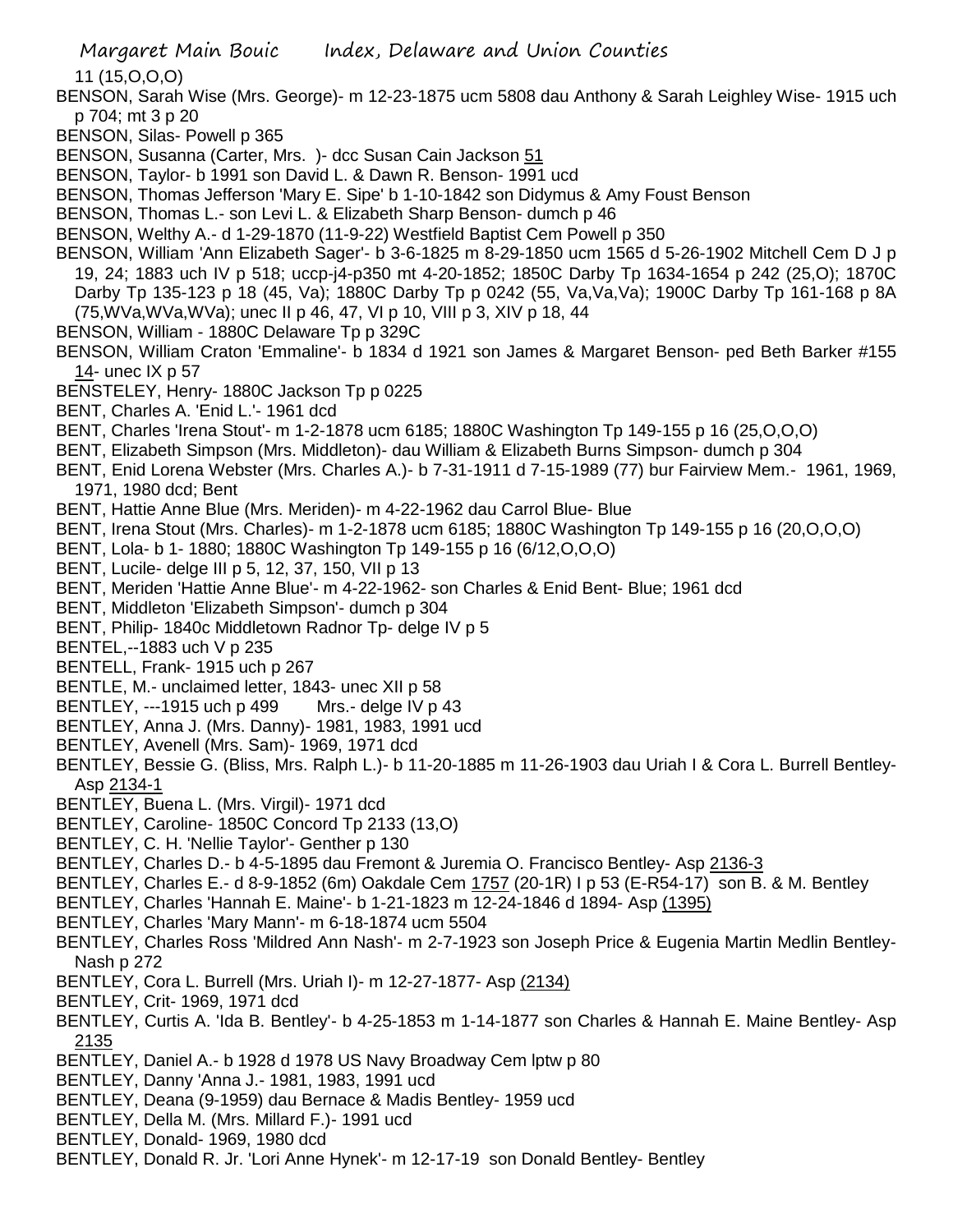- BENTLEY, Edith Trapp (Nuetzel, Mrs. Louis)(Mrs. Elmer)-b 4-29-1887 m(1) 9-17-1908 (2) 12-29-1934- d 4-6-1976 (88) Oakdale Cem- 1985 uch p 16, 139
- BENTLEY, E. E.- 1908 dch p 388
- BENTLEY, Elizabeth A. (North, Mrs. Merlin E.)- b 2-3-1869 m 2-20-1889 d 10-17-1904 dau Charles & Hannah E. Maine Bentley- Asp 2138
- BENTLEY, Elmer 'Edith Trapp'- 1985 uch p 16, 139
- BENTLEY, Ethel D.- b 11-30-1888 dau Fremont & Juremia O. Francisco Bentley- Asp 2136-3
- BENTLEY, Eugenia Martin Medlin (Mrs. Joseph Price)- Nash p 272
- BENTLEY, Eunice M. (Holcomb, Mrs. william H.)(Brant, Mrs. William G.)- b 10-2-1860 m(1) 9-27-1880 (2) 9-10-1899 dau Charles & Hannah E. Maine Bentley- Asp 1237
- BENTLEY, Fremont 'Juremia O. Francisco'- b 9-8-1856 m 10-20-1880 son Charles & Hannah E. Maine Bentley- Asp 2136
- BENTLEY, Georgia Jean (Smith, Mrs. Joe Porter)- b 12-1-1923- Nash p 272
- BENTLEY, Hannah E. Maine (Mrs. Charles)- b 5-9-1830 m 12-24-1846 d 3-29-1903 dau Thomas P. & Laura Allen Maine- Asp 1395
- BENTLEY, Ida B. (Bentley, Mrs. Curtis A.)- m 1-14-1877- Asp (2135)
- BENTLEY, Isaura (Abegg, Mrs. Eli)- Nash p 270
- BENTLEY, James- Nash p 126
- BENTLEY, John- unclaimed letter- unec XI p 29
- BENTLEY, John- son Danny & Anna J. Bentley- 1981, 1983, 1991 ucd
- BENTLEY, Johnny- b 1955 son Sam & Avenell Bentley- 1969, 1971 dcd
- BENTLEY, Joseph- 1820C Bennington Tp
- BENTLEY, Joseph Price 'Eugenia Martin Medlin'- Nash p 272
- BENTLEY, Juremia O. Francisco (Mrs. Fremont)- m 10-20-1880-Asp (2136)
- BENTLEY, Lavooy (10-1959) ch Vernace & Madis Bentley- 1959 ucd
- BENTLEY, L. Mac 'Winifred St. John'- b 1-17-1879 m 1-7-1902 son Curtis A. & Ida B. Bentley Bentley- Asp 1235-1
- BENTLEY, Lori Anne Hynek (Mrs. Donald R. Jr.)- m 12-27-19 Bentley
- BENTLEY, Lucinda R. (Nash, Mrs. Martin M.)- b 4-17-1848 m 10-17-1867 dau Charles & Hannah E. Maine Bentley- Asp 2133
- BENTLEY, Lydia Elizabeth Maine (Mrs. Francis J.)- b 1- 1843 m 11-1860 dau Stephen & Lydia York Maine-Asp 1682
- BENTLEY, Madis (Mrs. Vernace)- 1959 ucd
- BENTLEY, Maria Hull (Mrs. Robert)- m 4-6-1851 dcm
- BENTLEY, Mary Jane (MinerMrs. Henry Leland)- m 1-5-1858 dau Leland Daniel & Bridget Wheeler Maine Miner- Asp (1270)
- BENTLEY, Mary Mann (Mrs. Charles)- m 6-18-1874 ucm 5504
- BENTLEY, Mildred Ann Nash (Mrs. Charles Ross)- Nash p 272
- BENTLEY, Millard F. 'Della M.'- 1991 ucd
- BENTLEY, Mortimer 'Nancy'- 1915 uch p 217, 496; 1883 uch V p 575, 587; 1985 uch p 175; 1840C Marysville 791 (30-40); unec XI p 68, XII p 53
- BENTLEY, Myrtle L.- b 9-30-1885 dau Fremont & Juremia O. Francisco Bentley- Asp 2136-2
- BENTLEY, Nancy (Mrs. Mortimer)- 1915 uch p 217; 1883 uch V p 575; 1985 uch p 175
- BENTLEY, Naomi M.- 1920- Broadway Cem- lptw p 80
- BENTLEY, Nellie Taylor (Mrs. C. h.)- dau Thomas Irvin & Hannah Stewart Taylor- Genther p 130
- BENTLEY, Nina L.- b 10-28-1881 d 3-21-1899 dau Fremont & Juremia O. Francisco Bentley- Asp 2136-1
- BENTLEY, Omer- 1969, 1971 dcd
- BENTLEY, Patricia- b 1961- dau Virgil & Buena L. Bentley- 1969, 1971 dcd
- BENTLEY, Major Gen. Robert- dcga p 33 Del. Patron & Fr. Chron.
- BENTLEY, Robert 'Maria Hull'- m 4-6-1851 dcm
- BENTLEY, Rodney- son Danny & Anna J. Bentley- 1981, 1983, 1991 ucd
- BENTLEY, Sam 'Avenell'- 1969, 1971 dcd
- BENTLEY, Sammy- b 1960 son Sam & Avenell Bentley- 1969, 1971 dcd
- BENTLEY, Stevie (5-1959) son Vernace & Madis Bentley- 1959 ucd
- BENTLEY, Tammy- b 1962 ch Sam & Avenell Bentley- 1969, 1971 dcd
- BENTLEY, Thankful (Maybe Batchelor)- dau Rhoda Kelsey- dcw Bk 2 p 357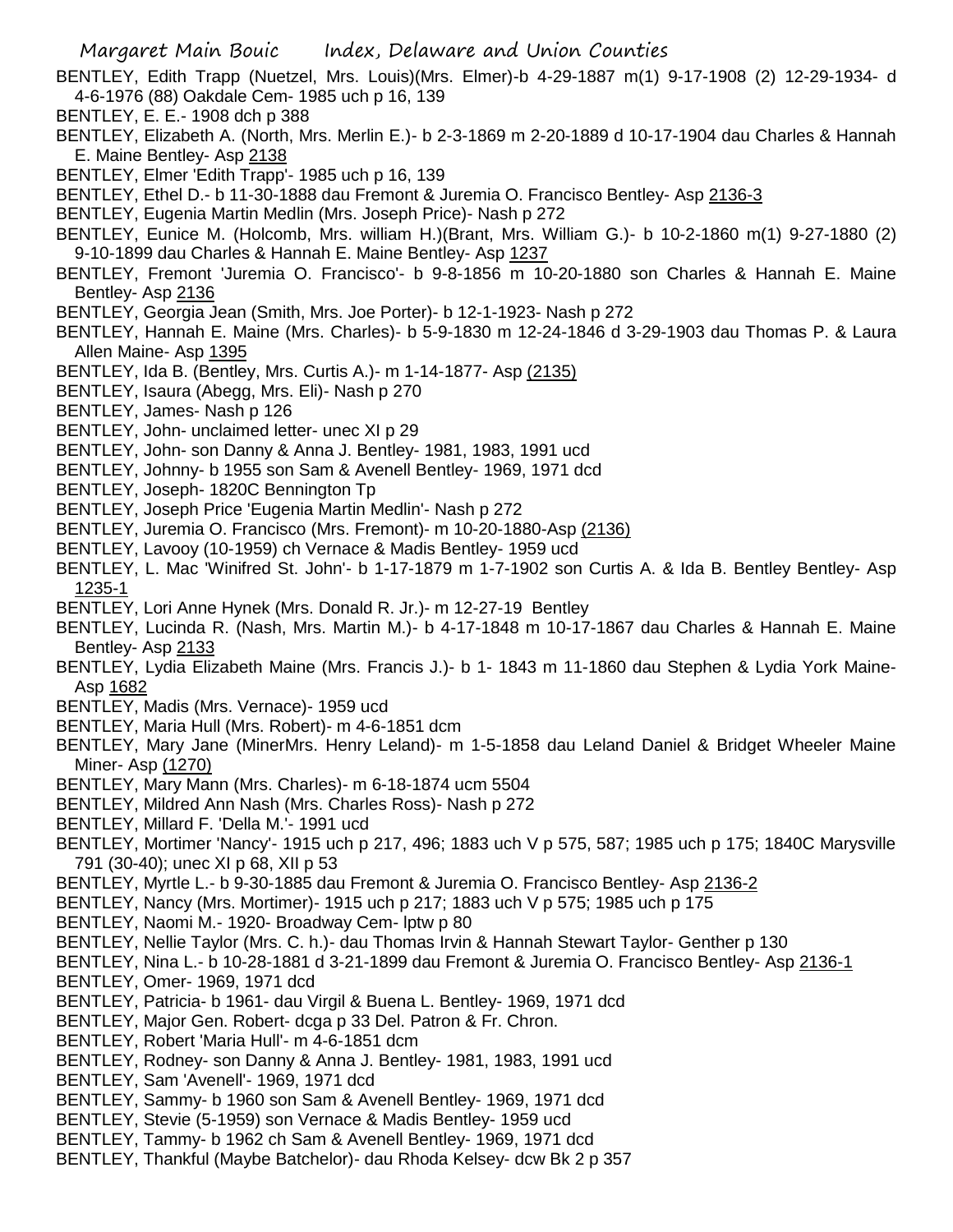- BENTLEY, Uriah I 'Cora L. Burrell'- b 3-20-1850 m 12-27-1877 son Charles & Hannah E. Maine Bentley- Asp 2134
- BENTLEY, Vernace 'Madis'- 1959 ucd
- BENTLEY, Virgil 'Buena L.' -1959 ucd; 1969, 1971, 1980 dcd
- BENTLEY, Winifred St. John (Mrs. L. Mac)- m 1-7-1902- Asp (2135-1)
- BENTLY, Candi M. (Mrs. Fair Jr.)- 1971 dcd; Cendia M.- 1969 dcd
- BENTLY, Connie- b 1969 dau Fair Jr. & Candi M. Bently- 1971 dcd
- BENTLY, Fair Jr. 'Candi M."- 1969, 1971 dcd
- BENTLY, Mary Darrah (Bradley, Mrs. Thomas)(Mrs. William)- dau Absalom & Nancy Newhouse Darrah-Newhouse p 68 1341,1131
- BENTLY, William 'Mary Darrah'- Newhouse p 68 (1341), (1131)
- BENTON, ---family of Daniel Marra #364, unec XII p 13; Barbara Wright Reed #645, delge X p 78
- BENTON, ----1880 dch p 558; delge IV p 58; dg 1-27-1908, delge VIII p 12
- BENTON BROS.- unec VIII p 39
- BENTON, Ada J. Johnson (Mrs. William Edward) -Newhouse p 22 (13111); Richey 5; Benton 3,4
- BENTON, Albert Austin- son George Washington Benton- Hugh Benton letter
- BENTON, Alfred 'Cornelia Phillips'- m 10-5-1864; 1908 dch p 388; Pabst O
- BENTON, Alice- b 8-17-1848 d 6-9-1898 Sunbury Cem Powell p 36- dau George & Julia Patrick Benton-1850C Porter Tp 3159 (7,O)
- BENTON, Alonzo- grandson Edward W. Benton- dcw Bk 4 p 43
- BENTON, Alzina Hall(Mrs. David)- b 11-19-1839 m 9-29-1859 dcm; d 4-13-1912 Powell Cem, Powell p 162
- BENTON, Amanda- d 10-18-1862 (5y4m) NM Liberty T. Cem- lptw p 21 dau Orson & Eliza Benton
- BENTON, Amos ' Eunice'- d 11-2-1853 (25-5-14) Berlin Tp House Cem Powell p 47
- BENTON, Amy (Jenkins, Mrs. Lewis)- m 12-17-1857 dcm
- BENTON, Amy- dau Merln & Rebecca Benton- 1850C Concord Tp 2250 (11,O)
- BENTON, Amy M.- dau Lewis Benton- 1880C Concord Tp 241 (l0,O)
- BENTON, Amy Roena (Wright, Mrs. Gilson)- b 2-2-1911 d 11-25-1983 dau Ernest B. & Georgia Kuhns Benton-Newhouse p 24 1311342; Benton 5
- BENTON, Angelina (Kerr, Mrs. Thomas J.)- m 9-5-1841 dcm
- BENTON, Ann (Potter, Mrs. Asahel)- b 1779 d 1856 Kilbourne Cem p 3- dau Nathaniel & Abigail Gilette Benton- Potter p 2 (528); 1908 dch p 753; 1880 dch p 814; 1880 morch p 655
- BENTON, Ann (Potter, Mrs. )- dau Edward W. Benton- dcw Bk 4 p 407(43)
- BENTON, Anna- Pabst O
- BENTON, Anna (Longwell, Mrs. Ralph)- Powell p 344
- BENTON, Anna Maine (Beckwith, Mrs. )(Mrs. )- b 4-2-1805 dau Prentice & Polly Thompson Maine- Asp270-5
- BENTON, Anna May Brooks Burnside (Mrs. Dwight)- b 11-3-1885 m 1-1-1912- dau L. K. Burnside- Newhouse p 25 (131143); Benton 4
- BENTON, Anna Rebecca (Porter, Mrs. John L.) see Rebecca Ann- dau Edward William & Matilda Phillips Benton- dumch p 73; Benton 1,2; 1850C Sc Tp 2455; 1908 dch p 528; dcw Bk 4 p 43
- BENTON, Anna Sampson (Mrs. Claude L.)- dau Thomas B. & Dora Howe Sampson- Newhouse (131135); Benton 4
- BENTON, Anson- d 11-27-1826 (7d) Cheshire Cem Powell p 53 son Samuel & Minerva Benton
- BENTON, Arthur G. 'Elisabeth'- 1850C Jerome Tp 1798-1819 p 263 (25,O); uccp p 44 (1850)
- BENTON, B.- 1980 dcd
- BENTON, Barbara Adaire (Kemp, Mrs.Terry)- b 1951 dau Bernard L. & Virginia L. Pifer Benton- Benton; 1959, 1967 ucd
- BENTON, Barbara Lee (Moreland, Mrs. John Rogers)- , 2-11-1966 dau Robert D. Benton- Benton
- BENTON, Barbara- sister Jerry L. Benton- Claibourne Cem p 107
- BENTON, Barbara Lela Saner (Mrs. William Brooks)- Newhouse (1311431)
- BENTON, Basil- b 9-1-1875 d 7-1876 (0-9-12) Oller Cem p 16; son Merlin & Mary Lugenteel Benton- dcb
- BENTON, Benjamin H. 'May Wallace'- b 7-29-1888 son Byron Thomas & Emma Crawford Benton- Newhouse 131138; dcb; Benton 4
- BENTON, Benjamin Thomas 'Mary K. Newhouse'- b 11-24-1824 m 8-13-1846 dcm d 8-25-1906- son Edward William & Matilda Phillips Benton- Newhouse p 22, 1311; Benton 2,3; Richey 4,5; 1850C Sc Tp 2451 (26,O); l880C Scioto Tp 39 p 279C (55,O); dumch p 62; 1908 dch p 388, 528, 788; 1883 uch V p 83; dcw Bk 4 p 407(43); GAR delge IV p 3; rec p 14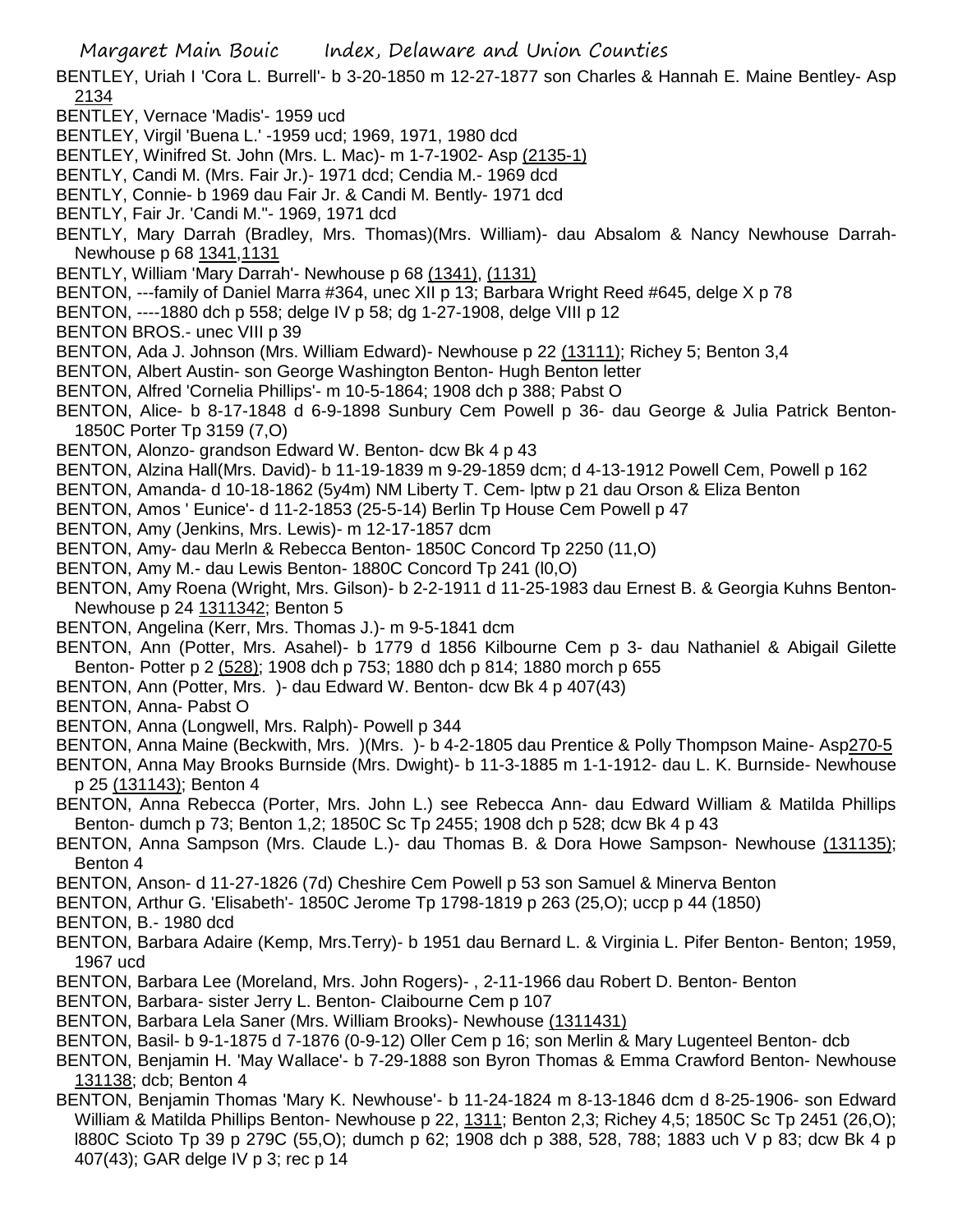BENTON, Bernard L. 'Virginia L.Pifer'- b 4-3-1924 m 4-1943 d 9-16-1989 Claibourne Cem- son Lewis E. & Laura M. Henderer Benton- b Un Co 1959, 1967, 1971 ucd; Benton

BENTON, Bernice- dau William Edward & Ada J. Johnson Benton- Newhouse 131112; Richey 5; Benton 4 BENTON, Bertha- Pabst 7 p 30

- BENTON, Bessie M.- b 5-6-1889 Concord Tp dau I.M. & Hamilton Benton- dcb
- BENTON, Bessie (Thomas, Mrs. John W.)- d 10- 1945- Benton, Thomas; Macklin p 79
- BENTON, Betsy- dau Porter & Harriett Benton- 1850C Berkshire Tp 102 (1,O)
- BENTON, Betty Jane (Baumgartner, Mrs. Luther L.)- dau Paul D. & Harriet E. Norton Benton- Benton
- BENTON, B. F.- 1915 uch p 103, 437; 1883 uch III p 314, V p 367; hadc p 26
- BENTON & BRODERICK, 1877 uca p 23
- BENTON BROTHERS 1976 dch p 263 ,
- BENTON, Brenda- Benton
- BENTON, Brooks- son Dwight Omer Benton- Benton
- BENTON, Bruce- son Norton B. & Virginia H. Benton- Benton
- BENTON, Bruce- son Robert D. Benton- Benton
- BENTON, Burton Price 'Mary Roena Bell''Carrie Bailey''Jeanette Holman'- b 10-11-1872 m 8-25-1903 son Byron Thomas & Emma Crawford Benton- Newhouse 131131 p 23; Benton 4; 1908 dch p 102, 339, 770; 1976 dch p 226; dpc p 46, 92; 1880C Marysville 236-256 p 14 (7,O,O,O)
- BENTON, Byron- b 8-29-1891 Porter Tp son Edward & ELizabeth Manter Benton- dcb
- BENTON, Byron Dwight- b 1958 son William Brooks & Barbara Lela Saner Benton- Newhouse 13114317
- BENTON, Byron- prob. son William P. & Sophronia Potter Benton- 1850C Liberty Tp Del Co 1522 (17,O)
- BENTON, Byron 'Rachel A. Butterfield'- m 10-7-1857 dcm
- BENTON, Byron Thomas 'Emma Crawford'- b 4-29-1851 m 1872 d 11-23-1895 son Benjamin Thomas & Mary Kane Newhouse Benton- Newhouse p 23 13113; Richey 5,6; Benton 3,4; Newhouse Cem p 3; 1880 dch p 486; 1880C Marysville 236-256 p 14 (28,O,O,O)
- BENTON- C- b 3-3-1872 Genoa Tp son Alfred & Carmelia Phillips Benton- dcb
- BENTON, Caleb 'Hannah Ensign'- b 3-1-1694 m 1718/1719 son Samuel & Sarah Chatterton Benton- ped Sylvester Hough- delge II p 42(10)
- BENTON, Carol Ann- b 8-8-1960 dau James F. & Lois Blake Benton- Newhouse 13113824- dau James Benton- Benton
- BENTON, Carole Ann- b 1949 d 1951 dau William Brooks & Barbara Lela Saner Benton- Newhouse 13114313
- BENTON, Carolyn Ann- b 1955 dau William Brooks & Barbara Lela Saner Benton- Newhouse 13114316
- BENTON, Carrie Bailey (Mrs. Burton Price)- Newhouse (131131)
- BENTON, Catherine Ann- b 1961 dau William Glen & Patricia Lee Scarborough Benton- Newhouse 131143111
- BENTON, Catherine E. (Maugans, Mrs. Samuel)- b 7-6-1832 m 4-2-1859 dcm d 1902 bur Greenlawn, Cols. dau Edward William & Matilda Phillips Benton- Maugans Anc p 28; 1850C Sc Tp 2452 (20,O); dcw Bk 4 p 407(43)
- BENTON, Charles- son Lyman & Mary Benton- 1850C Oxford Tp 2758 (3,O)
- BENTON, Charles B. 'Lucy C. Baldwin';-b 1-9-1863 m 12-25-1895 d 1941 Newhouse Cem p 10; son Benjamin Thomas & Mary Kane Newhouse Benton; Newhouse p 25, 13116; Benton 3; l880C Sc Tp 29 (17,O); 1880C Sc Tp 2452 (20,O); 1908 dch p 529
- BENTON, Charles son William & Sophronia Potter Benton- 1850C Liberty Tp Del Co 1522 (9,O)
- BENTON, Charley- son George Washington Benton- Hugh Benton letter
- BENTON, Clara Price (Smart, Mrs. Earl)(Mrs. W. E.)- d 2-24-1978 (94) dau Calvin & Rose Walker Price-Benton 4; Smart 3,4; Newhouse (131141); 1969 dcd
- BENTON, Claude L. 'Anna Sampson'- b 12-27-1878 son Byron Thomas & Emma Crawford Benton- Newhouse p 24 131135 ; Benton 4; 1880C Marysville 236-256 p 14 (1,O,O,O)
- BENTON, Cora A.- dau George Washington Benton- Hugh Benton letter
- BENTON, Cornelia Phillips (Mrs. Alfred)- m 10-5-1864 dcm
- BENTON, Crawford- b 10-28-1886 Scioto Tp son T. B. & Emma L. Crawford Benton- dcb
- BENTON, Cyrus H.- b 7-23-1849 d 6-21-1850 son Benjamin Thomas & Mary Kane Newhouse Benton-Newhouse p 22 13112; Benton 3; Newhouse Cem p 3
- BENTON, D.- CCC Berlin Tp 1875
- BENTON, Dr.- 1880 dch p 238

BENTON, Daisy- b 6-1885 dau Samuel & Linnie Martin Benton- 1900C Liberty Tp Un Co 194-198 p 9A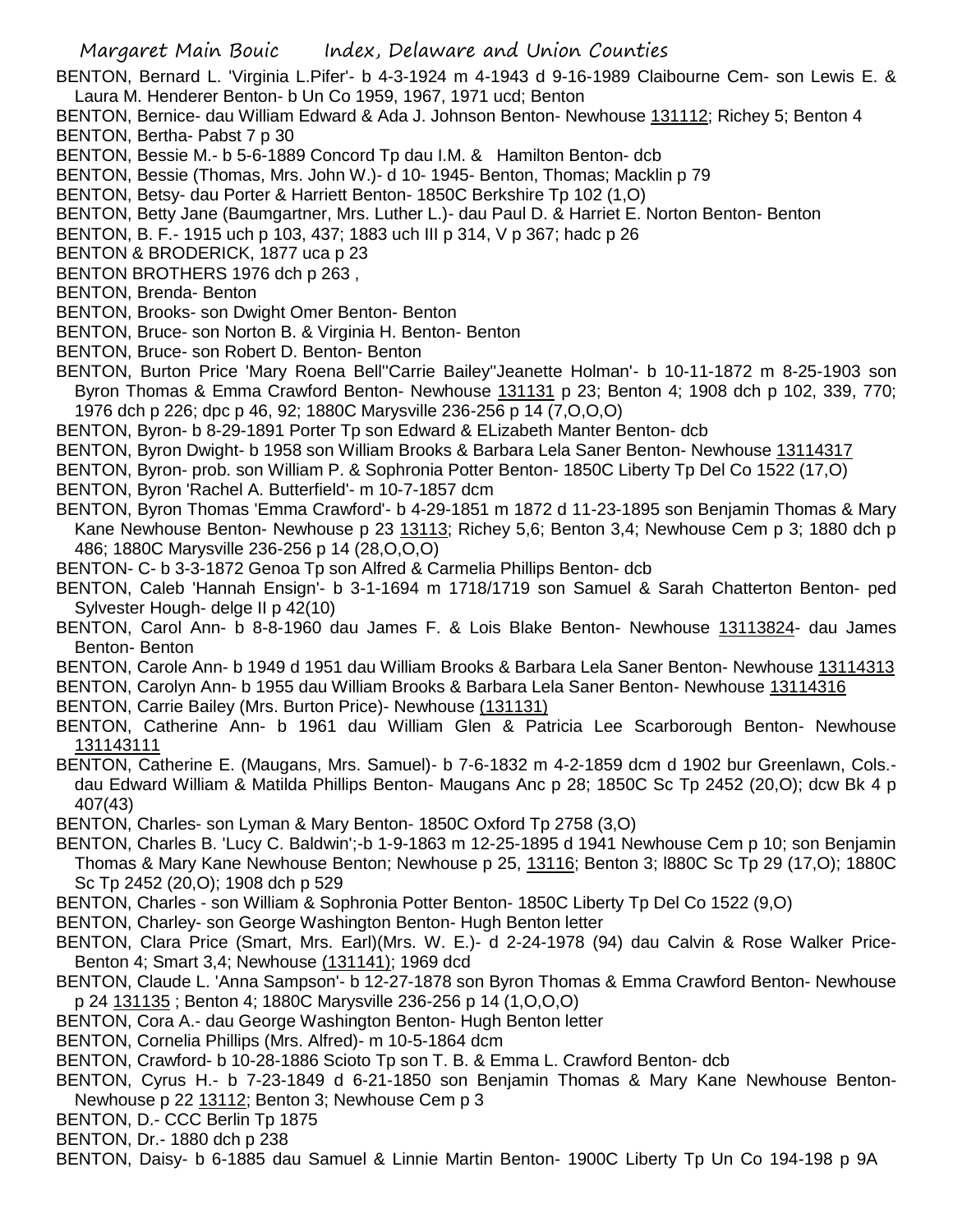(14,O,O,O)

- BENTON, Dan A.- brother Rev. Emry T. Benton- Benton
- BENTON, David- 1880C Berlin Tp p 371C
- BENTON, David 'Alzina Hall'- b 5-10-1835 m 9-29-1859 dcm d 12-21-1910 Powell Cem; Powell p 162
- BENTON, David A. b 8-13-1871 Concord Tp- son Lewis & Loretta Mason Benton- 1880C Concord Tp 241 (8,O); dcb
- BENTON, David- son William & Sophronia Potter Benton- 1850C Liberty Tp Del Co 1522 (15,O)
- BENTON, Dawn Lee (Rutan, Mrs. David B.)- m 11-10-1984 dau William C. Benton-Benton
- BENTON, Deba Viola- d 5-21-1881 (7-1-17) Oller Cem p 16 dau L. & L. Benton
- BENTON, Deborah- dau Lewis Benton- 1880C Concord Tp 241 (6,O)
- BENTON, Deborah Lewis (Mrs. Merlin)- d 8-28-1866(5) (509-12) Oller Cem p 15;Powell p 86; dau Isaac & Florilla Welch Lewis; dcq Dorance Arehart 21; Pabst 1 p 20; 1850C Concord Tp 2250 (34,O)
- BENTON, Delia Carrie (Maine, Mrs. Ebenezer Gilbert)- b 3-6-1808- Asp (350)
- BENTON, Delia E. (Gardner, Mrs. Jonathan)-m 6-27-1838 dcm; 1880 dch p 662; 1908 dch p 583
- BENTON, Della Thurston (Mrs. )- sister J. L. Thurston- delge IX p 28
- BENTON, Dena Viola- d 5-21-1881(7y) Oller Cem Powell p 86-dau L. & L.
- BENTON, Diane-b 1951- dau Richard L. & Dorothy Benton-1961, 1969, 1971 dcd
- BENTON, Diane Dee Baldwin (Mrs. Robert Brooks)- Newhouse (13114312)
- BENTON, Dolly- b 9-9-1904 Concord Tp d 1904 dau I. M. & Erenstine M. Hamilton Benton- Oller Cem p 20
- BENTON, Donna Marie- b 1965 dau Robert Brooks & Diane Dee Baldwin Benton- Newhouse 131143121
- BENTON, Doris Bury (Mrs. William Brooks)- div Newhouse (1311431)
- BENTON, Dorothy Mae Goslin (Mrs. Richard)- b 8-13-1926 m 11-9-1947 dau Charles Russell & Stella Mae Peddycoart Goslin- ped Karen Benton Dodson3- delge III p 49; 1961, 1969, 1971 dcd
- BENTON, Duane- 1980 dcd
- BENTON, Dwight H. 'Lucille'- d 4-27-1968 (68) Oak Grove Cem Benton; 1961 dcd
- BENTON, Dwight Omar 'Anna Mae Brooks Burnside'- b 8-9-1885 m 1-1-1912 d 11-2-1963 son J. R. & Eva Broderick Benton; Newhouse p 25 131143; Benton 4; opc 481; 1908 dch p 529
- BENTON, Dwight S.- b 1-9-1900 Concord Tp son I. M. & Ernestine Hamilton Benton- dcb
- BENTON, E. B.- Powell p 147
- BENTON, ----b 3-14-1896 Porter Tp son Ed. & ELisabeth Mantor Benton- dcb
- BENTON, Gertrude Edith- b 3-2-1881 d 3-26-1884 dau Byron Thomas & Emma Crawford Benton- Newhouse p 24 131136; Benton 4; Newhouse Cem
- BENTON, Edward M.- Pabst 2 p 34
- BENTON, Edward- brother Thomas H. & Edward William Benton- Benton 1; 1908 dch p 528
- BENTON, Edward William 'H. Duvall''Matilda Phillips'- b 4-2-1772 d 7-30-1868 (86-3-26) son Edward Benton-Benton 1,2; Newhouse Cem p 3; l850C Scioto Tp 2452; 1908 dch p 528; 1840C Sc Tp ; Maugans Anc p 28; hadc p 50; Powell p 259; dcw Bk 4 p 407(43), will; rec p 14
- BENTON, Edwin- 1850C Berkshire Tp 86 (20, Mass)
- BENTON, E. F.- Pabst O
- BENTON, Effie Elizabeth (Arehart, Mrs. Truman Elmer)- dau Lewis & Elizabeth Butts Benton- dcq Dorence Arehart 5; 1880C Concord Tp 241 (13)
- BENTON, Electa B.- 1880C Kingston Tp p 431C
- BENTON,- Eli P. 'Polly A. Thomas;- m 3-30-1840 dcm son Edward William & Matilda Phillips Benton- Benton 2; 1908 dch p 528; 1840C Sc Tp(20-30); dcw Bk 4 p 43(407)
- BENTON, Elisabeth (Mrs. Arthur G.)- 1850C Jerome Tp 1798-1819 (22,O)
- BENTON, Eliza(Eloiza) (Mrs. Orson)- d 5-9-1887 (65-1-7) NM Cem Liberty Tp lptw p 21; 1850C Concord Tp 2135 (27, Pa); 1870C Liberty Un Co 168 p 20 (48,O); 1880C Liberty Tp Un Co 142-146 p 15 (58, Pa, Pa, Pa)
- BENTON, Eliza A. Ketcham (Mrs. Francis A.)- m 11-9-1842 dcm
- BENTON, Elizabeth 1840C Berkshire Tp p 178 (40-50)
- BENTON, Elizabeth Butts (Mrs. Lewis)- b 9-9-1831 m 4-1-1855 dcm; d 11-19-1866 Oller Cem p 16; dcq Dorance Arehart 11; Powell p 86
- BENTON, Elizabeth (Longshore, Mrs. David)- m 6-20-1842 dcm
- BENTON, Elizabeth (Simmons, Mrs. John)- m 3-18-1861 dcm
- BENTON, Elmina Rose (Mrs. Riley J.)- m 3-16-1862 dcm
- BENTON, Elvira- d 9-20-1854 (6-5-20) Oller Cem p 15; Powell p 87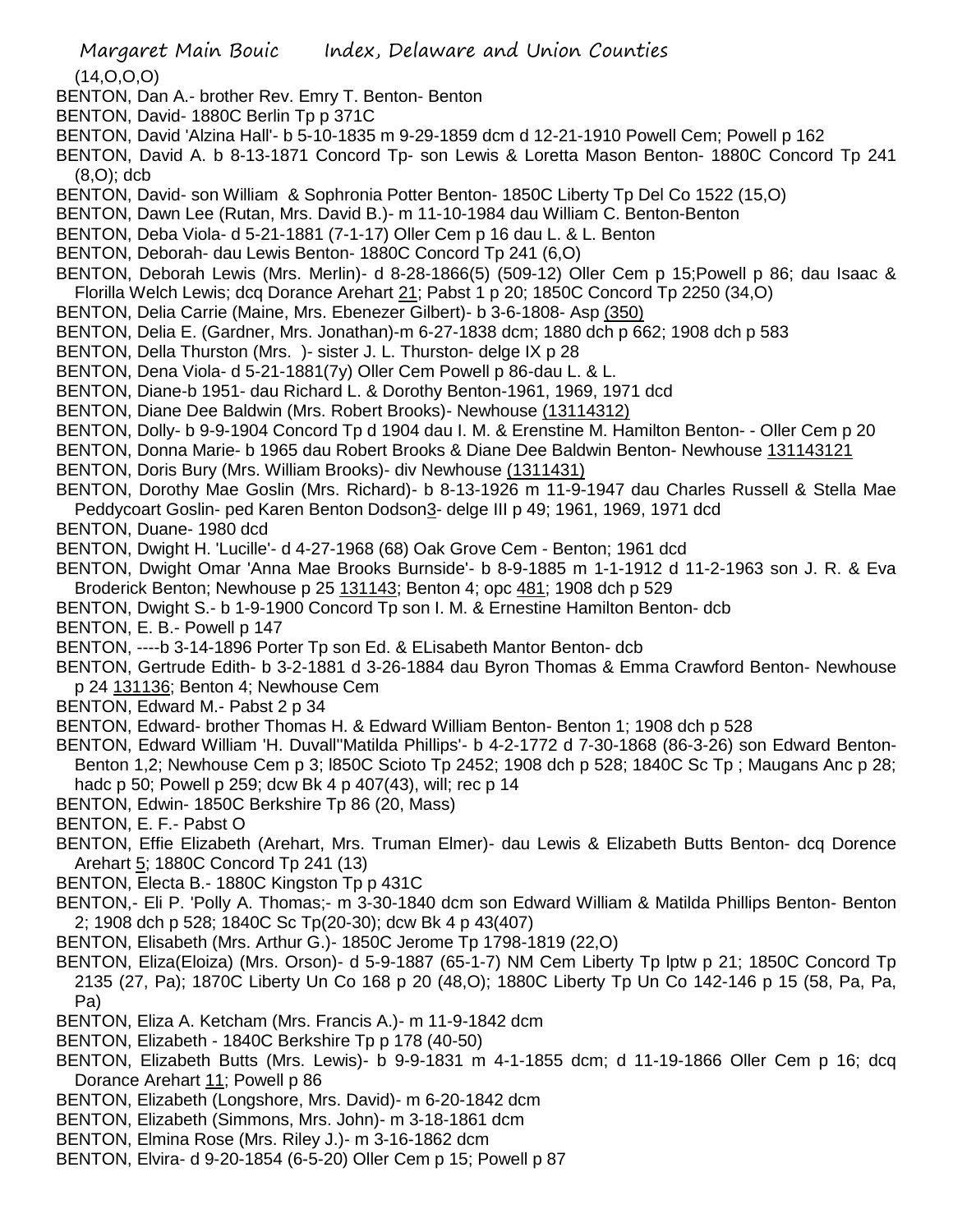Margaret Main Bouic Index, Delaware and Union Counties

BENTON, Rev. Emery T. 'Ida Maude Manville'- 1896 m consent d Feb 1946 (69)- Benton; unec IV p 53 BENTON, Emma (Atherton, Mrs. Allen J.)-m 7-23-1843 dcm

- BENTON, Emma Crawford (Mrs. Byron Thomas)- b 1854 d 1910 Newhouse Cem; Pabst O; Newhouse p 23, (13113); Richey 5,6; 1908 dch p 339; Benton 3,4; 1880C Marysville 236-256 p 14 (25,O,O,O)
- BENTON, Emma- dau William P. & Sophronia Potter Benton- d 3-12-1868 (14) Kilbourne Cem p 3; Powell p 70
- BENTON, Emry Leo- son Emry B. & Ila Maude Benton- Benton
- BENTON, Erasmus- son Edward William & Matilda Phillips Benton- Benton 2; 1850C Sc Tp 2440-2452 (12,O); 1908 dch p 528; dcw Bk 4 p 407(4)
- BENTON, Erastus- 1908 dch p 388
- BENTON, Ernest B. 'Georgia Kuhns'- b 11-25-1883 m 10-3-1908 dau Byron Thomas & Emma Crawford Benton- Newhouse p 24 131134; Benton 4,5
- BENTON, Ernestine- b 1-16-1892 Concord Tp dau I. M. & Ernestine Hamilton Benton dcb
- BENTON, Eugene M. D. 'Joanna Adelpha Thurston'- Thurston p 2
- BENTON, Eunice (Mrs. Amos)- d 8-19-1840 (50y) Berlin Tp House Cem- Powell p 47
- BENTON, Eva L. Broderick (Mrs. Jay R.)- b 5-19-1860 m 4-15-1880 ucm 6707 d 1-21-1939 Newhouse Cem p 3; dau Isaac & Sarah P. Hoff Broderick- Benton 3,4; opc 454; Newhouse p 24 (13114); 1880C Sc Tp 39 (22,O)
- BENTON, Everet- son William P. & Sophronia Potter Benton- 1850C Liberty Tp Del. Co 1522 (11,O)
- BENTON, Fred Guy 'Ora E. Hodgen'- b 1-1873 d 1919 son William & Ida M. Benton- ped Karen Benton Dodson 8; delge III p 49; Powell p 205
- BENTON, Flora- dau Orson & Eliza Benton- NM Cem Liberty Tp lptw p 21
- BENTON, Florence James (Mrs. W. E.)- dau Lemuel & Sarah Fogle James- Newhouse (131141), p 25; Fariview Cem p 15; Sbc p 32; 1908 dch p 529, 744; Benton 4
- BENTON, Florence Marie- b 11-2-1895 Delaware Town dau Daniel & Emma Barber Benton dcb
- BENTON, Florence Eleanor Hard (Mrs. Lynn Lewiss)- b 9-13-1965 dau Elonzo Herman & Eleanor Grace Cooper Hard- ped Karen Benton Dodson 5; delge III p 49; 1961, 1969, 1971, dcd
- BENTON, Forest M. 'Imogene Alcott'- b 12-27-1893 d 6-3-1971 son Sam & Linnie Martin Benton- Benton; 1900C Paris Tp 101-104 p 7A (6,O,O,O) grandson Jerry & Harriott Argo, also 1900C Liberty Tp Un C9 194- 198 p 9A (5,O,O,O)
- BENTON, Francis A. 'Elizabeth A. Ketchum'- m 11-9-1842 dcm; l840C Berlin Tp p 205 (or Frances) (1F 40-50) or M (20-30)
- BENTON, Fred Guy 'Ora E. Hodgden'- b 1-24-1873 d 1919 son William & Ida M. Williams Benton- ped Karen Benton Dodson 8- delge III p 49; dg 1-7-1908, delge VIII p 12; dcb
- BENTON, George H.- d 1-21-1876 (61-8-12) Sunbury Cem- Powell p 36
- BENTON, George Herbey- b 5-19-1898 Kingston Tp son Fred Benton- dcb
- BENTON, George 'Julia Patrick'- m 11-24-1840 dcm; 1850C Porter Tp 3159 (36, Mass)l delge IV 3i
- BENTON, George Washington- son George Washington Benton- Hugh Benton letter
- BENTON, George Washington- b 1-15-1843 Sandusky Co. O.- Hugh Benton letter
- BENTON, Georgie- b 3-22-1892 dau Elmer & Emma Swearing Benton- dcb
- BENTON, Georgia Kuhns (Mrs. Ernest B.)-b 11-29-1885- dau John W. & Amy Hughes Kuhns- Benton 4,5; Newhouse p 24 (131134)
- BENTON, Gertrude (Mrs. Dwight Omar)- Benton
- BENTON, Gilbert- 1850C Delaware Town 1003 (21, NY)
- BENTON, Gladys James (Mrs. Robert Guy)- Benton
- BENTON, H.- hjt p 49
- BENTON, Hannah Ensign (Mrs. Caleb)- dau Thomas & Hannah Shepard Ensign- ped Sylvester Hough 21 delge II p 42
- BENTON, Harriett (Mrs. Porter)- 1850C Berkhsire Tp 102 (25,O)
- BENTON, Harriett E.- d 11-29-1840 (15y 5m) dau Amos & Eunice Benton- Berlin Tp House Cem Powell p 47
- BENTON, Harriett E (Mrs. Paul B.)- d 12-4-1976 (86) bur Sunset Cem, Cols.
- BENTON, Harry- 1880C Delaware Town p 512C
- BENTON, Hazel (Banks, Mrs. W. A.)- b 3-2-1894 dau Byron Thomas & Emma Crawford Benton- Benton 4; Newhouse p 24 13113(11)
- BENTON, H. Duvall (Mrs. Edward William)- 1908 dch p 528
- BENTON, Henry 1908 dch p 409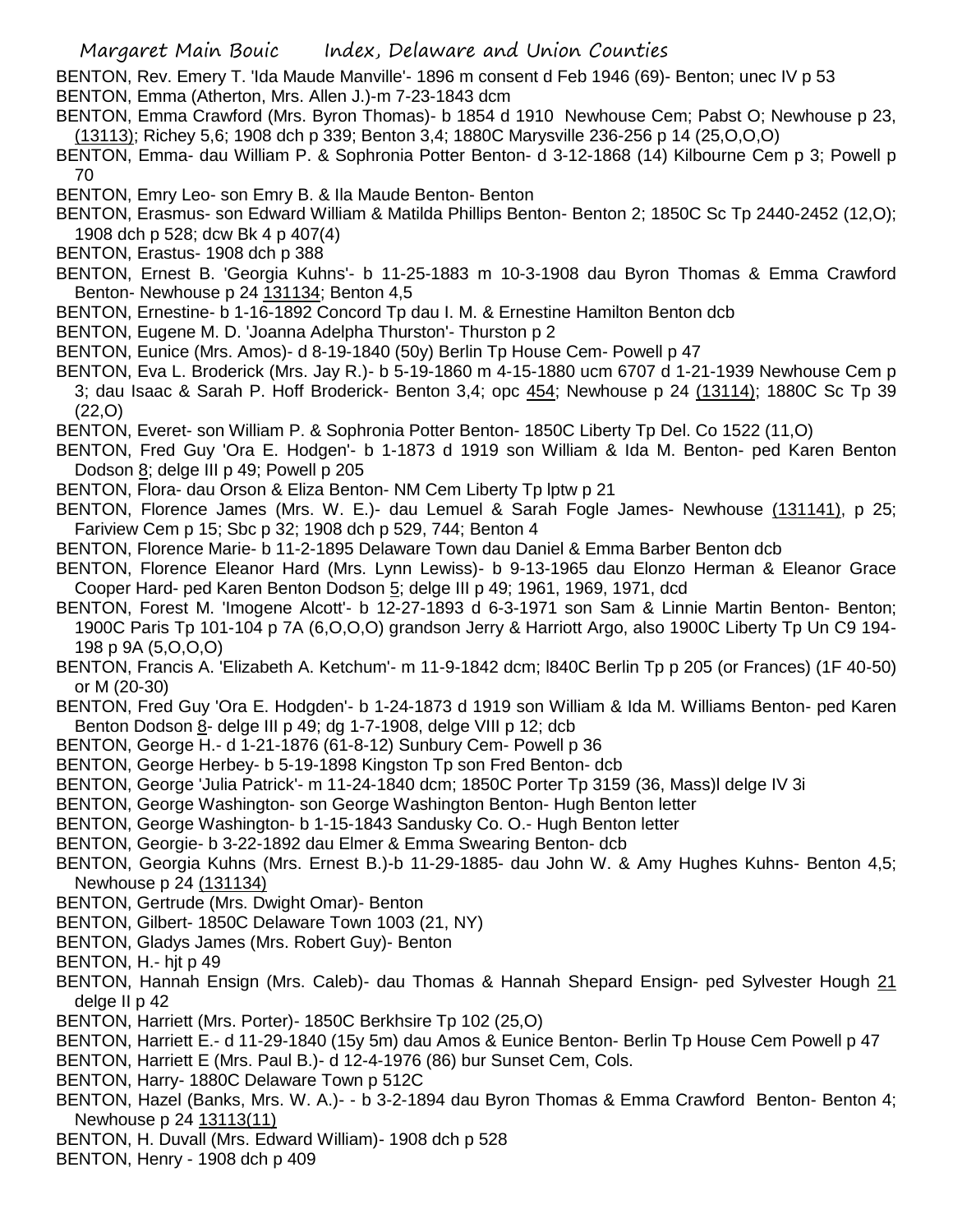- Margaret Main Bouic Index, Delaware and Union Counties BENTON, Henry M.- d 8-15-1873 (1863) (17-1-12);son Merlin & Deborah Benton- 1850C Concord Tp 2250 (4,O); Oller Cem p 16, Powell p 86 BENTON, Hiram- d 1-11-1857 (8-0-11) son E. P. & M. A. Benton BENTON, Hiram- d 1-6-1878 (62-9-12) Oller Cem p 16; Powell p 86; 1877 ucd p 83; 1835 men 15 #100 p 21 Burlin Tp BENTON, Hiram- d 10-29-1862 (10-1-6) NM Cem Liberty Tp lptw p 21 son Orson & Eliza Benton BENTON, Hiram- son Minerva Benton- dcw Bk 4 p 14 BENTON, Hiram 'Phebe'-lptw p 26 BENTON, Hobson- son George Washington Benton- Hugh Benton letter BENTON, Homer 'Sid'- b 8-24-1890 son Byron Thomas & Emma Crawford Benton- Benton 4; Newhouse p 24 131139 BENTON, Hugh- son Albert Austin Benton- He corresponded 1960-1964 BENTON, Ida- dau Arthur G. & Elisabeth Benton- 1850C Jerome Tp 1798-1819 p 263 (5/12,O) BENTON, Ida Bell- dau George Washington Benton- Hugh Benton letter BENTON, Ida Lucile- b 5-27-1904 Kingston Tp dau Fred & Bertha Keys Benton- dcb BENTON, Ila Maude (Mrs. Emry T.)- b 1877 Oller Cem p 25; m consent 1896 unec IV p 53 BENTON, Ida M. (Mrs. William)- b 12-1848 ped Karen Benton Dodson 16; delge III p 49 BENTON, Imogene Alcott (Mrs. Forest M.)- Benton BENTON, ---b 11-29-1890 Concord Tp dau I. M. & Ernestine hamilton Benton- dcb BENTON, Irma- b 1892 d 1920 Oller Cem p 20 BENTON, Isabel (Mrs. Nathaniel)- d 7-30-1843 (45) Powell Cem Powell p 167; dcw Bk 2 p 212 BENTON, Isabella Pickett (Mrs. Merlin)- m 7-21-1867 ucm 4212- dcw Bk 4 p 424(45) probate 11-21-1868 BENTON, --inf son J. R. & E. S d 2-2-1863 Oller Cem Powell p 86 BENTON, James F.'Lois Blake'- son Benjamin H.& Mae Wallace Benton- Benton; Newhouse 1311382 BENTON, James- son Robert Guy & Gladys James Benton- Benton BENTON, James William- son George Washington Benton- Hugh Benton letter BENTON, Janet (Moses, Mrs. Joseph)- dau Benjamin H. & Mae Wallace Benton- Newhouse 1311381 BENTON, Janice Lee (Gordon, Mrs. James)- b 12-17-1950 dau James F.& Lois Blake Benton- Benton; Newhouse 13113821 BENTON, Janice- dau Thomas H. Benton- Newhouse 1311111 BENTON, Jay P.- b 9-6-890 Kingston Tp son Fred & Ora Hodgden Benton- dcb BENTON, Jay R. 'Eva L. Brodrick'- b 11-5-1855 m 4-15-1880 ucm 6707 d 1916 Newhouse Cem p 3 son Benjamin T. & Mary Kane Newhouse Benton- Benton 3,4; opc 591; 1908 dch p 149, 528, 529; Newhouse p 24 13114;dumch p 92, 472; BENTON, Jeanette Homan (Mrs. Burton Price)- Newhouse (131131) BENTON, Jeffrey L.- b 6-8-1946 Kenton d 4-25-1986 bur Claibourne; gr reg - son Bernard L. & Virginia L. Pifer Benton- 1959 ucd; Benton BENTON, Jeffrey Thomas 'Laura Jean Sullivan'- b 3-18-1953 m 10-25-1980- son James F. & Lois Blake Benton- Benton; Newhouse 13113822 BENTON, Jeffrey 'Teresa Troyer'- m 6-17-1984 son William C. Benton- Benton; Troyer BENTON, Jennie (Aldrich, Mrs. Ralph)- sister Rev. Emry T. Benton- Asldrich 1,2; Oller Cem p 26 BENTON, Jennie M.- b 8-26-1880 Concord Tp dau Lewis & Loretta Mason Benton- dcb BENTON, Jennifer (Cookson, Mrs. Michael)- b 1962 dau Bernard L. & Virginia Benton- Benton 1967, 1971 ucd BENTON, Jennifer L.- sister Jerry L. Benton- Claibourne Cem p 107 BENTON, Jerry L.- b 6-8-1946 d 4-25-1986 Navy Vietnam- Claibourne Cem p 107 BENTON, Jessie E.- b 5-1898 dau Judson & Maggie Ziegler Benton- 1900C Magnetic Springs 306-309  $(2,0,0,0)$ BENTON, J. Miner- b 1865 d 1940 BENTON, Joan (Reese, Mrs. Richard B.)(Sullivan, Mrs. )- b 1923 Claibourne Cem p 91- dau L. E. & Laura M. Hinderer Benton- Benton; 1985 uch p 136
	- BENTON, Joanna Adelpha Thurston (Mrs. Eugene)- dau Joseph & Charlotte Loofbourrow Thurston- Thurston p 2
	- BENTON, Joel'Margaret'- 1840C Sanduscky Co. O- Hugh Benton letter
	- BENTON, John- brother George Washington Benton- Hugh Benton letter
	- BENTON, John- son Judson Benton- Benton
	- BENTON, John W.- d 8-2-1877 Oller Cem p 16; son Merlin & Mary Benton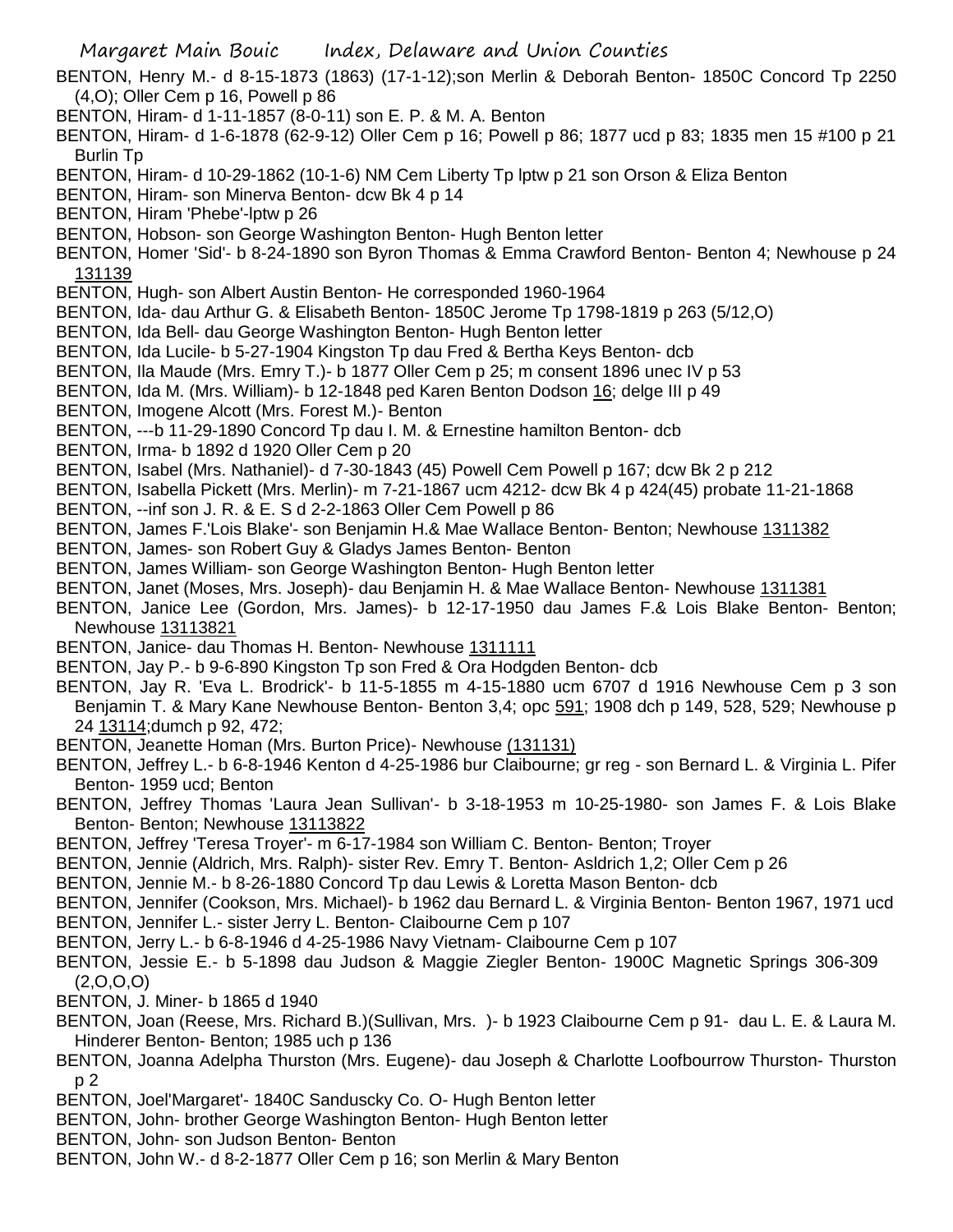- BENTON, John Zigler b 5-3-1904 Union Co son J. Minor & Maggie M. Zeigler Benton- dcb
- BENTON, Joy (Mrs. William C.)- 1991 ucd
- BENTON, Joyce (Rubeck, Mrs. Robert)- b 1955 dau Bernard L. & Virginia L. Pifer Benton- 1959, 1967, 1971 ucd
- BENTON, Joyce (Arnold, Mrs. )- dau Robert Guy & Gladys James Benton- Benton
- BEMTON, Joyce E.- sister Jerry L. Benton- 1860C Claibourne Cem p 107
- BENTON, Judson 'Maggie Ziegler'- b 1-1865 son Lewis Benton- 1880C Concord Tp 241 (15); Benton; 1900C Magnetic Springs 306-309 p 13A (35,O,O,O) m 9y
- BENTON, Judson R.- d 11-28-1872 (30-10-25) Oller Cem p 16 son Merlin & Deborah Benton; 1850C Concord Tp 2250 (9,O); Powell p 86; dcw Bk 4 p 118(14)
- BENTON, ---b 3-5-1882 Concord Tp son J. R. & Athey Bean Benton- dcb
- BENTON---- b 1-6-1883 Scioto Tp son J. R. & Eva L. Broderick Benton- dcb
- BENTON, Julia- 1880C Berkshire Tp p 423A
- BENTON, Julia A.- dg 1-7-1908, delge VIII p 12
- BENTON, Julia A.- d 6-17-1872 (29) Kilborune Cem p 3; Powell p 70 dau William P. & Sophronia Potter Benton- 1850C Liberty Tp Del Co 1522 (6,O)
- BENTON, Julia Patrick (Mrs. George)- b 8-24-1819 m 11-24-1840 d 8-22-1904 Sunbury Cem Powell p 36; 1850C Porter Tp 3159 (31,O); dcw Bk 4 p 83(10)
- BENTON, Karen Mae (Dodson, Mrs. Larry Allen)- b 1958 m 9-30-1978- dau Richard L. & Dorothy Mae Goslin Benton- 1961, 1971 dcd; ped Karen Benton Dodson 1; delge III p 49
- BENTON, Karen Lynn- b 1952 dau William Brooks & Barbara Lee Saner Benton- Newhouse 13114314
- BENTON, Katherine (See Catherine)(Maugans, Mrs. Samuel)- dau Edward William & Matilda Phillips Benton-Benton 2; Maugans 4; 1850C Sc Tp 2455; 1908 dch p 528
- BENTON, Ladon Neil- b 7-17-1867 Scioto Tp son Eranus & Caroline Benton- dcb
- BENTON, Laura (Crandell, Mrs. Theodore)- m 3-19-1863 Crandell Bible; unec VI p 40
- BENTON, Laura Jean Sullivan (Mrs. Jeffrey thomas)- dau Walter T. Sullivan- Benton; Newhouse
- BENTON, Laura M. Hinderer (Mrs. L. E.)- b 1-28-1893 d 4-8-1982 Claibourne Cem p 90- dau William & Anna M. Scheiderer Hinderer- 1975, 1979, 1981 ucd
- BENTON, Lawrence 'Pauline Lydia'- Benton
- BENTON, L. D.- 1880 dch p 540; 1908 dch p 477
- BENTON, Lewis E. (Brownie)'Laura M.'- b 5-17-1893 m 1922 d 2-4-1968 (74) bur. Claibourne p 90- Benton
- BENTON, Lena- b 1847 Un Co d 10-14-1867 (22y 2m) Oakdale Cem I p 24 (E-R20-4)
- BENTON, Leona- Pabst O
- BENTON, Leroy A.- 1880C Liberty Tp Del. Co p 307C
- BENTON, Lewis- son Merlin & Deborah Lewis Benton- 1850C Concord Tp 2250 (13,O)
- BENTON, Lewis 'Elizabeth Butts'- m 4-1-1855 dcm;Oller Cem p 16 dcq Dorance Arehart 10
- BENTON, Lewis E.- b 5-17-1893 d 2-7-1968 bur Claibourne; son Judson & Maggie Ziegler Benton- 1900C Magnetic Springs 306-309 p 13A (7,O,O,O); Army gr reg
- BENTON, Lewis E.- b 1-15-1837 d 12-21-1891 son Lewis Benton- 1850C Concord Tp 241 (12); 1880 dch p 412; delge VII p 38
- BENTON, ---b 4-1-1876 Concord Tp son Lewis & Loretta Mason Benton- dcb
- BENTON, Linnie Martin (Mrs. Sam)- b 1872 d 1894 Oakdale Cem p 24 (E-R20-4)
- BENTON, Loretta- b 5-29-1845 d 3-4-1928 Oller Cem p 16
- BENTON, Lorna (Mrs. Lewis)- 1880C Concord Tp 241 (33)
- BENTON, Lori M.- 1971, 1973 ucd
- BENTON, Louis H.'Lorena or Loretta'- 1880C Concord Tp 241 p 272A (43)
- BENTON, Lucia Margelia- dau George Washington Benton- Benton
- BENTON, Lucille (Mrs. Dwight H.)- Benton- 1961, 1969 dcd
- BENTON, Lucy Baldwin (Mrs. Charles)- Newhouse p 26 (13116); Benton 3
- BENTON, Lyman 'Mary'- 1850C Oxford Tp 2758 (30,O)
- BENTON, Lynndon- dau Hugh Benton- Hugh Benton letter
- BENTON, Lynn Lewis 'Florence Eleanor Hard'- b 6-3-1894 m 11-10-1923 d 3-19-1977 son Fred Guy & Ora E. Hodgden Benton- ped Karen Benton Dodson4; delge III p 49; 1961, 1969, 1971 dcd
- BENTON, Mabel- dg 1-3-1902 delge VII p 23
- BENTON, Mae Wallace (Mrs. Benjamin H.) -d age 92 sister James T. Wallace- Newhouse (131138); Benton; **Wallace**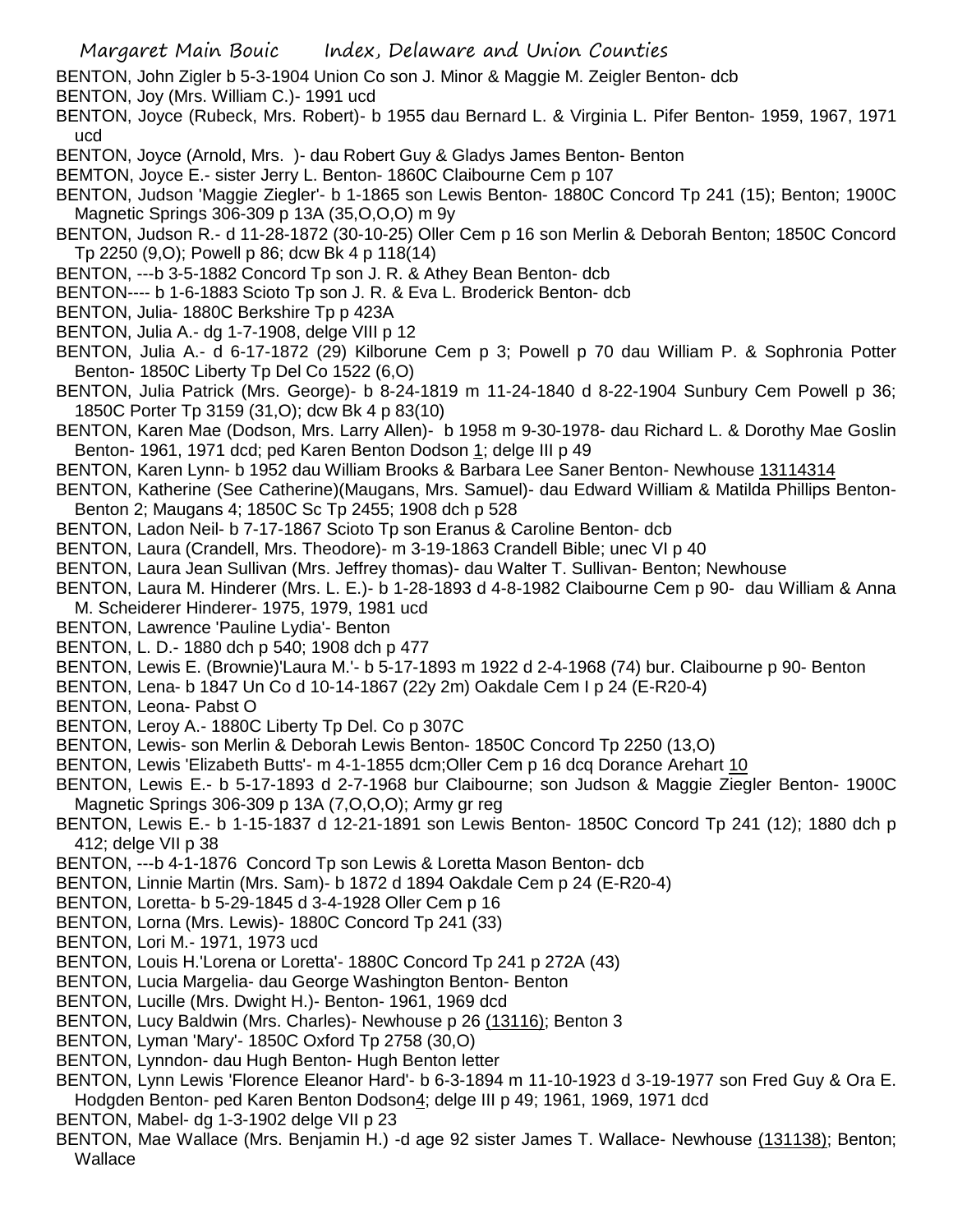- BENTON, Mae- d 11-7-1967 (80) bur. Oller Cem- sister Dwight Benton- Benton
- BENTON, Maggie M.- b 11-1870 d 1904 Oller Cem p 16
- BENTON, Maggie Ziegler (Mrs. Judson)- 1900C Magnetic Springs 306-309 p 13A (29,O,O,O) m 9 y, 3 ch

BENTON, ---babe b 8-1899 dau Judson & Maggie Ziegler Benton- 1900C Magnetic Springs 306-309 p 13A (9/12,O,O,O)

- BENTON, Mand?- dau Orson & Eloiza Benton- 1870C Liberty Tp Un Co 168 p 21 (5,O)
- BENTON, Margaret (Mrs. Joel)- Hugh Benton letter
- BENTON, Margaret (Ryant, Mrs. Morton)- m 1-16-1853 ucm 1907
- BENTON, Marietta- 1880C Liberty Tp Un Co 139-143 p 15 (25,O,O,Pa) p 0041 sister Roxey Benton
- BENTON, Marjorie (Beerbower, Mrs. Robert E.)- dau Paul D. & Harriet E. Norton Benton- Benton
- BENTON, Marion or Marvin B.- son Emry & Ila Maud Benton- Benton
- BENTON, Martin- Pabst 1 p 20; 1835 men 15 #99 p 21 Burlin Tp; delge X p 32
- BENTON, Mary Ann- Pabst O
- BENTON, Mary Bell- Oak Grove Cem Powell p 428
- BENTON, Mary E.(Mrs. )- 1880C Concord Tp 150 p 268A (39, )
- BENTON, Mary F. (Mrs. Merlin)- d 5-20-1882 (41) Oller Cem p 16 Powell p 86; 1880C Concord Tp 150
- BENTON, Mary Jane (Dodds, Mrs. David L.)- m 4-15-1858 dcm- dau Edward & Matilda Phillips Benton- 1850C Sc Tp 2440- 2452 (14,O); dcw Bk 4 p 407(43)
- BENTON, Mary J.- b 1860 d 1-25-1922 Oakdale Cem I p 24 (E-R20-4)
- BENTON, Mary Kane Newhouse (Mrs. Benjamin Thomas)- b 1-12-1825 m 8-13-1846 dcm d 1-9-1901-Newhouse Cem p 3 dau William & Anna Richey Newhouse- dumch p 62; Benton 2,3; Newhouse p 221311; Richey 4,5; 1908 dch p 528, 788; 1850C Sc Tp 2451; 1880C Sc Tp 39 (55,O); delge VI p 51
- BENTON, Mary Kane (Poling, Mrs. Lorenzo Dow)- b 9-9-1887 m 9-13-1904 dau Jay R. & Eva Broderick Benton- Benton 4,5; Newhouse p 25 131144; 1908 dch p 529
- BENTON, Mary Lenora (Adison, Mrs. )- b 9-7-1912 dau Ernest B. & Georgia Kuhns Benton- Newhouse p 24 1311343; Benton 5
- BENTON, Mary (Mrs. Lyman)- 1850C Oxford Tp 2758 (28,O)
- BENTON, Mary (Moultrap, Mrs. Sherman)- m 3-23-1846 dcm
- BENTON, Mary- dau Orson & Eloiza Benton- 1870C Liberty Tp Un Co 168 p 20 (15,O)
- BENTON, Mary (Pennington, Mrs. )- dau Minerva Benton- dcw Bk 4 p 14
- BENTON, Mary Roena Bell (Mrs. Burton Price)- m 8-25-1903 d 2-23-1913 Oak Grove Cem Benton 4; Newhouse p 23 (131131)
- BENTON, Mary (Mrs. Samuel)- 1900C Liberty Tp Un Co 194-198 p 9A (30,O,Ger,O)
- BENTON, Mary S. (Hill, Mrs. Elias R.)- delge X p 75
- BENTON, Mary- dau William P. & Sophronia Potter Benton- 1850C Liberty Tp Del Co 1522 (2,O)
- BENTON, Marybee (Scott, Mrs. Samuel)- m 1-8-1854 dcm
- BENTON, Matilda Phillips (Mrs. Edward William)- d 8-27-1868 (68-7-17) Newhouse Cem p 3; 1850C Sc Tp 2452; Benton 1,2; 1908 dch p 258; Maugans Anc p 28; dcw Bk 4 p 43
- BENTON, Matilda (Torbin, Mrs. )- dau Edward W. Benton- dcw Bk 4 p 407(43)
- BENTON, Maud J.- b 8-24-1876 d 10-7-1877 dau William Edward & Ada J. Johnson Benton- Newhouse p 24 131133; Benton 4
- BENTON, Merlin- son Lous H. Benton- 1880C Concord Tp 241 (25) half brother Jennie Aldrich
- BENTON, Merlin 'Deborah Lewis'-d 7-26-1878 (66-6-7) Oller Cem p 16; dcq Dorance Arehart 20; son Minerva Benton 1840C Concord Tp 118 (20-30); 1850C Concord Tp 2250 (28, NY); Pabst Pion I p 89; Powell p 86; Maugans Anc p 6; half bro Emry T. Benton; dcw Bk 4 p 118(14)
- BENTON, Merlin 'Isabella Pickett'- m 7-21-1867 ucm 4212; dcw Bk 4 p 424(39), 374(45)
- BENTON, Michael James- son James & Lois Blake Benton- Benton; Newhouse 13113823
- BENTON, Minerva- d 9-25-1845 (17-9-0) Oller Cem p 15; Powell p 86
- BENTON, Minera Jane- dau Orson & Elisa Benton- 1850C Concord Tp 2135 (3,O)
- BENTON, Minerva- dau Mary E. Benton- 1880C Concord Tp 150 (6)
- BENTON, Minerva Roberts (Mrs. Samuel)- d 5-29-1863 (72-7-15) Oller Cem p 15; Powell p 86; Strong p 2; dcw Bk 4 p 407(14)
- BENTON, Minerva S.- b 7-12-1873 Concord Tp dau merton & Mary J. Benton- dcb
- BENTON, Miram- unec VIII p 22
- BENTON, Miranda A.- d 9-1-1841 (23 1/2y) dau Amos & Eunice Benton- Berlin Tp House Cem- Powell p 47
- BENTON, Nancy- dau Edward William & Matilda Phillips Benton- Benton 2; 1908 dch p 528; 1850C Sc Tp 244-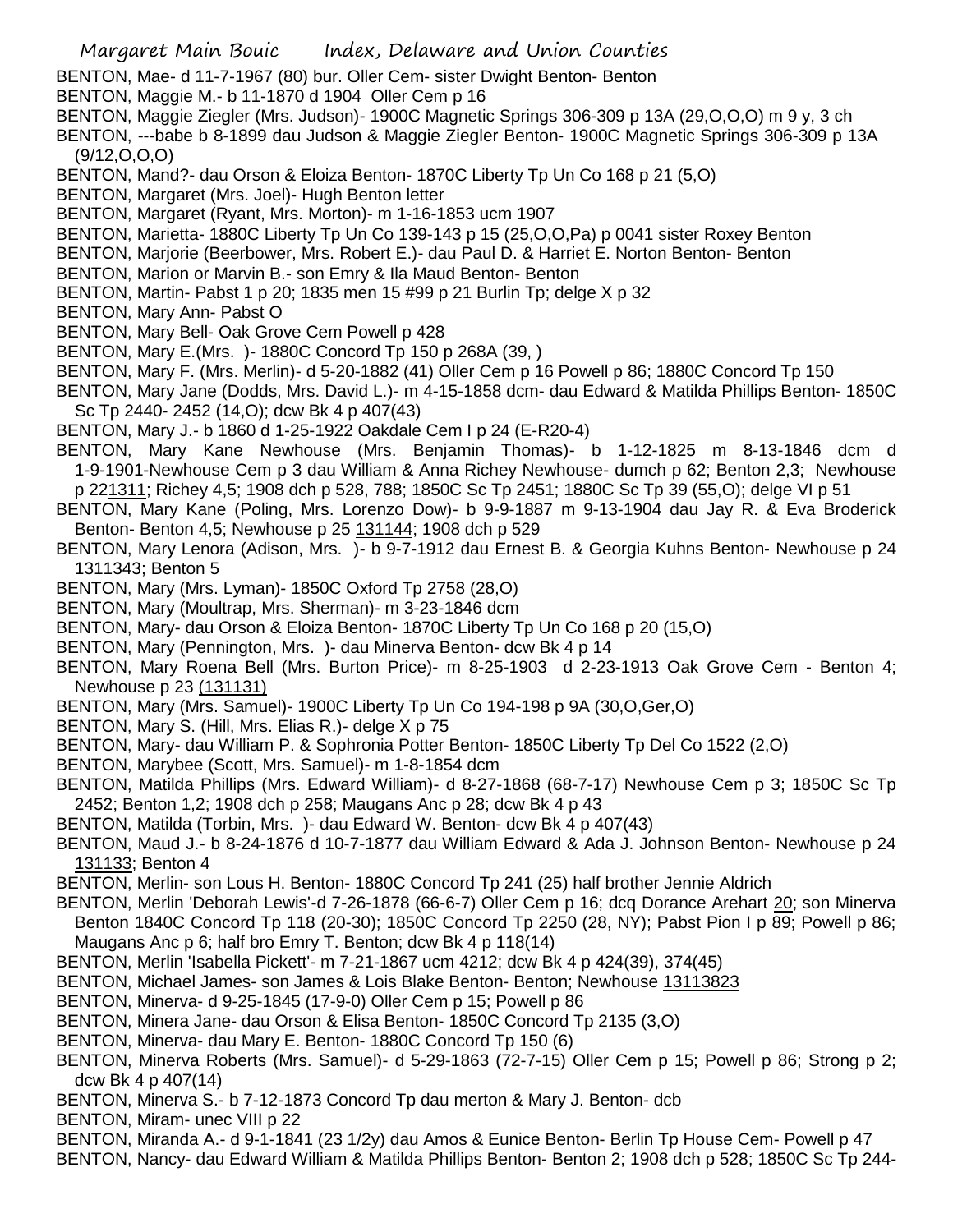2452 (7,O)

- BENTON, Nancy M. (Miller, Mrs. James A.)- m 5-10-1860 dcm mt 5-16-1860 dau Edward W. Benton; 1915 uch p 820; dcw Bk 4 p 43
- BENTON, Nancy W.- d 11-21-1840 (17 1/3y) dau Amos & Eunice Benton- Berlin Tp House Cem- Powell p 47
- BENTON, Narcissa M. (Brodrick, Mrs. John M.)- b 1853(8) m 4-16-1878 d 1-17-1927 Oakdale Cem OO (13-R9-14) dau Benjamin & Mary Kane Newhouse Benton- Benton 3,4; Newhouse p 25 13115; 1883 uch V p 83; 1915 uch p 561; 1908 dch p 529
- BENTON, Nathaniel- 1835 men 36 #33 p 64 Liberty Tp Del Co; unec XI p 69, XII p 51, Allen Tp; delge IX p 62
- BENTON, Nevy Ellen- dau George Washington Benton- Hugh Benton letter
- BENTON, Norton B.- son Paul D. & Harriet E. Norton Benton- Benton
- BENTON, Ollie Maud- b 10-25-1876 Concord Tp dau L. & Elora P. Waite Benton- dcb
- BENTON, Ora Hogden (Mrs. Fred Guy)- b 12-1869 d 1899 Stark Cem-dau Hesekiah R. & Susan A. Demorest Hodgden- ped Karen Benton Dodson- delge III p 49; Powell p 205
- BENTON, Ormenda (Huston, Mrs.John)- m 11-5-1837 dcm
- BENTON, Orran- son Minerva Benton- dcw Bk 4 p 118(14)
- BENTON, Orrin- son William P. & Sophronia Potter Benton- 1850C Liberty T Del Co 1522 (20,O)
- BENTON, Orson 'Elisa'- NM Cem Liberty Tp lptw p 21- 1850C Concord Tp 2135 (26,O); 1870C Liberty Tp 168
- p 20 (47,O); 1880C Liberty Tp Un Co 142-146 p 15 (56,O, Mass, Mass) p 0041; 1900C Lib. Tp 194-198 p 9A (76,O,NY,NY); 1877 uca p 83
- BENTON, Orville- son George & J.- b 11-22-1852 d 12-31-1853 Sunbury Cem- Powell p 35,36
- BENTON, Otho 'Rebecca'- 1850C Delaware Tp 1076
- BENTON, Nathaniel'Isabel'-d 7-5-1843 (52) Powell Cem Powell p 167 dcw Bk 2 p 212 (1842)
- BENTON, Patricia Louise (Beuret, Mrs. Jules Wayne)- b 1920 dau Dwight Omar & Gertrude Harris Benton-Newhouse 1311432
- BENTON, Paul son Burton Price & Mary Roena Bell Benton- Benton
- BENTON, Paul Byron 'Harriet E. Norton'- b5-21 1892 m 6-25-1913 d 1-27-1978-son Byron Thomas & Emma Crawford Benton Newhouse 24 13113(10); Benton 4
- BENTON, Paul- b 5-6-1892 Scioto Tp son T. B. & --Shroeter Benton- dcb
- BENTON, Paul- son George Washington Benton- Hugh Benton letter
- BENTON, Pauline Lydia (Mrs. Lawrence)- d 2-19-1993 NC- Benton
- BENTON, Phebe A. (Herd, Mrs. William H.)- 1883 uch V p 406
- BENTON, Phebe Ann (Mrs. Hiram)- d 8-26-1879 (59-3-18) Raymond Cem lptw p 26; 1870C Paris Tp 250-251 p 34 (51,O); unec VIII p 22, 23
- BENTON, Phebe- dau Orson & Eloiza Benton- 1870C Liberty Tp Un Co 168 p 20 (18,O)
- BENTON, Polly A. Thomas (Mrs. Eli)- m 3-30-1840 dcm; Benton 2
- BENTON, Porter 'Harriett- 1850C Berkshire Tp 102 (25,O)
- BENTON, Rachel A. Butterfield (Mrs. Byron)- m 10-7-1857 dcm
- BENTON, Raymond C.- b 11-12-1874 d 9-22-1875 son Burton Price & Mary Roena Bell Benton- Benton 4; Newhouse p 24 131132
- BENTON, Rebecca Ann (Porter, Mrs. John Ll)- m 3-11-1852 dcm see Ann Rebecca; 1850C Sc Tp 2452 (17,O)
- BENTON, Richard Lewis. 'Dorothy Mae Goslin'- b 10-15-1928 m 11-9-1947 ped Karen Benton Dodson 2; delge III p 49; 1961, 1969, 1971 dcd
- BENTON, Riley- d 5-(1)6-1838 (21-7-0) Powell p 86; Oller Cem p 15
- BENTON, Riley J. 'Elmina Rose'- m 3-16-1862 dcm
- BENTON, Robert Brooks 'Diane Dee Baldwin'- b 1942 d 2-20-1966 Ger- son William Brooks & Doris Bury Benton- Newhouse 13114312
- BENTON, Robert D.- son Emry & May Benton- Benton
- BENTON, Robert Dwight 'Susan Gayle Krasnoff'- m 7-24-1971 son Dwight H. Benton- 1961 dcd (13) l969, l980 dcd
- BENTON, Robert Guy 'Gladys James'- b 12-21-1909 d 10-17-1961 bur Canton- Benton 5; Newhouse p 24 1311341
- BENTON, Robert P.- 1908 dch p 295
- BENTON, Roger A.- Pabst O
- BENTON, Roger- d 8-25-1862 (32-5-25) Berlin Tp. House Cem Powell p 47; 1850C Delaware Town 456 (28,NY)
- BENTON, Rosey- dau Minerva Benton- dcw Bk 4 p 118(14)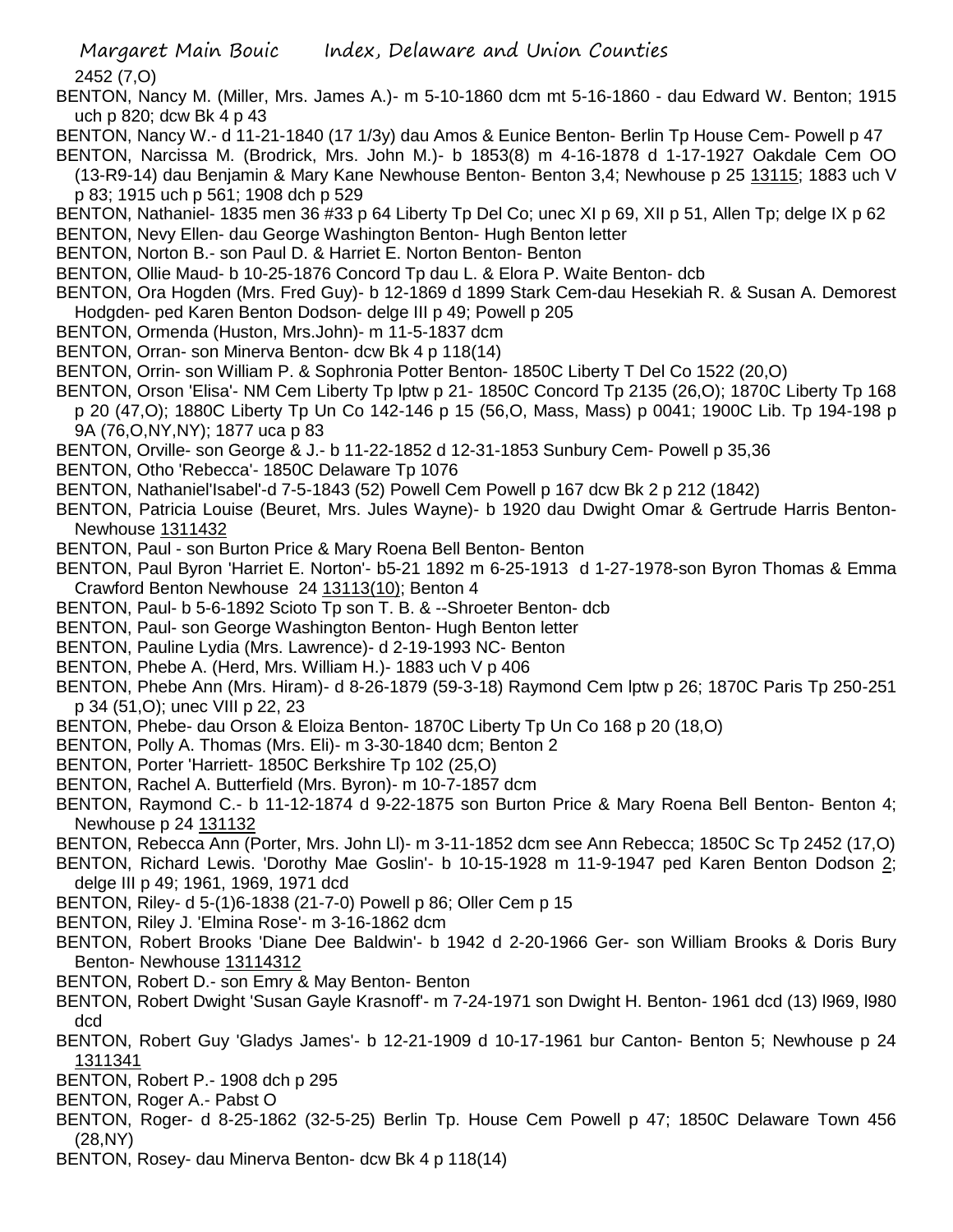- BENTON, Roxey- d 1861 (28y) Oller Cem 15; Powell p 86
- BENTON, Roxey- 1850C Concord Tp 2135 (1,O)
- BENTON, Roxie (Sharp, Mrs. Allen)- m 2-27-1868 ucm 4344; l880C Liberty Tp Un Co 139-143 15 (30, O, O, Pa)
- BENTON, Salma H.- d 2-19-1841 (19 2/3y) dau Amos & Eunice Benton- Berlin Tp House Cem Powell p 47
- BENTON, Samuel- 1835 men 14 #98 p 20 Burlin Tp; delge V p 36
- BENTON, Samuel 'Linnie Martin'-b 1836 d 1847 Oakdale Cem I p 24 (E-R20-4)
- BENTON, Samuel 'Minerva Roberts'- d 9-20-1844 (61-6 or 8-0) Powell p 86 Oller Cem p 15; Pabst 1 p 2, 43
- BENTON, Samuel- son Orson & Eliza Benton-1870C Liberty Tp 168 p 20 (7,O) 1880C Liberty Tp Un Co 142-146 p 15 (19, O,O,Pa); 1900C Lib. Tp 194-198 p 9A (37,O,O,Pa) m 2y
- BENTON, Samuel R.- d 12-27-1862 (16-9-13) Cheshire Cem Powell p 53- son Samuel & Minerva Benton
- BENTON, Samuel 'Sarah Chatterton'- b 1658 d 1746 ped Sylvester Hough 20; delge II p 42
- BENTON, Sarah Chatterton (Mrs. Samuel)- ped Sylvester Hough 21; delge II p 42
- BENTON, Sarah Jane- dau George Washington Benton- Hugh Benton letter
- BENTON, Sharon Lee- b 1954 dau William Brooks & Barbara Lela Saner Benton- Newhouse 13114315
- BENTON, Sherbourn T.- d 2-28-1852 (3-5-23) Oller Cem p 15 son Merlin & Deborah Benton; 1850C Concord Tp 2250 (2,O)
- BENTON, Sid (Mrs. Homer)- Newhouse (131139)
- BENTON, Sophronia Potter (Mrs. William P.)- m 8-26-1841 dcm d 11-13-1859 (49y) Powell p 70 Kilb. Cem p 3; 1850C Liberty Tp Del Co 1522 (40, NY)
- BENTON, Stella- b 11-1886 dau Samuel Benton- 1900C Liberty Tp 194-198 p 9A (13,O,O,O)
- BENTON, Stephen L.- son Richard L. & Dorothy Benton- 1961 dcd (12), l969, l971 dcd
- BENTON, Susan Gayle Krasnoff (Mrs. Robert Dwight)- m 7-24-1971 dau Charles Krasnoff- Benton
- BENTON, Susannah (McBride, Mrs. )- dau Edward W. Benton- dcw Bk 4 p 43
- BENTON, Sylvia (Stark, Mrs. Cepter)- 1908 dch p 757, 780; dumch p 250
- BENTON, Teresa Troyer (Mrs. Jeffrey)- m 6-17-1984 dau Henry & Patty Troyer, Jr.
- BENTON, Thomas Byron- son Byron Thomas Benton- 1915 uch p 198; 1883 uch III p 390, 392; 1880C Paris Tp p 092A
- BENTON, Thomas H.- Benton l; 1908 dch p 528
- BENTON, Thomas H.- b 7-17-1888 Wyandot Co son William Edward & Ada J. Johnson Benton- Benton 4; Newhouse p 22 131111; Richey 5; 1915 uch p 198
- BENTON, Thomas- son Lyman & Mary Benton- 1850C Oxford Tp 2758 (11/12,O)
- BENTON, Thomas- son Orson & Eliza Benton- 1850C Concord Tp 2135 (4,O)
- BENTON, Thomas- son Porter & Harriett Benton- 1850C Berkshire Tp 102 (3)
- BENTON, Tommy- b 3-10-1894 Scioto Tp son T. B. & Emma L. Crawford Benton- dcb
- BENTON, Tilden- son Lewis Benton- 1880 dch p 204
- BENTON, Violet (Hough, Mrs. Daniel)- bap 12-8-1723 Ct. m 11-29-1743 dau Caleb & Hannah Ensign Bentonped Sylvester Hough 5; delge II p 42
- BENTON, Virginia L.Pifer (Mrs. Bernard L.)- Benton; 1959, 1967, 1971 ucd
- BENTON, Dr. William- Fowler p 66, 78
- BENTON, William (1842-1850) delge IX p 63
- BENTON, ---b 11-19-1884 Genoa Tp dau William & Ada M. Williams Benton- dcb
- BENTON, William B.- sec of Will of N(C)atherine Benton- dcw Bk 2 p 212
- BENTON, William Brooks 'Doris Bury' div'Barbara Lela Saner'- b 1914 son Dwight Omar & Anna Mae Brooks Burnside Benton- Newhouse 1311431
- BENTON, William C. 'Joy A.'- 1991 ucd
- BENTON, William Crawford 'Winifred Troutman'- b 10-27-1888 Warrensburg d 9-24-1973 (86) Santa Barbara son Byron Thomas & Emma Crawford Benton- Benton 4; Newhouse p 24 131137
- BENTON, William Edward 'Ada J. Johnson'- b 4-19-1847 m 7-1875 d 5-1924 son Benjamin Thomas & Mary K. Newhouse Benton- Benton 3k4; Newhouse p 22 13111; 1880 dch p 204; 1850C Sc Tp 2451; 1908 dch p 528
- BENTON, William 'Eda M.'- b May 1852 ped Karen Benton Dodson 16; delge III p 49
- BENTON, William G.- b 8-27-1901 Kingston Tp son Fred B. & Bertha B. Keys Benton- dcb
- BENTON, William- son William Crawford (Ford) & Winifred Troutman Benton- Benton; Newhouse 1311371
- BENTON, William Glen 'Patricia Lee Scarborough'- b 1938 div son William Brooks & Doris Bury Benton-Newhouse 13114311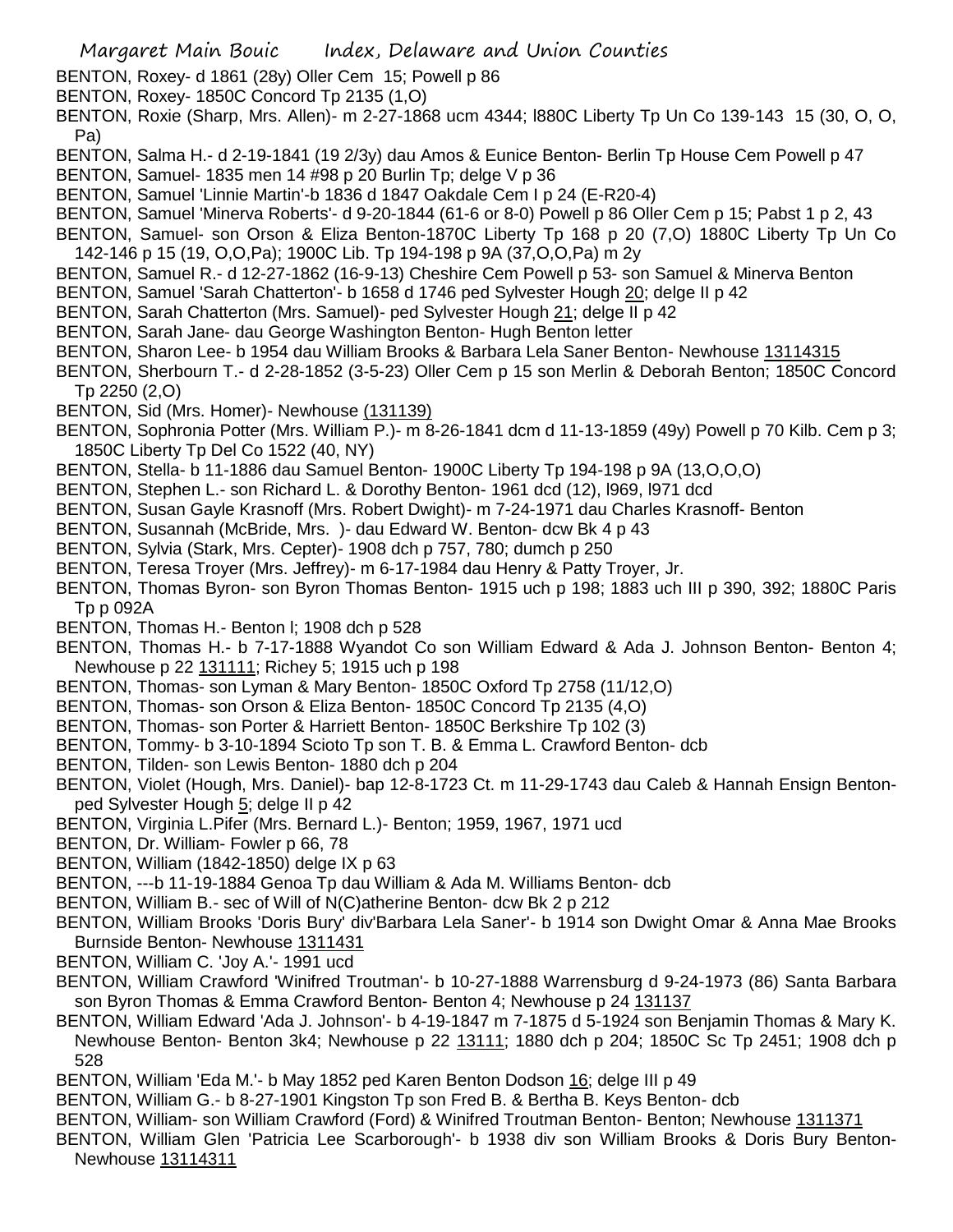BENTON, William - son William P. & Sophronia Potter Benton- 1908 dch p 388; Pabst O; 1850C Liberty Tp 1522 (25,O)

BENTON, William P.'Sophronia Potter'-m 12-3-1837 d 1862 Kilbourne Cem p 3; 1850C Liberty Tp Del Co 1522 (52, NY); Pabst Pion I p 50; Powell p 70

BENTON, Winifred Troutman (Mrs. William Crawford(Ford)- d 8-15-1966 Benton; Newhouse (131137) BENTON, W. N.- 1880C Genoa Tp p 404B

BENTON, Wyville Erasmus (Ras) 'Florence James''Clara Price Smart'- b 5-5-1882 d 11-11-1966 bur Fairview son Jay R. & Eva Broderick Benton- Hutchisson p 6l; Newhouse p 25 131141; 1908 dch p 529, 744; Ost p 2 BENTONY, Michael- 1840C Thompson Tp p 109 (40-50); delge IV p 31

BENTS, W. L. Soldier no dates Oakdale Cem I p 160

BENTZ, Amanda S. Twitchell (Mrs. Henry)- m 11-11-1841 dcm

BENTZ, Charles R. 'Cheryl L.'- 1975 ucd

BENTZ, Cheryl L. (Mrs. Charles R.)- 1975 ucd

BENTZ, Chester L.- d 2-12-1962- Bentz

BENTZ, Daris Jane (Eppley, Mrs. Clarence Glenn)- b 7-29-1926 m 2-21-1947- Weiser p 475

BENTZ, Dorothy- 1976 dch p 332

BENTZ, Eliza J. Twitchell (Mrs. Henry)- m 11-17-1838 dcm

BENTZ, Eliza- unclaimed letter delge VII p 10

BENTZ, Fred- Pabst 1 p 96

BENTZ, Henry'Amanda E. Twitchell' m 11-11-1841 dcm

BENTZ, Henry 'Eliza J. Twitchell'- m 11-17-1838 dcm

BENTZ, Howard W.- Bentz

BENTZ, Jonathan W.- son Howard W. Bentz- Bentz

BENTZ, Lorenzo 'Mary A. Twitchell'- m 9-22-1841 dcm

BENTZ, Mary A. Twitchell (Mrs. Lorenzo)- m 9-22-1841 dcm

BENTZ, Medden L. b Tuscarawas Co d 5-21-1889 (66y)- Oakdale Cem 460; mt 5-22-1889, abstract p 8

BENTZONI, Joan Reish (Mrs. Robert)- b 10-9-1938 dau Orien & Anona Yearick Reich- Weiser p 608

BENTZONI, Robert 'Joan Reish'- Weiser p 608

BENUA, Carol- 1969, 1971 dcd

BENUA, June (Mrs. Thomas R.)- 1969, 1971 dcd

BENUA, Linda- 1969 dcd

BENUA, Peter- b 1961 son Thomas R. & June Benua- 1969, 1971 dcd

BENUA, Thomas R. 'June'- 1969, 1980 dcd

BENUA, Thomas R. Jr.- 1969, 1971 dcd

BENY, Deborah (Lasure, Mrs. Hezekiah)- m 12-2-1849 Madison Co unec XI p 45

BENYER, Charles H. O.- b 3-14-1887 Delaware Town son Charles & Mary Ham Willimon Benyer- dcb

BENYLER, Edmund- 1949 ucd

BENYON, R.- 1980 dcd

BENZ, Clarabell (Lloyd, Mrs. Milan)- sister Warren G. Benz- Benz

BENZ, Nellie (Mrs. Warren G.)- Benz

BENZ, Warren G. 'Nellie'- d 10-4-1983 (62) bur. Marion- Benz

BENZINA, Albert- unec III p 60

BENZINA, Carl- unec III p 60

BENZINA, Erna -unec III p 60

BENZINA, Louisa -unec III p 60

BENZINA, Robert -unec III p 60

BENZINA, William -unec III p 60

BENZLER, Earl E.- son Harry R. & Marie Benzler- Benzler

BENZLER, Edmond/Edmund 'Frieda'- b 8-1883 son Jacob & Mary Benzler- 1900C Jackson Tp 115-117 p 5B (16,O,O,O); 1959, 1967 ucd

BENZLER, Edna-b 8-1886 dau Jacob & Mary Benzler- 1900C Jackson Tp 115-117 p 5B (13,O,O,O)

BENZLER, Elsie- b 12-1891 dau Jacob & Mary Benzler- 1900C Jackson Tp 115-117 p 5B (8,O,O,O)

BENZLER, Estella- b 4-1888 dau Jacob & Mary Benzler- 1900C Jackson Tp 115-117 p 5B (12,O,O,O)

BENZLER, Frieda (Mrs. Edmond)- 1959,1967, 1971 ucd

BENZLER, Harry R. 'Marie'- d 1-30-1970 (73) bur Marion Cem- Benzler

BENZLER, Jacob 'Mary'- b 6-1853- 1900C Jackson Tp 115-117 p 5B (46.P.P.Ger)- m 18y